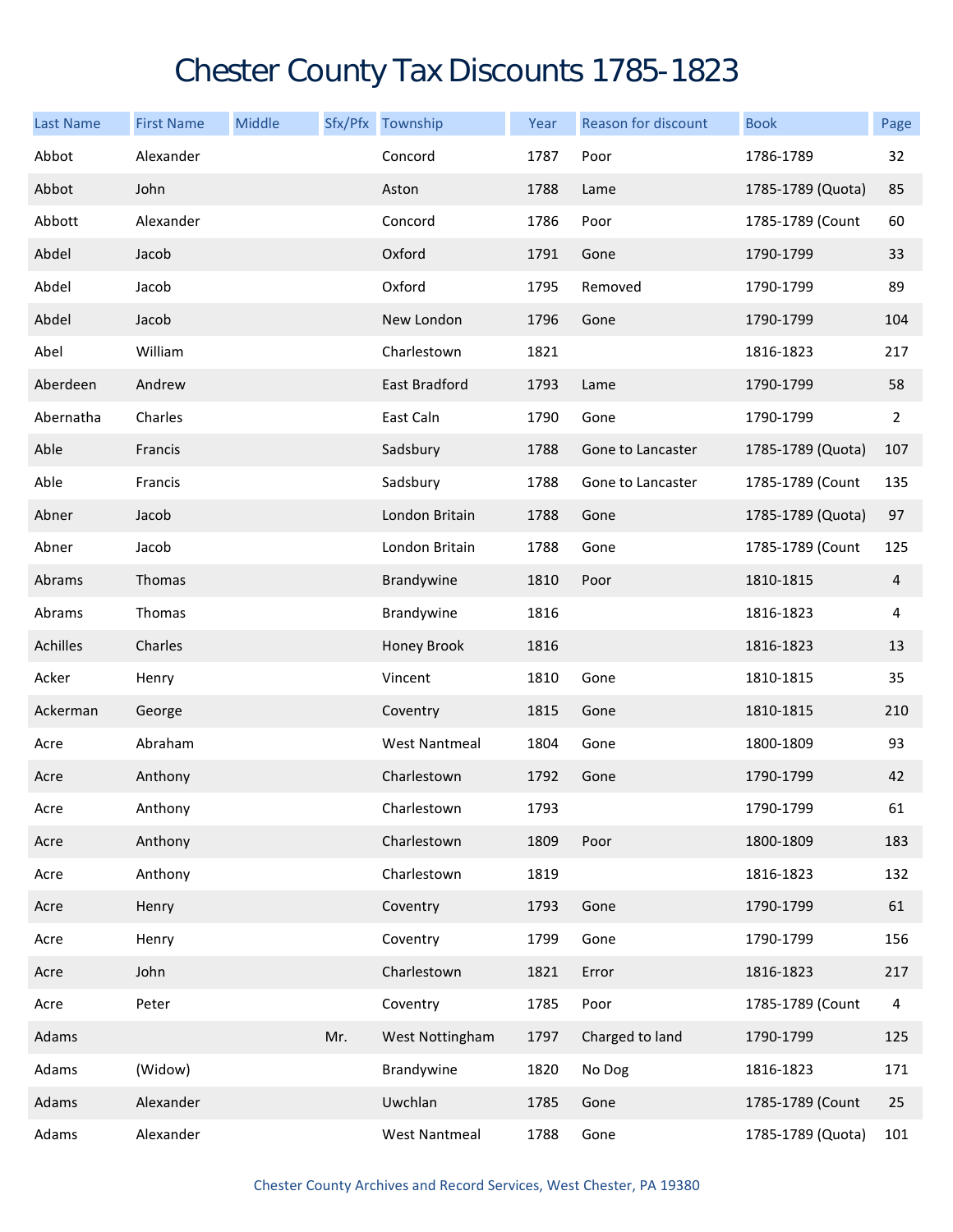| <b>Last Name</b> | <b>First Name</b> | Middle | Sfx/Pfx Township        | Year | <b>Reason for discount</b> | <b>Book</b>       | Page           |
|------------------|-------------------|--------|-------------------------|------|----------------------------|-------------------|----------------|
| Adams            | Alexander         |        | <b>West Nantmeal</b>    | 1788 | Gone                       | 1785-1789 (Count  | 129            |
| Adams            | Alexander         |        | West Marlborough        | 1792 | Gone                       | 1790-1799         | 48             |
| Adams            | Alexander         |        | London Grove            | 1799 | Paid in Lancaster Count    | 1790-1799         | 160            |
| Adams            | Andrew            |        | Sadsbury                | 1822 |                            | 1816-1823         | 284            |
| Adams            | Andrew            |        | Sadsbury                | 1823 |                            | 1816-1823         | 327            |
| Adams            | Augusta           |        | New Garden              | 1819 |                            | 1816-1823         | 148            |
| Adams            | Augustus          |        | New London              | 1822 |                            | 1816-1823         | 273            |
| Adams            | David             |        | Vincent                 | 1797 | Not found                  | 1790-1799         | 130            |
| Adams            | Francis           |        | <b>East Fallowfield</b> | 1823 |                            | 1816-1823         | 304            |
| Adams            | George            |        | Tredyffrin              | 1810 | Gone                       | 1810-1815         | 33             |
| Adams            | John              |        | <b>West Fallowfield</b> | 1791 | Dead                       | 1790-1799         | 25             |
| Adams            | John              |        | West Fallowfield        | 1792 | Dead                       | 1790-1799         | 44             |
| Adams            | John              |        | West Fallowfield        | 1793 | Dead                       | 1790-1799         | 63             |
| Adams            | John              |        | Sadsbury                | 1811 | Gone                       | 1810-1815         | 72             |
| Adams            | John              |        | Sadsbury                | 1812 | Not found                  | 1810-1815         | 112            |
| Adams            | John              |        | Brandywine              | 1813 | Gone                       | 1810-1815         | 125            |
| Adams            | John              |        | East Caln               | 1814 | Gone                       | 1810-1815         | 166            |
| Adams            | John              |        | Easttown                | 1817 |                            | 1816-1823         | 50             |
| Adams            | John              |        | Charlestown             | 1823 |                            | 1816-1823         | 301            |
| Adams            | John              |        | Tredyffrin              | 1823 |                            | 1816-1823         | 334            |
| Adams            | Mathew            |        | Charlestown             | 1785 | Gone                       | 1785-1789 (Quota) | $\overline{7}$ |
| Adams            | Mordecai          |        | <b>West Nantmeal</b>    | 1810 |                            | 1810-1815         | 26             |
| Adams            | Mordecai          |        | Charlestown             | 1815 |                            | 1810-1815         | 209            |
| Adams            | Ricahrd           |        | West Nottingham         | 1799 | Charged to land            | 1790-1799         | 164            |
| Adams            | Richard           |        | West Bradford           | 1791 | Gone                       | 1790-1799         | 21             |
| Adams            | Richard           |        | West Nottingham         | 1801 | Charged to land            | 1800-1809         | 32             |
| Adams            | Richard           |        | Tredyffrin              | 1814 | Gone                       | 1810-1815         | 194            |
| Adams            | Richard           |        | West Nottingham         | 1814 | Unseated land              | 1810-1815         | 185            |
| Adams            | Richard           |        | West Nottingham         | 1816 | Unseated land              | 1816-1823         | 24             |
| Adams            | Richard           |        | West Nottingham         | 1817 | Unseated land              | 1816-1823         | 65             |
| Adams            | Richard           |        | West Nottingham         | 1818 | Unseated land              | 1816-1823         | 108            |
| Adams            | Richard           |        | West Nottingham         | 1820 |                            | 1816-1823         | 192            |
| Adams            | Robert            |        | West Fallowfield        | 1817 |                            | 1816-1823         | 52             |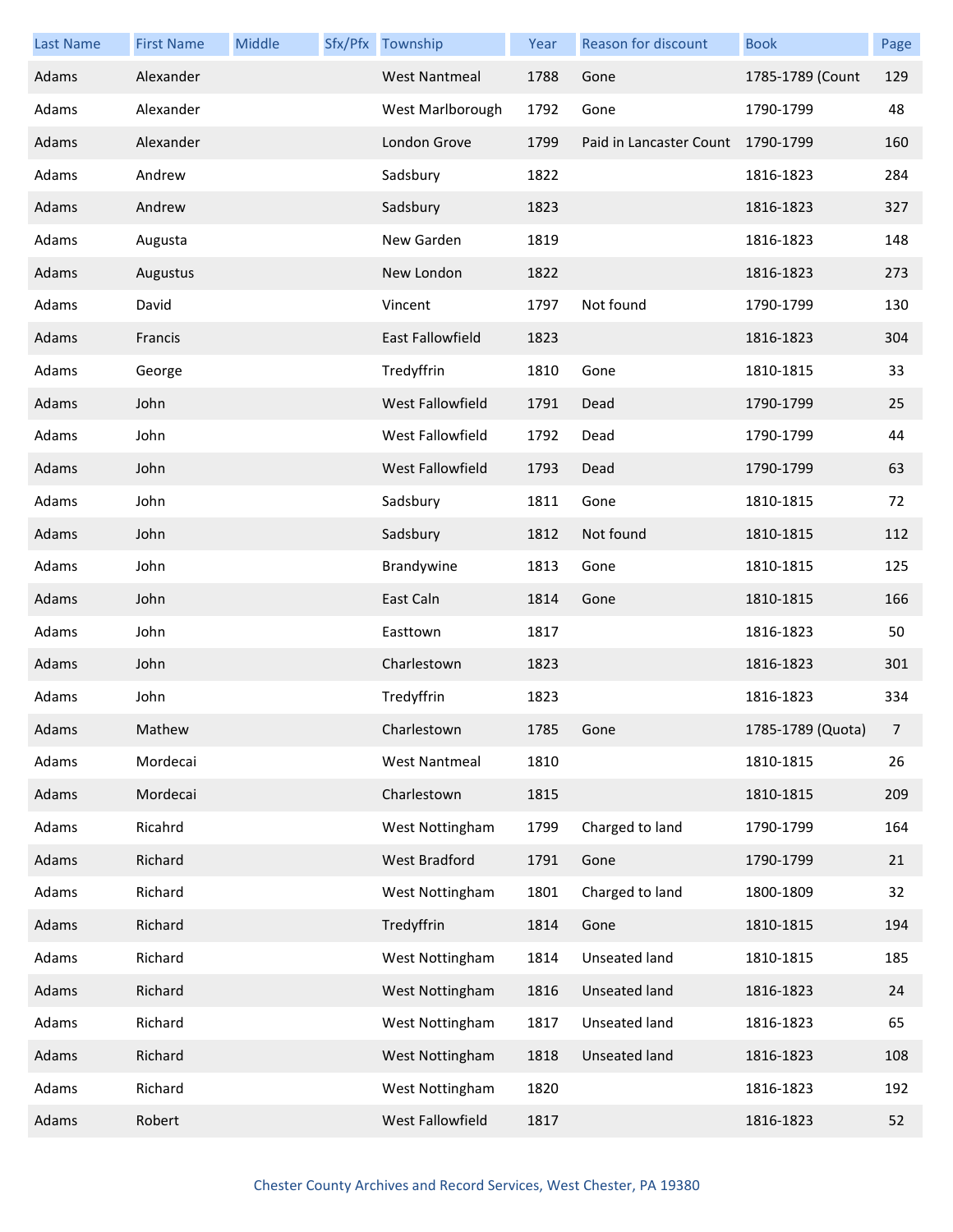| <b>Last Name</b> | <b>First Name</b> | Middle | Sfx/Pfx Township | Year | <b>Reason for discount</b> | <b>Book</b>       | Page |
|------------------|-------------------|--------|------------------|------|----------------------------|-------------------|------|
| Adams            | William           |        | Lower Darby      | 1785 | Poor                       | 1785-1789 (Quota) | 8    |
| Adams            | William           |        | Radnor           | 1789 | Gone                       | 1785-1789 (Count  | 163  |
| Adams            | William           |        | Radnor           | 1789 | Gone                       | 1785-1789 (Quota) | 140  |
| Adamson          | Charles           |        | Charlestown      | 1822 |                            | 1816-1823         | 258  |
| Addis            | Robert            |        | Westtown         | 1820 | No Dog                     | 1816-1823         | 205  |
| Addleman         | John              |        | West Caln        | 1801 | Error                      | 1800-1809         | 23   |
| Addleman         | John              |        | West Caln        | 1810 | Under age                  | 1810-1815         | 6    |
| Addleman         | Joseph            |        | West Caln        | 1815 | <b>Unseated land</b>       | 1810-1815         | 208  |
| Addleman         | William           |        | West Caln        | 1788 | Paid in Sadsbury           | 1785-1789 (Quota) | 90   |
| Addleman         | William           |        | West Caln        | 1788 | Paid in Sadsbury           | 1785-1789 (Count  | 118  |
| Addleman         | William           |        | West Caln        | 1789 | Paid elsewhere             | 1785-1789 (Count  | 146  |
| Addleman         | William           |        | West Caln        | 1815 | <b>Unseated land</b>       | 1810-1815         | 208  |
| Addleman         | William           |        | West Caln        | 1818 | No Dog                     | 1816-1823         | 89   |
| Adds             | John              |        | Vincent          | 1809 | Gone                       | 1800-1809         | 197  |
| Aden             | Jacob             |        | Easttown         | 1821 |                            | 1816-1823         | 218  |
| Adine            | Samuel            |        | Uwchlan          | 1814 | No Dog                     | 1810-1815         | 195  |
| Adkinson         | Elisha            |        | Chester          | 1785 | Gone                       | 1785-1789 (Count  | 3    |
| Adkinson         | Elisha            |        | Ridley           | 1785 | Gone                       | 1785-1789 (Quota) | 22   |
| Affleck          | Owen              |        | Springfield      | 1787 | Gone                       | 1786-1789         | 79   |
| Afflick          | Owen              |        | Chester          | 1785 | Dead                       | 1785-1789 (Count  | 3    |
| Afflick          | Owen              |        | Marple           | 1787 | Gone                       | 1785-1789 (Quota) | 69   |
| Afflick          | Owen              |        | Springfield      | 1787 | Gone                       | 1785-1789 (Quota) | 79   |
| Afflick          | Owen              |        | Springfield      | 1787 | Gone                       | 1785-1789 (Count  | 107  |
| Afflick          | Owen              |        | Uwchlan          | 1789 | Mistake                    | 1785-1789 (Count  | 166  |
| Afflick          | Owen              |        | Uwchlan          | 1789 | Mistake                    | 1785-1789 (Quota) | 137  |
| Afflick          | William           |        | Marple           | 1785 | Overrated                  | 1785-1789 (Quota) | 13   |
| Afflick          | William           |        | Marple           | 1786 | Gone                       | 1786-1789         | 13   |
| Afflick          | William           |        | Marple           | 1786 | Gone                       | 1785-1789 (Count  | 41   |
| Afflick          | William           |        | East Whiteland   | 1786 | Gone                       | 1785-1789 (Quota) | 55   |
| Afflick          | William           |        | West Caln        | 1810 | Gone                       | 1810-1815         | 6    |
| Agins            | John              |        | Tredyffrin       | 1816 |                            | 1816-1823         | 32   |
| Agnew            | Thomas            |        | London Grove     | 1787 | Gone                       | 1785-1789 (Quota) | 68   |
| Agnew            | Thomas            |        | London Grove     | 1787 | Gone                       | 1785-1789 (Count  | 96   |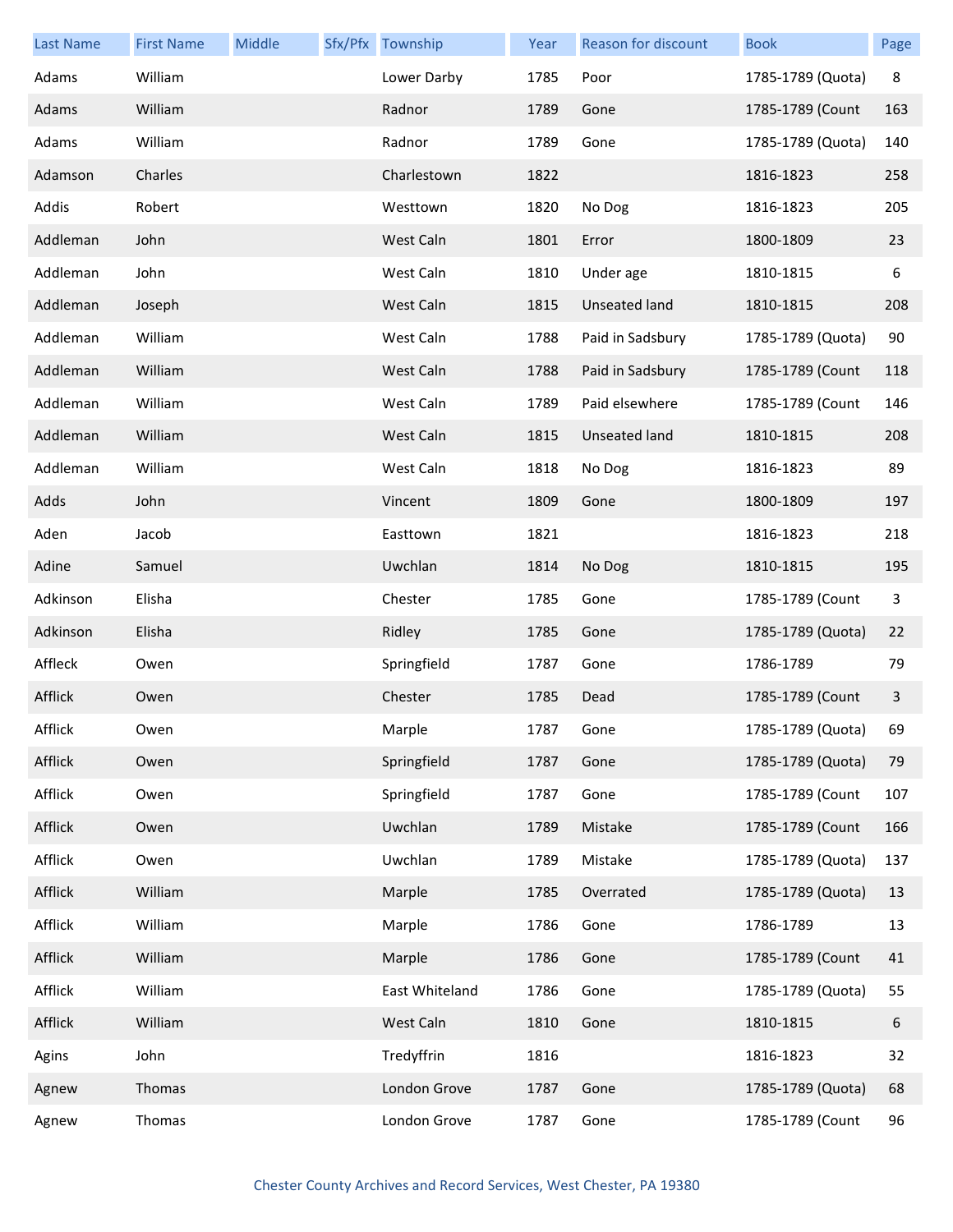| <b>Last Name</b> | <b>First Name</b> | Middle |     | Sfx/Pfx Township     | Year | <b>Reason for discount</b> | <b>Book</b>       | Page |
|------------------|-------------------|--------|-----|----------------------|------|----------------------------|-------------------|------|
| Agnew            | Thomas            |        |     | London Grove         | 1788 | Gone                       | 1786-1789         | 68   |
| Agnew            | Thomas            |        |     | London Grove         | 1789 | Paid in New Garden         | 1785-1789 (Quota) | 124  |
| Agnew            | Thomas            |        |     | London Grove         | 1789 | Paid in New Garden         | 1785-1789 (Count  | 152  |
| Aiken            | Thomas            |        |     | East Nottingham      | 1820 |                            | 1816-1823         | 191  |
| Aikins           | Alexander         |        |     | Tredyffrin           | 1816 |                            | 1816-1823         | 32   |
| Aikins           | Joseph            |        |     | East Nantmeal        | 1820 |                            | 1816-1823         | 193  |
| Ailes            | Isaac             |        |     | East Nottingham      | 1823 |                            | 1816-1823         | 318  |
| Ailes            | Joseph            |        |     | Brandywine           | 1821 |                            | 1816-1823         | 213  |
| Aire             | George            |        |     | <b>West Nantmeal</b> | 1804 | Gone                       | 1800-1809         | 93   |
| Aires            | David             |        |     | <b>West Nantmeal</b> | 1804 | Gone                       | 1800-1809         | 93   |
| Aires            | Samuel            |        |     | East Whiteland       | 1817 |                            | 1816-1823         | 79   |
| Airgood          | George            |        |     | East Nantmeal        | 1812 | Mistake                    | 1810-1815         | 106  |
| Airs             | John              |        |     | West Marlborough     | 1812 | No Dog                     | 1810-1815         | 100  |
| Aitkin           | Thomas            |        |     | East Nottingham      | 1821 |                            | 1816-1823         | 233  |
| Aitkins          | Joseph            |        |     | <b>West Bradford</b> | 1793 | Gone                       | 1790-1799         | 59   |
| Aker             | John              |        |     | Charlestown          | 1815 | Unseated land              | 1810-1815         | 209  |
| Aker             | Oliver            |        |     | West Fallowfield     | 1822 |                            | 1816-1823         | 262  |
| Aker             | Peter             |        |     | Charlestown          | 1815 | Unseated land              | 1810-1815         | 209  |
| Akins            | Isaac             |        |     | Uwchlan              | 1804 | Gone                       | 1800-1809         | 97   |
| Akins            | William           |        |     | Uwchlan              | 1811 | Gone                       | 1810-1815         | 75   |
| Akre             | Jacob             |        |     | East Whiteland       | 1806 | Paid elsewhere             | 1800-1809         | 138  |
| Alberson         | David             |        |     | London Grove         | 1811 | Gone                       | 1810-1815         | 58   |
| Alberson         | David             |        |     | East Fallowfield     | 1813 | Gone                       | 1810-1815         | 131  |
| Albertson        | George            |        |     | New London           | 1790 | Gone                       | 1790-1799         | 10   |
| Albright         | John              |        |     | East Whiteland       | 1785 | Gone                       | 1785-1789 (Count  | 27   |
| Albron           | Robert            |        |     | New Garden           | 1806 |                            | 1800-1809         | 130  |
| Alcot            | Jacob             |        |     | Tredyffrin           | 1819 | No Dog                     | 1816-1823         | 158  |
| Alcott           | Jacob             |        |     | Tredyffrin           | 1820 |                            | 1816-1823         | 201  |
| Alcutt           | Joseph            |        |     | East Bradford        | 1817 |                            | 1816-1823         | 43   |
| Aldrige          | Jacob             |        |     | New London           | 1821 |                            | 1816-1823         | 231  |
| Alearn           | John              |        | Jr. | West Chester         | 1803 | Gone                       | 1800-1809         | 80   |
| Alexander        | Alexander         |        |     | East Nottingham      | 1804 | Poor                       | 1800-1809         | 91   |
| Alexander        | Andrew            |        |     | <b>West Nantmeal</b> | 1785 | Poor                       | 1785-1789 (Count  | 17   |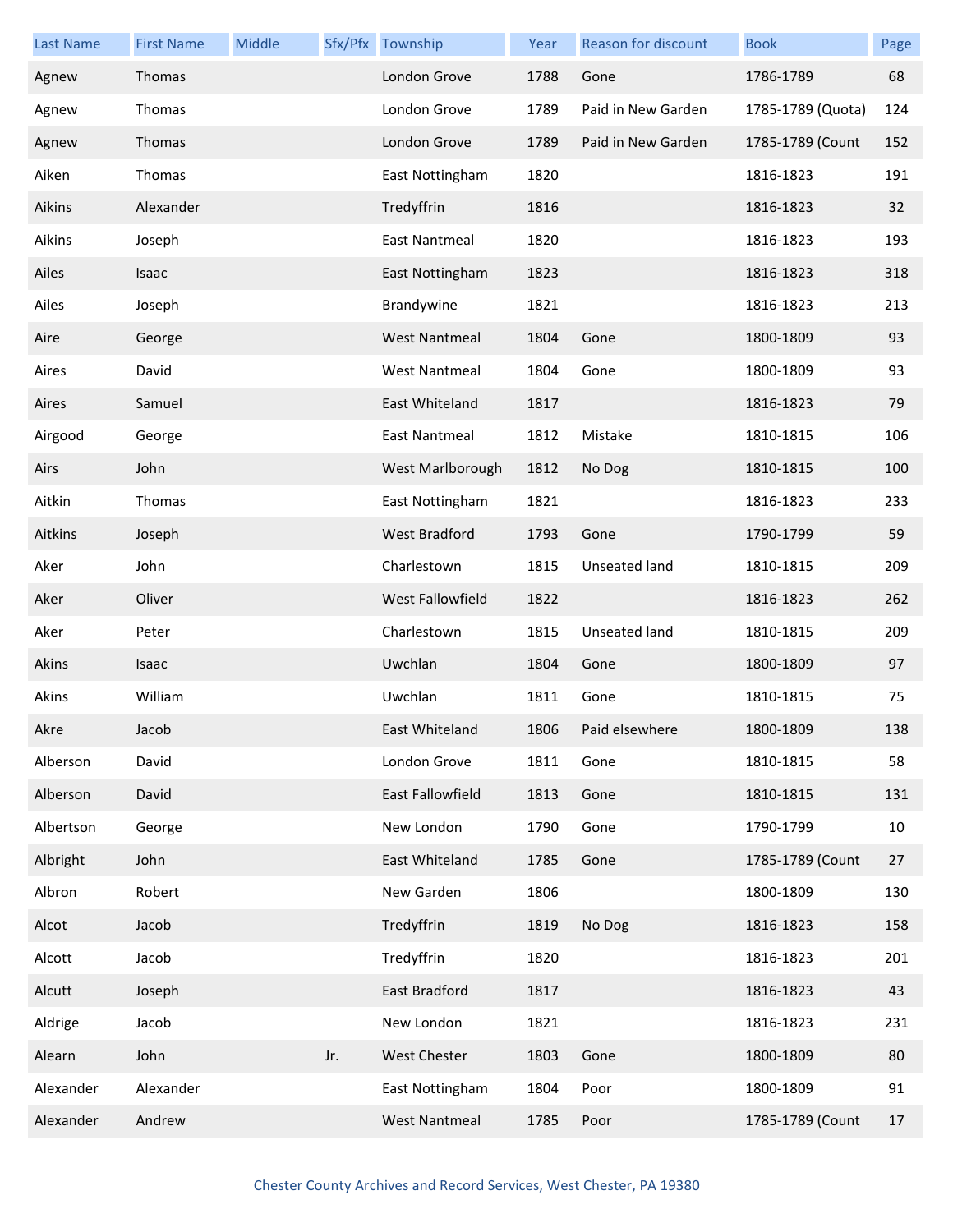| <b>Last Name</b> | <b>First Name</b> | Middle |     | Sfx/Pfx Township     | Year | Reason for discount | <b>Book</b>       | Page |
|------------------|-------------------|--------|-----|----------------------|------|---------------------|-------------------|------|
| Alexander        | Andrew            |        |     | <b>West Nantmeal</b> | 1786 | Poor                | 1785-1789 (Count  | 73   |
| Alexander        | Andrew            |        |     | <b>West Nantmeal</b> | 1787 | Poor                | 1785-1789 (Count  | 101  |
| Alexander        | Andrew            |        |     | <b>West Nantmeal</b> | 1787 | Gone                | 1785-1789 (Quota) | 73   |
| Alexander        | Andrew            |        |     | Honey Brook          | 1802 | Gone                | 1800-1809         | 46   |
| Alexander        | Andrew            |        |     | Willistown           | 1818 |                     | 1816-1823         | 120  |
| Alexander        | Andrew            |        |     | West Goshen          | 1819 |                     | 1816-1823         | 138  |
| Alexander        | Andrew            |        |     | West Fallowfield     | 1823 |                     | 1816-1823         | 305  |
| Alexander        | Arthur            |        |     | East Whiteland       | 1800 | Gone                | 1800-1809         | 19   |
| Alexander        | Caleb             |        |     | Tredyffrin           | 1815 | Poor                | 1810-1815         | 235  |
| Alexander        | Caleb             |        |     | Tredyffrin           | 1815 | No Dog              | 1810-1815         | 235  |
| Alexander        | David             |        |     | East Nottingham      | 1786 | Gone                | 1785-1789 (Quota) | 46   |
| Alexander        | David             |        |     | East Nottingham      | 1787 | Gone                | 1785-1789 (Quota) | 74   |
| Alexander        | David             |        |     | East Nottingham      | 1787 | Gone                | 1785-1789 (Quota) | 74   |
| Alexander        | David             |        |     | East Nottingham      | 1810 | Overcharged         | 1810-1815         | 23   |
| Alexander        | James             |        |     | West Caln            | 1786 | Gone                | 1785-1789 (Count  | 62   |
| Alexander        | James             |        |     | West Caln            | 1788 | Gone                | 1786-1789         | 34   |
| Alexander        | James             |        |     | West Caln            | 1788 | Gone                | 1785-1789 (Quota) | 90   |
| Alexander        | James             |        |     | West Caln            | 1788 | Gone                | 1785-1789 (Count  | 118  |
| Alexander        | James             |        |     | <b>Upper Oxford</b>  | 1798 | Gone                | 1790-1799         | 146  |
| Alexander        | James             |        |     | Charlestown          | 1800 | Twice entered       | 1800-1809         | 4    |
| Alexander        | James             |        |     | East Whiteland       | 1806 | Gone                | 1800-1809         | 138  |
| Alexander        | James             |        |     | <b>West Nantmeal</b> | 1807 | Gone                | 1800-1809         | 152  |
| Alexander        | James             |        |     | <b>West Nantmeal</b> | 1808 | Gone                | 1800-1809         | 172  |
| Alexander        | James             |        |     | East Nottingham      | 1813 | Gone                | 1810-1815         | 144  |
| Alexander        | James             |        |     | East Nottingham      | 1813 | Twice taxed         | 1810-1815         | 144  |
| Alexander        | John              |        |     | Kennett              | 1806 | Gone                | 1800-1809         | 126  |
| Alexander        | John              |        |     | Kennett              | 1809 | Gone                | 1800-1809         | 186  |
| Alexander        | John              |        |     | East Nottingham      | 1810 | Overcharged         | 1810-1815         | 23   |
| Alexander        | John              |        | Sr. | East Nottingham      | 1811 | Gone                | 1810-1815         | 66   |
| Alexander        | John              |        |     | East Goshen          | 1818 |                     | 1816-1823         | 95   |
| Alexander        | John              |        |     | East Goshen          | 1819 | Paid in W. Town     | 1816-1823         | 137  |
| Alexander        | John              |        |     | East Goshen          | 1821 | Paid in Westtown    | 1816-1823         | 221  |
| Alexander        | John              |        |     | Westtown             | 1822 |                     | 1816-1823         | 290  |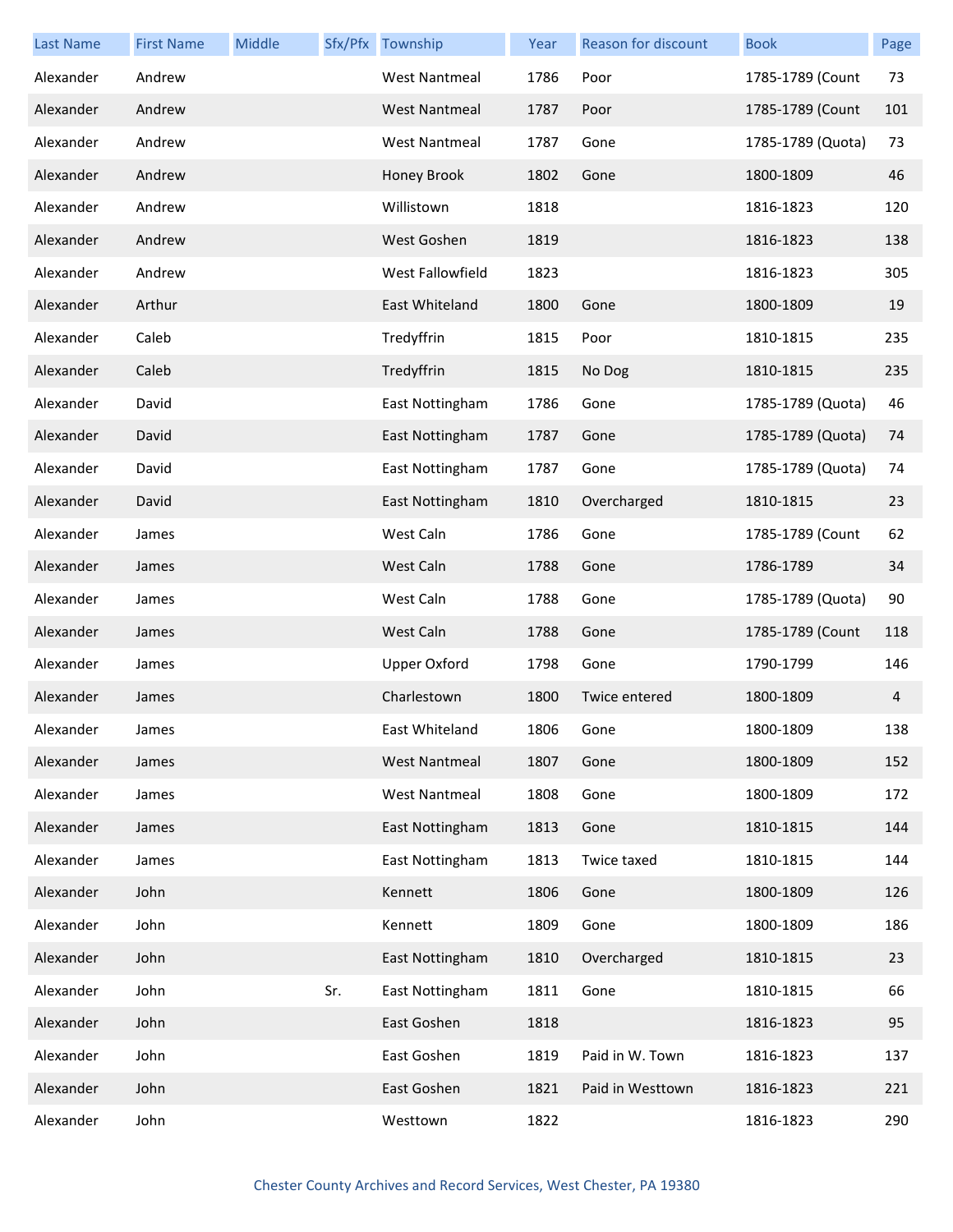| <b>Last Name</b> | <b>First Name</b> | Middle | Sfx/Pfx Township     | Year | Reason for discount  | <b>Book</b>       | Page                    |
|------------------|-------------------|--------|----------------------|------|----------------------|-------------------|-------------------------|
| Alexander        | John              |        | East Nottingham      | 1823 |                      | 1816-1823         | 318                     |
| Alexander        | Joseph            |        | London Britain       | 1787 |                      | 1785-1789 (Count  | 97                      |
| Alexander        | Joseph            |        | London Britain       | 1787 | Ran away             | 1785-1789 (Quota) | 69                      |
| Alexander        | Joseph            |        | London Britain       | 1788 |                      | 1786-1789         | 69                      |
| Alexander        | Joseph            |        | East Nottingham      | 1805 | Gone                 | 1800-1809         | 111                     |
| Alexander        | Peter             |        | West Nottingham      | 1785 | Not found            | 1785-1789 (Count  | 19                      |
| Alexander        | Peter             |        | West Nottingham      | 1785 | Gone                 | 1785-1789 (Quota) | 19                      |
| Alexander        | Piles             |        | West Nottingham      | 1817 |                      | 1816-1823         | 65                      |
| Alexander        | Robert            |        | East Nottingham      | 1810 | Gone                 | 1810-1815         | 23                      |
| Alexander        | Robert            |        | <b>West Nantmeal</b> | 1813 | Gone                 | 1810-1815         | 147                     |
| Alexander        | Samuel            |        | Oxford               | 1785 | Ran away             | 1785-1789 (Quota) | 19                      |
| Alexander        | Samuel            |        | Oxford               | 1785 | Gone                 | 1785-1789 (Count  | 19                      |
| Alexander        | Thomas            |        | Charlestown          | 1800 | Gone                 | 1800-1809         | $\overline{\mathbf{4}}$ |
| Alexander        | William           |        | West Caln            | 1788 | Poor                 | 1785-1789 (Count  | 118                     |
| Alexander        | William           |        | West Caln            | 1788 | Poor                 | 1785-1789 (Quota) | 90                      |
| Alexander        | William           |        | London Grove         | 1793 | Married              | 1790-1799         | 65                      |
| Alexander        | William           |        | Kennett              | 1802 | Insolvent            | 1800-1809         | 47                      |
| Alexander        | William           |        | Kennett              | 1808 | Poor                 | 1800-1809         | 166                     |
| Alexander        | William           |        | <b>West Bradford</b> | 1816 |                      | 1816-1823         | 3                       |
| Alexander        | William           |        | East Bradford        | 1820 |                      | 1816-1823         | 169                     |
| Alexander        | William           |        | West Fallowfield     | 1823 |                      | 1816-1823         | 305                     |
| Alford           | Charles           |        | East Caln            | 1819 | Dead                 | 1816-1823         | 130                     |
| Alford           | Enoch             |        | Pennsbury            | 1814 | Gone                 | 1810-1815         | 190                     |
| Alford           | Enoch             |        | East Bradford        | 1815 | Gone                 | 1810-1815         | 204                     |
| Alford           | Enoch             |        | Pennsbury            | 1818 | Gone                 | 1816-1823         | 114                     |
| Alford           | James             |        | Kennett              | 1785 | Gone to back country | 1785-1789 (Quota) | 11                      |
| Alford           | James             |        | Kennett              | 1785 | Servant              | 1785-1789 (Count  | 11                      |
| Alford           | James             |        | New Garden           | 1789 | Poor                 | 1785-1789 (Quota) | 128                     |
| Alford           | John              |        | Kennett              | 1808 | Poor                 | 1800-1809         | 166                     |
| Alfred           | Enoch             |        | Pennsbury            | 1811 | Not found            | 1810-1815         | 70                      |
| Alfrod           | James             |        | New Garden           | 1789 | Poor                 | 1785-1789 (Count  | 156                     |
| Alison           | Aaron             |        | Uwchlan              | 1823 |                      | 1816-1823         | 330                     |
| All              | David             |        | East Whiteland       | 1809 | Gone                 | 1800-1809         | 198                     |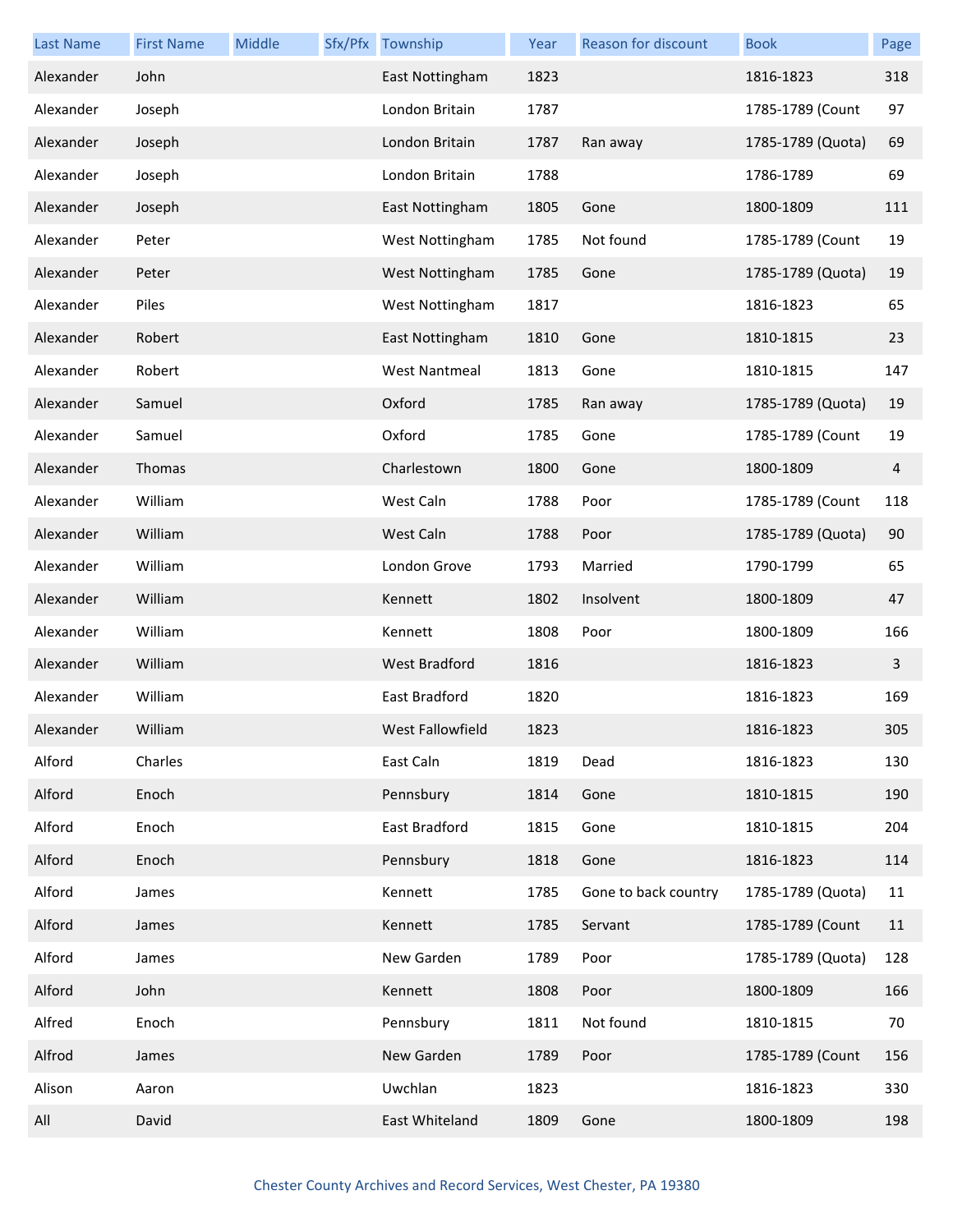| <b>Last Name</b> | <b>First Name</b> | Middle |     | Sfx/Pfx Township     | Year | Reason for discount  | <b>Book</b>       | Page           |
|------------------|-------------------|--------|-----|----------------------|------|----------------------|-------------------|----------------|
| All              | Samuel            |        |     | Oxford               | 1786 | Gone                 | 1785-1789 (Count  | 75             |
| Allcut           | Joseph            |        |     | New Garden           | 1812 | Gone                 | 1810-1815         | 103            |
| Allebaugh        | Abram             |        |     | Coventry             | 1808 | Land                 | 1800-1809         | 163            |
| Allebaugh        | Abram             |        |     | Coventry             | 1809 | <b>Unseated land</b> | 1800-1809         | 183            |
| Allen            |                   |        | Mr. | Charlestown          | 1823 |                      | 1816-1823         | 301            |
| Allen            | (Widow)           |        |     | Lower Oxford         | 1799 | Charged to land      | 1790-1799         | 166            |
| Allen            | (Widow)           |        |     | <b>West Nantmeal</b> | 1822 |                      | 1816-1823         | 278            |
| Allen            | Charles           |        |     | Pikeland             | 1818 |                      | 1816-1823         | 113            |
| Allen            | Ebenezer          |        |     | <b>West Nantmeal</b> | 1813 | Dead                 | 1810-1815         | 147            |
| Allen            | <b>Ellis</b>      |        |     | London Grove         | 1809 | Paid in New Garden   | 1800-1809         | 187            |
| Allen            | Isaac             |        |     | London Grove         | 1798 | Gone                 | 1790-1799         | 140            |
| Allen            | James             |        |     | Oxford               | 1788 | Charged to land      | 1785-1789 (Count  | 131            |
| Allen            | James             |        |     | Oxford               | 1789 | Charged to land      | 1785-1789 (Quota) | 132            |
| Allen            | James             |        |     | Oxford               | 1789 | Charged to land      | 1785-1789 (Count  | 160            |
| Allen            | James             |        |     | Oxford               | 1790 | Charged to land      | 1790-1799         | 13             |
| Allen            | James             |        |     | Oxford               | 1791 | Charged to land      | 1790-1799         | 33             |
| Allen            | James             |        |     | Oxford               | 1792 | Charged to land      | 1790-1799         | 52             |
| Allen            | James             |        |     | Oxford               | 1795 | Charged to land      | 1790-1799         | 89             |
| Allen            | James             |        |     | Oxford               | 1796 | Charged to land      | 1790-1799         | 107            |
| Allen            | James             |        |     | Lower Oxford         | 1797 | Charged to land      | 1790-1799         | 132            |
| Allen            | James             |        |     | Lower Oxford         | 1798 | Charged to land      | 1790-1799         | 146            |
| Allen            | John              |        |     | Charlestown          | 1790 | Gone                 | 1790-1799         | $\mathbf{3}$   |
| Allen            | John              |        |     | <b>West Nantmeal</b> | 1796 | Gone                 | 1790-1799         | 107            |
| Allen            | John              |        |     | New Garden           | 1801 | Not in township      | 1800-1809         | 31             |
| Allen            | John              |        |     | Charlestown          | 1816 |                      | 1816-1823         | $\overline{7}$ |
| Allen            | Margaret          |        |     | New Garden           | 1785 | Gone                 | 1785-1789 (Quota) | 15             |
| Allen            | Michael           |        |     | Tinicum              | 1786 | Gone                 | 1785-1789 (Count  | 80             |
| Allen            | Michael           |        |     | Tinicum              | 1787 | Gone                 | 1786-1789         | 52             |
| Allen            | Patrick           |        |     | Oxford               | 1786 | Gone                 | 1785-1789 (Count  | 75             |
| Allen            | Patrick           |        |     | Oxford               | 1787 | Gone                 | 1786-1789         | 47             |
| Allen            | Patrick           |        |     | East Whiteland       | 1806 | Gone                 | 1800-1809         | 138            |
| Allen            | Peter             |        |     | East Nottingham      | 1785 | Gone                 | 1785-1789 (Count  | 18             |
| Allen            | Peter             |        |     | Sadsbury             | 1799 | Gone                 | 1790-1799         | 168            |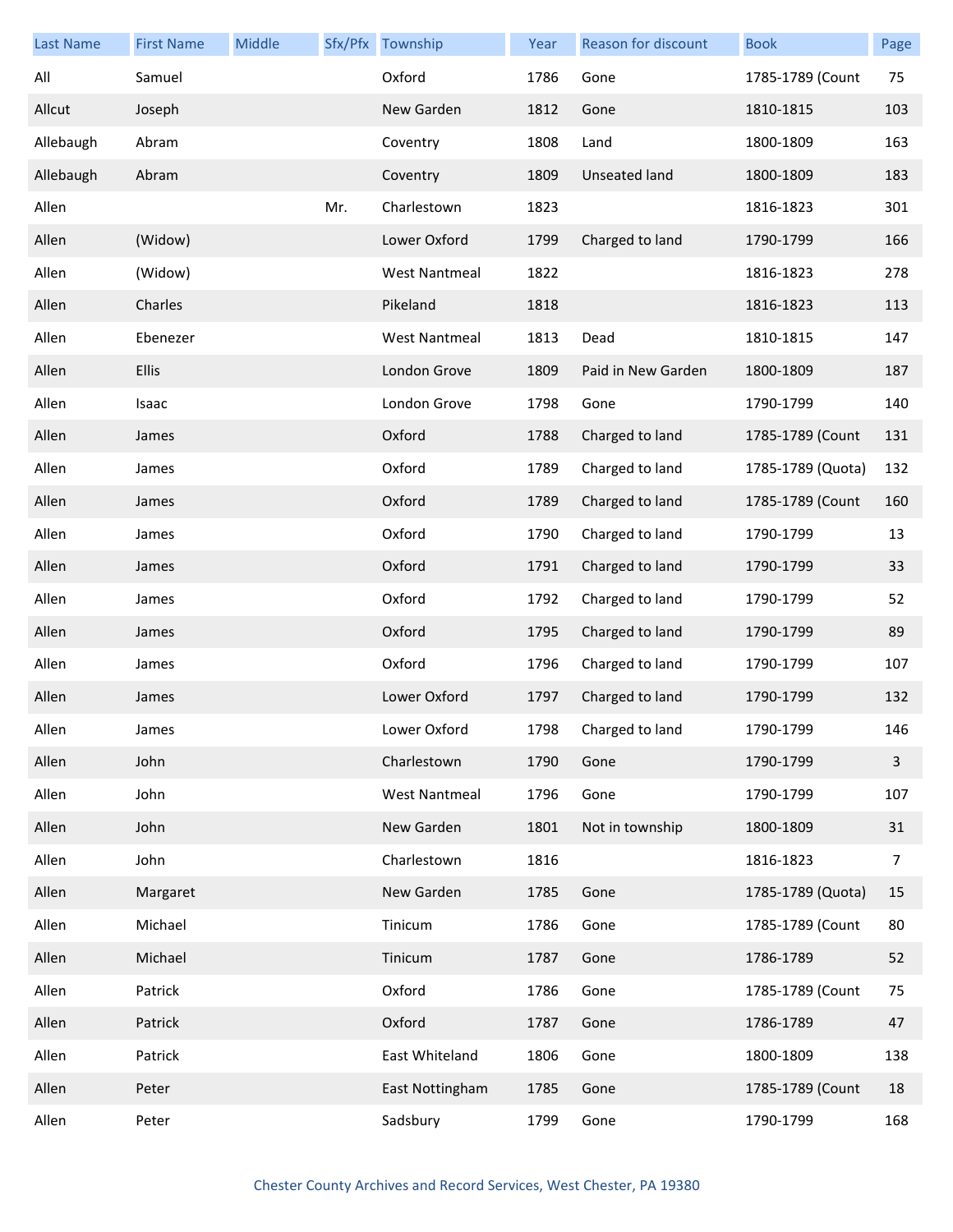| <b>Last Name</b> | <b>First Name</b> | Middle | Sfx/Pfx Township | Year | <b>Reason for discount</b> | <b>Book</b>       | Page |
|------------------|-------------------|--------|------------------|------|----------------------------|-------------------|------|
| Allen            | Reuben            |        | New Garden       | 1786 | Ran away                   | 1785-1789 (Count  | 43   |
| Allen            | Reuben            |        | New Garden       | 1786 | Ran away                   | 1785-1789 (Quota) | 43   |
| Allen            | Richard           |        | Concord          | 1786 | Gone                       | 1785-1789 (Quota) | 32   |
| Allen            | Richard           |        | Sadsbury         | 1805 | Gone                       | 1800-1809         | 115  |
| Allen            | Robert            |        | Charlestown      | 1791 | Gone                       | 1790-1799         | 23   |
| Allen            | Robert            |        | Charlestown      | 1792 | Gone                       | 1790-1799         | 42   |
| Allen            | Robert            |        | Charlestown      | 1796 | Gone                       | 1790-1799         | 97   |
| Allen            | Robert            |        | East Whiteland   | 1819 |                            | 1816-1823         | 164  |
| Allen            | Robert            |        | Westtown         | 1820 |                            | 1816-1823         | 205  |
| Allen            | Robert            |        | Westtown         | 1821 |                            | 1816-1823         | 248  |
| Allen            | Robert            |        | East Bradford    | 1822 |                            | 1816-1823         | 253  |
| Allen            | Robert            |        | Birmingham       | 1822 |                            | 1816-1823         | 252  |
| Allen            | Ruben             |        | New Garden       | 1787 | Gone                       | 1785-1789 (Count  | 99   |
| Allen            | Ruben             |        | New Garden       | 1787 | Gone                       | 1785-1789 (Quota) | 71   |
| Allen            | Rubin             |        | New Garden       | 1788 | Ran away                   | 1786-1789         | 15   |
| Allen            | Samuel            |        | London Grove     | 1785 | Under age                  | 1785-1789 (Quota) | 12   |
| Allen            | Samuel            |        | London Britain   | 1786 | Gone                       | 1785-1789 (Count  | 41   |
| Allen            | Samuel            |        | London Britain   | 1786 | Gone                       | 1785-1789 (Quota) | 41   |
| Allen            | Samuel            |        | London Britain   | 1787 | Gone                       | 1786-1789         | 13   |
| Allen            | Thomas            |        | West Nottingham  | 1785 | For Maloy's land           | 1785-1789 (Count  | 19   |
| Allen            | Thomas            |        | West Nottingham  | 1785 | Charged to land            | 1785-1789 (Quota) | 19   |
| Allen            | Thomas            |        | West Nottingham  | 1786 | For Maloy's land           | 1785-1789 (Count  | 75   |
| Allen            | Thomas            |        | West Nottingham  | 1786 | Charged to land            | 1785-1789 (Count  | 47   |
| Allen            | Thomas            |        | West Nottingham  | 1786 | For Maloy's land           | 1785-1789 (Quota) | 47   |
| Allen            | Thomas            |        | West Nottingham  | 1787 | For Maloy's land           | 1785-1789 (Quota) | 75   |
| Allen            | Thomas            |        | West Nottingham  | 1787 | For Maloy's land           | 1785-1789 (Count  | 103  |
| Allen            | Thomas            |        | West Nottingham  | 1787 | Charged to land            | 1786-1789         | 19   |
| Allen            | Thomas            |        | New Garden       | 1788 | Overrated                  | 1785-1789 (Quota) | 99   |
| Allen            | Thomas            |        | New Garden       | 1788 | Overrated                  | 1785-1789 (Count  | 127  |
| Allen            | Thomas            |        | West Nottingham  | 1788 | For Maloy's Land           | 1786-1789         | 47   |
| Allen            | Thomas            |        | West Nottingham  | 1788 | For Maloy's Land           | 1786-1789         | 75   |
| Allen            | Thomas            |        | Sadsbury         | 1805 | Gone                       | 1800-1809         | 115  |
| Allen            | William           |        | East Caln        | 1786 | Gone                       | 1785-1789 (Count  | 62   |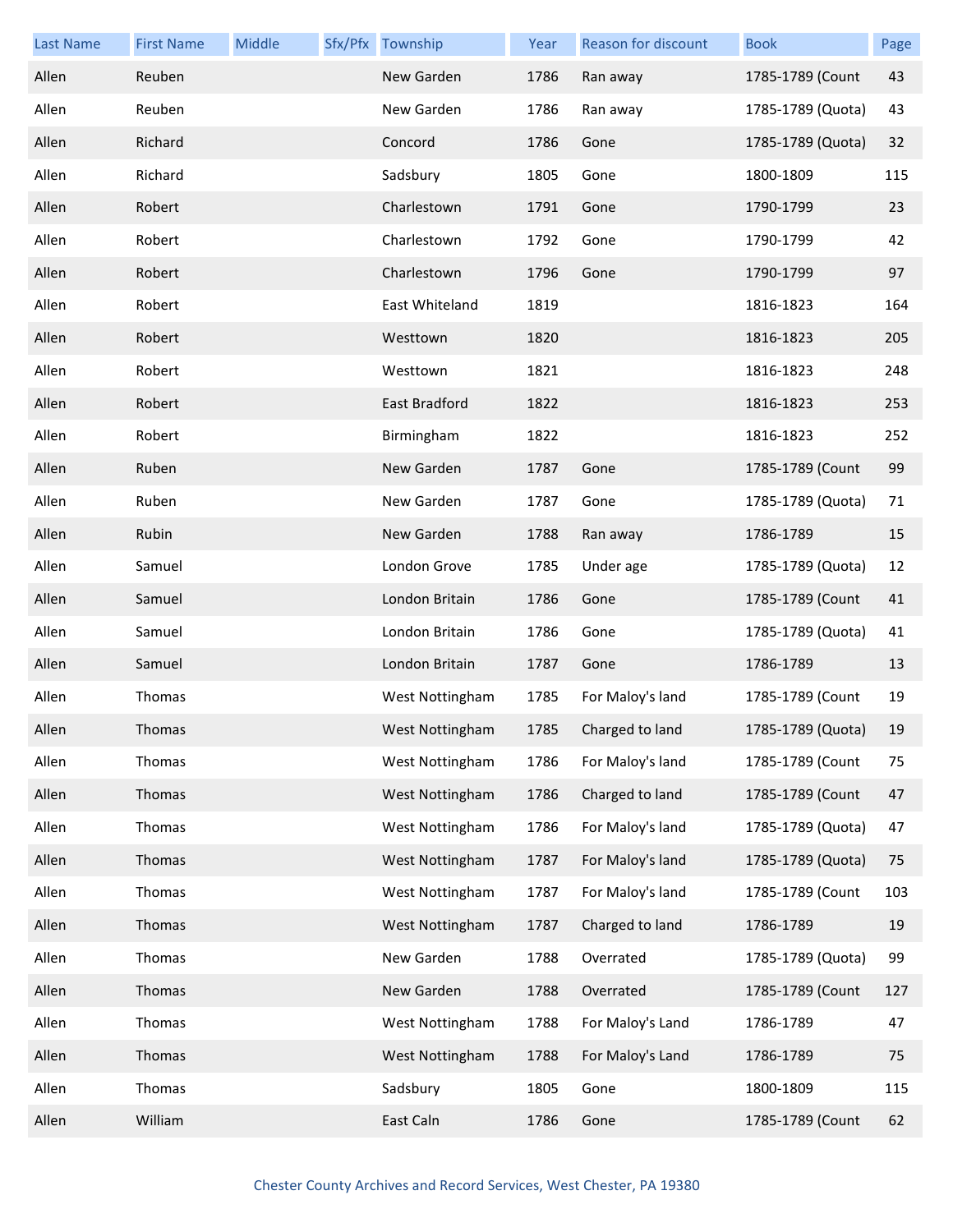| <b>Last Name</b> | <b>First Name</b> | Middle | Sfx/Pfx Township        | Year | Reason for discount | <b>Book</b>       | Page |
|------------------|-------------------|--------|-------------------------|------|---------------------|-------------------|------|
| Allen            | William           |        | East Caln               | 1786 | Gone                | 1785-1789 (Count  | 34   |
| Allen            | William           |        | <b>East Fallowfield</b> | 1788 | Gone                | 1785-1789 (Count  | 121  |
| Allen            | William           |        | <b>East Fallowfield</b> | 1788 | Gone                | 1785-1789 (Quota) | 93   |
| Allen            | William           |        | East Caln               | 1788 | Gone                | 1786-1789         | 34   |
| Allen            | William           |        | East Caln               | 1792 | Error               | 1790-1799         | 41   |
| Allen            | William           |        | London Grove            | 1796 | Not found           | 1790-1799         | 101  |
| Allen            | William           |        | East Marlborough        | 1800 | Old                 | 1800-1809         | 9    |
| Allen            | William           |        | East Marlborough        | 1815 | Gone                | 1810-1815         | 220  |
| Allen            | William           |        | East Marlborough        | 1819 |                     | 1816-1823         | 144  |
| Allender         | John              |        | Pennsbury               | 1818 | Gone                | 1816-1823         | 114  |
| Alleson          | James             |        | Coventry                | 1785 | Gone                | 1785-1789 (Quota) | 4    |
| Alleway          | William           |        | Charlestown             | 1810 | Not found           | 1810-1815         | 7    |
| Alleway          | William           |        | Charlestown             | 1810 | Not found           | 1810-1815         | 7    |
| Allin            | James             |        | Oxford                  | 1793 | Charged to land     | 1790-1799         | 71   |
| Allison          | Aaron             |        | Uwchlan                 | 1815 |                     | 1810-1815         | 236  |
| Allison          | Aaron             |        | Brandywine              | 1818 | Gone                | 1816-1823         | 87   |
| Allison          | Aaron             |        | Uwchlan                 | 1820 |                     | 1816-1823         | 202  |
| Allison          | Aaron             |        | Uwchlan                 | 1821 |                     | 1816-1823         | 245  |
| Allison          | Abraham           |        | East Marlborough        | 1809 | Gone                | 1800-1809         | 188  |
| Allison          | Archibald         |        | East Whiteland          | 1821 |                     | 1816-1823         | 249  |
| Allison          | David             |        | Pennsbury               | 1797 | Gone                | 1790-1799         | 128  |
| Allison          | Henry             |        | Sadsbury                | 1800 | Gone                | 1800-1809         | 16   |
| Allison          | Henry             |        | Sadsbury                | 1801 | Gone                | 1800-1809         | 35   |
| Allison          | Horatio           |        | London Grove            | 1808 | Dead                | 1800-1809         | 167  |
| Allison          | Jacob             |        | Aston                   | 1789 | Under age           | 1785-1789 (Quota) | 113  |
| Allison          | James             |        | <b>East Nantmeal</b>    | 1785 | Gone                | 1785-1789 (Count  | 17   |
| Allison          | James             |        | Vincent                 | 1786 | Gone                | 1786-1789         | 25   |
| Allison          | James             |        | Vincent                 | 1786 | Gone                | 1785-1789 (Quota) | 53   |
| Allison          | James             |        | Vincent                 | 1786 | Gone                | 1785-1789 (Count  | 53   |
| Allison          | James             |        | Vincent                 | 1789 | Gone                | 1785-1789 (Count  | 166  |
| Allison          | James             |        | Vincent                 | 1789 | Gone                | 1785-1789 (Quota) | 138  |
| Allison          | James             |        | <b>East Nantmeal</b>    | 1790 | Gone                | 1790-1799         | 12   |
| Allison          | James             |        | Vincent                 | 1793 | Gone                | 1790-1799         | 74   |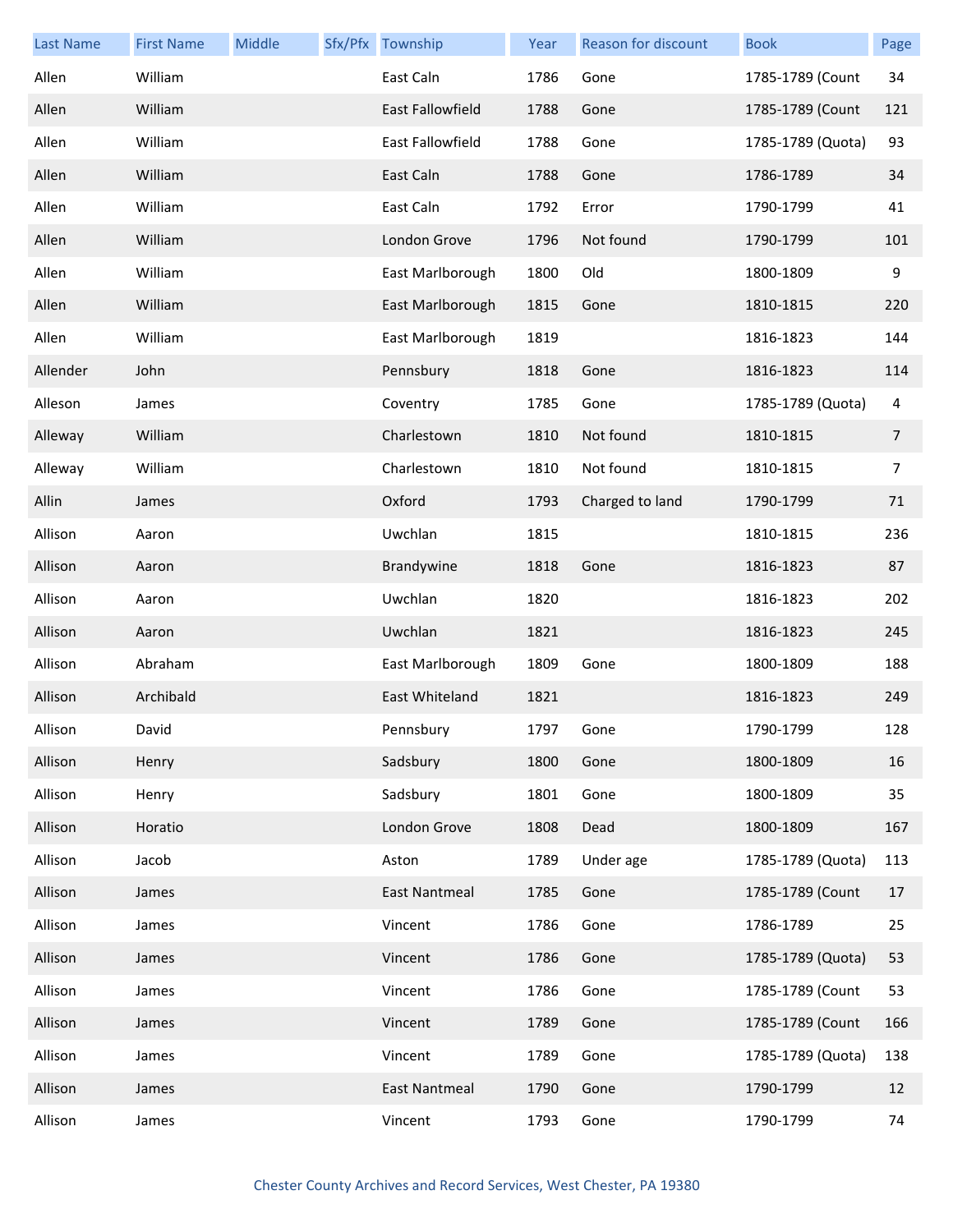| <b>Last Name</b> | <b>First Name</b> | Middle |     | Sfx/Pfx Township | Year | Reason for discount | <b>Book</b>       | Page |
|------------------|-------------------|--------|-----|------------------|------|---------------------|-------------------|------|
| Allison          | James             |        |     | East Nantmeal    | 1798 | Gone                | 1790-1799         | 145  |
| Allison          | John              |        |     | East Caln        | 1808 | Gone                | 1800-1809         | 162  |
| Allison          | John              |        |     | East Caln        | 1809 | Poor                | 1800-1809         | 182  |
| Allison          | John              |        |     | Goshen           | 1811 | Gone                | 1810-1815         | 53   |
| Allison          | John              |        |     | West Chester     | 1812 | Gone                | 1810-1815         | 121  |
| Allison          | Joseph            |        |     | New London       | 1789 | Insolvent           | 1785-1789 (Count  | 158  |
| Allison          | Joseph            |        |     | New London       | 1789 | Insolvent           | 1785-1789 (Quota) | 130  |
| Allison          | Joseph            |        |     | New London       | 1790 | Dead                | 1790-1799         | 10   |
| Allison          | Robert            |        | Jr. | Uwchlan          | 1785 | Overrated           | 1785-1789 (Count  | 25   |
| Allison          | Robert            |        |     | Uwchlan          | 1789 | Overrated           | 1785-1789 (Quota) | 137  |
| Allison          | Robert            |        |     | Uwchlan          | 1789 | Overrated           | 1785-1789 (Count  | 166  |
| Allison          | Robert            |        | Jr. | Uwchlan          | 1792 | Married             | 1790-1799         | 55   |
| Allison          | Robert            |        |     | East Caln        | 1805 | Gone                | 1800-1809         | 102  |
| Allison          | Robert            |        |     | East Caln        | 1806 | Gone                | 1800-1809         | 122  |
| Allison          | Robert            |        |     | East Fallowfield | 1807 | Gone                | 1800-1809         | 144  |
| Allison          | Samuel            |        |     | West Chester     | 1804 | Gone                | 1800-1809         | 99   |
| Allison          | Sarah             |        |     | Uwchlan          | 1823 |                     | 1816-1823         | 330  |
| Allison          | Thomas            |        |     | Pikeland         | 1785 | Paid in Vincent     | 1785-1789 (Quota) | 20   |
| Allison          | Thomas            |        |     | Pikeland         | 1785 | Poor                | 1785-1789 (Count  | 20   |
| Allison          | Thomas            |        |     | Vincent          | 1789 | Poor                | 1785-1789 (Count  | 166  |
| Allison          | Thomas            |        |     | Vincent          | 1789 | Overrated           | 1785-1789 (Quota) | 138  |
| Allison          | Thomas            |        |     | Uwchlan          | 1795 | Poor & Lame         | 1790-1799         | 91   |
| Allison          | Thomas            |        |     | Uwchlan          | 1814 | Dead                | 1810-1815         | 195  |
| Allison          | William           |        |     | Brandywine       | 1808 | Gone                | 1800-1809         | 161  |
| Alloway          | Ajalor            |        |     | Charlestown      | 1819 |                     | 1816-1823         | 132  |
| Alloway          | Jonathan          |        |     | Charlestown      | 1817 |                     | 1816-1823         | 48   |
| Alloway          | William           |        |     | Pikeland         | 1801 | Poor                | 1800-1809         | 35   |
| Alloway          | William           |        |     | Pikeland         | 1806 | Gone                | 1800-1809         | 134  |
| Alloway          | William           |        |     | Pikeland         | 1807 | Gone                | 1800-1809         | 154  |
| Alloway          | William           |        |     | Charlestown      | 1815 | No Dog              | 1810-1815         | 209  |
| Alloway          | William           |        |     | Charlestown      | 1815 |                     | 1810-1815         | 209  |
| Alloways         | (Widow)           |        |     | Charlestown      | 1798 | Poor                | 1790-1799         | 136  |
| Aman             | George            |        |     | Vincent          | 1821 |                     | 1816-1823         | 246  |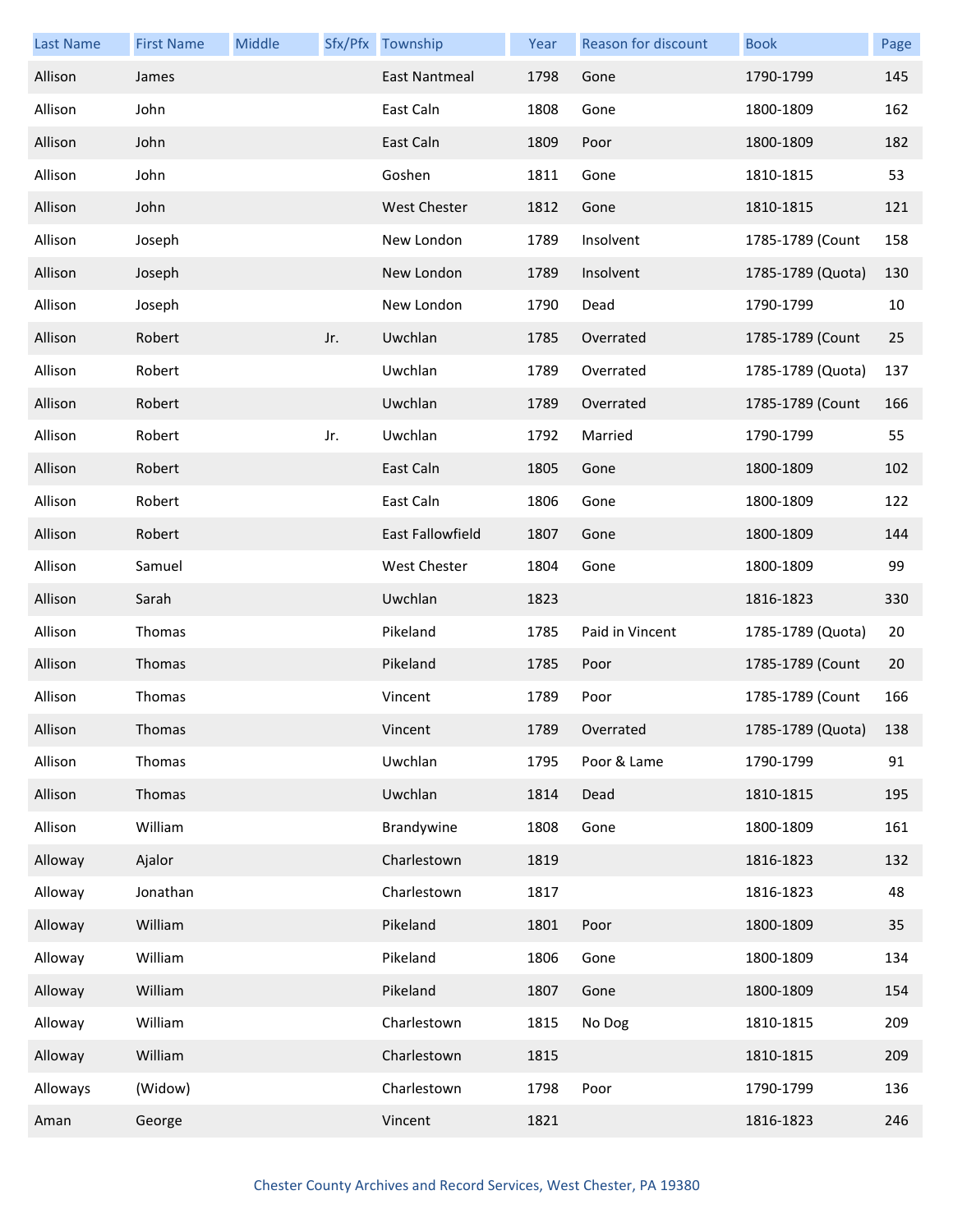| <b>Last Name</b> | <b>First Name</b> | Middle |     | Sfx/Pfx Township | Year | Reason for discount  | <b>Book</b>       | Page           |
|------------------|-------------------|--------|-----|------------------|------|----------------------|-------------------|----------------|
| Aman             | Thomas            |        |     | West Caln        | 1817 |                      | 1816-1823         | 47             |
| Ames             | Valentine         |        |     | East Fallowfield | 1805 | Infirm               | 1800-1809         | 104            |
| Ammons           | Thomas            |        |     | West Caln        | 1818 |                      | 1816-1823         | 89             |
| Amole            | Hannah            |        |     | Coventry         | 1823 |                      | 1816-1823         | 302            |
| Amole            | Peter             |        |     | Coventry         | 1803 | Gone                 | 1800-1809         | 77             |
| Amons            | Isaac             |        |     | East Bradford    | 1785 | Gone                 | 1785-1789 (Quota) | $\overline{2}$ |
| Amos             | Edward            |        |     | Concord          | 1787 | Gone                 | 1785-1789 (Quota) | 60             |
| Amos             | Edward            |        |     | Concord          | 1787 | Gone                 | 1785-1789 (Count  | 88             |
| Amos             | Edward            |        |     | Concord          | 1788 | Gone                 | 1786-1789         | 60             |
| Anan             | Gabriel           |        |     | Tredyffrin       | 1819 |                      | 1816-1823         | 158            |
| Anan             | Robert            |        |     | West Fallowfield | 1818 |                      | 1816-1823         | 94             |
| Anan             | Robert            |        |     | West Fallowfield | 1819 | <b>Unseated land</b> | 1816-1823         | 136            |
| Anan             | Robert            |        |     | West Fallowfield | 1822 |                      | 1816-1823         | 262            |
| Anders           | Jacob             |        |     | East Nantmeal    | 1822 |                      | 1816-1823         | 277            |
| Anderson         | Abraham           |        |     | Coventry         | 1810 | Mistake              | 1810-1815         | 8              |
| Anderson         | Alexander         |        |     | Radnor           | 1789 | Gone                 | 1785-1789 (Count  | 163            |
| Anderson         | Alexander         |        |     | Radnor           | 1789 | Gone                 | 1785-1789 (Quota) | 140            |
| Anderson         | Alexander         |        |     | New Garden       | 1813 | Gone                 | 1810-1815         | 143            |
| Anderson         | Alexander         |        |     | London Britain   | 1817 |                      | 1816-1823         | 58             |
| Anderson         | Alexander         |        |     | London Grove     | 1820 | Gone                 | 1816-1823         | 183            |
| Anderson         | Anderson          |        |     | Lower Oxford     | 1813 | Gone                 | 1810-1815         | 149            |
| Anderson         | Archibald         |        |     | West Bradford    | 1795 | Gone                 | 1790-1799         | 78             |
| Anderson         | Edward            |        |     | Charlestown      | 1814 | Gone                 | 1810-1815         | 168            |
| Anderson         | Edward            |        |     | Coventry         | 1814 | No Dog               | 1810-1815         | 169            |
| Anderson         | George            |        |     | West Fallowfield | 1822 |                      | 1816-1823         | 262            |
| Anderson         | Hugh              |        | Dr. | Brandywine       | 1811 | Ran away             | 1810-1815         | 45             |
| Anderson         | James             |        |     | West Marlborough | 1790 | Gone                 | 1790-1799         | 9              |
| Anderson         | James             |        |     | Pikeland         | 1796 | Not found            | 1790-1799         | 108            |
| Anderson         | James             |        |     | Honey Brook      | 1796 | Gone                 | 1790-1799         | 100            |
| Anderson         | James             |        |     | Charlestown      | 1809 | Gone                 | 1800-1809         | 183            |
| Anderson         | James             |        |     | West Bradford    | 1810 | Gone                 | 1810-1815         | 3              |
| Anderson         | James             |        |     | Brandywine       | 1810 | Gone                 | 1810-1815         | 4              |
| Anderson         | James             |        |     | Charlestown      | 1811 | Gone                 | 1810-1815         | 48             |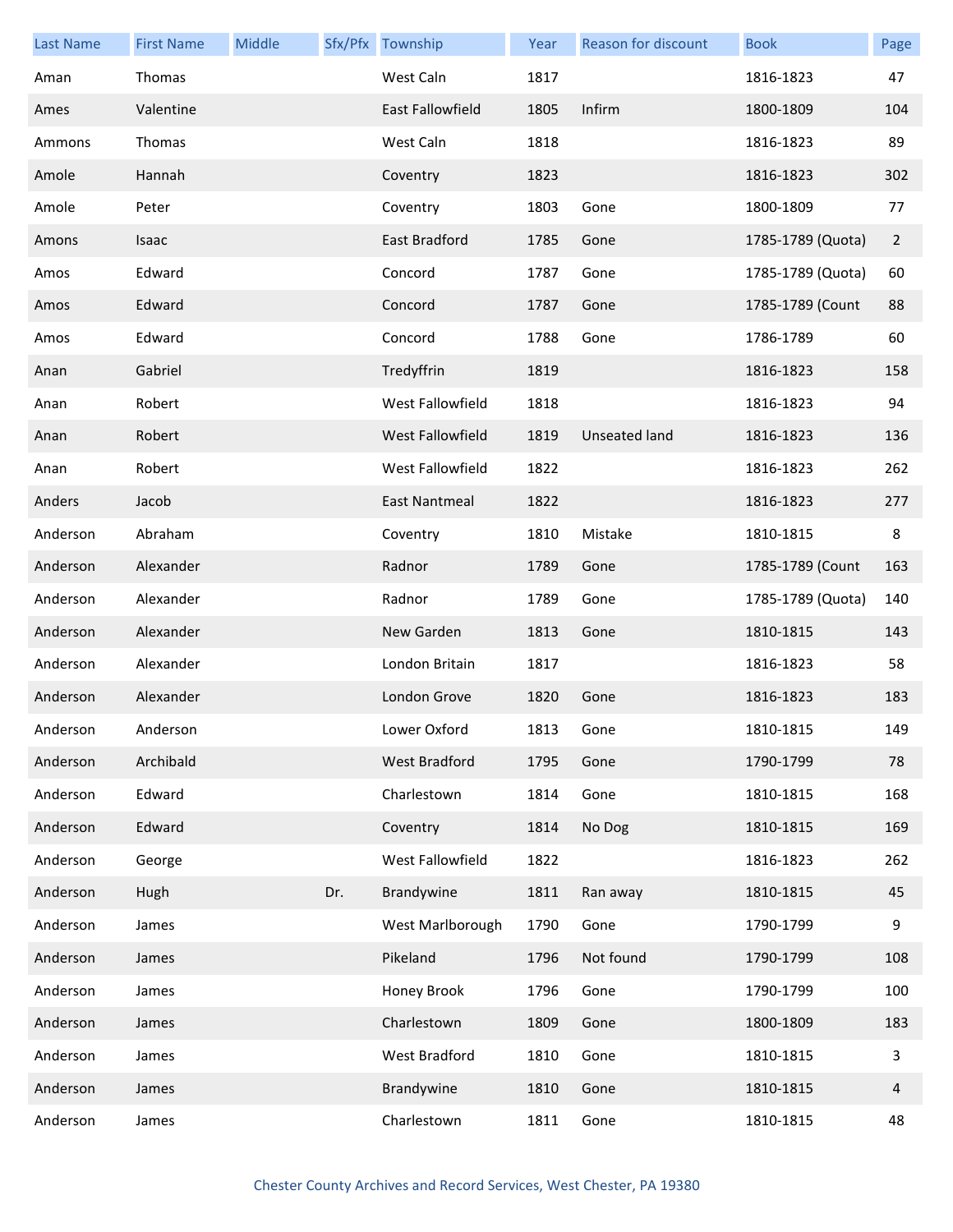| <b>Last Name</b> | <b>First Name</b> | Middle | Sfx/Pfx Township     | Year | Reason for discount | <b>Book</b>      | Page           |
|------------------|-------------------|--------|----------------------|------|---------------------|------------------|----------------|
| Anderson         | James             |        | Newlin               | 1813 | Gone                | 1810-1815        | 141            |
| Anderson         | James             |        | Charlestown          | 1813 | Enlisted            | 1810-1815        | 128            |
| Anderson         | James             |        | East Bradford        | 1816 | Gone                | 1816-1823        | $\overline{2}$ |
| Anderson         | James             |        | Goshen               | 1817 |                     | 1816-1823        | 53             |
| Anderson         | James             |        | West Goshen          | 1819 |                     | 1816-1823        | 138            |
| Anderson         | James             |        | Brandywine           | 1822 |                     | 1816-1823        | 255            |
| Anderson         | Janus             |        | Charlestown          | 1807 | Gone                | 1800-1809        | 143            |
| Anderson         | John              |        | London Britain       | 1792 | Gone                | 1790-1799        | 47             |
| Anderson         | John              |        | <b>West Bradford</b> | 1806 | Poor                | 1800-1809        | 121            |
| Anderson         | John              |        | West Caln            | 1811 | Poor                | 1810-1815        | 47             |
| Anderson         | John              |        | West Caln            | 1814 | Gone                | 1810-1815        | 167            |
| Anderson         | John              |        | West Bradford        | 1815 |                     | 1810-1815        | 205            |
| Anderson         | John              |        | West Bradford        | 1816 |                     | 1816-1823        | 3              |
| Anderson         | John              |        | West Caln            | 1817 |                     | 1816-1823        | 47             |
| Anderson         | John              |        | London Britain       | 1817 |                     | 1816-1823        | 58             |
| Anderson         | John              |        | Willistown           | 1818 | Error               | 1816-1823        | 120            |
| Anderson         | John              |        | East Goshen          | 1819 | Gone                | 1816-1823        | 137            |
| Anderson         | John              |        | West Bradford        | 1822 |                     | 1816-1823        | 254            |
| Anderson         | Joseph            |        | Pikeland             | 1808 | Gone                | 1800-1809        | 174            |
| Anderson         | Joseph            |        | Easttown             | 1810 | No Dog              | 1810-1815        | 9              |
| Anderson         | Joseph            |        | West Caln            | 1817 |                     | 1816-1823        | 47             |
| Anderson         | Matthew           |        | East Fallowfield     | 1816 |                     | 1816-1823        | 10             |
| Anderson         | Matthias          |        | West Fallowfield     | 1810 | Gone                | 1810-1815        | 11             |
| Anderson         | Robert            |        | East Caln            | 1785 | Gone                | 1785-1789 (Count | 6              |
| Anderson         | Robert            |        | Lower Oxford         | 1805 | Gone                | 1800-1809        | 113            |
| Anderson         | Robert            |        | East Nottingham      | 1805 | Gone                | 1800-1809        | 111            |
| Anderson         | Robert            |        | East Nottingham      | 1806 | Gone                | 1800-1809        | 131            |
| Anderson         | Robert            |        | Sadsbury             | 1809 | Unseated land       | 1800-1809        | 195            |
| Anderson         | Robert            |        | Honey Brook          | 1816 |                     | 1816-1823        | 13             |
| Anderson         | Robert            |        | Charlestown          | 1819 | Gone                | 1816-1823        | 132            |
| Anderson         | Robert            |        | Sadsbury             | 1822 |                     | 1816-1823        | 284            |
| Anderson         | Robert            |        | Sadsbury             | 1822 |                     | 1816-1823        | 284            |
| Anderson         | Samuel            |        | West Nottingham      | 1807 | Gone                | 1800-1809        | 151            |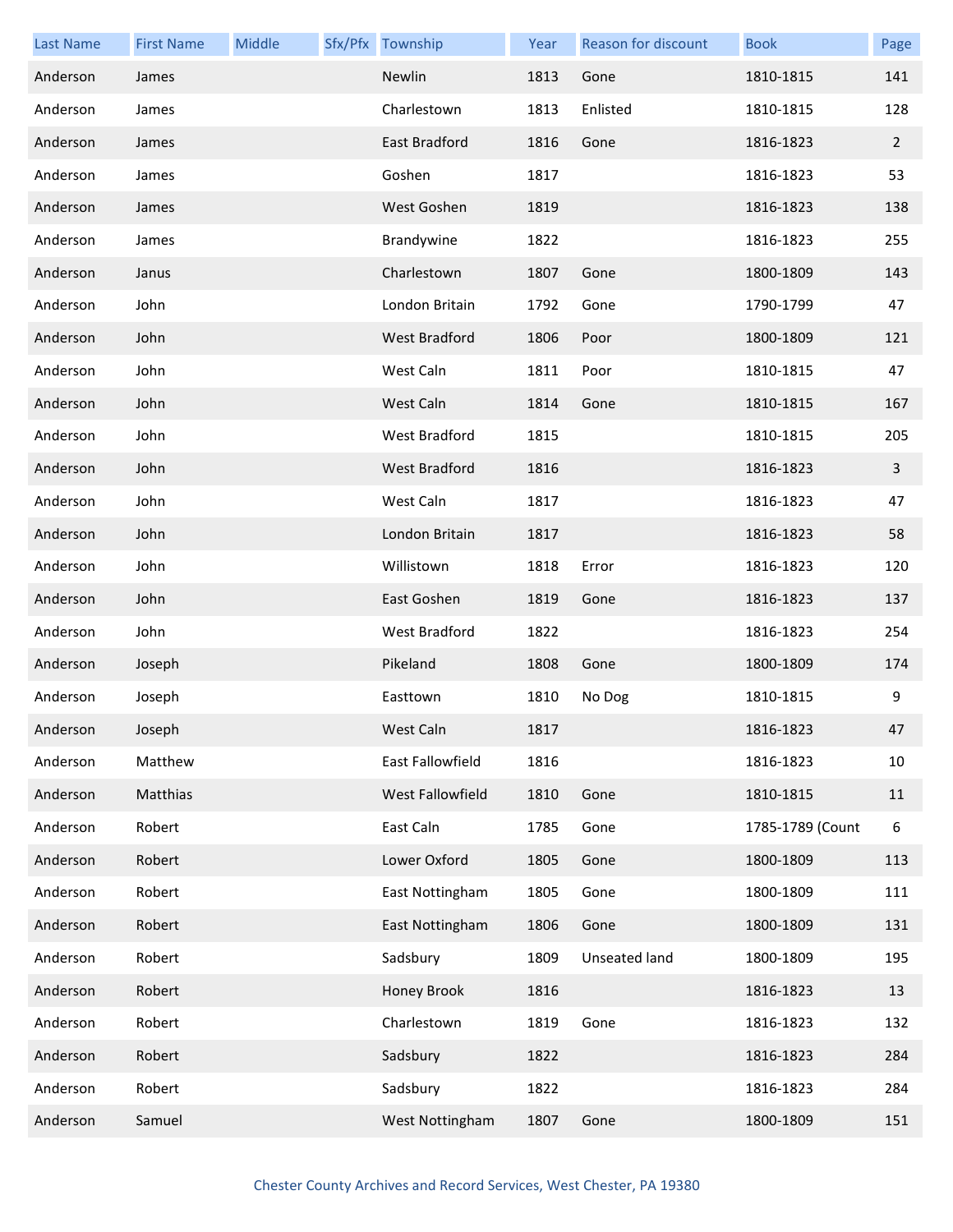| <b>Last Name</b> | <b>First Name</b> | <b>Middle</b> | Sfx/Pfx Township     | Year | <b>Reason for discount</b> | <b>Book</b>       | Page |
|------------------|-------------------|---------------|----------------------|------|----------------------------|-------------------|------|
| Anderson         | Samuel            |               | East Nottingham      | 1807 | Gone                       | 1800-1809         | 151  |
| Anderson         | Thomas            |               | East Whiteland       | 1796 | Gone                       | 1790-1799         | 112  |
| Anderson         | Thomas            |               | Brandywine           | 1806 | Gone                       | 1800-1809         | 121  |
| Anderson         | Thomas            |               | West Bradford        | 1808 | Gone                       | 1800-1809         | 161  |
| Anderson         | Thomas            |               | Brandywine           | 1809 | Poor                       | 1800-1809         | 181  |
| Anderson         | Thomas            |               | Brandywine           | 1812 | Poor                       | 1810-1815         | 85   |
| Anderson         | Thomas            |               | Brandywine           | 1813 | Gone                       | 1810-1815         | 125  |
| Anderson         | Thomas            |               | Brandywine           | 1814 | Gone                       | 1810-1815         | 165  |
| Anderson         | Thomas            |               | Brandywine           | 1815 | Gone                       | 1810-1815         | 206  |
| Anderson         | William           |               | Ridley               | 1787 | Gone                       | 1785-1789 (Quota) | 78   |
| Anderson         | William           |               | Ridley               | 1787 | Gone                       | 1785-1789 (Count  | 106  |
| Anderson         | William           |               | Ridley               | 1788 | Gone                       | 1786-1789         | 78   |
| Anderson         | William           |               | Oxford               | 1791 | Gone                       | 1790-1799         | 33   |
| Anderson         | William           |               | Oxford               | 1792 | Gone                       | 1790-1799         | 52   |
| Anderson         | William           |               | Easttown             | 1807 | Gone                       | 1800-1809         | 144  |
| Anderson         | William           |               | Tredyffrin           | 1813 | Gone                       | 1810-1815         | 154  |
| Anderson         | William           |               | Goshen               | 1817 |                            | 1816-1823         | 53   |
| Anderson         | William           |               | Charlestown          | 1818 | Gone                       | 1816-1823         | 90   |
| Anderson         | William           |               | Willistown           | 1818 |                            | 1816-1823         | 120  |
| Andrews          | Abram             |               | <b>West Nantmeal</b> | 1816 | Poor                       | 1816-1823         | 26   |
| Andrews          | Charles           |               | New London           | 1823 |                            | 1816-1823         | 316  |
| Andrews          | Isaac             |               | <b>West Nantmeal</b> | 1786 | Gone                       | 1785-1789 (Count  | 73   |
| Andrews          | Isaac             |               | <b>West Nantmeal</b> | 1786 | Gone                       | 1785-1789 (Quota) | 45   |
| Andrews          | Jacob             |               | <b>West Nantmeal</b> | 1822 |                            | 1816-1823         | 278  |
| Andrews          | James             |               | Kennett              | 1809 | Gone                       | 1800-1809         | 186  |
| Andrews          | Jeremiah          |               | Ridley               | 1786 | Error                      | 1785-1789 (Count  | 78   |
| Andrews          | Jeremiah          |               | Ridley               | 1787 | No chair                   | 1786-1789         | 50   |
| Andrews          | Robert            |               | West Bradford        | 1788 | Gone                       | 1785-1789 (Quota) | 87   |
| Andrews          | Robert            |               | West Bradford        | 1788 | Gone                       | 1785-1789 (Count  | 115  |
| Andrews          | Thomas            |               | East Nottingham      | 1791 | Gone                       | 1790-1799         | 31   |
| Andrews          | Thomas            |               | East Nottingham      | 1792 | Not found                  | 1790-1799         | 50   |
| Andrews          | Thomas            |               | East Nottingham      | 1793 | Gone                       | 1790-1799         | 69   |
| Andrey           | Robert            |               | <b>Upper Oxford</b>  | 1807 |                            | 1800-1809         | 153  |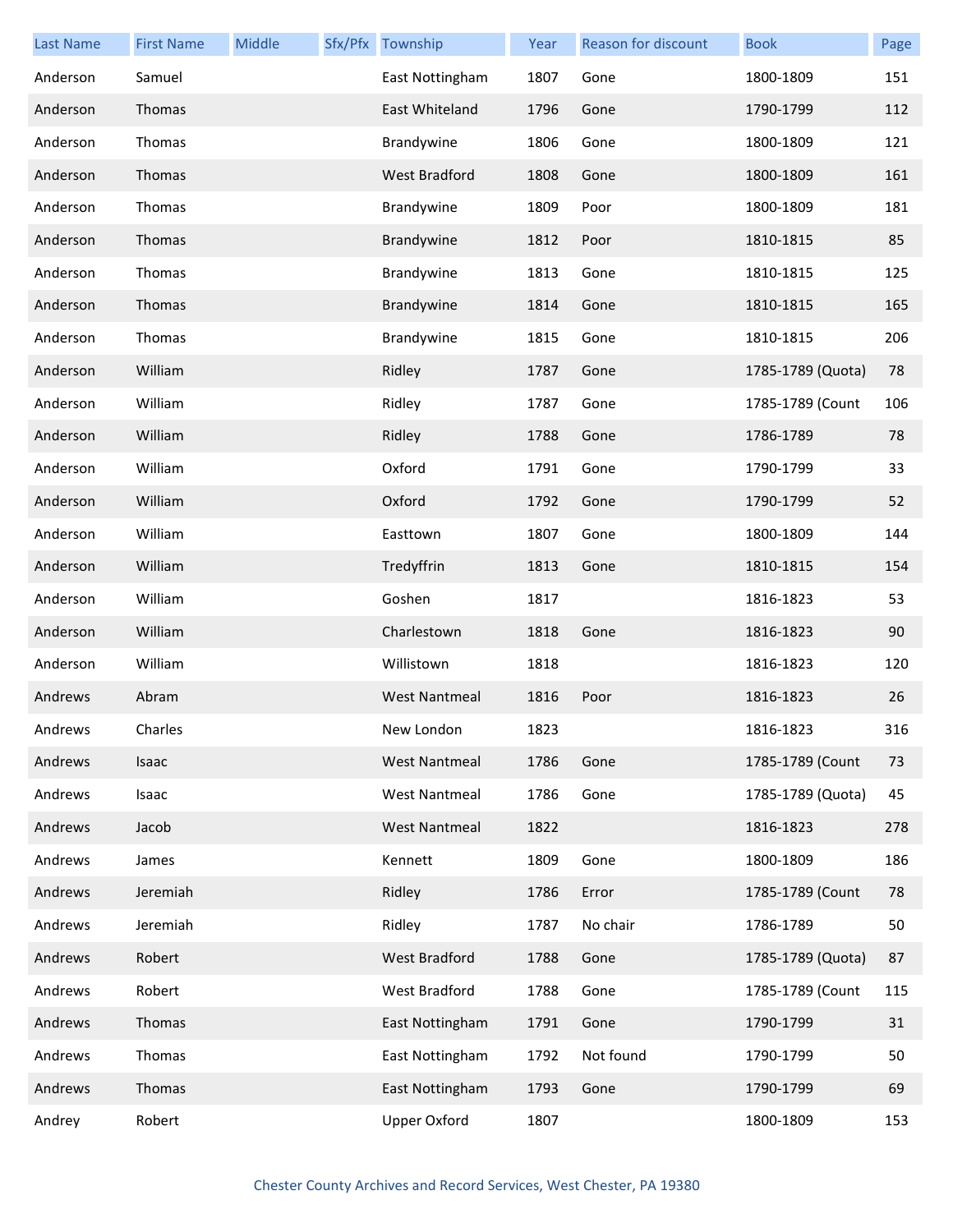| <b>Last Name</b> | <b>First Name</b> | Middle | Sfx/Pfx Township     | Year | <b>Reason for discount</b> | <b>Book</b>       | Page                    |
|------------------|-------------------|--------|----------------------|------|----------------------------|-------------------|-------------------------|
| Angus            | Jacob             |        | Brandywine           | 1805 | Gone                       | 1800-1809         | 101                     |
| Ankeram          | Samuel            |        | West Nottingham      | 1810 | Paid elsewhere             | 1810-1815         | 25                      |
| Ankins           | Joseph            |        | Kennett              | 1818 |                            | 1816-1823         | 98                      |
| Ankins           | Joseph            |        | East Marlborough     | 1821 |                            | 1816-1823         | 228                     |
| Ankrim           | Margaret          |        | East Nottingham      | 1791 | Poor                       | 1790-1799         | 31                      |
| Ankrim           | Samuel            |        | East Nottingham      | 1822 |                            | 1816-1823         | 275                     |
| Annan            | Robert            |        | West Fallowfield     | 1821 |                            | 1816-1823         | 220                     |
| Annin            | Gabriel           |        | Tredyffrin           | 1818 |                            | 1816-1823         | 116                     |
| Annis            | Ceasar            |        | Newlin               | 1816 |                            | 1816-1823         | 20                      |
| Annon            | Robert            |        | West Fallowfield     | 1816 |                            | 1816-1823         | 11                      |
| Annon            | Robert            |        | West Fallowfield     | 1820 | Unseated land              | 1816-1823         | 178                     |
| Anon             | Robert            |        | West Fallowfield     | 1817 |                            | 1816-1823         | 52                      |
| Anson            | John              |        | <b>West Nantmeal</b> | 1787 | Gone                       | 1785-1789 (Count  | 101                     |
| Anson            | John              |        | <b>West Nantmeal</b> | 1787 | Gone                       | 1785-1789 (Quota) | 73                      |
| Anthony          | Murry             |        | <b>West Bradford</b> | 1801 | Gone                       | 1800-1809         | 21                      |
| Antrican         | James             |        | East Caln            | 1786 | Poor                       | 1785-1789 (Count  | 34                      |
| Antrican         | James             |        | East Caln            | 1788 | Poor                       | 1786-1789         | 6                       |
| Anvill           | Charles           |        | Oxford               | 1785 | Poor                       | 1785-1789 (Count  | 19                      |
| Apler            | Henry             |        | Lower Darby          | 1785 | Gone                       | 1785-1789 (Count  | 8                       |
| Appleton         | Jacob             |        | London Grove         | 1823 |                            | 1816-1823         | 310                     |
| Aque             | Isaac             |        | Tredyffrin           | 1821 |                            | 1816-1823         | 243                     |
| Archer           | Aaron             |        | East Marlborough     | 1801 | Gone                       | 1800-1809         | 29                      |
| Archer           | Aaron             |        | West Bradford        | 1806 | Poor                       | 1800-1809         | 121                     |
| Archer           | Aaron             |        | West Bradford        | 1808 | Insolvent                  | 1800-1809         | 161                     |
| Archer           | Aaron             |        | Pennsbury            | 1811 | Not found                  | 1810-1815         | 70                      |
| Archer           | Aaron             |        | West Bradford        | 1814 | Poor                       | 1810-1815         | 164                     |
| Archer           | Aaron             |        | West Bradford        | 1816 |                            | 1816-1823         | $\overline{\mathbf{3}}$ |
| Archer           | Aaron             |        | East Marlborough     | 1823 |                            | 1816-1823         | 313                     |
| Archer           | James             |        | East Whiteland       | 1810 | Gone                       | 1810-1815         | 38                      |
| Archer           | John              |        | West Bradford        | 1817 | Gone                       | 1816-1823         | 44                      |
| Archer           | Jonathan          |        | East Caln            | 1802 | Gone                       | 1800-1809         | 42                      |
| Archer           | Moses             |        | East Caln            | 1802 | Overrated                  | 1800-1809         | 42                      |
| Archer           | Moses             |        | West Bradford        | 1807 | Poor                       | 1800-1809         | 141                     |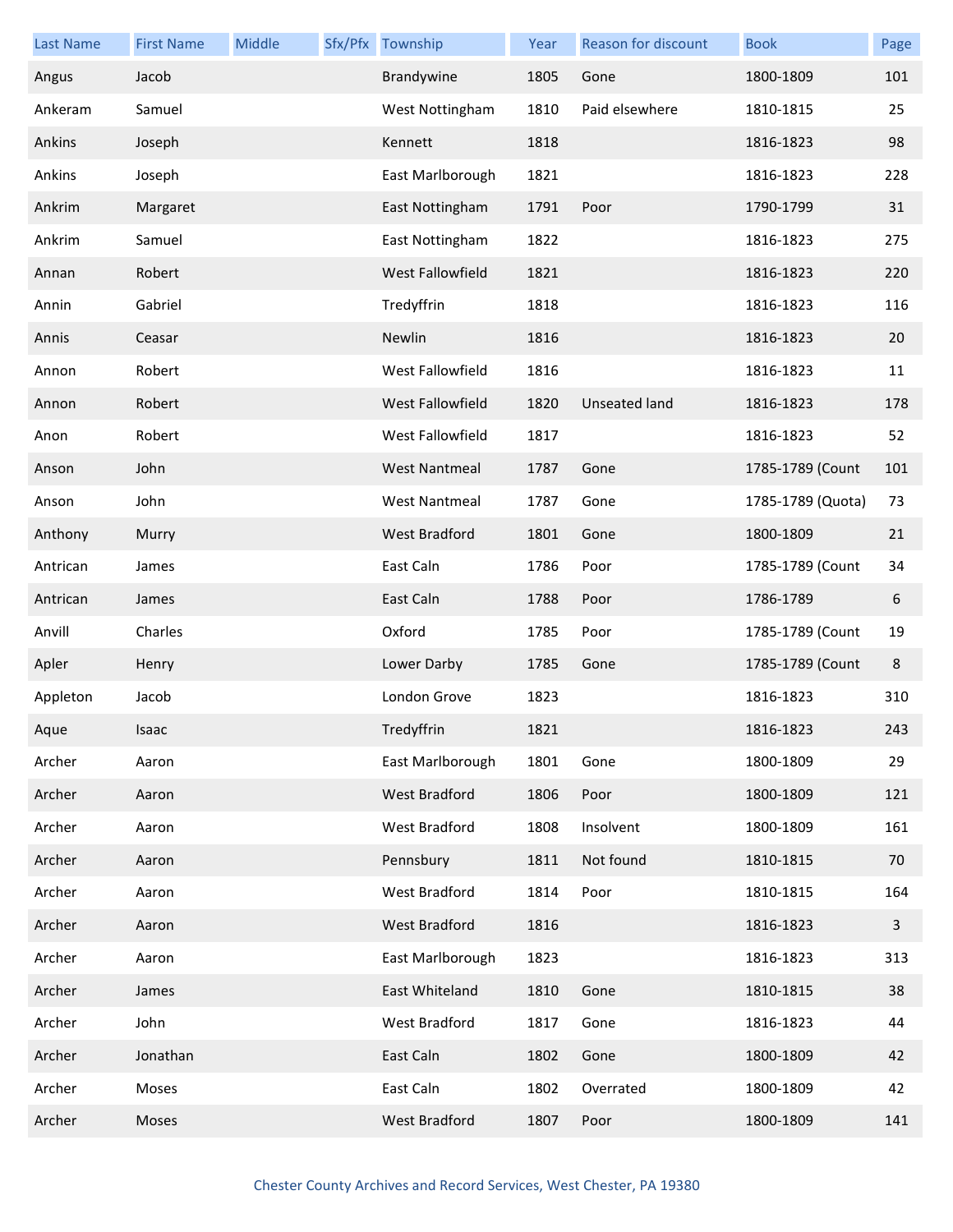| <b>Last Name</b> | <b>First Name</b> | Middle | Sfx/Pfx Township | Year | Reason for discount | <b>Book</b>       | Page |
|------------------|-------------------|--------|------------------|------|---------------------|-------------------|------|
| Archer           | Moses             |        | Brandywine       | 1821 |                     | 1816-1823         | 213  |
| Archer           | Thomas            |        | Willistown       | 1810 | No such man         | 1810-1815         | 36   |
| Archer           | Thomas            |        | Willistown       | 1810 | No such man         | 1810-1815         | 36   |
| Archer           | William           |        | Ridley           | 1785 | Poor                | 1785-1789 (Quota) | 22   |
| Archer           | William           |        | Ridley           | 1786 | Gone                | 1785-1789 (Count  | 78   |
| Archer           | William           |        | Ridley           | 1787 | Poor                | 1785-1789 (Quota) | 78   |
| Archer           | William           |        | Ridley           | 1787 | Poor                | 1785-1789 (Count  | 106  |
| Archer           | William           |        | Ridley           | 1787 | Gone                | 1786-1789         | 50   |
| Archer           | William           |        | Ridley           | 1788 | Poor                | 1786-1789         | 78   |
| Archer           | William           |        | Sadsbury         | 1823 |                     | 1816-1823         | 327  |
| Archers          | Moses             |        | East Marlborough | 1801 | Gone                | 1800-1809         | 29   |
| Arches           | Aaron             |        | West Bradford    | 1801 | Poor                | 1800-1809         | 21   |
| Arches           | Aaron             |        | Newlin           | 1822 |                     | 1816-1823         | 272  |
| Arches           | Jonathan          |        | Londonderry      | 1803 | Gone                | 1800-1809         | 68   |
| Arches           | Moses             |        | East Caln        | 1805 | Poor                | 1800-1809         | 102  |
| Arches           | Moses             |        | Uwchlan          | 1819 |                     | 1816-1823         | 160  |
| Arches           | Moses             |        | West Bradford    | 1823 |                     | 1816-1823         | 297  |
| Arches           | William           |        | East Caln        | 1816 |                     | 1816-1823         | 5    |
| Archy            | Aaron             |        | Newlin           | 1818 |                     | 1816-1823         | 104  |
| Archy            | Aaron             |        | East Marlborough | 1821 |                     | 1816-1823         | 228  |
| Archy            | Andrew            |        | Pennsbury        | 1809 |                     | 1800-1809         | 194  |
| Ardell           | Patrick           |        | East Bradford    | 1811 | Gone                | 1810-1815         | 43   |
| Arment           | John              |        | Concord          | 1789 | Gone                | 1785-1789 (Count  | 145  |
| Armer            | Robert            |        | Lower Oxford     | 1815 | Gone                | 1810-1815         | 230  |
| Armet            | Isaac             |        | Concord          | 1789 | Married             | 1785-1789 (Count  | 145  |
| Armet            | Isaac             |        | Concord          | 1789 | Married             | 1785-1789 (Quota) | 117  |
| Armet            | John              |        | Concord          | 1789 | Gone                | 1785-1789 (Quota) | 117  |
| Armet            | Thomas            |        | Sadsbury         | 1806 | Gone                | 1800-1809         | 135  |
| Armint           | Thomas            |        | Sadsbury         | 1810 | Gone                | 1810-1815         | 31   |
| Armint           | Thomas            |        | West Caln        | 1814 | Gone                | 1810-1815         | 167  |
| Armint           | Thomas            |        | West Caln        | 1814 |                     | 1810-1815         | 167  |
| Armint           | Thomas            |        | West Caln        | 1814 | Poor                | 1810-1815         | 167  |
| Armit            | Isaac             |        | Pennsbury        | 1816 | Gone                | 1816-1823         | 29   |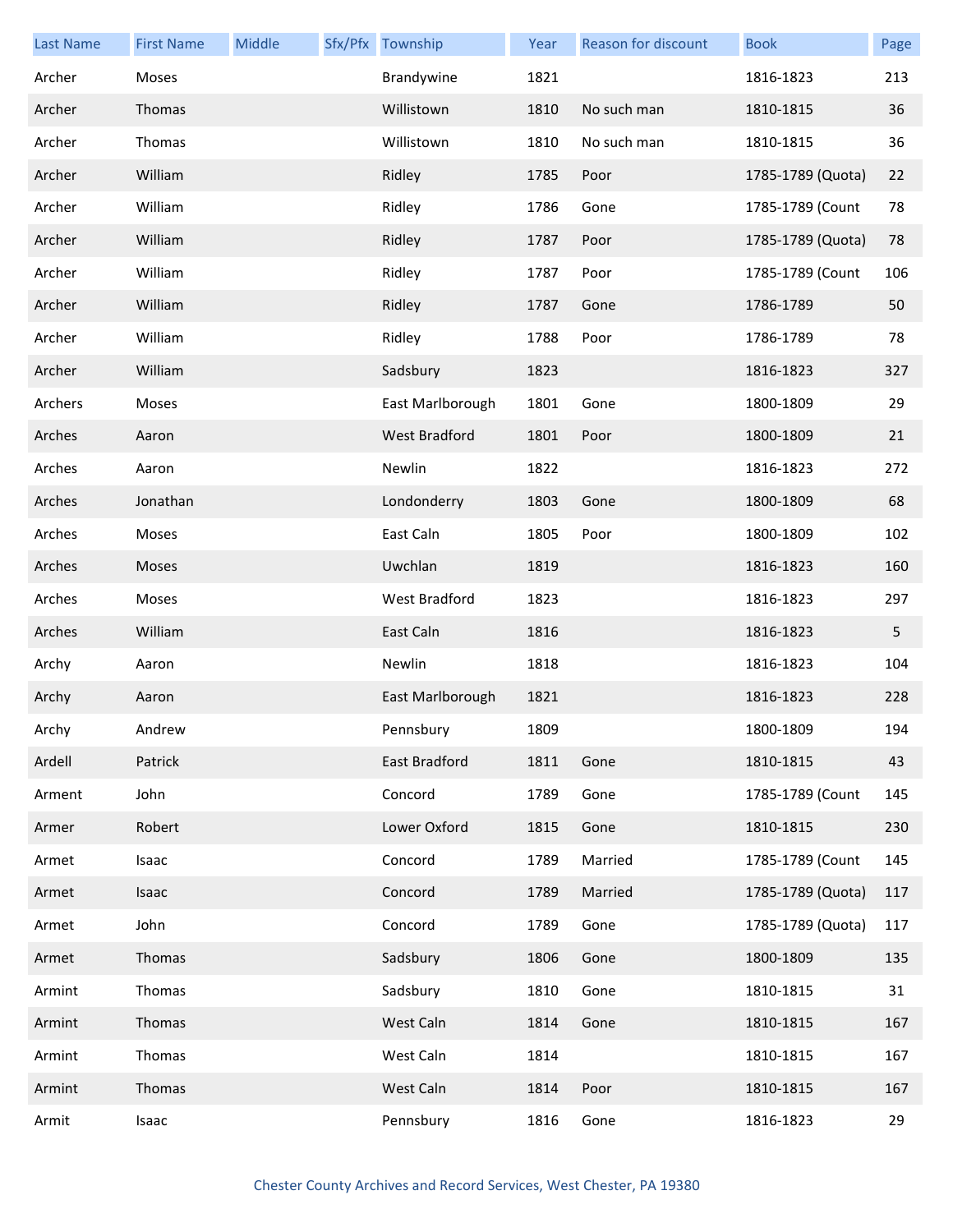| <b>Last Name</b> | <b>First Name</b> | Middle | Sfx/Pfx Township | Year | Reason for discount | <b>Book</b>       | Page         |
|------------------|-------------------|--------|------------------|------|---------------------|-------------------|--------------|
| Armit            | Thomas            |        | Sadsbury         | 1808 | Poor                | 1800-1809         | 175          |
| Armit            | Thomas            |        | West Caln        | 1816 |                     | 1816-1823         | 6            |
| Armit            | William           |        | Sadsbury         | 1810 | Gone                | 1810-1815         | 31           |
| Armitt           | Richard           |        | East Bradford    | 1790 | Dead                | 1790-1799         | $\mathbf{1}$ |
| Armor            | James             |        | West Caln        | 1788 | Mistake             | 1785-1789 (Count  | 118          |
| Armor            | James             |        | West Caln        | 1788 | Mistake             | 1785-1789 (Quota) | 90           |
| Armor            | John              |        | West Caln        | 1819 |                     | 1816-1823         | 131          |
| Armor            | John              |        | Vincent          | 1822 |                     | 1816-1823         | 288          |
| Armor            | Margaret          |        | West Caln        | 1815 | No Dog              | 1810-1815         | 208          |
| Armor            | Margaret          |        | West Caln        | 1821 |                     | 1816-1823         | 215          |
| Armor            | Robert            |        | Lower Oxford     | 1814 | Gone                | 1810-1815         | 189          |
| Armor            | Samuel            |        | Lower Chichester | 1788 | Chair broke         | 1785-1789 (Count  | 117          |
| Armour           | John              |        | West Caln        | 1810 |                     | 1810-1815         | 6            |
| Arms             | Abraham           |        | East Caln        | 1814 | Gone                | 1810-1815         | 166          |
| Arms             | Abraham           |        | East Caln        | 1814 | Gone                | 1810-1815         | 166          |
| Arms             | Abram             |        | Uwchlan          | 1817 |                     | 1816-1823         | 74           |
| Arms             | George            |        | Coventry         | 1822 |                     | 1816-1823         | 259          |
| Armstrong        | James             |        | New Garden       | 1792 | In another State    | 1790-1799         | 49           |
| Armstrong        | James             |        | New Garden       | 1793 | Gone                | 1790-1799         | 68           |
| Armstrong        | James             |        | Londonderry      | 1818 | Gone                | 1816-1823         | 100          |
| Armstrong        | Jesse             |        | Lower Oxford     | 1812 | Gone                | 1810-1815         | 109          |
| Armstrong        | John              |        | East Fallowfield | 1787 | Overrated           | 1785-1789 (Quota) | 65           |
| Armstrong        | John              |        | East Fallowfield | 1789 |                     | 1785-1789 (Count  | 149          |
| Armstrong        | John              |        | East Fallowfield | 1789 |                     | 1785-1789 (Quota) | 121          |
| Armstrong        | John              |        | West Caln        | 1809 | Gone                | 1800-1809         | 182          |
| Armstrong        | John              |        | Honey Brook      | 1814 | Poor                | 1810-1815         | 174          |
| Armstrong        | John              |        | Sadsbury         | 1820 |                     | 1816-1823         | 199          |
| Armstrong        | John              |        | West Fallowfield | 1821 |                     | 1816-1823         | 220          |
| Armstrong        | John              |        | Sadsbury         | 1822 |                     | 1816-1823         | 284          |
| Armstrong        | John              |        | West Caln        | 1823 |                     | 1816-1823         | 300          |
| Armstrong        | Joseph            |        | Coventry         | 1823 |                     | 1816-1823         | 302          |
| Armstrong        | Mary              |        | Londonderry      | 1821 |                     | 1816-1823         | 226          |
| Armstrong        | Robert            |        | Newlin           | 1785 | Gone                | 1785-1789 (Count  | 16           |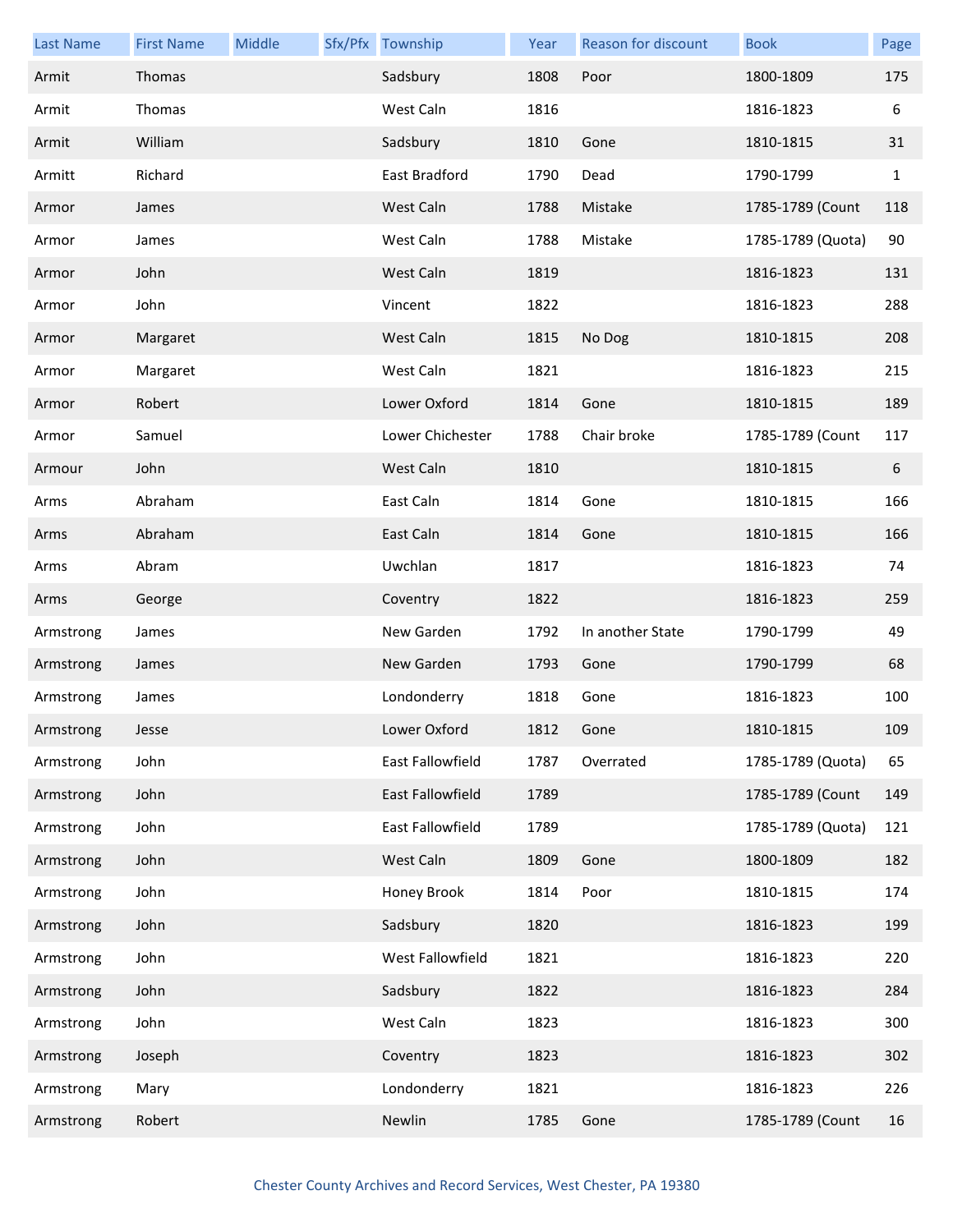| <b>Last Name</b> | <b>First Name</b> | Middle |       | Sfx/Pfx Township     | Year | Reason for discount | <b>Book</b>       | Page |
|------------------|-------------------|--------|-------|----------------------|------|---------------------|-------------------|------|
| Armstrong        | Robert            |        |       | Newlin               | 1785 | Not found           | 1785-1789 (Quota) | 16   |
| Armstrong        | Robert            |        |       | Sadsbury             | 1800 | Gone                | 1800-1809         | 16   |
| Armstrong        | Robert            |        |       | Sadsbury             | 1801 | Gone                | 1800-1809         | 35   |
| Armstrong        | Robert            |        |       | Willistown           | 1819 |                     | 1816-1823         | 162  |
| Armstrong        | Robert            |        |       | <b>Upper Oxford</b>  | 1820 |                     | 1816-1823         | 195  |
| Armstrong        | Robert            |        |       | West Fallowfield     | 1821 |                     | 1816-1823         | 220  |
| Armstrong        | William           |        |       | West Caln            | 1796 | Gone                | 1790-1799         | 97   |
| Armstrong        | William           |        |       | West Caln            | 1798 | Poor                | 1790-1799         | 135  |
| Armstrong        | William           |        |       | West Caln            | 1802 | Gone                | 1800-1809         | 43   |
| Armstrong        | William           |        |       | Sadsbury             | 1803 | Charged to land     | 1800-1809         | 75   |
| Armstrong        | William           |        |       | London Grove         | 1807 | Gone                | 1800-1809         | 147  |
| Armstrong        | William           |        |       | West Caln            | 1809 | Gone                | 1800-1809         | 182  |
| Armstrong        | William           |        |       | East Nottingham      | 1815 |                     | 1810-1815         | 225  |
| Armstrong        | William           |        |       | West Caln            | 1818 |                     | 1816-1823         | 89   |
| Armstrong        | William           |        |       | West Caln            | 1820 |                     | 1816-1823         | 173  |
| Armstrong        | William           |        |       | New Garden           | 1821 |                     | 1816-1823         | 232  |
| Armstrong        | William           |        |       | Sadsbury             | 1821 |                     | 1816-1823         | 242  |
| Armstrong        | William           |        |       | East Whiteland       | 1822 |                     | 1816-1823         | 291  |
| Armstrong        | William           |        |       | West Whiteland       | 1822 |                     | 1816-1823         | 292  |
| Armstrong        | William           |        |       | Honey Brook          | 1823 |                     | 1816-1823         | 308  |
| Arnold           | Edward            |        |       | Middletown           | 1787 | Gone                | 1785-1789 (Count  | 98   |
| Arnold           | Edward            |        |       | Middletown           | 1787 | Gone                | 1785-1789 (Quota) | 70   |
| Arnold           | Edward            |        |       | Middletown           | 1789 | Gone                | 1786-1789         | 70   |
| Arnold           | John              |        |       | Oxford               | 1785 | Gone                | 1785-1789 (Quota) | 19   |
| Arnold           | John              |        |       | West Fallowfield     | 1785 | Poor                | 1785-1789 (Count  | 10   |
| Arnold           | John              |        |       | Oxford               | 1786 | Gone                | 1785-1789 (Count  | 47   |
| Arnold           | John              |        |       | Oxford               | 1786 | Gone                | 1785-1789 (Quota) | 47   |
| Arnold           | John              |        |       | Oxford               | 1787 | Gone                | 1786-1789         | 19   |
| Arnold           | John              |        |       | West Caln            | 1811 | Gone                | 1810-1815         | 47   |
| Arrhart          | John              |        |       | Charlestown          | 1821 |                     | 1816-1823         | 217  |
| Arter            | Jane              |        | Heirs | New London           | 1811 | Unseated land       | 1810-1815         | 65   |
| Arters           | John              |        |       | <b>West Bradford</b> | 1818 |                     | 1816-1823         | 86   |
| Arters           | John              |        |       | West Bradford        | 1819 |                     | 1816-1823         | 128  |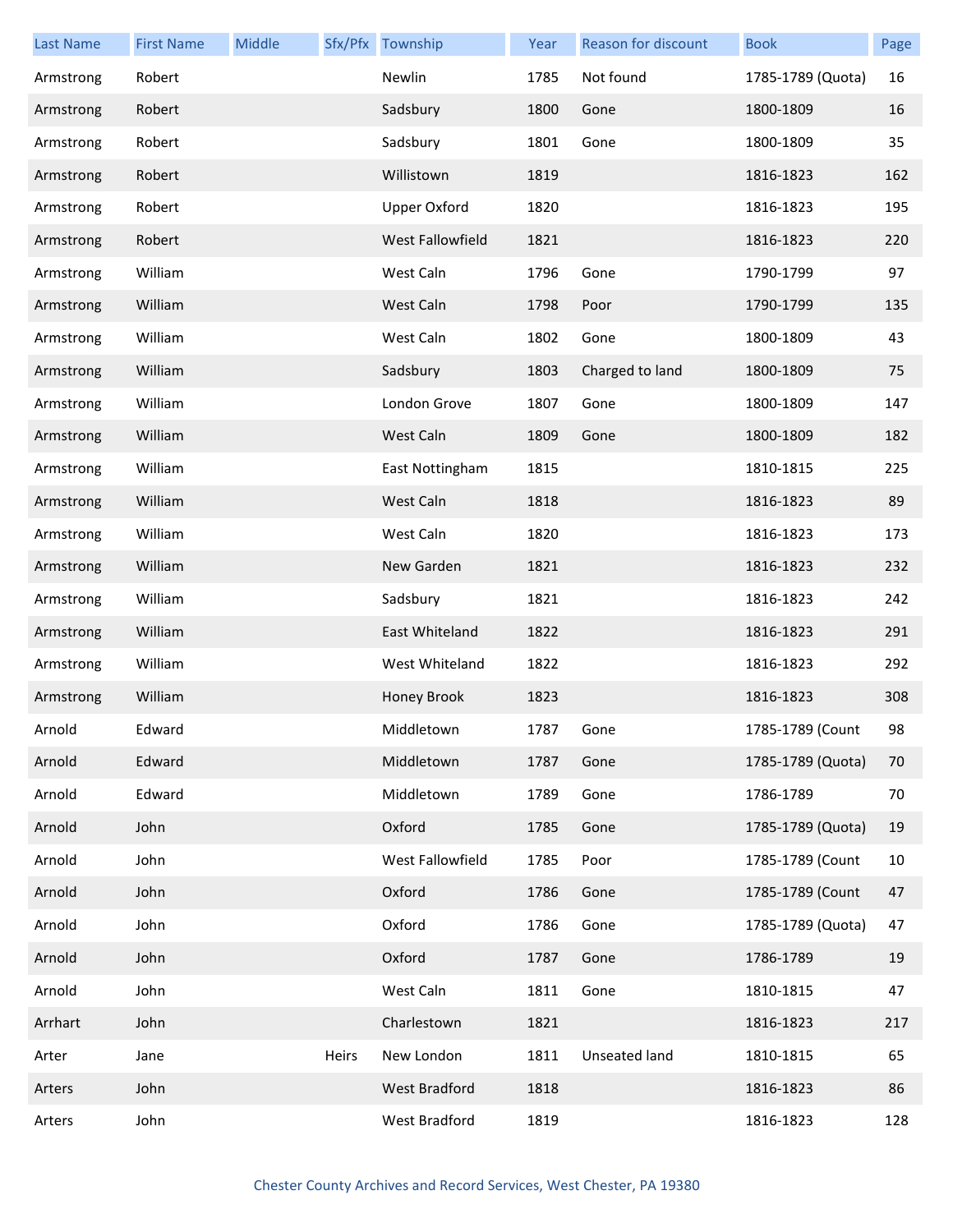| <b>Last Name</b> | <b>First Name</b> | Middle |       | Sfx/Pfx Township    | Year | Reason for discount   | <b>Book</b>       | Page |
|------------------|-------------------|--------|-------|---------------------|------|-----------------------|-------------------|------|
| Arters           | John              |        |       | West Bradford       | 1820 |                       | 1816-1823         | 170  |
| Arthur           | William           |        |       | East Caln           | 1788 | Gone                  | 1785-1789 (Quota) | 90   |
| Arthur           | William           |        |       | East Caln           | 1788 | Poor                  | 1785-1789 (Count  | 118  |
| Arthurs          | Jane              |        | Heirs | New London          | 1812 | Unseated land         | 1810-1815         | 102  |
| Arthurs          | Mathew            |        |       | East Fallowfield    | 1785 | Dead                  | 1785-1789 (Count  | 9    |
| Arthurs          | Thomas            |        |       | Sadsbury            | 1810 | Gone                  | 1810-1815         | 31   |
| Ash              | Abigail           |        |       | Lower Darby         | 1787 | Chair useless         | 1785-1789 (Count  | 92   |
| Ash              | Abigail           |        |       | Lower Darby         | 1788 |                       | 1785-1789 (Count  | 120  |
| Ash              | John              |        |       | Coventry            | 1823 |                       | 1816-1823         | 302  |
| Ash              | Joseph            |        |       | West Caln           | 1799 | Dead                  | 1790-1799         | 155  |
| Ash              | Joseph            |        |       | West Caln           | 1815 | Unseated land         | 1810-1815         | 208  |
| Ash              | Joseph            |        |       | West Caln           | 1822 |                       | 1816-1823         | 257  |
| Ash              | Peter             |        |       | Lower Oxford        | 1818 | Unseated land         | 1816-1823         | 111  |
| Ash              | Phineas           |        |       | East Caln           | 1814 | Unseated land         | 1810-1815         | 166  |
| Ash              | Phineas           |        |       | East Caln           | 1817 |                       | 1816-1823         | 46   |
| Ash              | Phineas           |        |       | East Caln           | 1818 |                       | 1816-1823         | 88   |
| Ash              | Phineas           |        |       | East Caln           | 1819 | Unseated land         | 1816-1823         | 130  |
| Ash              | Phineas           |        |       | East Caln           | 1820 | Unseated land         | 1816-1823         | 172  |
| Ash              | Phineas           |        |       | East Caln           | 1821 |                       | 1816-1823         | 214  |
| Ash              | Phineas           |        |       | East Caln           | 1822 | Unseated land         | 1816-1823         | 256  |
| Ash              | Phineas           |        |       | East Caln           | 1823 |                       | 1816-1823         | 299  |
| Ash              | Thomas            |        |       | Westtown            | 1796 | Gone                  | 1790-1799         | 111  |
| Ash              | Thomas            |        |       | New Garden          | 1817 |                       | 1816-1823         | 63   |
| Ash              | Thomas            |        |       | Pennsbury           | 1818 | Gone                  | 1816-1823         | 114  |
| Ash              | William           |        |       | Pikeland            | 1785 |                       | 1785-1789 (Count  | 20   |
| Ashbridge        | Aaron             |        |       | East Whiteland      | 1807 | Gone                  | 1800-1809         | 158  |
| Ashbridge        | Aaron             |        |       | <b>West Chester</b> | 1810 | Gone                  | 1810-1815         | 40   |
| Ashbridge        | George            |        |       | Chester             | 1785 | Under age             | 1785-1789 (Quota) | 3    |
| Ashbridge        | Joshua            |        |       | Goshen              | 1786 | Carriage out of order | 1785-1789 (Count  | 66   |
| Ashbridge        | Joshua            |        |       | Goshen              | 1787 | Carriage Out of Order | 1786-1789         | 38   |
| Ashbridge        | Joshua            |        |       | Goshen              | 1787 | Carriage              | 1785-1789 (Quota) | 66   |
| Ashbridge        | Joshua            |        |       | Goshen              | 1787 |                       | 1786-1789         | 66   |
| Ashbridge        | Joshua            |        |       | Goshen              | 1787 | Carriage              | 1785-1789 (Count  | 94   |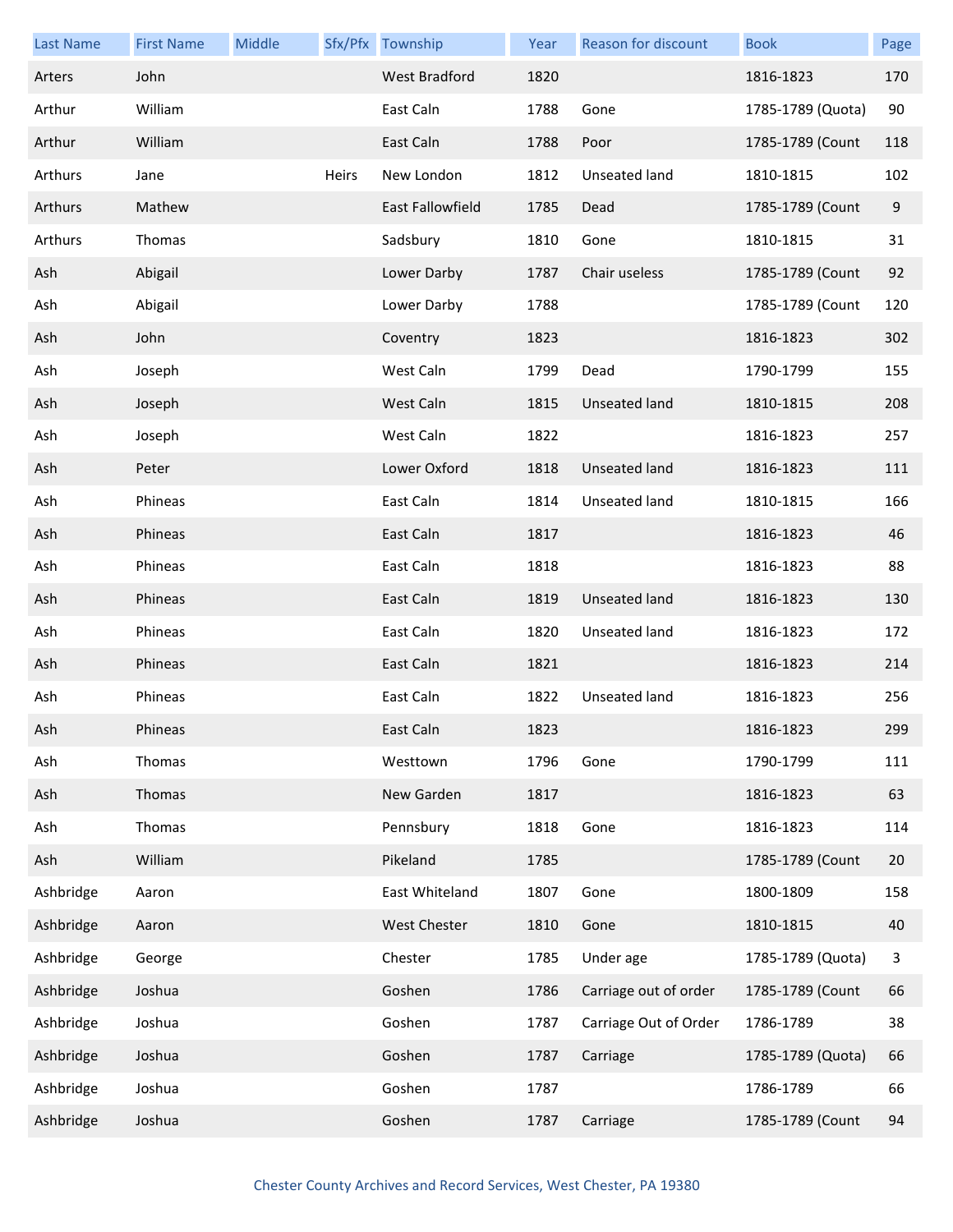| <b>Last Name</b> | <b>First Name</b> | Middle | Sfx/Pfx Township | Year | Reason for discount | <b>Book</b>       | Page |
|------------------|-------------------|--------|------------------|------|---------------------|-------------------|------|
| Ashbridge        | Joshua            |        | Goshen           | 1788 | Old chair           | 1785-1789 (Count  | 122  |
| Ashbridge        | Joshua            |        | Willistown       | 1789 | Overrated           | 1785-1789 (Quota) | 139  |
| Ashbridge        | Joshua            |        | Goshen           | 1791 | Overrated           | 1790-1799         | 25   |
| Ashbridge        | Joshua            |        | Goshen           | 1816 |                     | 1816-1823         | 12   |
| Ashburnham       | Thomas            |        | East Caln        | 1818 |                     | 1816-1823         | 88   |
| Ashby            | Joseph            |        | New Garden       | 1790 | Gone                | 1790-1799         | 11   |
| Ashby            | Robert            |        | West Fallowfield | 1804 | Gone                | 1800-1809         | 85   |
| Ashe             | Samuel            |        | West Caln        | 1818 |                     | 1816-1823         | 89   |
| Ashifellow       | Jacob             |        | Uwchlan          | 1800 | Gone                | 1800-1809         | 17   |
| Ashton           | George            |        | Charlestown      | 1807 | Gone                | 1800-1809         | 143  |
| Ashton           | George            |        | Brandywine       | 1813 | Gone                | 1810-1815         | 125  |
| Ashton           | George            |        | Brandywine       | 1814 | Gone                | 1810-1815         | 165  |
| Askins           | Alexander         |        | Aston            | 1789 | Gone                | 1785-1789 (Quota) | 113  |
| Askins           | Alexander         |        | Aston            | 1789 | Gone                | 1785-1789 (Count  | 141  |
| Askins           | John              |        | Tredyffrin       | 1798 | Gone                | 1790-1799         | 149  |
| Aston            | George            |        | Brandywine       | 1812 | Poor                | 1810-1815         | 85   |
| Aston            | George            |        | Uwchlan          | 1815 | Poor                | 1810-1815         | 236  |
| Aston            | George            |        | Uwchlan          | 1816 | Gone                | 1816-1823         | 34   |
| Aston            | Richard           |        | New London       | 1821 |                     | 1816-1823         | 231  |
| Aston            | William           |        | East Caln        | 1801 | Gone                | 1800-1809         | 22   |
| Atherton         | Caleb             |        | West Caln        | 1786 | Poor                | 1785-1789 (Count  | 34   |
| Atherton         | Caleb             |        | West Caln        | 1786 | Poor                | 1785-1789 (Quota) | 35   |
| Atherton         | Caleb             |        | West Caln        | 1788 | Dead                | 1786-1789         | 6    |
| Atherton         | John              |        | West Marlborough | 1821 |                     | 1816-1823         | 229  |
| Atheson          | Elisha            |        | Thornbury        | 1788 | Dead                | 1785-1789 (Count  | 136  |
| Atheson          | Lawrence          |        | Thornbury        | 1788 | Gone                | 1785-1789 (Quota) | 108  |
| Atheson          | Lawrence          |        | Thornbury        | 1789 | Gone                | 1785-1789 (Quota) | 136  |
| Atkins           | James             |        | Charlestown      | 1799 | Gone                | 1790-1799         | 156  |
| Atkins           | James             |        | East Whiteland   | 1821 |                     | 1816-1823         | 249  |
| Atkins           | John              |        | East Whiteland   | 1815 | Gone                | 1810-1815         | 240  |
| Atkins           | John              |        | East Goshen      | 1823 |                     | 1816-1823         | 306  |
| Atkins           | Jonathan          |        | Uwchlan          | 1821 |                     | 1816-1823         | 245  |
| Atkins           | Joseph            |        | Uwchlan          | 1799 | Gone                | 1790-1799         | 169  |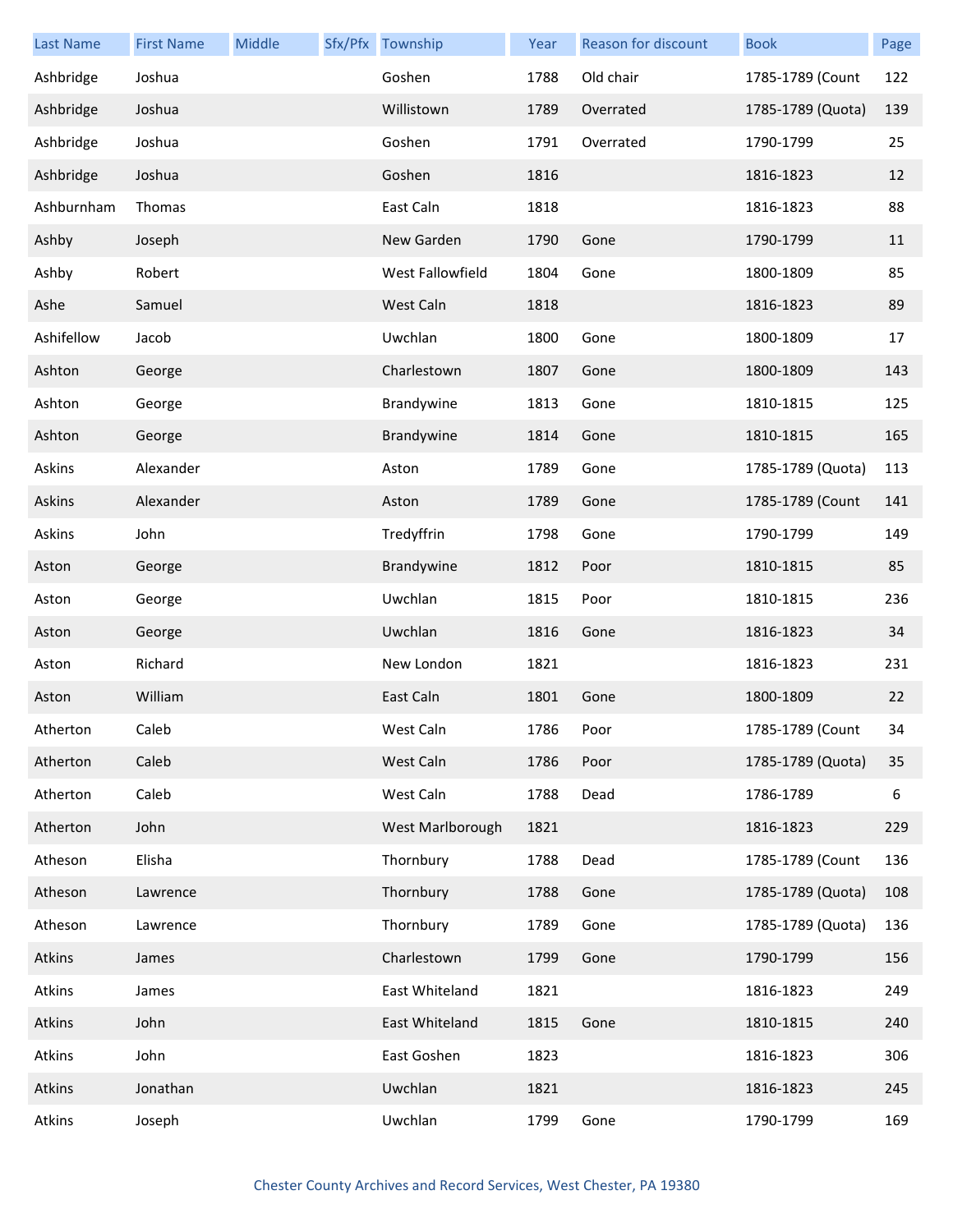| <b>Last Name</b> | <b>First Name</b> | Middle | Sfx/Pfx Township     | Year | Reason for discount | <b>Book</b>       | Page |
|------------------|-------------------|--------|----------------------|------|---------------------|-------------------|------|
| Atkins           | Joseph            |        | Sadsbury             | 1816 |                     | 1816-1823         | 31   |
| Atkins           | Margaret          |        | East Nottingham      | 1785 | Poor                | 1785-1789 (Quota) | 18   |
| Atkins           | Robert            |        | Tredyffrin           | 1821 |                     | 1816-1823         | 243  |
| Atkins           | Samuel            |        | West Caln            | 1814 |                     | 1810-1815         | 167  |
| Atkins           | William           |        | <b>West Bradford</b> | 1791 | Overrated           | 1790-1799         | 21   |
| Atkins           | William           |        | Uwchlan              | 1811 | Gone                | 1810-1815         | 75   |
| Atkins           | William           |        | West Caln            | 1814 |                     | 1810-1815         | 167  |
| Atkins           | William           |        | New Garden           | 1817 |                     | 1816-1823         | 63   |
| Atkins           | William           |        | Sadsbury             | 1822 |                     | 1816-1823         | 284  |
| Atkinson         | James             |        | London Grove         | 1791 | Gone                | 1790-1799         | 27   |
| Atkinson         | Richard           |        | West Goshen          | 1823 |                     | 1816-1823         | 307  |
| Atkison          | Lawrence          |        | Thornbury            | 1789 | Gone                | 1785-1789 (Count  | 165  |
| Atlee            | William           |        | Goshen               | 1789 | Error               | 1785-1789 (Count  | 150  |
| Attlee           | William           |        | Goshen               | 1789 | Error               | 1785-1789 (Quota) | 122  |
| Attleman         | William           |        | West Caln            | 1789 | Paid elsewhere      | 1785-1789 (Quota) | 118  |
| Aughby           | Jacob             |        | Coventry             | 1788 | Paid in Vincent     | 1786-1789         | 4    |
| Aughey           | Herman            |        | Pikeland             | 1790 | Gone                | 1790-1799         | 14   |
| Aughley          | Jacob             |        | Coventry             | 1786 | Paid in Vincent     | 1785-1789 (Count  | 32   |
| Aughy            | Jacob             |        | Coventry             | 1786 | Paid in Vincent     | 1785-1789 (Quota) | 32   |
| Aughy            | Jacob             |        | Coventry             | 1786 | Poor                | 1785-1789 (Count  | 60   |
| Aughy            | Jacob             |        | Coventry             | 1787 | Poor                | 1786-1789         | 32   |
| Auld             | James             |        | Lower Oxford         | 1819 |                     | 1816-1823         | 154  |
| Auld             | James             |        | Lower Oxford         | 1820 |                     | 1816-1823         | 196  |
| Auld             | James             |        | Lower Oxford         | 1821 |                     | 1816-1823         | 237  |
| Auld             | James             |        | East Nottingham      | 1823 |                     | 1816-1823         | 318  |
| Auld             | John              |        | <b>Upper Oxford</b>  | 1811 | Gone                | 1810-1815         | 69   |
| Auld             | Joseph            |        | East Caln            | 1821 |                     | 1816-1823         | 214  |
| Auld             | Samuel            |        | Oxford               | 1787 | Gone                | 1786-1789         | 47   |
| Aull             | Amos              |        | West Fallowfield     | 1810 | Gone                | 1810-1815         | 11   |
| Austin           | David             |        | East Fallowfield     | 1819 | Gone                | 1816-1823         | 135  |
| Austin           | Isaac             |        | <b>West Nantmeal</b> | 1793 | Gone                | 1790-1799         | 70   |
| Austin           | John              |        | West Caln            | 1807 | Poor                | 1800-1809         | 142  |
| Austin           | John              |        | Brandywine           | 1811 | Gone                | 1810-1815         | 45   |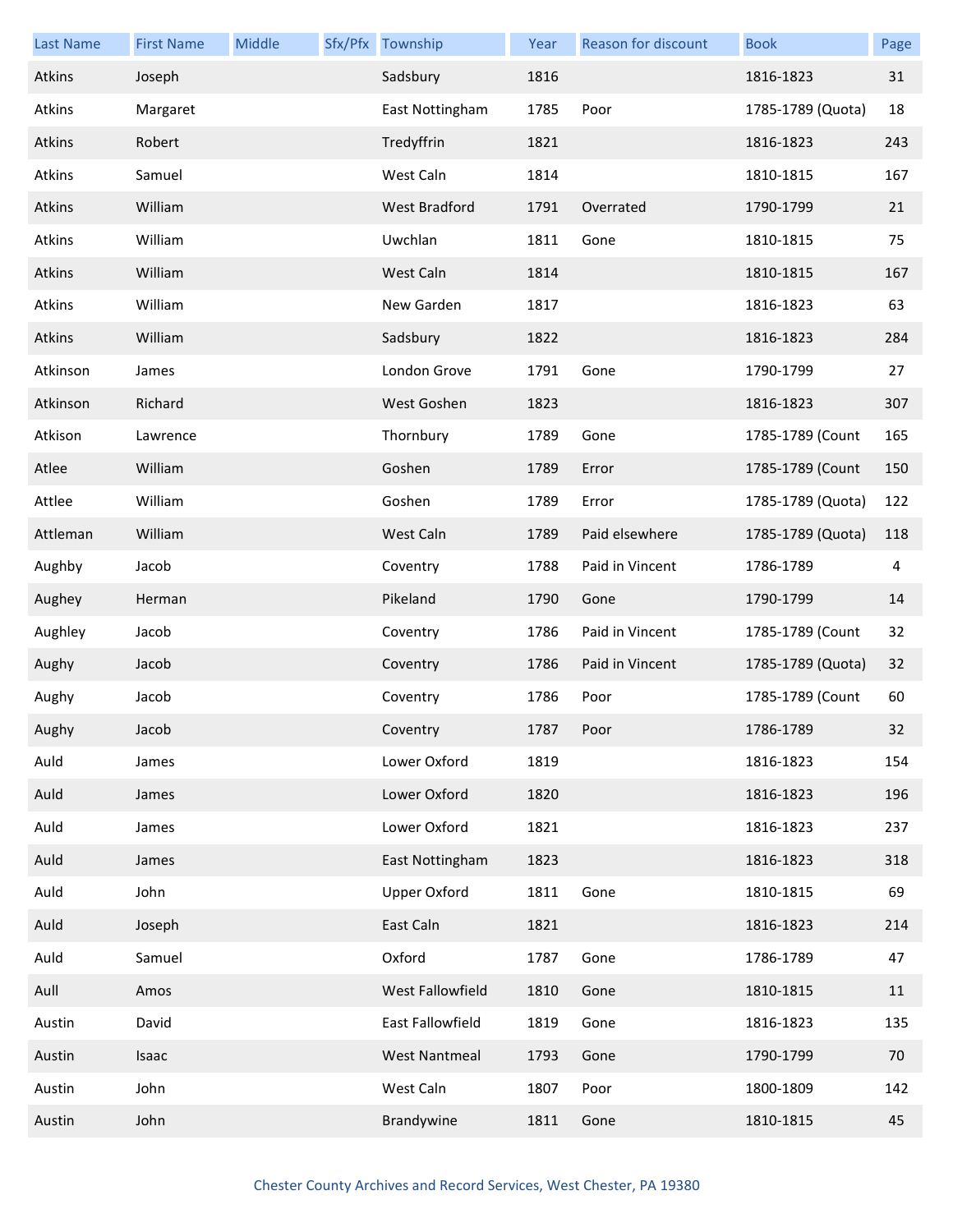| <b>Last Name</b> | <b>First Name</b> | Middle | Sfx/Pfx Township     | Year | Reason for discount | <b>Book</b>       | Page |
|------------------|-------------------|--------|----------------------|------|---------------------|-------------------|------|
| Austin           | John              |        | West Caln            | 1814 | Gone                | 1810-1815         | 167  |
| Austin           | John              |        | West Caln            | 1816 |                     | 1816-1823         | 6    |
| Austin           | John              |        | West Caln            | 1817 |                     | 1816-1823         | 47   |
| Austin           | John              |        | West Caln            | 1820 |                     | 1816-1823         | 173  |
| Axe              | William           |        | Coventry             | 1807 | Gone                | 1800-1809         | 143  |
| Axxe             | George            |        | Coventry             | 1792 | Gone                | 1790-1799         | 42   |
| Ayre             | Jesse             |        | East Whiteland       | 1817 |                     | 1816-1823         | 79   |
| Ayre             | Samuel            |        | West Whiteland       | 1818 |                     | 1816-1823         | 123  |
| Ayrely           | John              |        | West Bradford        | 1807 | Gone                | 1800-1809         | 141  |
| Ayres            | David             |        | East Nantmeal        | 1807 | Gone                | 1800-1809         | 152  |
| Ayres            | David             |        | <b>West Nantmeal</b> | 1818 |                     | 1816-1823         | 110  |
| Ayres            | David             |        | West Nantmeal        | 1819 |                     | 1816-1823         | 152  |
| Ayres            | David             |        | West Caln            | 1819 |                     | 1816-1823         | 131  |
| Ayres            | Jacob             |        | West Caln            | 1821 |                     | 1816-1823         | 215  |
| Ayres            | John              |        | East Nantmeal        | 1806 | Gone                | 1800-1809         | 132  |
| Ayres            | John              |        | West Nantmeal        | 1813 | Gone                | 1810-1815         | 147  |
| Ayres            | John              |        | West Fallowfield     | 1813 | Gone                | 1810-1815         | 132  |
| Ayres            | John              |        | West Marlborough     | 1815 | Gone                | 1810-1815         | 221  |
| Ayres            | John              |        | West Fallowfield     | 1815 |                     | 1810-1815         | 213  |
| Ayres            | John              |        | West Caln            | 1817 |                     | 1816-1823         | 47   |
| Ayres            | John              |        | West Caln            | 1819 |                     | 1816-1823         | 131  |
| Ayres            | Richard           |        | Sadsbury             | 1818 | Gone                | 1816-1823         | 115  |
| Babb             | Caleb             |        | East Marlborough     | 1800 | Error               | 1800-1809         | 9    |
| <b>Babb</b>      | Jacob             |        | East Marlborough     | 1800 |                     | 1800-1809         | 9    |
| Babb             | John              |        | West Chester         | 1812 | One Dog             | 1810-1815         | 121  |
| <b>Babb</b>      | John              |        | <b>West Chester</b>  | 1813 | One Dog             | 1810-1815         | 161  |
| Babb             | John              |        | <b>West Chester</b>  | 1816 |                     | 1816-1823         | 40   |
| <b>Babb</b>      | John              |        | West Chester         | 1817 |                     | 1816-1823         | 81   |
| Babb             | William           |        | East Marlborough     | 1800 | Under age           | 1800-1809         | 9    |
| <b>Babb</b>      | William           |        | <b>West Chester</b>  | 1813 | Gone                | 1810-1815         | 161  |
| Backell          | George            |        | Coventry             | 1795 | Gone                | 1790-1799         | 80   |
| Backenbridge     | William           |        | East Caln            | 1788 |                     | 1786-1789         | 34   |
| Backhouse        | John              |        | Kennett              | 1785 | Gone to Virginia    | 1785-1789 (Quota) | 11   |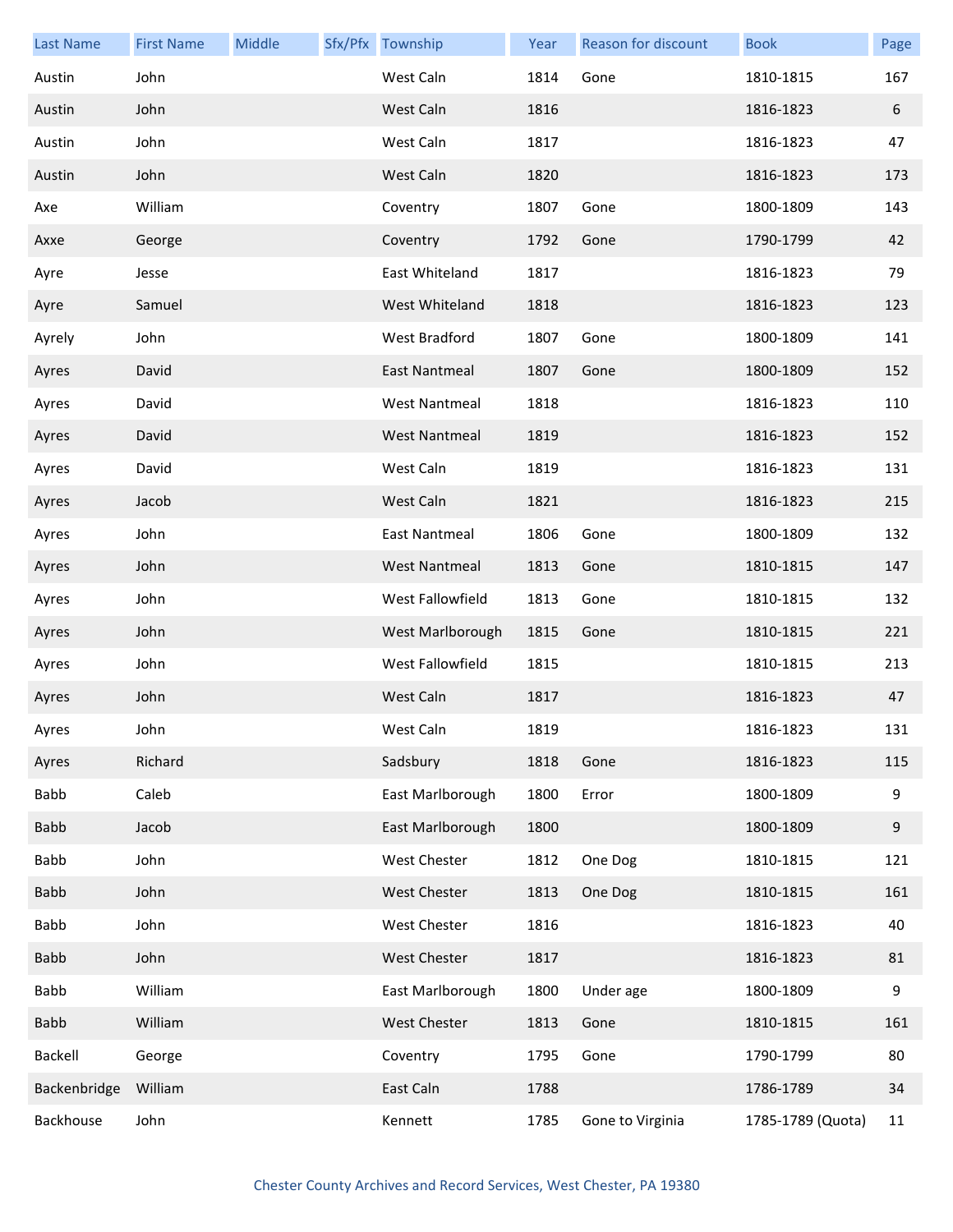| <b>Last Name</b> | <b>First Name</b> | Middle | Sfx/Pfx Township     | Year | Reason for discount | <b>Book</b>       | Page           |
|------------------|-------------------|--------|----------------------|------|---------------------|-------------------|----------------|
| Baddy            | Robert            |        | Concord              | 1787 | Gone                | 1785-1789 (Count  | 88             |
| <b>Bagg</b>      | James             |        | Chester              | 1787 | Poor                | 1786-1789         | 3              |
| <b>Baggs</b>     |                   |        | East Caln            | 1789 | Poor                | 1785-1789 (Count  | 145            |
| <b>Baggs</b>     |                   |        | East Caln            | 1789 | Poor                | 1785-1789 (Quota) | 117            |
| <b>Baggs</b>     |                   |        | East Caln            | 1790 | Gone                | 1790-1799         | $\overline{2}$ |
| <b>Baggs</b>     | Andrew            |        | <b>West Nantmeal</b> | 1786 | Dead                | 1785-1789 (Count  | 73             |
| <b>Baggs</b>     | James             |        | Chester              | 1786 | Poor                | 1785-1789 (Count  | 59             |
| <b>Baggs</b>     | James             |        | <b>West Nantmeal</b> | 1786 | Poor                | 1785-1789 (Quota) | 45             |
| <b>Baggs</b>     | James             |        | Chester              | 1786 | Poor                | 1785-1789 (Count  | 31             |
| <b>Baggs</b>     | James             |        | Chester              | 1788 | Poor                | 1786-1789         | 59             |
| <b>Baggs</b>     | James             |        | Sadsbury             | 1797 | Gone                | 1790-1799         | 128            |
| <b>Baggs</b>     | James             |        | East Caln            | 1799 | Insolvent           | 1790-1799         | 155            |
| <b>Baggs</b>     | James             |        | East Caln            | 1807 | Poor                | 1800-1809         | 142            |
| <b>Baggs</b>     | James             |        | Birmingham           | 1812 | Not found           | 1810-1815         | 82             |
| <b>Baggs</b>     | John              |        | <b>West Nantmeal</b> | 1786 | Gone                | 1785-1789 (Quota) | 45             |
| <b>Baggs</b>     | Joseph            |        | West Caln            | 1791 | Gone                | 1790-1799         | 22             |
| <b>Baggs</b>     | Mathew            |        | <b>West Nantmeal</b> | 1786 | Not found           | 1785-1789 (Quota) | 45             |
| <b>Baggs</b>     | Mathew            |        | <b>West Nantmeal</b> | 1789 | Gone                | 1785-1789 (Count  | 158            |
| <b>Baggs</b>     | Mathew            |        | <b>West Nantmeal</b> | 1790 | Gone                | 1790-1799         | 13             |
| <b>Baggs</b>     | Thomas            |        | East Caln            | 1805 | Gone                | 1800-1809         | 102            |
| <b>Baggs</b>     | William           |        | West Caln            | 1791 | Gone                | 1790-1799         | 22             |
| <b>Baggs</b>     | William           |        | West Caln            | 1792 | Gone                | 1790-1799         | 41             |
| <b>Baggs</b>     | William           |        | Goshen               | 1801 | Gone                | 1800-1809         | 26             |
| <b>Baggs</b>     | William           |        | Uwchlan              | 1811 | Poor                | 1810-1815         | 75             |
| <b>Baggs</b>     | William           |        | Uwchlan              | 1813 | Poor                | 1810-1815         | 155            |
| <b>Bagle</b>     | Joseph            |        | Lower Oxford         | 1822 | Unseated land       | 1816-1823         | 280            |
| <b>Bagly</b>     | Thomas            |        | West Caln            | 1805 | Gone                | 1800-1809         | 102            |
| <b>Bags</b>      | James             |        | <b>West Nantmeal</b> | 1792 | Gone                | 1790-1799         | 51             |
| <b>Bags</b>      | James             |        | East Caln            | 1820 |                     | 1816-1823         | 172            |
| <b>Bags</b>      | John              |        | Willistown           | 1806 | Gone                | 1800-1809         | 137            |
| Bail             | Abner             |        | East Caln            | 1789 | Gone                | 1785-1789 (Quota) | 117            |
| Bail             | Abner             |        | East Caln            | 1790 | Gone                | 1790-1799         | $\overline{2}$ |
| Bail             | Elijah            |        | New Garden           | 1814 | Cripple             | 1810-1815         | 183            |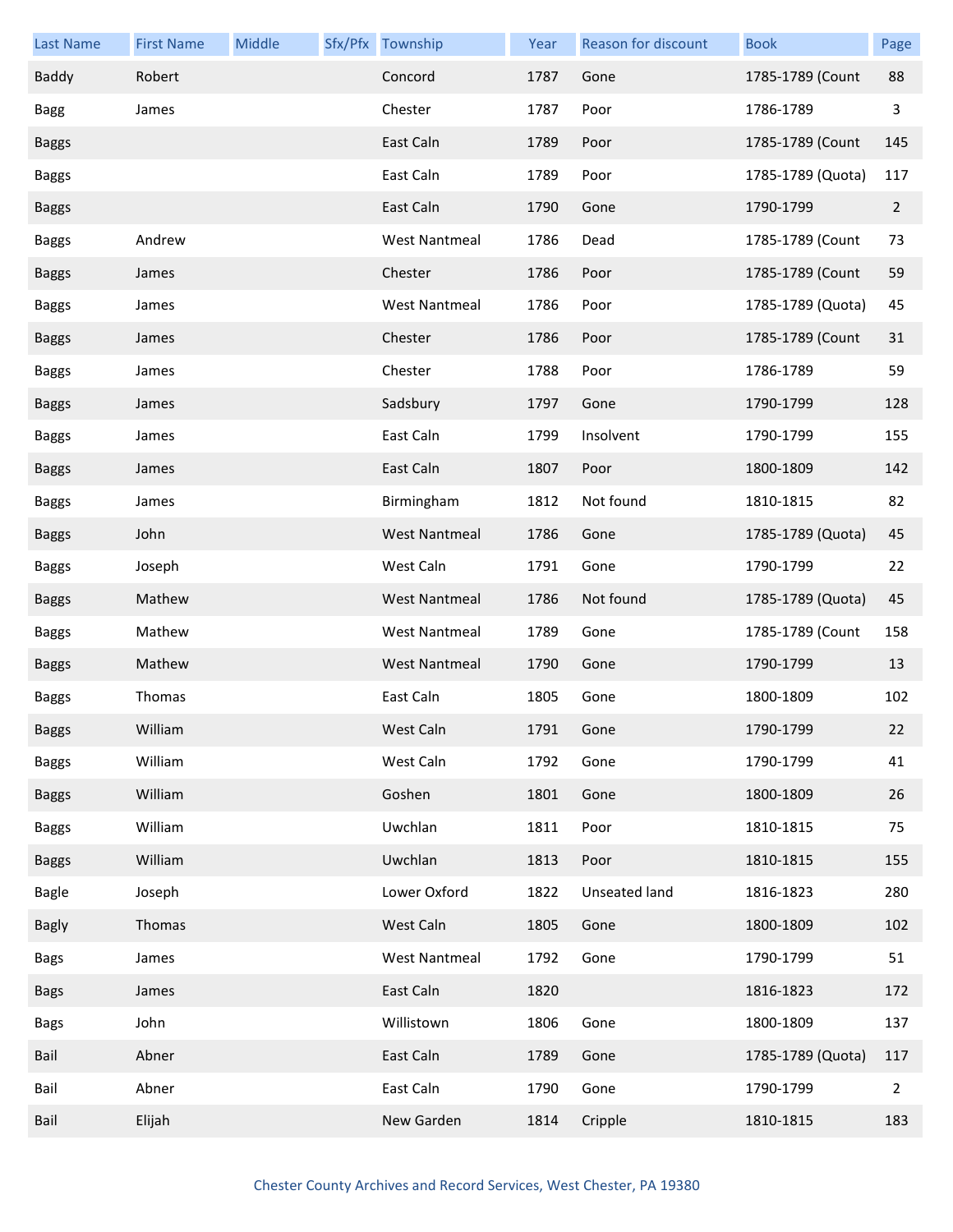| <b>Last Name</b> | <b>First Name</b> | Middle | Sfx/Pfx Township | Year | Reason for discount  | <b>Book</b>       | Page           |
|------------------|-------------------|--------|------------------|------|----------------------|-------------------|----------------|
| Bail             | Elijah            |        | New Garden       | 1814 | Poor                 | 1810-1815         | 183            |
| <b>Bailes</b>    | Caleb             |        | Tredyffrin       | 1808 | Gone                 | 1800-1809         | 176            |
| <b>Bailets</b>   | Allen             |        | Charlestown      | 1816 |                      | 1816-1823         | 7              |
| <b>Bailets</b>   | Allen             |        | Charlestown      | 1819 |                      | 1816-1823         | 132            |
| <b>Bailets</b>   | Allen             |        | Charlestown      | 1821 |                      | 1816-1823         | 217            |
| <b>Bailets</b>   | Laurence          |        | Charlestown      | 1821 |                      | 1816-1823         | 217            |
| <b>Bailets</b>   | Laurence          |        | Charlestown      | 1823 |                      | 1816-1823         | 301            |
| <b>Bailetts</b>  | Benjamin          |        | Charlestown      | 1810 | Poor                 | 1810-1815         | $\overline{7}$ |
| <b>Bailey</b>    | Aaron             |        | West Marlborough | 1785 | Paid in Bradford     | 1785-1789 (Quota) | 15             |
| <b>Bailey</b>    | Aaron             |        | East Bradford    | 1785 | Gone                 | 1785-1789 (Quota) | $\overline{2}$ |
| <b>Bailey</b>    | Aaron             |        | East Marlborough | 1815 | Gone                 | 1810-1815         | 220            |
| <b>Bailey</b>    | Abner             |        | East Caln        | 1817 |                      | 1816-1823         | 46             |
| <b>Bailey</b>    | Abner             |        | East Caln        | 1818 |                      | 1816-1823         | 88             |
| <b>Bailey</b>    | Abner             |        | East Caln        | 1819 | <b>Unseated land</b> | 1816-1823         | 130            |
| Bailey           | Abram             |        | Tredyffrin       | 1822 |                      | 1816-1823         | 285            |
| <b>Bailey</b>    | Amos              |        | West Marlborough | 1786 | Poor                 | 1785-1789 (Quota) | 43             |
| <b>Bailey</b>    | Amos              |        | West Marlborough | 1786 | Poor                 | 1785-1789 (Count  | 43             |
| <b>Bailey</b>    | Amos              |        | West Marlborough | 1787 | Not found            | 1785-1789 (Count  | 99             |
| Bailey           | Amos              |        | West Marlborough | 1787 | Not found            | 1785-1789 (Quota) | 71             |
| <b>Bailey</b>    | Amos              |        | West Marlborough | 1788 | Not found            | 1786-1789         | 71             |
| Bailey           | Caleb             |        | East Marlborough | 1789 | Losses               | 1785-1789 (Quota) | 127            |
| Bailey           | Caleb             |        | East Marlborough | 1805 | Gone                 | 1800-1809         | 108            |
| Bailey           | Charles           |        | Marple           | 1785 | Poor                 | 1785-1789 (Quota) | 13             |
| Bailey           | Charles           |        | Oxford           | 1788 | Gone                 | 1785-1789 (Quota) | 103            |
| Bailey           | Charles           |        | Oxford           | 1788 | Gone                 | 1785-1789 (Count  | 131            |
| Bailey           | Charles           |        | Sadsbury         | 1817 |                      | 1816-1823         | 72             |
| Bailey           | Curtis            |        | London Britain   | 1815 | Gone                 | 1810-1815         | 219            |
| Bailey           | David             |        | West Marlborough | 1815 | Twice taxed          | 1810-1815         | 221            |
| Bailey           | David             |        | Newlin           | 1819 |                      | 1816-1823         | 146            |
| <b>Bailey</b>    | David             |        | West Marlborough | 1819 | Dog Dead             | 1816-1823         | 145            |
| Bailey           | David             |        | West Marlborough | 1822 |                      | 1816-1823         | 271            |
| Bailey           | David             |        | East Marlborough | 1823 |                      | 1816-1823         | 313            |
| Bailey           | Edward            |        | Lower Darby      | 1786 | Gone                 | 1785-1789 (Quota) | 36             |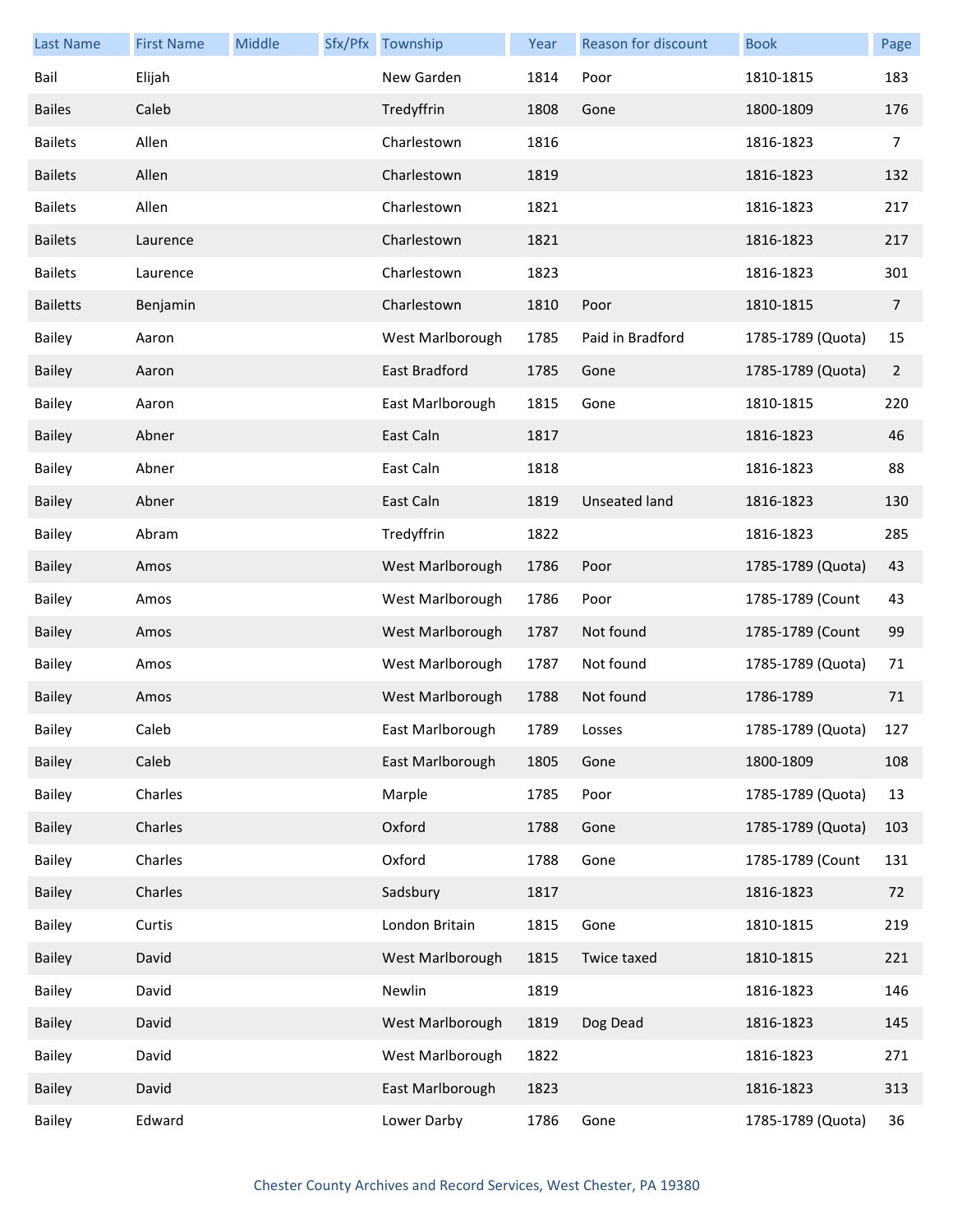| <b>Last Name</b> | <b>First Name</b> | Middle |     | Sfx/Pfx Township     | Year | Reason for discount    | <b>Book</b>       | Page |
|------------------|-------------------|--------|-----|----------------------|------|------------------------|-------------------|------|
| <b>Bailey</b>    | Edward            |        |     | Lower Darby          | 1786 | Gone                   | 1785-1789 (Count  | 36   |
| Bailey           | Edward            |        |     | Lower Darby          | 1787 | Gone                   | 1785-1789 (Count  | 92   |
| <b>Bailey</b>    | Edward            |        |     | Lower Darby          | 1787 | Gone                   | 1785-1789 (Quota) | 64   |
| Bailey           | Edward            |        |     | East Bradford        | 1787 | Gone                   | 1785-1789 (Quota) | 59   |
| <b>Bailey</b>    | Edward            |        |     | East Nantmeal        | 1789 | Poor                   | 1785-1789 (Count  | 157  |
| <b>Bailey</b>    | Edward            |        |     | East Nantmeal        | 1789 | Poor                   | 1785-1789 (Quota) | 129  |
| <b>Bailey</b>    | Elisha            |        |     | Newlin               | 1822 |                        | 1816-1823         | 272  |
| <b>Bailey</b>    | Ephraim           |        |     | Uwchlan              | 1807 | Gone                   | 1800-1809         | 156  |
| <b>Bailey</b>    | Evan              |        |     | Pennsbury            | 1785 | Poor                   | 1785-1789 (Quota) | 20   |
| <b>Bailey</b>    | Henry             |        |     | West Marlborough     | 1785 | Gone                   | 1785-1789 (Count  | 15   |
| <b>Bailey</b>    | Isaac             |        | Jr. | West Marlborough     | 1805 | Gone                   | 1800-1809         | 109  |
| <b>Bailey</b>    | Isaac             |        |     | London Britain       | 1806 | Gone                   | 1800-1809         | 128  |
| <b>Bailey</b>    | Isaac             |        |     | West Marlborough     | 1811 | Gone                   | 1810-1815         | 60   |
| <b>Bailey</b>    | Isaac             |        |     | East Marlborough     | 1817 | No Dog                 | 1816-1823         | 59   |
| <b>Bailey</b>    | Israel            |        |     | East Marlborough     | 1804 | Gone                   | 1800-1809         | 89   |
| <b>Bailey</b>    | James             |        |     | Springfield          | 1785 | Gone                   | 1785-1789 (Count  | 23   |
| <b>Bailey</b>    | James             |        |     | New Garden           | 1788 | Poor                   | 1785-1789 (Quota) | 99   |
| Bailey           | Jesse             |        |     | East Marlborough     | 1789 | Paid in Virginia       | 1785-1789 (Count  | 155  |
| Bailey           | Jesse             |        |     | East Marlborough     | 1789 | Paid in Virginia       | 1785-1789 (Quota) | 127  |
| Bailey           | Jesse             |        |     | East Marlborough     | 1790 | Gone                   | 1790-1799         | 9    |
| Bailey           | Jesse             |        |     | Brandywine           | 1809 | Poor                   | 1800-1809         | 181  |
| Bailey           | Jo.               |        |     | East Marlborough     | 1787 | Paid in Dauphin County | 1785-1789 (Count  | 98   |
| Bailey           | Job               |        |     | East Marlborough     | 1785 | Gone                   | 1785-1789 (Quota) | 14   |
| Bailey           | Job               |        |     | East Marlborough     | 1788 | Poor                   | 1785-1789 (Quota) | 98   |
| Bailey           | Job               |        |     | East Marlborough     | 1788 | Poor                   | 1785-1789 (Count  | 126  |
| Bailey           | Job               |        |     | East Marlborough     | 1789 | Dead                   | 1785-1789 (Quota) | 127  |
| Bailey           | Job               |        |     | East Marlborough     | 1789 | Dead                   | 1785-1789 (Count  | 155  |
| Bailey           | Joel              |        |     | West Marlborough     | 1807 | Gone                   | 1800-1809         | 149  |
| Bailey           | Joel              | C.     |     | West Fallowfield     | 1821 |                        | 1816-1823         | 220  |
| Bailey           | Joel              | I.     |     | New Garden           | 1822 |                        | 1816-1823         | 274  |
| Bailey           | John              |        |     | <b>West Nantmeal</b> | 1785 | Gone                   | 1785-1789 (Quota) | 17   |
| Bailey           | John              |        |     | <b>East Nantmeal</b> | 1815 |                        | 1810-1815         | 227  |
| Bailey           | John              |        |     | East Nantmeal        | 1815 | Gone                   | 1810-1815         | 227  |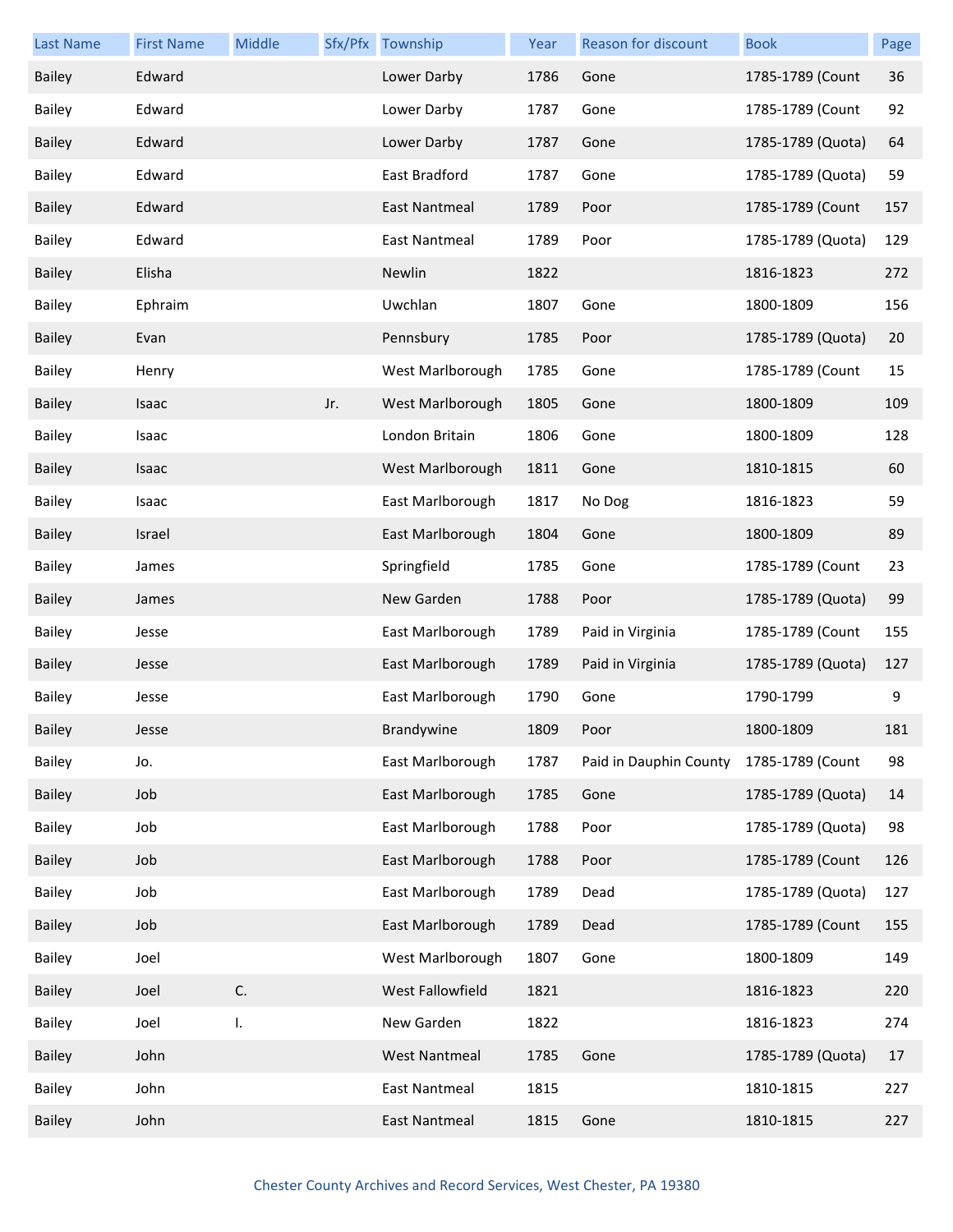| <b>Last Name</b> | <b>First Name</b> | Middle | Sfx/Pfx Township     | Year | Reason for discount    | <b>Book</b>       | Page           |
|------------------|-------------------|--------|----------------------|------|------------------------|-------------------|----------------|
| <b>Bailey</b>    | Joseph            |        | East Marlborough     | 1787 | Paid in Dauphin County | 1785-1789 (Quota) | 70             |
| <b>Bailey</b>    | Joseph            |        | East Marlborough     | 1790 | Gone                   | 1790-1799         | 9              |
| Bailey           | Joshua            |        | Kennett              | 1788 | Overrated              | 1785-1789 (Quota) | 95             |
| Bailey           | Joshua            |        | Kennett              | 1788 | Overrated              | 1785-1789 (Count  | 123            |
| <b>Bailey</b>    | Levi              |        | East Marlborough     | 1789 | Overrated              | 1785-1789 (Quota) | 127            |
| Bailey           | Levi              |        | East Marlborough     | 1789 | Overrated              | 1785-1789 (Count  | 155            |
| Bailey           | Nathan            |        | London Grove         | 1803 | Gone                   | 1800-1809         | 67             |
| Bailey           | Robert            |        | Uwchlan              | 1822 |                        | 1816-1823         | 287            |
| <b>Bailey</b>    | Samuel            |        | Newlin               | 1790 | Overrated              | 1790-1799         | 10             |
| <b>Bailey</b>    | Sarah             |        | East Marlborough     | 1818 | No Dog                 | 1816-1823         | 102            |
| Bailey           | William           |        | Oxford               | 1785 | Poor                   | 1785-1789 (Quota) | 19             |
| Bailey           | William           |        | East Marlborough     | 1816 |                        | 1816-1823         | 18             |
| <b>Bailey</b>    | William           |        | East Marlborough     | 1817 | No Dog                 | 1816-1823         | 59             |
| <b>Bailey</b>    | William           |        | East Caln            | 1819 | No Dog                 | 1816-1823         | 130            |
| <b>Bailif</b>    | William           |        | East Bradford        | 1800 | Insolvent              | 1800-1809         | 1              |
| <b>Bailiff</b>   | Edward            |        | East Bradford        | 1787 |                        | 1785-1789 (Count  | 86             |
| <b>Bailiff</b>   | William           |        | Pennsbury            | 1805 | Poor                   | 1800-1809         | 114            |
| <b>Bailiff</b>   | William           |        | Pennsbury            | 1806 | Gone                   | 1800-1809         | 134            |
| <b>Bailits</b>   | Benjamin          |        | Charlestown          | 1811 | Gone                   | 1810-1815         | 48             |
| <b>Bails</b>     | Abner             |        | East Caln            | 1789 | Gone                   | 1785-1789 (Count  | 145            |
| Baily            |                   |        | East Caln            | 1819 |                        | 1816-1823         | 130            |
| Baily            | Aaron             |        | Brandywine           | 1812 | Gone                   | 1810-1815         | 85             |
| Baily            | Aaron             |        | West Marlborough     | 1814 | Gone                   | 1810-1815         | 180            |
| <b>Baily</b>     | Abraham           |        | <b>West Bradford</b> | 1799 |                        | 1790-1799         | 154            |
| Baily            | Abraham           |        | West Bradford        | 1800 | Overrated              | 1800-1809         | $\overline{2}$ |
| <b>Baily</b>     | Allen             |        | Pikeland             | 1823 |                        | 1816-1823         | 325            |
| Baily            | Andrew            |        | Honey Brook          | 1823 |                        | 1816-1823         | 308            |
| <b>Baily</b>     | Caleb             |        | East Marlborough     | 1791 |                        | 1790-1799         | 28             |
| Baily            | Caleb             |        | East Marlborough     | 1792 |                        | 1790-1799         | 47             |
| <b>Baily</b>     | Charles           |        | West Caln            | 1818 |                        | 1816-1823         | 89             |
| Baily            | Daniel            |        | East Fallowfield     | 1800 | Gone                   | 1800-1809         | 5              |
| <b>Baily</b>     | David             |        | Londonderry          | 1819 | No Dog                 | 1816-1823         | 143            |
| Baily            | David             |        | West Marlborough     | 1822 |                        | 1816-1823         | 271            |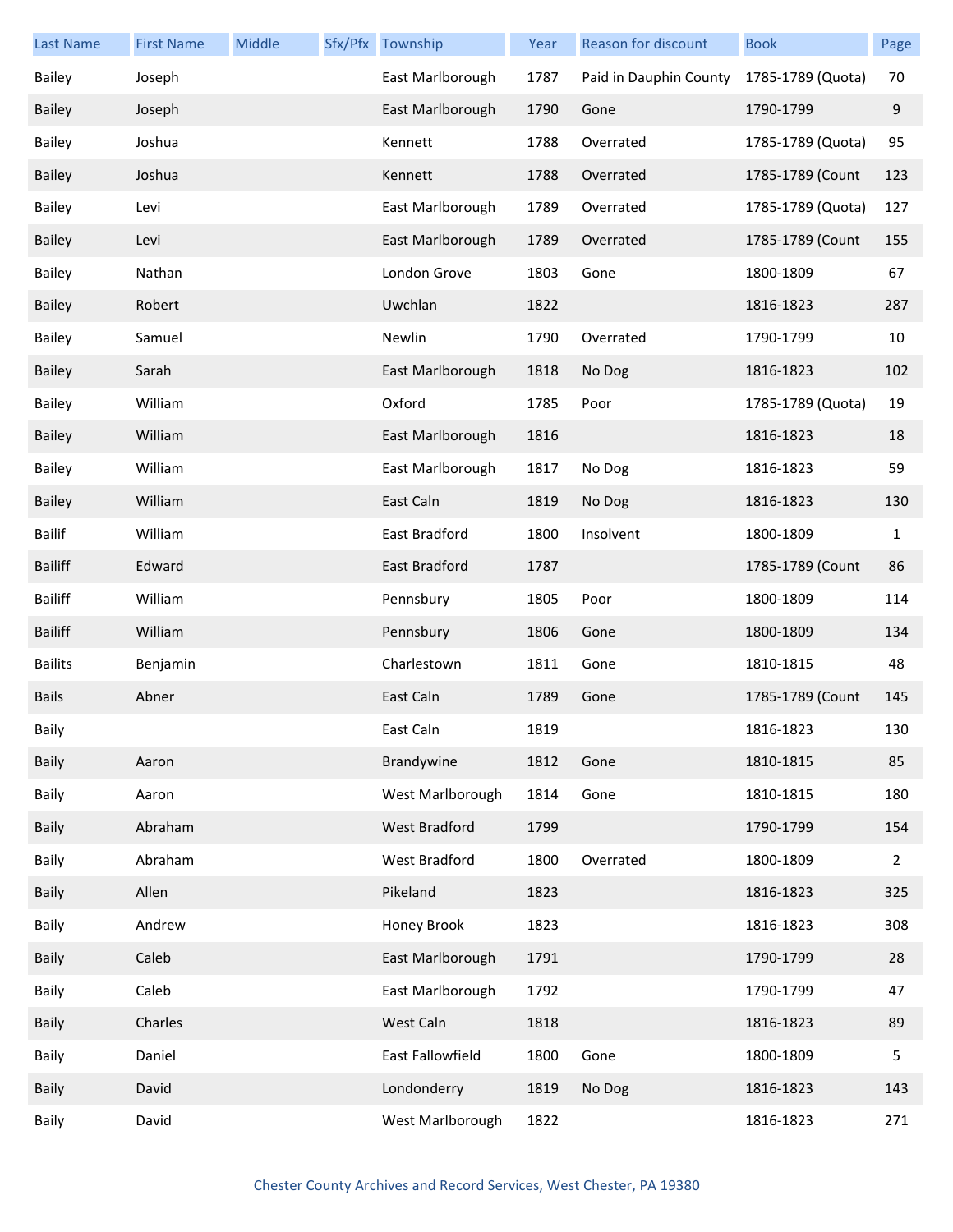| <b>Last Name</b> | <b>First Name</b> | Middle | Sfx/Pfx Township    | Year | Reason for discount | <b>Book</b>       | Page |
|------------------|-------------------|--------|---------------------|------|---------------------|-------------------|------|
| Baily            | Edward            |        | East Nantmeal       | 1790 | Poor                | 1790-1799         | 12   |
| Baily            | Elisha            |        | West Marlborough    | 1822 |                     | 1816-1823         | 271  |
| <b>Baily</b>     | Isaac             |        | West Nottingham     | 1813 | Gone                | 1810-1815         | 145  |
| Baily            | Isaac             |        | West Marlborough    | 1813 | Not a freeman       | 1810-1815         | 140  |
| <b>Baily</b>     | Isaac             |        | West Marlborough    | 1814 | No Dog              | 1810-1815         | 180  |
| Baily            | Isaac             |        | East Nottingham     | 1814 | Poor                | 1810-1815         | 184  |
| <b>Baily</b>     | Isaac             |        | East Nottingham     | 1814 | Enlisted            | 1810-1815         | 184  |
| Baily            | Isaac             |        | East Marlborough    | 1822 |                     | 1816-1823         | 270  |
| <b>Baily</b>     | Isaac             |        | West Caln           | 1822 |                     | 1816-1823         | 257  |
| Baily            | James             |        | New Garden          | 1789 |                     | 1785-1789 (Quota) | 128  |
| Baily            | James             |        | New Garden          | 1789 | Gone                | 1785-1789 (Count  | 156  |
| Baily            | James             |        | New Garden          | 1791 | Gone                | 1790-1799         | 30   |
| <b>Baily</b>     | James             |        | Oxford              | 1791 | Gone                | 1790-1799         | 33   |
| Baily            | James             |        | West Bradford       | 1822 |                     | 1816-1823         | 254  |
| Baily            | Jesse             |        | West Marlborough    | 1796 | Gone                | 1790-1799         | 103  |
| Baily            | Job               |        | East Marlborough    | 1791 | Dead                | 1790-1799         | 28   |
| <b>Baily</b>     | Joel              |        | East Marlborough    | 1791 |                     | 1790-1799         | 28   |
| Baily            | Joel              |        | East Marlborough    | 1792 | Overrated           | 1790-1799         | 47   |
| <b>Baily</b>     | Joel              | C.     | Sadsbury            | 1823 |                     | 1816-1823         | 327  |
| Baily            | John              |        | <b>Upper Oxford</b> | 1808 | Dead                | 1800-1809         | 173  |
| <b>Baily</b>     | Joshua            |        | Kennett             | 1787 | Overrated           | 1785-1789 (Quota) | 67   |
| Baily            | Lewis             |        | West Fallowfield    | 1819 |                     | 1816-1823         | 136  |
| Baily            | Moses             |        | West Chester        | 1802 | Gone                | 1800-1809         | 60   |
| Baily            | Nathaniel         |        | West Marlborough    | 1795 | Gone                | 1790-1799         | 85   |
| Baily            | nathaniel         |        | London Grove        | 1810 | Gone                | 1810-1815         | 15   |
| Baily            | Obediah           |        | West Marlborough    | 1821 |                     | 1816-1823         | 229  |
| Baily            | Richard           |        | East Caln           | 1820 | Sick                | 1816-1823         | 172  |
| Baily            | Robert            |        | West Marlborough    | 1810 | Gone                | 1810-1815         | 19   |
| Baily            | Robert            |        | West Marlborough    | 1821 |                     | 1816-1823         | 229  |
| Baily            | Sarah             |        | East Marlborough    | 1812 | No Dog              | 1810-1815         | 99   |
| <b>Baily</b>     | Silas             |        | London Grove        | 1793 | Gone                | 1790-1799         | 65   |
| Baily            | Thomas            |        | Goshen              | 1792 | Paid elsewhere      | 1790-1799         | 44   |
| Baily            | William           |        | Willistown          | 1810 | No such man         | 1810-1815         | 36   |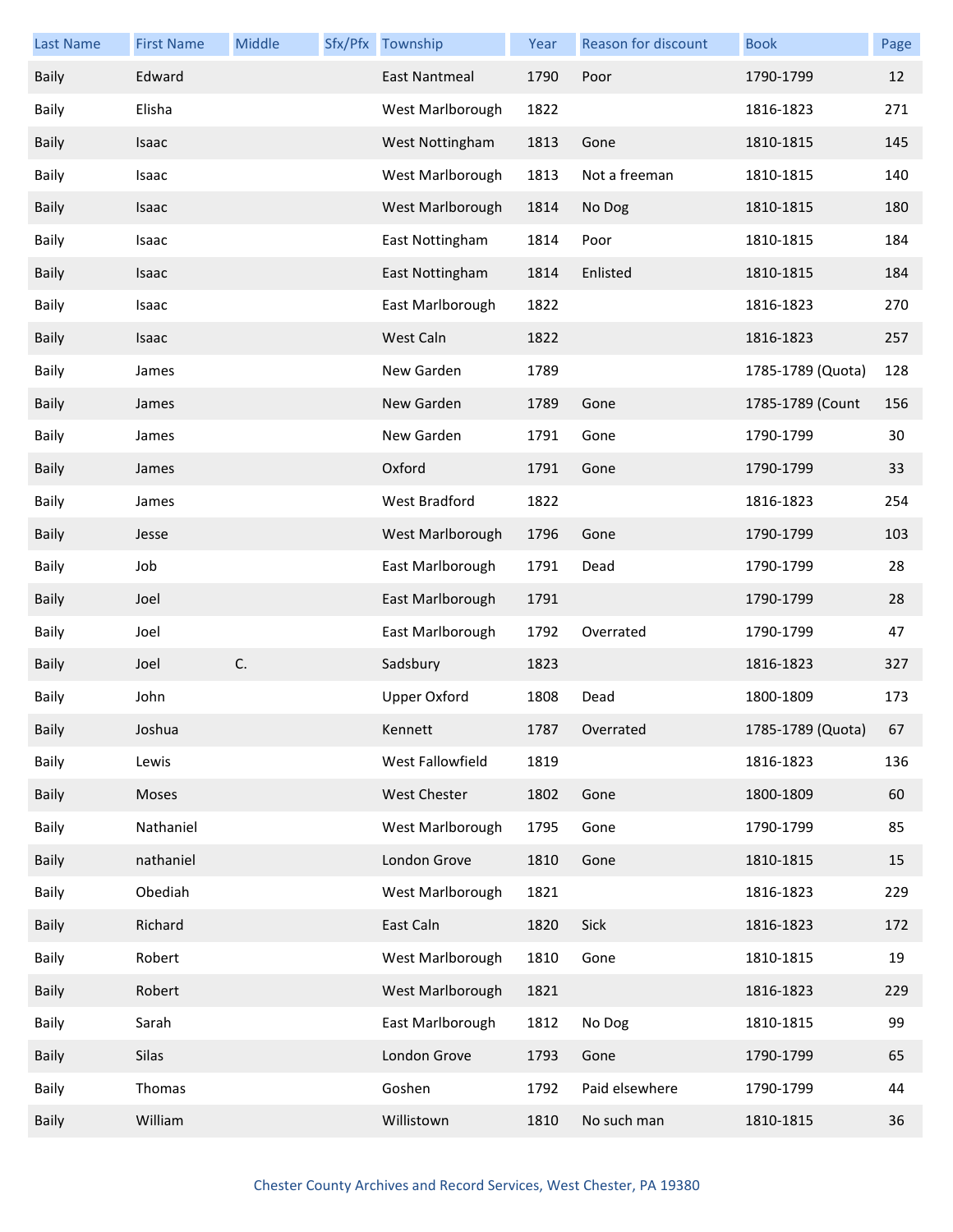| <b>Last Name</b> | <b>First Name</b> | Middle | Sfx/Pfx Township     | Year | Reason for discount | <b>Book</b>       | Page |
|------------------|-------------------|--------|----------------------|------|---------------------|-------------------|------|
| Baily            | William           |        | Kennett              | 1818 |                     | 1816-1823         | 98   |
| Bain             | John              |        | Pennsbury            | 1798 | Gone                | 1790-1799         | 147  |
| Bain             | John              |        | West Caln            | 1802 | Not found           | 1800-1809         | 43   |
| Bair             | John              |        | Coventry             | 1787 | Gone                | 1785-1789 (Quota) | 60   |
| Baird            | John              |        | Westtown             | 1806 | Gone                | 1800-1809         | 138  |
| <b>Baird</b>     | John              |        | Charlestown          | 1817 |                     | 1816-1823         | 48   |
| Baird            | William           |        | Londonderry          | 1800 | Gone                | 1800-1809         | 8    |
| Baire            | John              |        | <b>West Nantmeal</b> | 1804 | Gone                | 1800-1809         | 93   |
| Baker            |                   |        | Willistown           | 1802 | Gone                | 1800-1809         | 58   |
| Baker            | Aaron             |        | Edgmont              | 1787 | Overrated           | 1785-1789 (Quota) | 64   |
| Baker            | Aaron             |        | West Marlborough     | 1787 | Losses              | 1785-1789 (Count  | 99   |
| Baker            | Aaron             |        | West Marlborough     | 1818 |                     | 1816-1823         | 103  |
| Baker            | Aaron             |        | West Marlborough     | 1822 |                     | 1816-1823         | 271  |
| Baker            | Abel              |        | Willistown           | 1818 |                     | 1816-1823         | 120  |
| Baker            | Abisha            |        | West Marlborough     | 1821 |                     | 1816-1823         | 229  |
| Baker            | Abisha            |        | West Marlborough     | 1823 |                     | 1816-1823         | 314  |
| Baker            | Alexander         |        | East Caln            | 1814 | Gone                | 1810-1815         | 166  |
| Baker            | Benjamin          |        | Tredyffrin           | 1803 | Gone                | 1800-1809         | 76   |
| Baker            | Benjamin          |        | Coventry             | 1807 | Gone                | 1800-1809         | 143  |
| Baker            | Benjamin          |        | Easttown             | 1809 | Gone                | 1800-1809         | 184  |
| Baker            | Benjamin          |        | West Nantmeal        | 1815 | Gone                | 1810-1815         | 228  |
| Baker            | Chris             |        | Charlestown          | 1817 |                     | 1816-1823         | 48   |
| Baker            | Christian         |        | Charlestown          | 1815 |                     | 1810-1815         | 209  |
| Baker            | Conrad            |        | Coventry             | 1814 | Gone                | 1810-1815         | 169  |
| Baker            | Eli               |        | East Fallowfield     | 1819 | Under age           | 1816-1823         | 135  |
| Baker            | Eli               |        | East Fallowfield     | 1821 |                     | 1816-1823         | 219  |
| Baker            | <b>Elias</b>      |        | Easttown             | 1802 | Gone                | 1800-1809         | 44   |
| Baker            | <b>Elias</b>      |        | Sadsbury             | 1819 |                     | 1816-1823         | 156  |
| Baker            | Francis           |        | Pikeland             | 1807 | Poor                | 1800-1809         | 154  |
| Baker            | George            |        | Uwchlan              | 1795 | Under age           | 1790-1799         | 91   |
| Baker            | George            |        | Uwchlan              | 1797 | Gone                | 1790-1799         | 130  |
| Baker            | George            |        | Newlin               | 1801 | Gone                | 1800-1809         | 30   |
| Baker            | George            |        | East Marlborough     | 1819 |                     | 1816-1823         | 144  |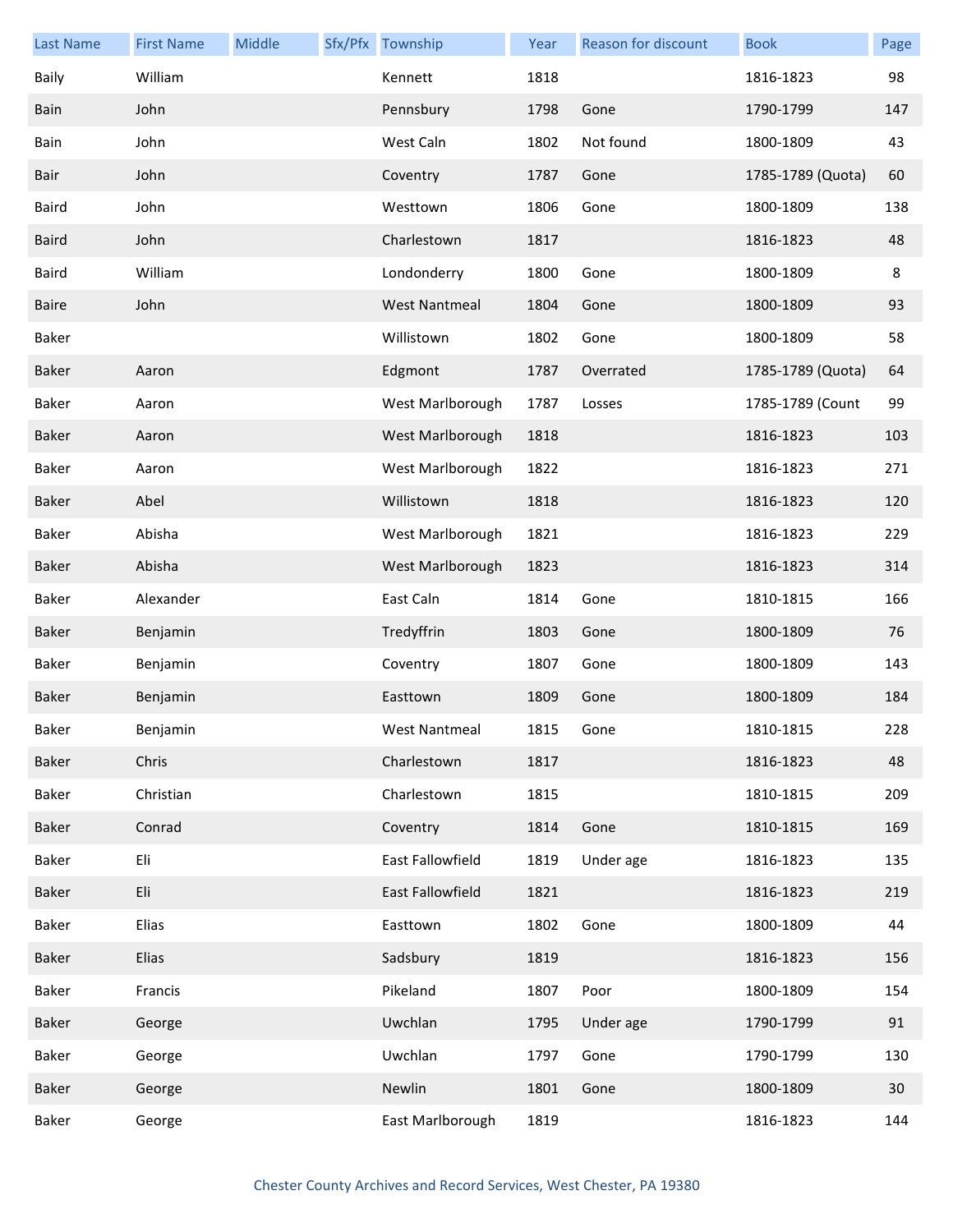| <b>Last Name</b> | <b>First Name</b> | Middle | Sfx/Pfx Township | Year | <b>Reason for discount</b> | <b>Book</b>       | Page  |
|------------------|-------------------|--------|------------------|------|----------------------------|-------------------|-------|
| <b>Baker</b>     | George            |        | Vincent          | 1820 |                            | 1816-1823         | 203   |
| Baker            | George            |        | Westtown         | 1821 |                            | 1816-1823         | 248   |
| Baker            | Isaac             |        | Sadsbury         | 1822 |                            | 1816-1823         | 284   |
| Baker            | Jacob             |        | Pikeland         | 1803 | Paid in Charlestown        | 1800-1809         | 75    |
| Baker            | Jacob             |        | West Fallowfield | 1823 |                            | 1816-1823         | 305   |
| Baker            | James             |        | West Marlborough | 1815 | One Dog                    | 1810-1815         | 221   |
| Baker            | John              |        | East Fallowfield | 1785 | Poor                       | 1785-1789 (Quota) | $9\,$ |
| Baker            | John              |        | West Bradford    | 1789 | Poor                       | 1785-1789 (Count  | 143   |
| Baker            | John              |        | West Bradford    | 1789 | Poor                       | 1785-1789 (Quota) | 115   |
| Baker            | John              |        | Coventry         | 1811 | Gone                       | 1810-1815         | 49    |
| Baker            | John              |        | Willistown       | 1818 |                            | 1816-1823         | 120   |
| Baker            | John              |        | Vincent          | 1819 |                            | 1816-1823         | 161   |
| Baker            | John              |        | West Marlborough | 1819 | Gone                       | 1816-1823         | 145   |
| Baker            | John              |        | East Marlborough | 1823 |                            | 1816-1823         | 313   |
| Baker            | Joseph            |        | West Marlborough | 1785 | Gone                       | 1785-1789 (Count  | 15    |
| Baker            | Joseph            |        | London Grove     | 1789 | Gone                       | 1785-1789 (Quota) | 124   |
| Baker            | Joseph            |        | London Grove     | 1789 | Gone                       | 1785-1789 (Count  | 152   |
| Baker            | Joseph            |        | Newlin           | 1805 | Losses                     | 1800-1809         | 109   |
| Baker            | Joseph            |        | London Grove     | 1821 |                            | 1816-1823         | 225   |
| Baker            | Joshua            |        | West Marlborough | 1812 | Gone                       | 1810-1815         | 100   |
| Baker            | Lewis             |        | London Grove     | 1820 |                            | 1816-1823         | 183   |
| Baker            | Nathan            |        | Sadsbury         | 1817 |                            | 1816-1823         | 72    |
| Baker            | Nathan            |        | Sadsbury         | 1817 | Insolvent                  | 1816-1823         | 72    |
| Baker            | Nathaniel         |        | East Marlborough | 1817 | No Dog                     | 1816-1823         | 59    |
| Baker            | Peter             |        | East Whiteland   | 1789 | Gone                       | 1785-1789 (Count  | 168   |
| Baker            | Peter             |        | East Whiteland   | 1789 | Poor                       | 1785-1789 (Quota) | 139   |
| Baker            | Peter             |        | East Whiteland   | 1790 | Gone                       | 1790-1799         | 18    |
| Baker            | Peter             |        | Uwchlan          | 1818 |                            | 1816-1823         | 118   |
| Baker            | Philip            |        | Uwchlan          | 1789 | Poor                       | 1785-1789 (Quota) | 137   |
| Baker            | Philip            |        | Uwchlan          | 1789 | Poor                       | 1785-1789 (Count  | 166   |
| Baker            | Richard           |        | West Marlborough | 1822 |                            | 1816-1823         | 271   |
| Baker            | Samuel            |        | Thornbury        | 1789 | Gone                       | 1785-1789 (Quota) | 136   |
| Baker            | Samuel            |        | Thornbury        | 1789 | Gone                       | 1785-1789 (Count  | 165   |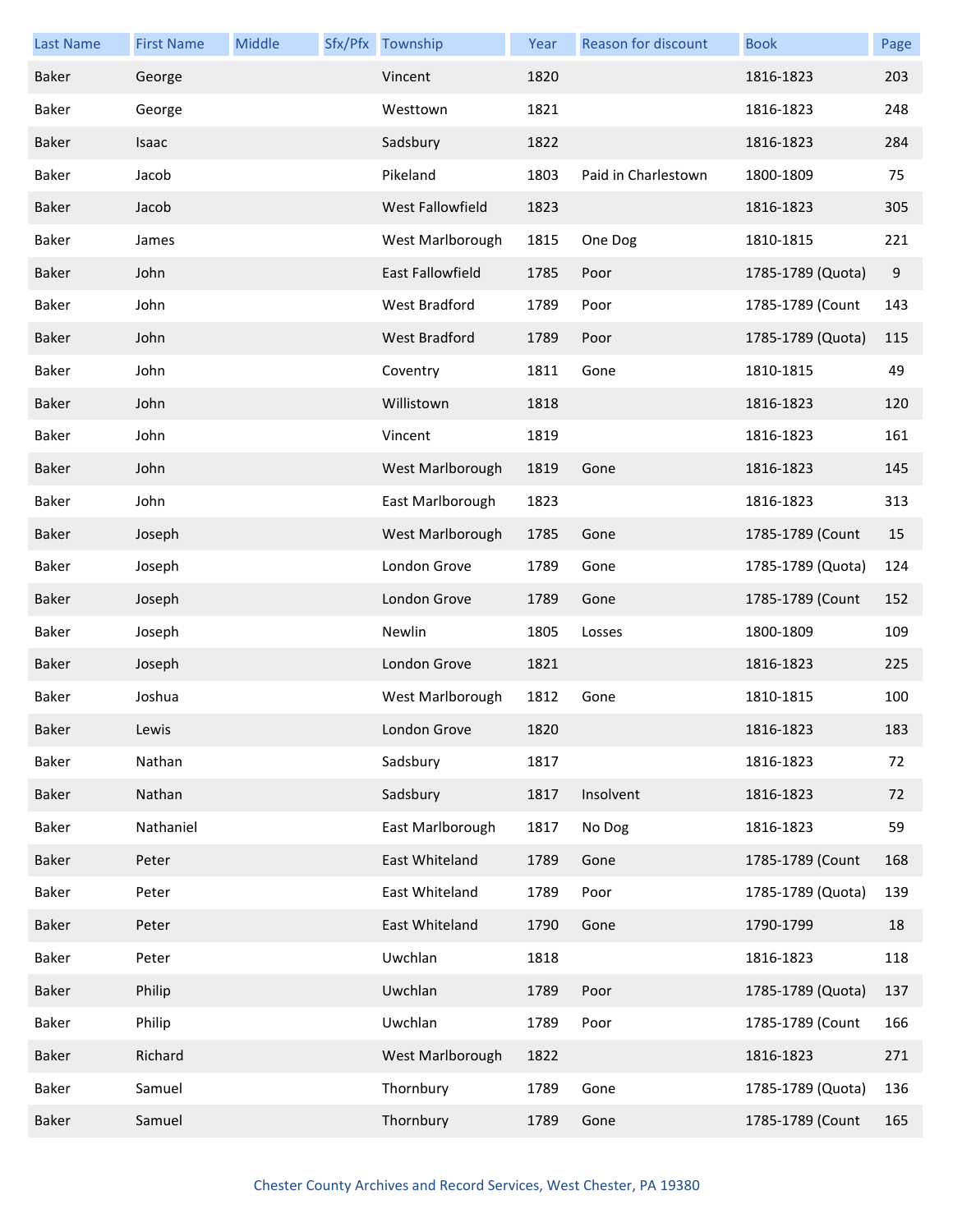| <b>Last Name</b> | <b>First Name</b> | Middle | Sfx/Pfx Township     | Year | Reason for discount  | <b>Book</b>       | Page |
|------------------|-------------------|--------|----------------------|------|----------------------|-------------------|------|
| Baker            | Thomas            |        | West Fallowfield     | 1812 | Unseated land        | 1810-1815         | 92   |
| Baker            | Thomas            |        | East Bradford        | 1821 |                      | 1816-1823         | 211  |
| Baker            | Thomas            |        | West Fallowfield     | 1823 |                      | 1816-1823         | 305  |
| Baker            | William           |        | East Bradford        | 1814 | Gone                 | 1810-1815         | 163  |
| Baker            | William           |        | West Chester         | 1816 |                      | 1816-1823         | 40   |
| Baker            | William           |        | West Marlborough     | 1818 |                      | 1816-1823         | 103  |
| Baker            | William           |        | West Marlborough     | 1819 |                      | 1816-1823         | 145  |
| Balderson        | John              |        | Londonderry          | 1803 | Gone                 | 1800-1809         | 68   |
| Balderson        | Mordecai          |        | Goshen               | 1789 | Poor                 | 1785-1789 (Quota) | 122  |
| Balderson        | Thomas            |        | Thornbury            | 1785 | Ran away             | 1785-1789 (Quota) | 24   |
| Baldwin          | Abner             |        | East Caln            | 1818 |                      | 1816-1823         | 88   |
| Baldwin          | Amos              |        | Pennsbury            | 1815 | No Dog               | 1810-1815         | 231  |
| Baldwin          | Amos              |        | Pennsbury            | 1816 | No Dog               | 1816-1823         | 29   |
| Baldwin          | Amos              |        | New Garden           | 1818 | No Dog               | 1816-1823         | 106  |
| Baldwin          | Amos              |        | New Garden           | 1820 |                      | 1816-1823         | 190  |
| Baldwin          | Amos              |        | New Garden           | 1821 |                      | 1816-1823         | 232  |
| Baldwin          | Anthony           |        | Sadsbury             | 1815 |                      | 1810-1815         | 232  |
| Baldwin          | Anthony           |        | Sadsbury             | 1823 |                      | 1816-1823         | 327  |
| Baldwin          | Caleb             |        | <b>West Bradford</b> | 1798 | Not found            | 1790-1799         | 134  |
| Baldwin          | Caleb             |        | East Fallowfield     | 1822 |                      | 1816-1823         | 261  |
| Baldwin          | Conard            |        | West Fallowfield     | 1821 |                      | 1816-1823         | 220  |
| Baldwin          | David             |        | Willistown           | 1816 |                      | 1816-1823         | 36   |
| Baldwin          | David             |        | Willistown           | 1820 |                      | 1816-1823         | 204  |
| <b>Baldwin</b>   | Eli               |        | East Bradford        | 1817 |                      | 1816-1823         | 43   |
| Baldwin          | George            |        | East Caln            | 1805 |                      | 1800-1809         | 102  |
| Baldwin          | George            |        | West Caln            | 1818 | Poor                 | 1816-1823         | 89   |
| Baldwin          | Hannah            |        | Newlin               | 1819 | No Dog               | 1816-1823         | 146  |
| <b>Baldwin</b>   | Hannum            |        | East Fallowfield     | 1820 | <b>Unseated land</b> | 1816-1823         | 177  |
| Baldwin          | Harlin            |        | Sadsbury             | 1809 | Dead                 | 1800-1809         | 195  |
| Baldwin          | Isaac             |        | East Caln            | 1813 | Dead                 | 1810-1815         | 126  |
| Baldwin          | Israel            |        | East Caln            | 1813 | Dead                 | 1810-1815         | 126  |
| Baldwin          | Jehu              |        | Newlin               | 1787 | Not found            | 1785-1789 (Count  | 100  |
| Baldwin          | Jehu              |        | Newlin               | 1787 | Not found            | 1785-1789 (Quota) | 72   |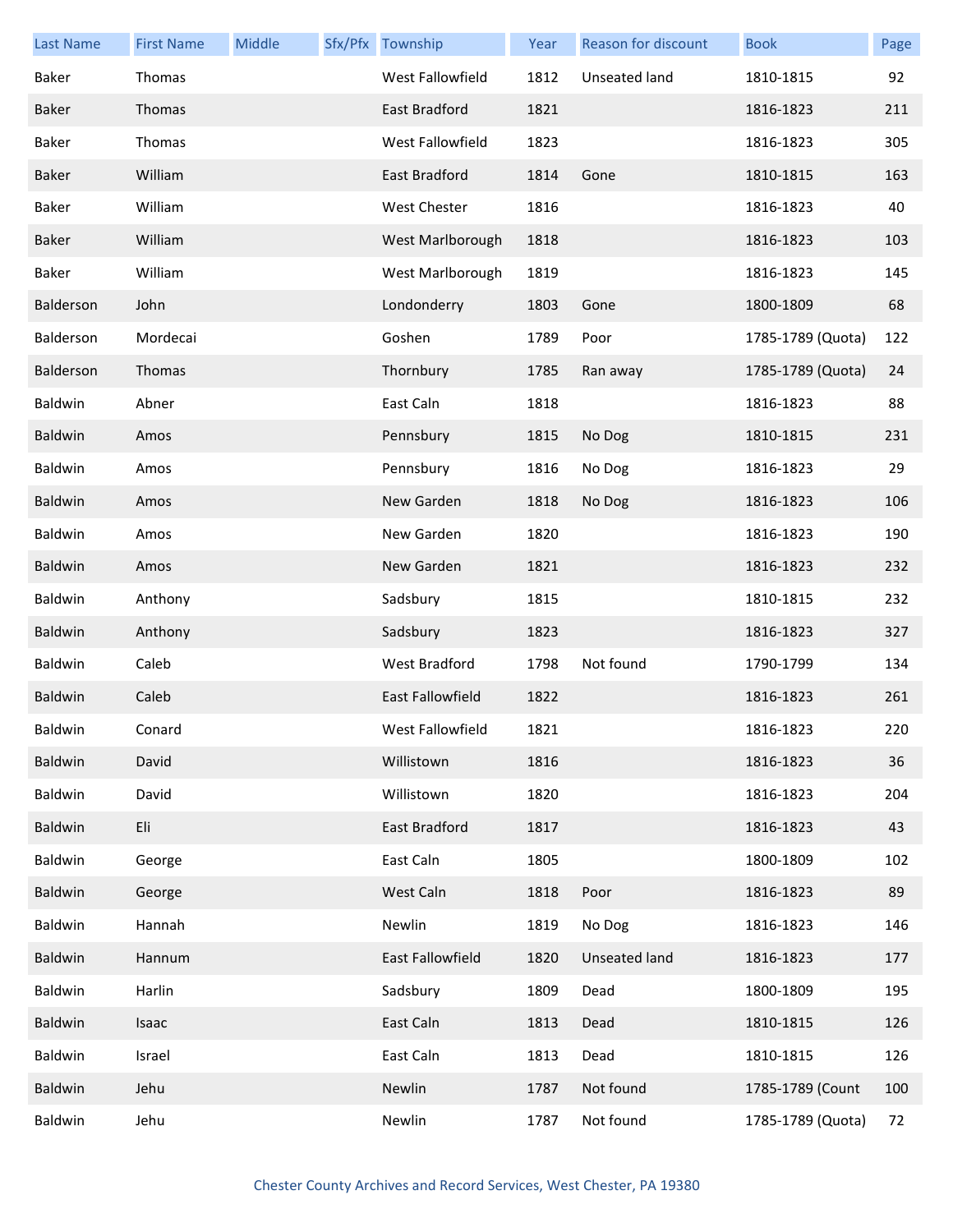| <b>Last Name</b> | <b>First Name</b> | Middle |     | Sfx/Pfx Township        | Year | Reason for discount | <b>Book</b>       | Page |
|------------------|-------------------|--------|-----|-------------------------|------|---------------------|-------------------|------|
| Baldwin          | Jehu              |        |     | Newlin                  | 1788 | Not found           | 1786-1789         | 72   |
| Baldwin          | John              |        | Jr. | London Grove            | 1800 | Gone                | 1800-1809         | 8    |
| Baldwin          | John              |        |     | East Marlborough        | 1801 | Gone                | 1800-1809         | 29   |
| Baldwin          | John              |        |     | West Whiteland          | 1805 | Gone                | 1800-1809         | 119  |
| Baldwin          | John              |        |     | East Caln               | 1805 | Error               | 1800-1809         | 102  |
| Baldwin          | John              |        |     | East Fallowfield        | 1805 | Poor                | 1800-1809         | 104  |
| Baldwin          | John              |        |     | East Caln               | 1807 | Poor                | 1800-1809         | 142  |
| Baldwin          | John              |        |     | Newlin                  | 1809 | Poor                | 1800-1809         | 189  |
| Baldwin          | John              |        |     | East Fallowfield        | 1811 | Poor                | 1810-1815         | 51   |
| Baldwin          | John              |        |     | East Caln               | 1816 |                     | 1816-1823         | 5    |
| Baldwin          | John              |        |     | <b>East Fallowfield</b> | 1819 | Gone                | 1816-1823         | 135  |
| Baldwin          | John              |        |     | Pennsbury               | 1821 |                     | 1816-1823         | 239  |
| Baldwin          | Joseph            |        |     | Newlin                  | 1788 | Gone                | 1785-1789 (Quota) | 100  |
| Baldwin          | Joseph            |        |     | Newlin                  | 1788 | Gone                | 1785-1789 (Count  | 128  |
| Baldwin          | Joshua            |        |     | Charlestown             | 1806 | Gone                | 1800-1809         | 123  |
| Baldwin          | Joshua            |        |     | Uwchlan                 | 1810 | Gone                | 1810-1815         | 34   |
| Baldwin          | Joshua            |        |     | East Caln               | 1816 |                     | 1816-1823         | 5    |
| Baldwin          | Robert            |        |     | West Caln               | 1812 | No Dog              | 1810-1815         | 87   |
| Baldwin          | Robert            |        |     | West Caln               | 1813 | Gone                | 1810-1815         | 127  |
| Baldwin          | Robert            |        |     | West Caln               | 1814 | Gone                | 1810-1815         | 167  |
| Baldwin          | Robert            |        |     | West Caln               | 1814 |                     | 1810-1815         | 167  |
| Baldwin          | Robert            |        |     | Sadsbury                | 1820 |                     | 1816-1823         | 199  |
| Baldwin          | Robert            |        |     | Pennsbury               | 1821 |                     | 1816-1823         | 239  |
| Baldwin          | Samuel            |        |     | Brandywine              | 1809 | Paid in East Caln   | 1800-1809         | 181  |
| Baldwin          | Samuel            |        |     | East Caln               | 1821 |                     | 1816-1823         | 214  |
| Baldwin          | Thomas            |        |     | Newlin                  | 1785 | Overrated           | 1785-1789 (Quota) | 16   |
| Baldwin          | Thomas            |        |     | Newlin                  | 1799 | Overrated           | 1790-1799         | 162  |
| Baldwin          | William           |        |     | West Marlborough        | 1800 | Gone                | 1800-1809         | 10   |
| Baldwin          | William           |        |     | West Marlborough        | 1801 | Gone                | 1800-1809         | 29   |
| Baldwin          | William           |        |     | Newlin                  | 1806 | Gone                | 1800-1809         | 129  |
| Baldwin          | William           |        |     | Newlin                  | 1818 |                     | 1816-1823         | 104  |
| Baldwin          | William           |        |     | Newlin                  | 1819 | Gone                | 1816-1823         | 146  |
| Baldwin          | William           |        |     | West Fallowfield        | 1821 |                     | 1816-1823         | 220  |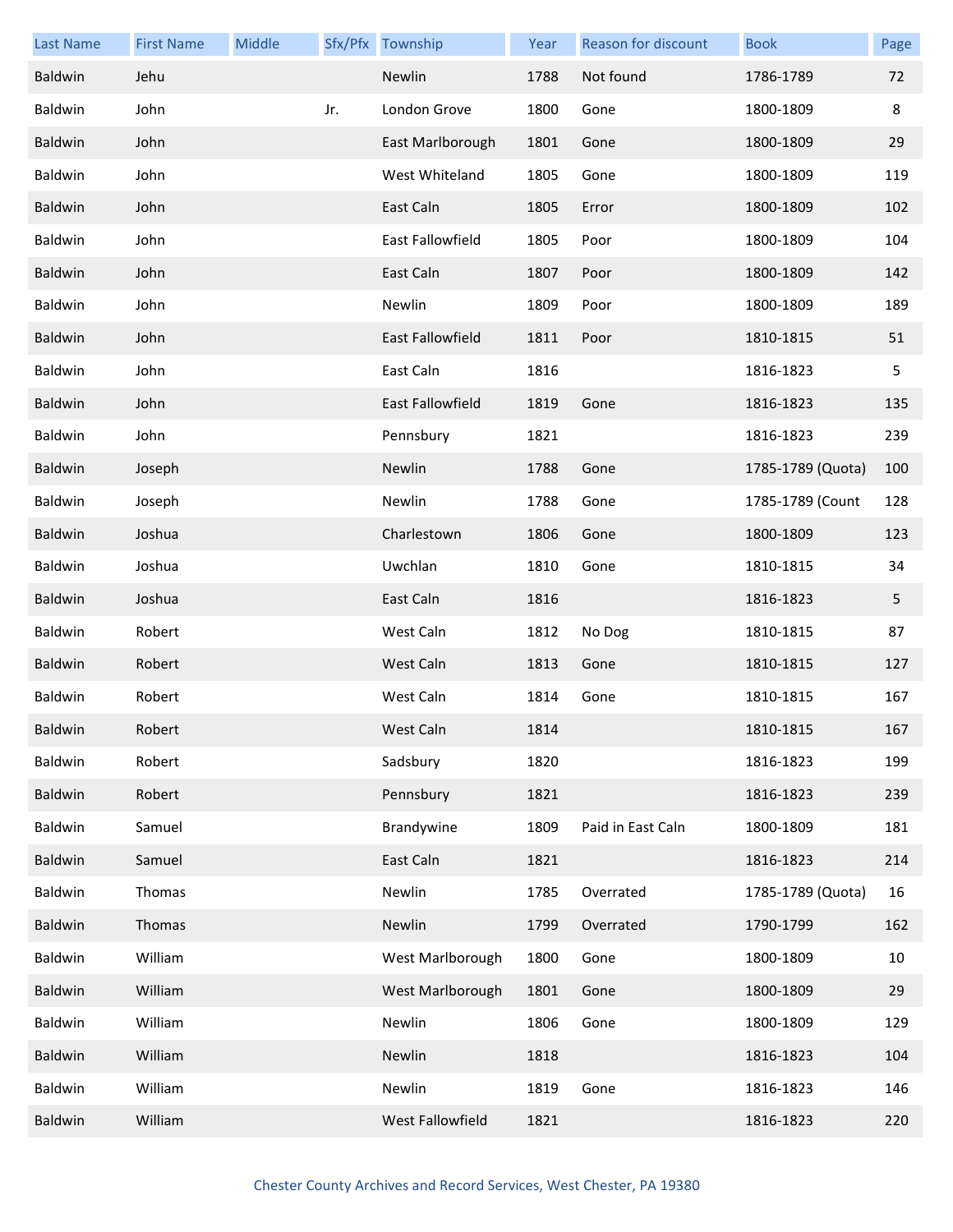| <b>Last Name</b>  | <b>First Name</b> | Middle | Sfx/Pfx Township     | Year | <b>Reason for discount</b> | <b>Book</b>       | Page           |
|-------------------|-------------------|--------|----------------------|------|----------------------------|-------------------|----------------|
| Baldwin           | Withal            |        | West Fallowfield     | 1823 |                            | 1816-1823         | 305            |
| Bale              | David             |        | Thornbury            | 1785 | Gone                       | 1785-1789 (Count  | 24             |
| Bale              | John              |        | Concord              | 1785 | Gone                       | 1785-1789 (Count  | 4              |
| Bale              | William           |        | Westtown             | 1819 |                            | 1816-1823         | 163            |
| Balentine         | Hamilton          |        | <b>West Nantmeal</b> | 1820 |                            | 1816-1823         | 194            |
| <b>Balentine</b>  | John              |        | <b>West Nantmeal</b> | 1804 | Gone                       | 1800-1809         | 93             |
| <b>Baliff</b>     | Edward            |        | East Bradford        | 1788 |                            | 1786-1789         | 58             |
| Ball              | George            |        | Lower Darby          | 1785 | Dead                       | 1785-1789 (Count  | $\bf 8$        |
| Ball              | John              | G.     | Tredyffrin           | 1821 |                            | 1816-1823         | 243            |
| Ball              | Joseph            |        | <b>Upper Darby</b>   | 1785 | Not found                  | 1785-1789 (Count  | $\overline{7}$ |
| Ball              | Joseph            |        | West Nottingham      | 1800 | Gone                       | 1800-1809         | 12             |
| Ball              | Joseph            |        | New Garden           | 1816 |                            | 1816-1823         | 22             |
| Ball              | Nathan            |        | <b>Upper Darby</b>   | 1787 | Gone                       | 1785-1789 (Quota) | 63             |
| Ball              | Nathan            |        | <b>Upper Darby</b>   | 1787 |                            | 1785-1789 (Count  | 91             |
| Ball              | Nathan            |        | <b>Upper Darby</b>   | 1789 |                            | 1786-1789         | 63             |
| Ball              | W.                |        | West Bradford        | 1821 |                            | 1816-1823         | 212            |
| Ball              | William           |        | East Bradford        | 1788 | Poor                       | 1785-1789 (Quota) | 86             |
| Ball              | William           |        | East Bradford        | 1789 | Poor                       | 1785-1789 (Count  | 142            |
| Ball              | William           |        | East Bradford        | 1789 | Poor                       | 1785-1789 (Quota) | 114            |
| <b>Ballard</b>    | Samuel            |        | West Marlborough     | 1819 | Poor                       | 1816-1823         | 145            |
| Ballard           | Samuel            |        | East Fallowfield     | 1820 |                            | 1816-1823         | 177            |
| <b>Ballard</b>    | Samuel            |        | East Fallowfield     | 1821 |                            | 1816-1823         | 219            |
| Ballendine        | James             |        | Oxford               | 1785 | Poor                       | 1785-1789 (Count  | 19             |
| <b>Ballentine</b> | John              |        | Honey Brook          | 1800 | Gone                       | 1800-1809         | $\overline{7}$ |
| Ballentine        | John              |        | Honey Brook          | 1810 | Gone                       | 1810-1815         | 13             |
| <b>Ballentine</b> | William           |        | Honey Brook          | 1809 | Gone                       | 1800-1809         | 186            |
| <b>Ballentine</b> | William           |        | <b>West Nantmeal</b> | 1811 | Poor                       | 1810-1815         | 62             |
| <b>Ballentine</b> | William           |        | <b>West Nantmeal</b> | 1813 | Gone                       | 1810-1815         | 147            |
| Bamberger         | Christopher       |        | Pennsbury            | 1797 | Gone                       | 1790-1799         | 128            |
| <b>Bamford</b>    | Charles           |        | Lower Oxford         | 1803 | Gone                       | 1800-1809         | 74             |
| Bamford           | Charles           |        | Lower Oxford         | 1804 | Gone                       | 1800-1809         | 94             |
| <b>Bamford</b>    | George            |        | East Fallowfield     | 1818 | Poor                       | 1816-1823         | 93             |
| Bamford           | Hugh              |        | Charlestown          | 1819 |                            | 1816-1823         | 132            |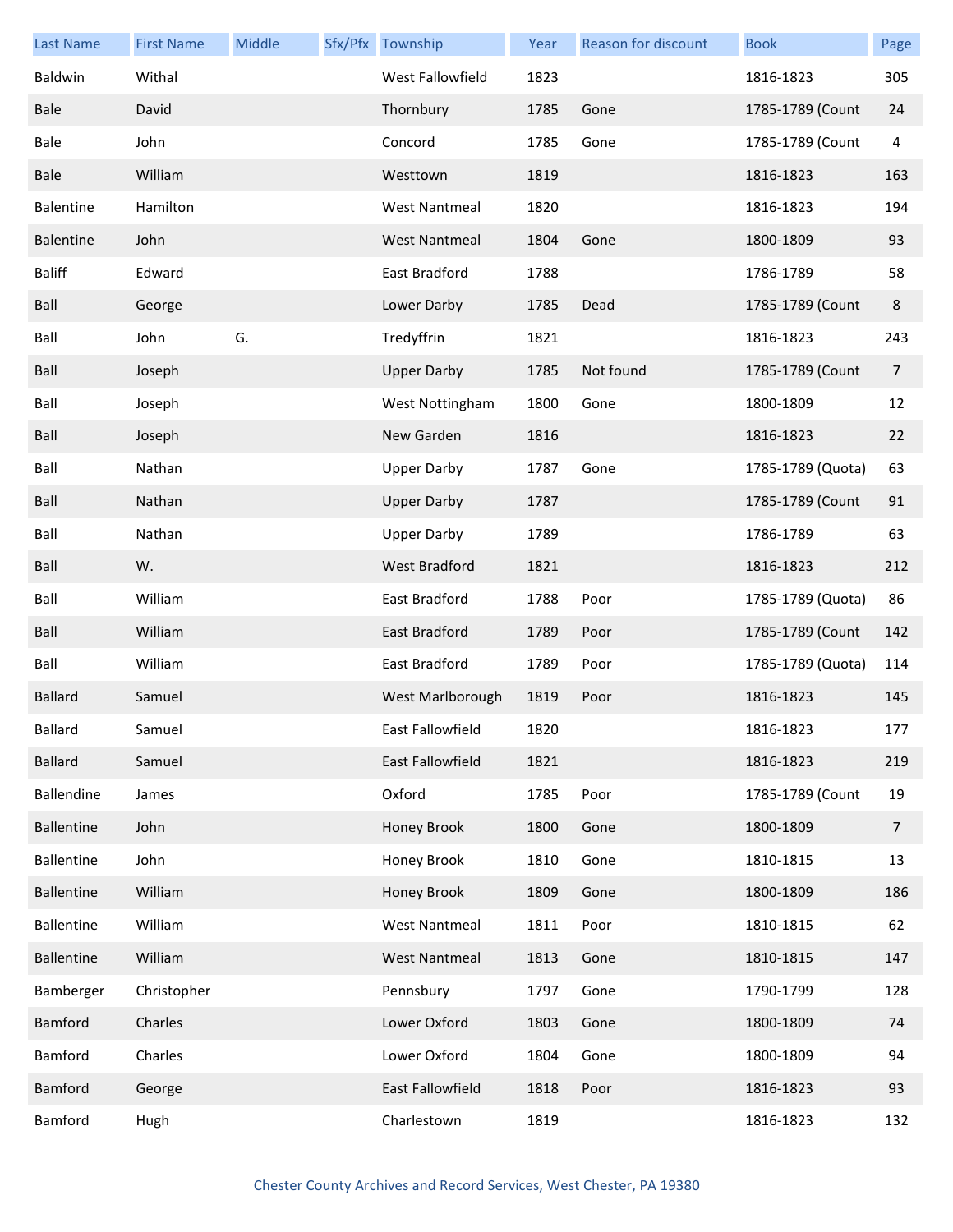| <b>Last Name</b> | <b>First Name</b> | Middle | Sfx/Pfx Township     | Year | <b>Reason for discount</b> | <b>Book</b>       | Page           |
|------------------|-------------------|--------|----------------------|------|----------------------------|-------------------|----------------|
| Bamford          | James             |        | <b>West Bradford</b> | 1818 |                            | 1816-1823         | 86             |
| Bane             | Alexander         |        | Charlestown          | 1793 | Gone                       | 1790-1799         | 61             |
| Bane             | Alexander         |        | <b>West Nantmeal</b> | 1819 |                            | 1816-1823         | 152            |
| Bane             | Alexander         |        | Brandywine           | 1820 |                            | 1816-1823         | 171            |
| <b>Bane</b>      | Aquila            |        | Charlestown          | 1820 |                            | 1816-1823         | 175            |
| Bane             | Elijah            |        | Pennsbury            | 1805 | Gone                       | 1800-1809         | 114            |
| <b>Bane</b>      | John              |        | <b>West Bradford</b> | 1800 | Paid in Goshen             | 1800-1809         | $\overline{2}$ |
| Bane             | John              |        | <b>West Chester</b>  | 1804 | Dead                       | 1800-1809         | 99             |
| <b>Bane</b>      | John              |        | Charlestown          | 1823 |                            | 1816-1823         | 301            |
| Bane             | Lawrence          |        | Honey Brook          | 1790 | Gone                       | 1790-1799         | 6              |
| Bane             | Moses             |        | <b>East Nantmeal</b> | 1786 | Gone                       | 1785-1789 (Count  | 72             |
| Bane             | Nathan            |        | West Whiteland       | 1787 | Under age                  | 1785-1789 (Quota) | 84             |
| <b>Bane</b>      | Nathan            |        | Goshen               | 1788 | Gone                       | 1785-1789 (Quota) | 94             |
| Bane             | Nathan            |        | Goshen               | 1788 | Gone                       | 1785-1789 (Count  | 122            |
| <b>Bane</b>      | Samuel            |        | Willistown           | 1815 | Gone                       | 1810-1815         | 238            |
| Bane             | William           |        | Goshen               | 1807 | Gone                       | 1800-1809         | 145            |
| <b>Bane</b>      | William           |        | Uwchlan              | 1817 |                            | 1816-1823         | 74             |
| Bane             | William           | Η.     | West Caln            | 1823 |                            | 1816-1823         | 300            |
| <b>Banford</b>   | George            |        | East Fallowfield     | 1819 | Gone                       | 1816-1823         | 135            |
| Bank             | James             |        | Oxford               | 1785 | Under age                  | 1785-1789 (Quota) | 19             |
| Banker           | Adam              |        | Vincent              | 1817 | Gone                       | 1816-1823         | 76             |
| <b>Bankes</b>    | Adam              |        | East Nantmeal        | 1821 |                            | 1816-1823         | 235            |
| <b>Bankis</b>    | Adam              |        | <b>East Nantmeal</b> | 1819 |                            | 1816-1823         | 151            |
| <b>Bankis</b>    | George            |        | Pikeland             | 1815 | Gone                       | 1810-1815         | 233            |
| <b>Banks</b>     | Adam              |        | Vincent              | 1820 |                            | 1816-1823         | 203            |
| <b>Banks</b>     | George            |        | Pikeland             | 1813 | Gone                       | 1810-1815         | 151            |
| <b>Banks</b>     | George            |        | Pikeland             | 1813 | Gone                       | 1810-1815         | 151            |
| <b>Banks</b>     | James             |        | Oxford               | 1785 | Under age                  | 1785-1789 (Count  | 19             |
| <b>Banks</b>     | James             |        | Oxford               | 1788 | Dead                       | 1785-1789 (Quota) | 103            |
| <b>Banks</b>     | James             |        | Oxford               | 1788 | Dead                       | 1785-1789 (Count  | 131            |
| <b>Banks</b>     | John              |        | East Nottingham      | 1816 |                            | 1816-1823         | 23             |
| <b>Banks</b>     | John              |        | East Nottingham      | 1818 |                            | 1816-1823         | 107            |
| <b>Banks</b>     | John              |        | Uwchlan              | 1823 |                            | 1816-1823         | 330            |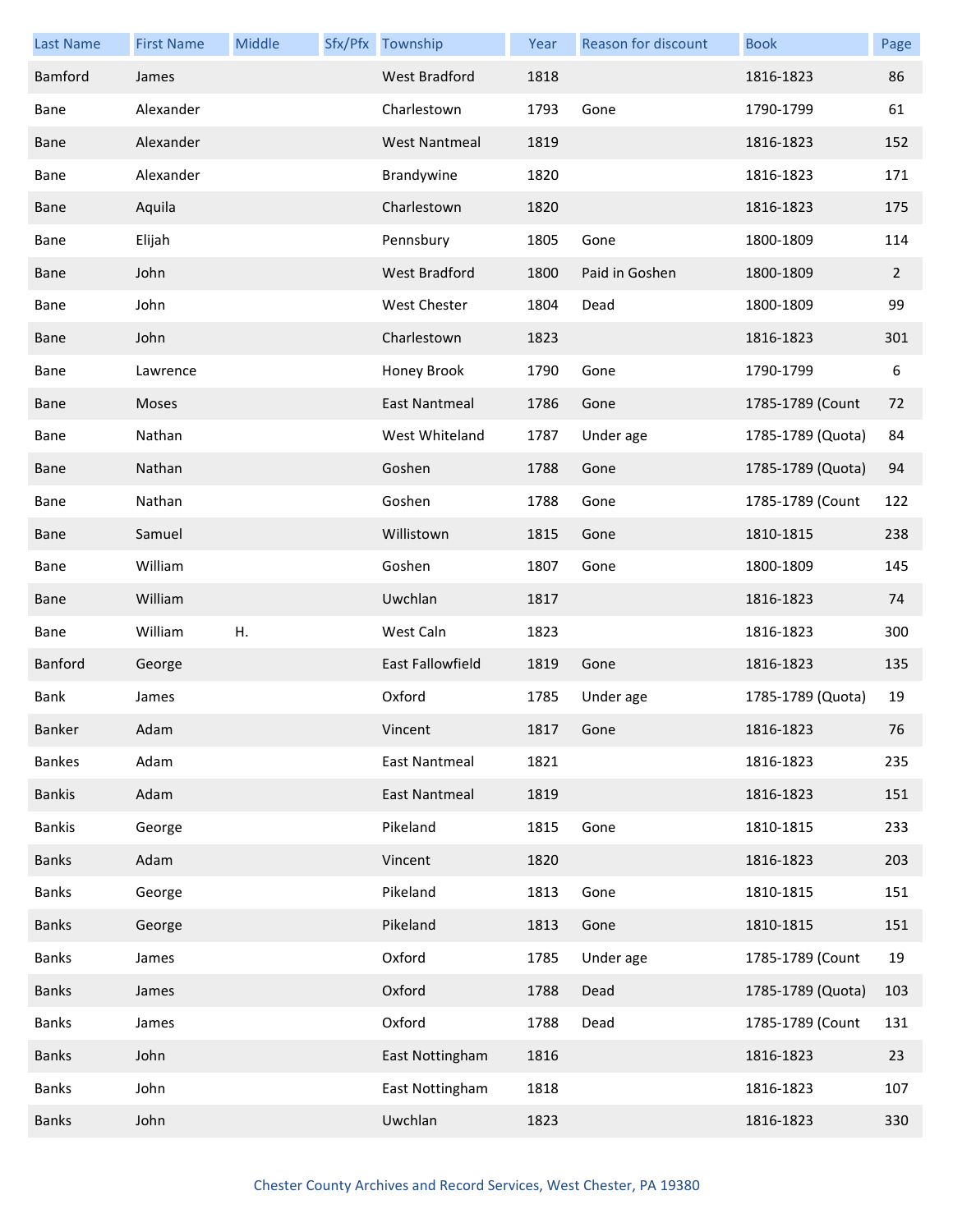| <b>Last Name</b> | <b>First Name</b> | Middle |     | Sfx/Pfx Township     | Year | Reason for discount | <b>Book</b>       | Page         |
|------------------|-------------------|--------|-----|----------------------|------|---------------------|-------------------|--------------|
| Banner           | John              |        |     | Charlestown          | 1815 |                     | 1810-1815         | 209          |
| Baom             | Peter             |        |     | Lower Darby          | 1788 | Lame                | 1786-1789         | 64           |
| Barber           | John              |        |     | West Fallowfield     | 1799 | Poor                | 1790-1799         | 158          |
| Barber           | John              |        |     | East Bradford        | 1813 | Gone                | 1810-1815         | 123          |
| Barber           | Joseph            |        |     | Willistown           | 1809 | Gone                | 1800-1809         | 197          |
| Barber           | Joseph            |        |     | Tredyffrin           | 1811 | Gone                | 1810-1815         | 74           |
| Barber           | Joseph            |        |     | Charlestown          | 1817 |                     | 1816-1823         | 48           |
| Barber           | Reese             |        |     | Vincent              | 1822 |                     | 1816-1823         | 288          |
| Barber           | Samuel            |        |     | Vincent              | 1795 | Gone                | 1790-1799         | 92           |
| Barber           | Samuel            |        |     | Vincent              | 1796 | Lives elsewhere     | 1790-1799         | 111          |
| Barber           | Samuel            |        |     | Vincent              | 1800 | Gone                | 1800-1809         | 18           |
| Barber           | Samuel            |        |     | Vincent              | 1801 | Gone                | 1800-1809         | 37           |
| Barber           | William           |        |     | East Bradford        | 1800 | Gone                | 1800-1809         | $\mathbf{1}$ |
| Barber           | William           |        |     | Goshen               | 1801 | Gone                | 1800-1809         | 26           |
| Barber           | William           |        |     | East Bradford        | 1802 | Not found           | 1800-1809         | 41           |
| Barborow         | John              |        |     | Tredyffrin           | 1814 | Gone                | 1810-1815         | 194          |
| Barclay          | Peter             |        |     | West Caln            | 1823 |                     | 1816-1823         | 300          |
| Bare             | Conrad            |        | Jr. | West Marlborough     | 1803 | Gone                | 1800-1809         | 69           |
| Bare             | Jacob             |        |     | <b>Upper Darby</b>   | 1787 | Gone                | 1785-1789 (Quota) | 63           |
| Bare             | Jacob             |        |     | <b>Upper Darby</b>   | 1787 | Gone                | 1785-1789 (Count  | 91           |
| Bare             | Jacob             |        |     | Uwchlan              | 1787 | Poor                | 1785-1789 (Count  | 110          |
| Bare             | Jacob             |        |     | Uwchlan              | 1788 | Poor                | 1786-1789         | 82           |
| Bare             | Jacob             |        |     | <b>Upper Darby</b>   | 1789 | Gone                | 1786-1789         | 63           |
| Bare             | Jacob             |        |     | <b>West Nantmeal</b> | 1822 |                     | 1816-1823         | 278          |
| Barefoot         | Benjamin          |        |     | East Nantmeal        | 1785 | Gone                | 1785-1789 (Count  | 17           |
| Barefoot         | Benjamin          |        |     | <b>West Nantmeal</b> | 1785 | Gone                | 1785-1789 (Quota) | 17           |
| <b>Barge</b>     | Robert            |        |     | New London           | 1806 | At Doe Run Forge    | 1800-1809         | 130          |
| Barger           | Joseph            |        |     | Coventry             | 1791 | Gone                | 1790-1799         | 23           |
| Barger           | Joseph            |        |     | Coventry             | 1792 | Gone                | 1790-1799         | 42           |
| Barker           | (Widow)           |        |     | Honey Brook          | 1789 | Overrated           | 1785-1789 (Quota) | 123          |
| Barker           | (Widow)           |        |     | Honey Brook          | 1789 | Overrated           | 1785-1789 (Count  | 151          |
| Barker           | Henry             |        |     | West Caln            | 1806 | Gone                | 1800-1809         | 122          |
| Barkley          | William           |        |     | New London           | 1786 | Paid in Londonderry | 1785-1789 (Quota) | 46           |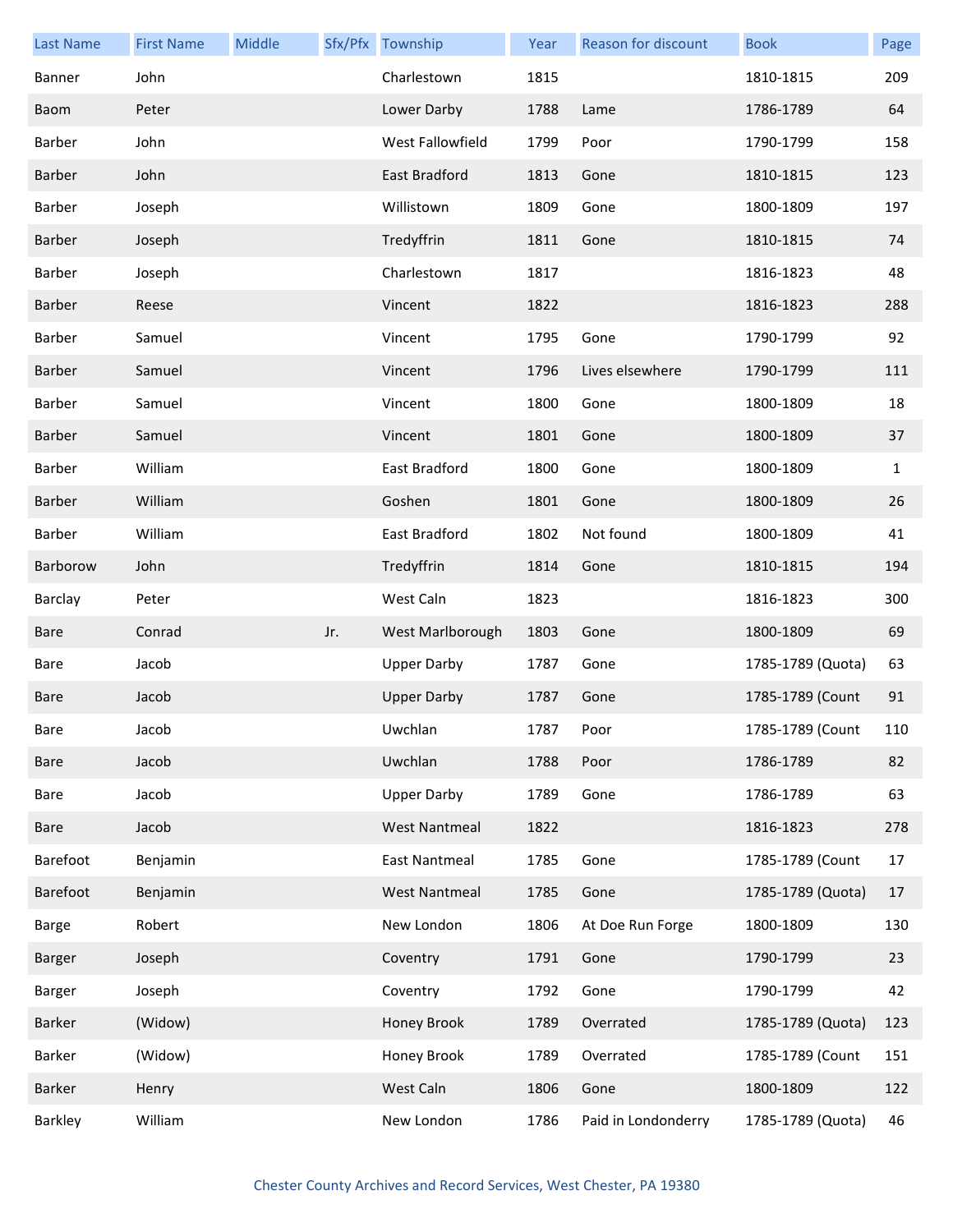| <b>Last Name</b> | <b>First Name</b> | Middle | Sfx/Pfx Township | Year | Reason for discount  | <b>Book</b>       | Page |
|------------------|-------------------|--------|------------------|------|----------------------|-------------------|------|
| Barkley          | William           |        | New London       | 1786 | Paid in Londonderry  | 1785-1789 (Count  | 46   |
| Barkley          | William           |        | New London       | 1787 | Paid in Londonderry  | 1786-1789         | 18   |
| Barlow           | John              |        | Bethel           | 1788 | Gone                 | 1785-1789 (Count  | 113  |
| Barlow           | John              |        | Bethel           | 1788 | Poor                 | 1785-1789 (Quota) | 85   |
| <b>Barlow</b>    | Thomas            |        | East Whiteland   | 1786 | Poor                 | 1785-1789 (Count  | 83   |
| Barlow           | Thomas            |        | East Whiteland   | 1787 | Poor                 | 1785-1789 (Count  | 111  |
| Barlow           | Thomas            |        | East Whiteland   | 1788 | Poor                 | 1786-1789         | 83   |
| Barlow           | Thomas            |        | East Whiteland   | 1788 | Poor                 | 1786-1789         | 55   |
| <b>Barlow</b>    | Thomas            |        | Goshen           | 1789 | Poor                 | 1785-1789 (Count  | 150  |
| Barlow           | Thomas            |        | Goshen           | 1789 | Poor                 | 1785-1789 (Quota) | 122  |
| Barlow           | William           |        | Marple           | 1785 | Old & Infirm         | 1785-1789 (Count  | 13   |
| Barnaby          | James             |        | Newlin           | 1810 | Overrated            | 1810-1815         | 20   |
| Barnaby          | James             |        | West Fallowfield | 1822 |                      | 1816-1823         | 262  |
| Barnard          | Aaron             |        | East Fallowfield | 1811 | Not found            | 1810-1815         | 51   |
| <b>Barnard</b>   | Aaron             |        | Lower Oxford     | 1817 | Gone                 | 1816-1823         | 69   |
| Barnard          | Aaron             |        | Newlin           | 1820 |                      | 1816-1823         | 188  |
| Barnard          | Amos              |        | New Garden       | 1820 |                      | 1816-1823         | 190  |
| Barnard          | Cyrus             |        | East Marlborough | 1817 | Overcharged          | 1816-1823         | 59   |
| <b>Barnard</b>   | Jacob             |        | East Whiteland   | 1804 | Rupture              | 1800-1809         | 99   |
| Barnard          | Joseph            | C.     | Newlin           | 1819 |                      | 1816-1823         | 146  |
| Barnard          | Levi              |        | Pennsbury        | 1820 |                      | 1816-1823         | 198  |
| Barnard          | Martin            |        | New Garden       | 1820 |                      | 1816-1823         | 190  |
| Barnard          | Mary              |        | West Marlborough | 1810 | One Dog              | 1810-1815         | 19   |
| Barnard          | Richard           |        | Newlin           | 1790 | Overrated            | 1790-1799         | 10   |
| <b>Barnard</b>   | Richard           |        | Newlin           | 1821 |                      | 1816-1823         | 230  |
| Barnard          | Sampson           |        | Kennett          | 1804 | Poor                 | 1800-1809         | 87   |
| Barnard          | Sampson           |        | East Marlborough | 1818 | <b>Unseated land</b> | 1816-1823         | 102  |
| <b>Barnard</b>   | William           |        | London Grove     | 1811 | Insolvent            | 1810-1815         | 58   |
| <b>Barnes</b>    | Henry             |        | Sadsbury         | 1801 | Gone                 | 1800-1809         | 35   |
| <b>Barnes</b>    | James             |        | Kennett          | 1820 |                      | 1816-1823         | 182  |
| <b>Barnes</b>    | John              |        | West Caln        | 1812 | Gone                 | 1810-1815         | 87   |
| <b>Barnes</b>    | Thomas            |        | West Marlborough | 1790 | Gone                 | 1790-1799         | 9    |
| <b>Barnes</b>    | William           |        | New Garden       | 1788 | Charged to land      | 1785-1789 (Quota) | 99   |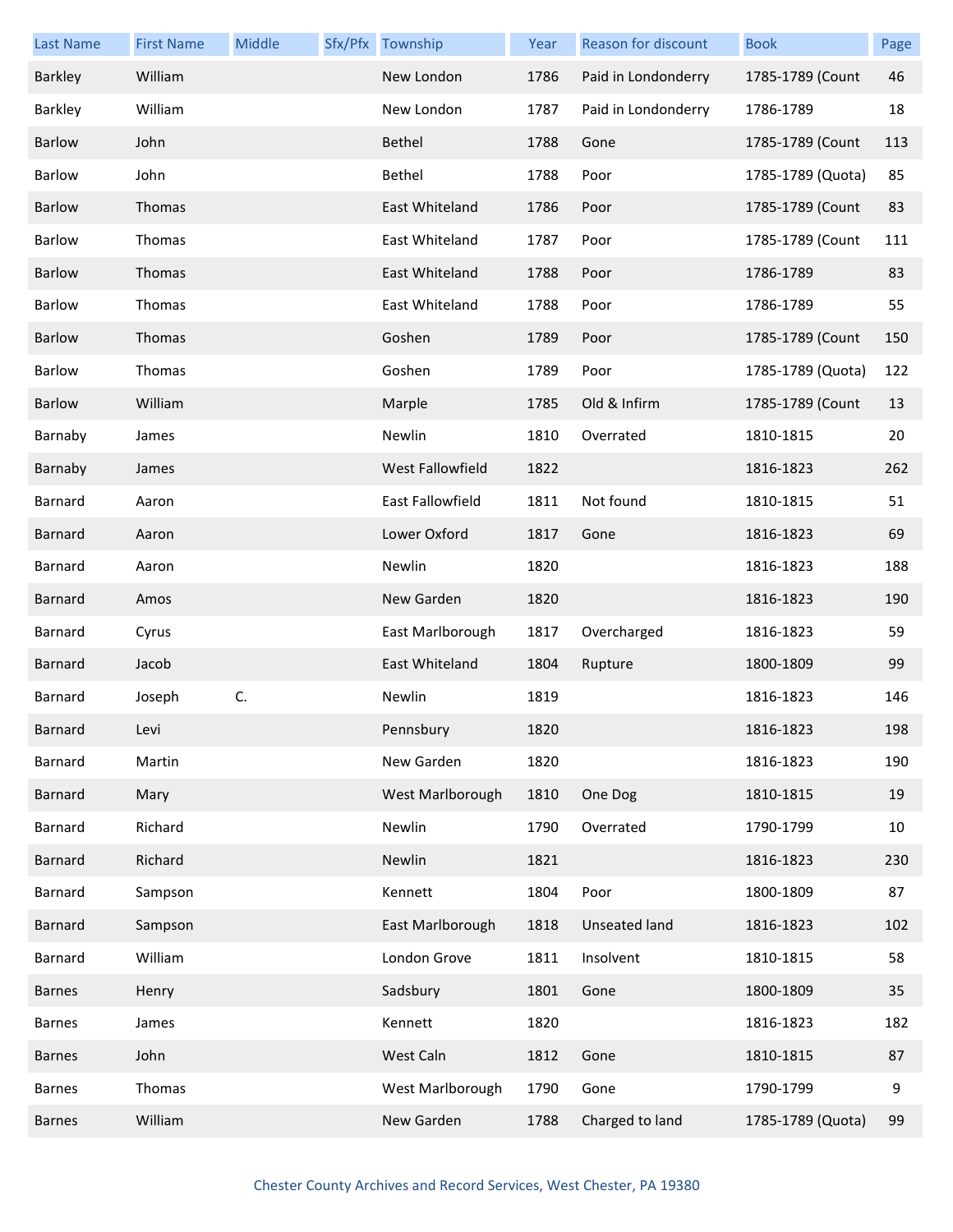| <b>Last Name</b> | <b>First Name</b> | Middle | Sfx/Pfx Township     | Year | Reason for discount | <b>Book</b>      | Page |
|------------------|-------------------|--------|----------------------|------|---------------------|------------------|------|
| <b>Barnes</b>    | William           |        | New Garden           | 1788 | Charged to land     | 1785-1789 (Count | 127  |
| <b>Barnes</b>    | William           |        | Kennett              | 1792 | Gone                | 1790-1799        | 45   |
| <b>Barnes</b>    | William           |        | Kennett              | 1793 | Gone                | 1790-1799        | 64   |
| Barnet           | Joel              |        | Birmingham           | 1814 | Gone                | 1810-1815        | 162  |
| Barnet           | Martin            |        | New London           | 1803 | Gone                | 1800-1809        | 70   |
| Barnet           | William           |        | Birmingham           | 1814 | Paid in Pennsbury   | 1810-1815        | 162  |
| Barnett          | Aaron             |        | Lower Oxford         | 1816 |                     | 1816-1823        | 28   |
| Barnett          | Joel              |        | Pennsbury            | 1813 | Gone                | 1810-1815        | 150  |
| Barnett          | John              |        | Birmingham           | 1802 | Gone                | 1800-1809        | 40   |
| <b>Barnett</b>   | John              |        | Kennett              | 1808 | Poor                | 1800-1809        | 166  |
| Barnett          | John              |        | Kennett              | 1809 | Poor                | 1800-1809        | 186  |
| <b>Barnett</b>   | John              |        | Kennett              | 1810 | Gone                | 1810-1815        | 14   |
| Barnett          | John              |        | Pennsbury            | 1817 |                     | 1816-1823        | 70   |
| <b>Barnett</b>   | Levi              |        | Pennsbury            | 1821 |                     | 1816-1823        | 239  |
| Barnett          | Samson            |        | East Goshen          | 1821 |                     | 1816-1823        | 221  |
| <b>Barnett</b>   | Thomas            |        | <b>Upper Oxford</b>  | 1816 | Gone                | 1816-1823        | 27   |
| Barnett          | William           |        | Pennsbury            | 1810 | Gone                | 1810-1815        | 29   |
| <b>Barnett</b>   | William           |        | Willistown           | 1822 |                     | 1816-1823        | 289  |
| <b>Barns</b>     | Eleazer           |        | Charlestown          | 1819 |                     | 1816-1823        | 132  |
| <b>Barns</b>     | Isaac             |        | London Grove         | 1808 | Poor                | 1800-1809        | 167  |
| Barns            | Isaac             |        | London Grove         | 1814 | Gone                | 1810-1815        | 176  |
| <b>Barns</b>     | James             |        | Willistown           | 1809 | Gone                | 1800-1809        | 197  |
| Barns            | John              |        | <b>West Nantmeal</b> | 1805 | Minor               | 1800-1809        | 112  |
| <b>Barns</b>     | John              |        | <b>West Nantmeal</b> | 1807 | Gone                | 1800-1809        | 152  |
| Barns            | Jordan            |        | East Fallowfield     | 1812 | Gone                | 1810-1815        | 91   |
| <b>Barns</b>     | Samuel            |        | Honey Brook          | 1806 | Gone                | 1800-1809        | 126  |
| Barr             | Conrad            |        | West Fallowfield     | 1807 | Gone                | 1800-1809        | 145  |
| Barr             | Conrad            |        | West Fallowfield     | 1817 |                     | 1816-1823        | 52   |
| Barr             | Conrad            |        | West Caln            | 1818 |                     | 1816-1823        | 89   |
| Barr             | Conrad            |        | West Fallowfield     | 1820 | Unseated land       | 1816-1823        | 178  |
| Barr             | Conrad            |        | West Fallowfield     | 1821 |                     | 1816-1823        | 220  |
| Barr             | Conrad            |        | West Fallowfield     | 1822 |                     | 1816-1823        | 262  |
| Barr             | Henry             |        | West Fallowfield     | 1823 |                     | 1816-1823        | 305  |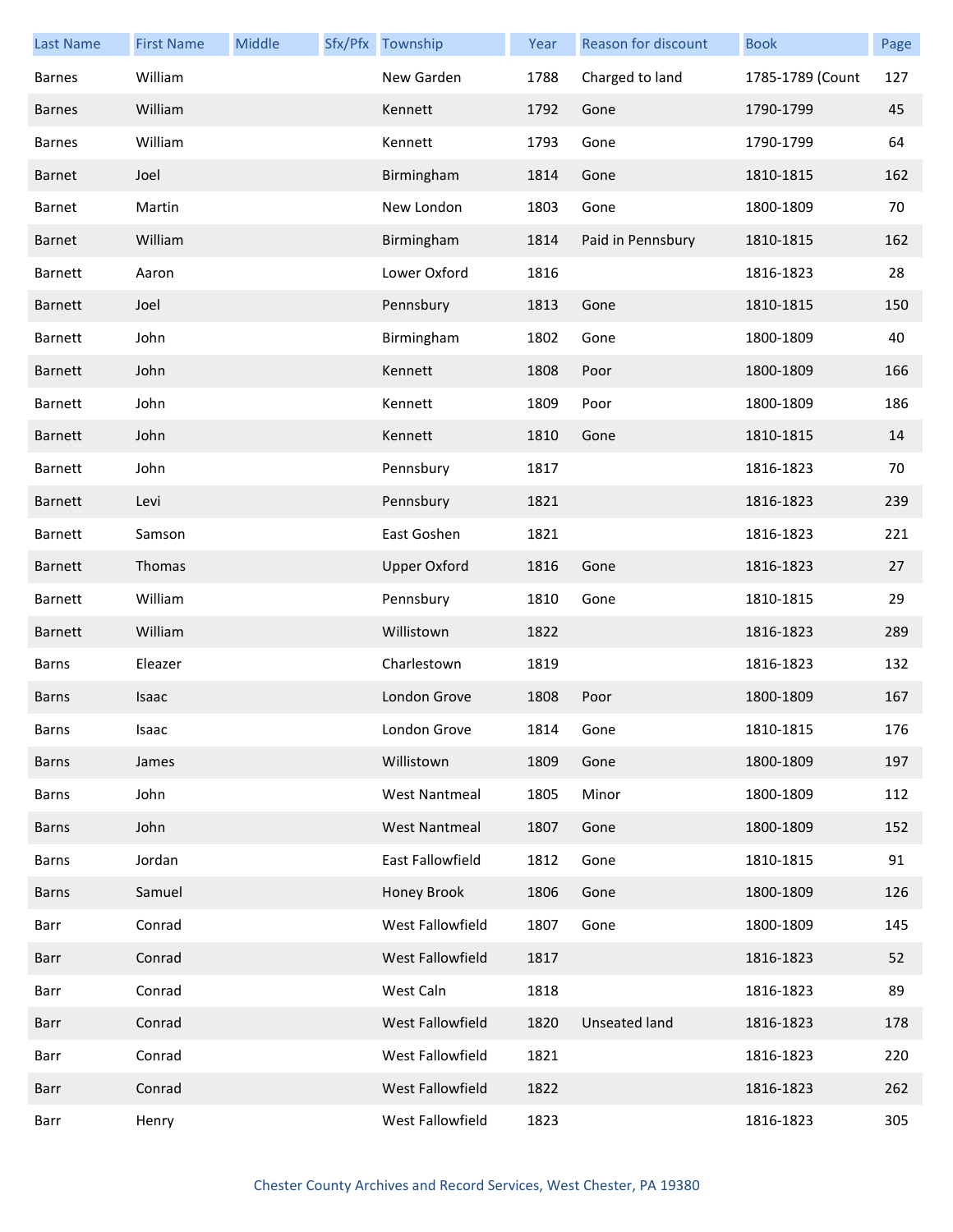| <b>Last Name</b> | <b>First Name</b> | Middle | Sfx/Pfx | Township                | Year | Reason for discount | <b>Book</b>       | Page |
|------------------|-------------------|--------|---------|-------------------------|------|---------------------|-------------------|------|
| Barr             | Hugh              |        |         | <b>East Fallowfield</b> | 1805 | Not found           | 1800-1809         | 104  |
| Barr             | Hugh              |        |         | West Nottingham         | 1808 | Gone                | 1800-1809         | 171  |
| Barr             | Hugh              |        |         | East Nottingham         | 1811 | Gone                | 1810-1815         | 66   |
| Barr             | Hugh              |        |         | East Nottingham         | 1811 | Gone                | 1810-1815         | 66   |
| Barr             | James             |        |         | Honey Brook             | 1790 | Under age           | 1790-1799         | 6    |
| Barr             | James             |        |         | Honey Brook             | 1800 | Gone                | 1800-1809         | 7    |
| Barr             | James             |        |         | <b>West Nantmeal</b>    | 1803 | Paid in Honey Brook | 1800-1809         | 73   |
| Barr             | James             |        |         | <b>West Nantmeal</b>    | 1807 | Gone                | 1800-1809         | 152  |
| Barr             | James             |        |         | Honey Brook             | 1807 | Gone                | 1800-1809         | 146  |
| Barr             | James             |        |         | Honey Brook             | 1808 | Gone                | 1800-1809         | 166  |
| Barr             | James             |        |         | <b>West Nantmeal</b>    | 1808 | Gone                | 1800-1809         | 172  |
| Barr             | James             |        |         | Honey Brook             | 1810 | Gone                | 1810-1815         | 13   |
| Barr             | James             |        |         | <b>West Nantmeal</b>    | 1811 | Gone                | 1810-1815         | 62   |
| Barr             | James             |        |         | <b>West Nantmeal</b>    | 1814 | Gone                | 1810-1815         | 187  |
| Barr             | James             |        |         | <b>West Nantmeal</b>    | 1815 | Gone                | 1810-1815         | 228  |
| Barr             | John              |        |         | Coventry                | 1787 | Gone                | 1785-1789 (Count  | 88   |
| Barr             | John              |        |         | Coventry                | 1788 | Gone                | 1786-1789         | 60   |
| Barr             | John              |        |         | Ridley                  | 1788 | Dead                | 1785-1789 (Count  | 134  |
| Barr             | John              |        |         | Ridley                  | 1788 | Dead                | 1785-1789 (Quota) | 106  |
| Barr             | John              |        |         | Birmingham              | 1788 | Poor                | 1785-1789 (Count  | 114  |
| Barr             | John              |        |         | Birmingham              | 1788 | Poor                | 1785-1789 (Quota) | 86   |
| Barr             | John              |        |         | Birmingham              | 1789 | Poor                | 1785-1789 (Quota) | 114  |
| Barr             | John              |        |         | Birmingham              | 1789 | Poor                | 1785-1789 (Count  | 142  |
| Barr             | John              |        |         | West Caln               | 1795 | Not found           | 1790-1799         | 79   |
| Barr             | John              |        |         | Brandywine              | 1808 | Gone                | 1800-1809         | 161  |
| Barr             | John              |        |         | West Caln               | 1808 |                     | 1800-1809         | 162  |
| Barr             | John              |        |         | New Garden              | 1821 |                     | 1816-1823         | 232  |
| Barr             | Joseph            |        |         | West Fallowfield        | 1820 |                     | 1816-1823         | 178  |
| Barr             | Martin            |        |         | East Bradford           | 1820 |                     | 1816-1823         | 169  |
| Barr             | Thomas            |        |         | Honey Brook             | 1798 | Gone                | 1790-1799         | 139  |
| Barr             | William           |        |         | Vincent                 | 1797 | Gone                | 1790-1799         | 130  |
| Barr             | William           |        |         | Sadsbury                | 1817 |                     | 1816-1823         | 72   |
| <b>Barrack</b>   | John              |        |         | West Caln               | 1820 |                     | 1816-1823         | 173  |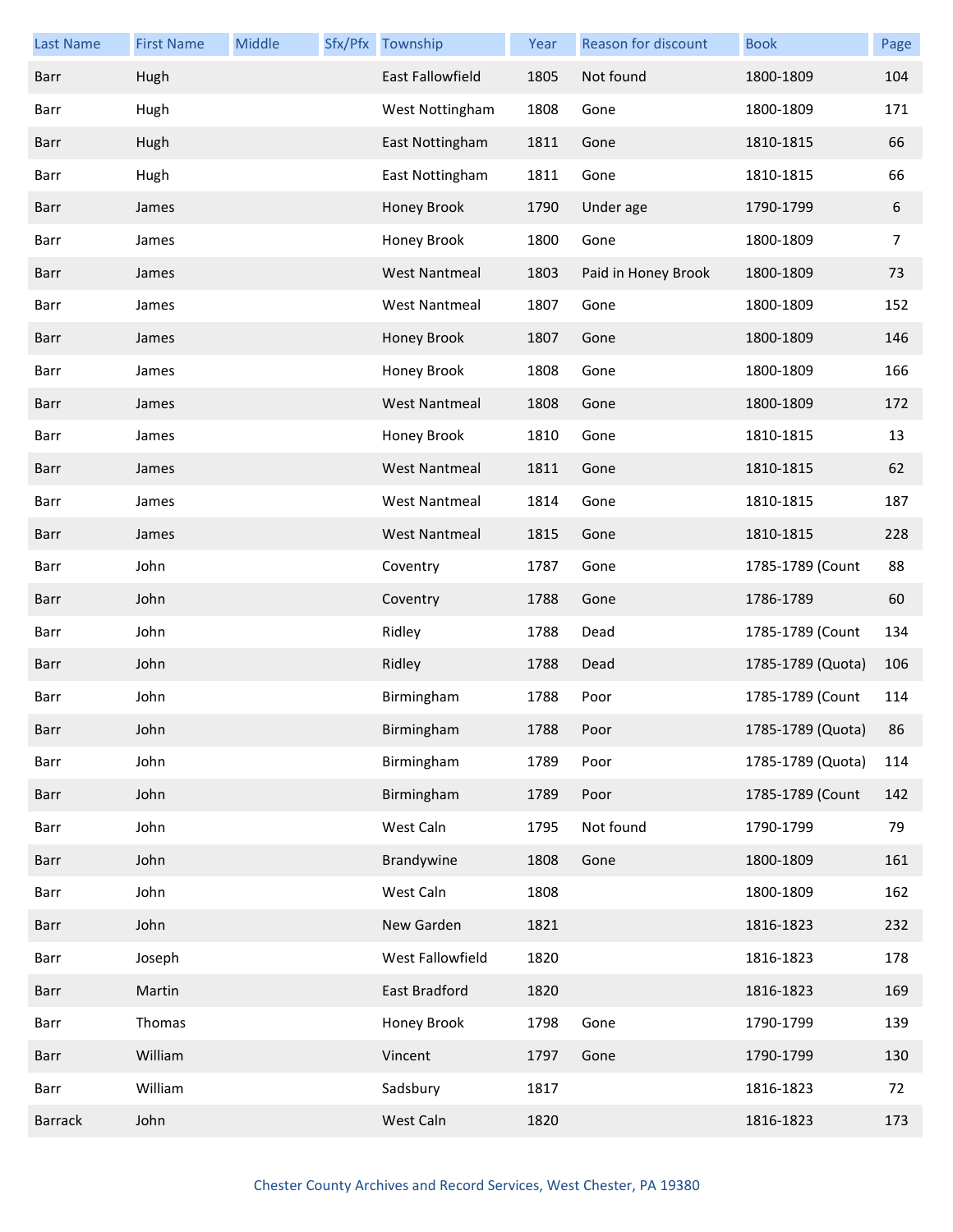| <b>Last Name</b> | <b>First Name</b> | Middle |      | Sfx/Pfx Township        | Year | Reason for discount                       | <b>Book</b>       | Page           |
|------------------|-------------------|--------|------|-------------------------|------|-------------------------------------------|-------------------|----------------|
| <b>Barrack</b>   | Philip            |        |      | Goshen                  | 1810 | Not found                                 | 1810-1815         | 12             |
| Barrett          | Abner             |        |      | East Whiteland          | 1821 | Unseated land                             | 1816-1823         | 249            |
| <b>Barrett</b>   | Henry             |        |      | Brandywine              | 1804 | Gone                                      | 1800-1809         | 82             |
| <b>Barrett</b>   | Jacob             |        |      | East Nottingham         | 1820 |                                           | 1816-1823         | 191            |
| <b>Barrett</b>   | Joel              |        |      | Birmingham              | 1821 |                                           | 1816-1823         | 210            |
| <b>Barrett</b>   | John              |        |      | New Garden              | 1787 | Paid in East Marlboroug 1785-1789 (Quota) |                   | 71             |
| <b>Barrett</b>   | John              |        |      | New Garden              | 1787 | Paid in East Marlboroug 1785-1789 (Count  |                   | 99             |
| <b>Barrett</b>   | Joseph            |        |      | East Bradford           | 1816 | Gone                                      | 1816-1823         | $\overline{2}$ |
| Barrett          | Thomas            |        |      | East Nottingham         | 1789 | Not found                                 | 1785-1789 (Count  | 159            |
| <b>Barrett</b>   | Thomas            |        |      | East Nottingham         | 1789 | Not found                                 | 1785-1789 (Quota) | 131            |
| <b>Barrett</b>   | Thomas            |        |      | New Garden              | 1804 | Gone                                      | 1800-1809         | 91             |
| <b>Barrett</b>   | Thomas            |        |      | East Nottingham         | 1818 |                                           | 1816-1823         | 107            |
| <b>Barrett</b>   | William           |        |      | West Caln               | 1788 | Poor                                      | 1785-1789 (Count  | 118            |
| <b>Barrett</b>   | William           |        |      | West Caln               | 1788 | Poor                                      | 1785-1789 (Quota) | 90             |
| <b>Barrett</b>   | William           |        |      | East Nottingham         | 1818 |                                           | 1816-1823         | 107            |
| Barrey           | James             |        |      | <b>Upper Providence</b> | 1789 | Gone                                      | 1785-1789 (Count  | 160            |
| Barrington       | Richard           |        |      | Goshen                  | 1799 |                                           | 1790-1799         | 158            |
| Barrll           | John              |        |      | <b>West Nantmeal</b>    | 1811 | No such man                               | 1810-1815         | 62             |
| Barrott          | John              |        |      | East Bradford           | 1815 | Gone                                      | 1810-1815         | 204            |
| Barrow           | Edward            |        |      | West Nottingham         | 1814 | Gone                                      | 1810-1815         | 185            |
| Barrtlet         | John              |        |      | Easttown                | 1805 | Gone                                      | 1800-1809         | 104            |
| Barry            | Bartholomew       |        |      | Ridley                  | 1785 | Gone                                      | 1785-1789 (Quota) | 22             |
| Barry            | Joseph            |        |      | Easttown                | 1806 | Gone                                      | 1800-1809         | 124            |
| Barry            | William           |        |      | West Whiteland          | 1805 | Gone                                      | 1800-1809         | 119            |
| Bartholomew      | Edward            |        |      | East Whiteland          | 1801 | Gone                                      | 1800-1809         | 39             |
| Bartholomew      | Edward            |        |      | East Whiteland          | 1802 | Dead                                      | 1800-1809         | 59             |
| Bartholomew      | Edward            |        |      | East Whiteland          | 1822 |                                           | 1816-1823         | 291            |
| Bartholomew      | Edward            |        |      | Willistown              | 1823 |                                           | 1816-1823         | 332            |
| Bartholomew      | Jacob             |        |      | <b>East Nantmeal</b>    | 1789 | Gone                                      | 1785-1789 (Quota) | 129            |
| Bartholomew      | Jacob             |        |      | East Nantmeal           | 1789 | Gone                                      | 1785-1789 (Count  | 157            |
| Bartholomew      | Jacob             |        |      | East Nantmeal           | 1790 | Gone                                      | 1790-1799         | 12             |
| Bartholomew      | John              |        | Esq. | East Whiteland          | 1785 | Overrated                                 | 1785-1789 (Quota) | 27             |
| Bartholomew      | John              |        |      | Goshen                  | 1791 | Overrated                                 | 1790-1799         | 25             |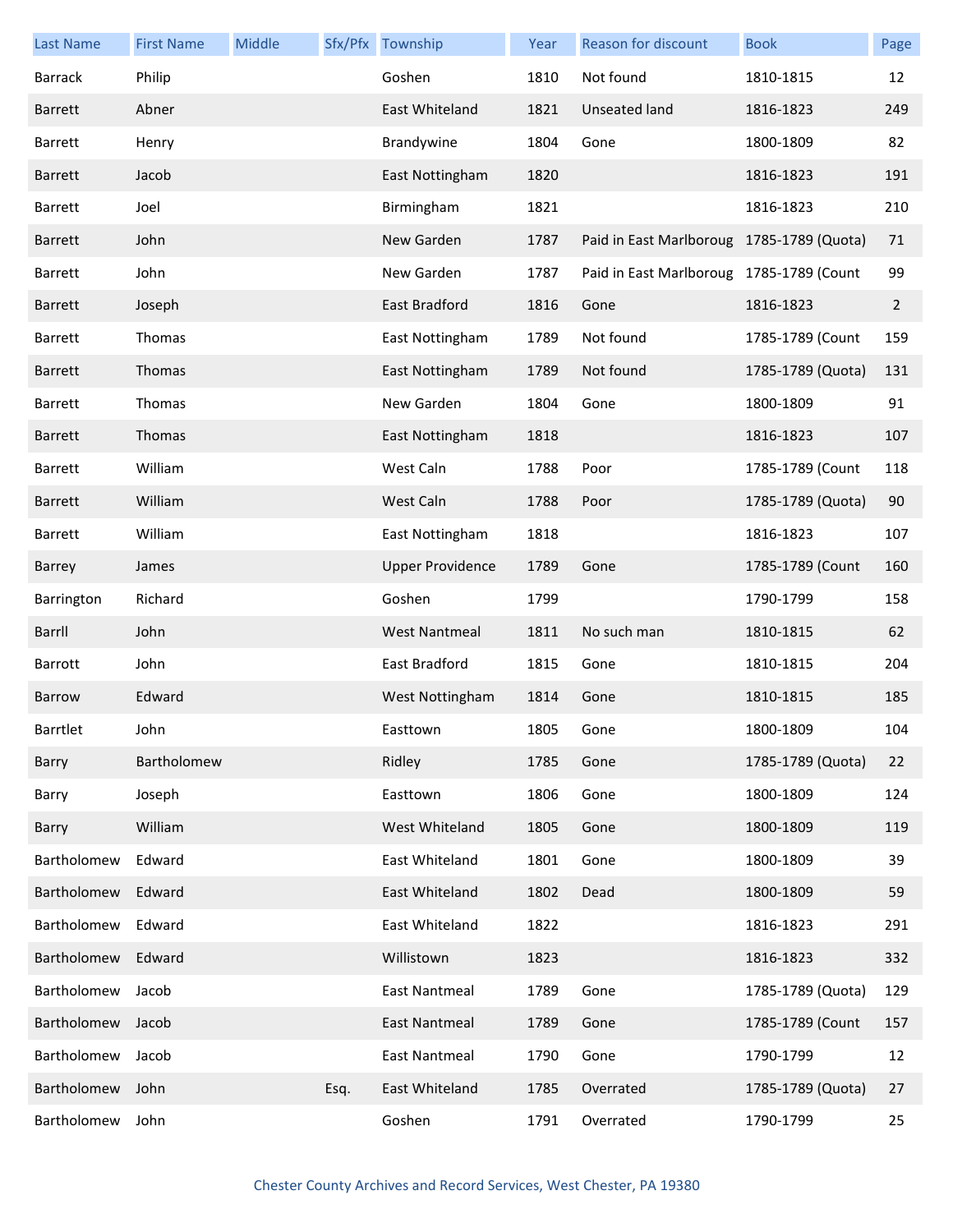| <b>Last Name</b> | <b>First Name</b> | Middle | Sfx/Pfx Township        | Year | Reason for discount     | <b>Book</b>       | Page           |
|------------------|-------------------|--------|-------------------------|------|-------------------------|-------------------|----------------|
| Bartholomew      | John              |        | Goshen                  | 1792 | Overrated               | 1790-1799         | 44             |
| Bartholomew      | John              |        | Coventry                | 1805 | Gone                    | 1800-1809         | 103            |
| Barthurst        | John              |        | <b>West Nantmeal</b>    | 1822 |                         | 1816-1823         | 278            |
| Bartlet          | James             |        | Willistown              | 1819 |                         | 1816-1823         | 162            |
| Bartley          | Joseph            |        | <b>Upper Darby</b>      | 1785 | Gone                    | 1785-1789 (Quota) | $\overline{7}$ |
| Bartly           | Hugh              |        | Uwchlan                 | 1822 |                         | 1816-1823         | 287            |
| <b>Barton</b>    | Isaac             |        | <b>East Nantmeal</b>    | 1823 |                         | 1816-1823         | 320            |
| Barton           | John              |        | East Bradford           | 1815 | Gone                    | 1810-1815         | 204            |
| <b>Barton</b>    | Joseph            |        | Coventry                | 1797 | Gone                    | 1790-1799         | 117            |
| Barton           | Joseph            |        | <b>West Nantmeal</b>    | 1801 | Gone                    | 1800-1809         | 33             |
| <b>Barton</b>    | Silas             |        | <b>Upper Oxford</b>     | 1820 |                         | 1816-1823         | 195            |
| Bartram          | Benjamin          |        | Lower Darby             | 1786 | Overflowing of the tide | 1785-1789 (Quota) | 36             |
| Basler           | John              |        | <b>West Fallowfield</b> | 1819 |                         | 1816-1823         | 136            |
| <b>Bassett</b>   | Isaac             |        | New London              | 1823 |                         | 1816-1823         | 316            |
| Bastler          | Samuel            |        | <b>West Nantmeal</b>    | 1808 | Gone                    | 1800-1809         | 172            |
| Baten            | John              |        | Willistown              | 1818 |                         | 1816-1823         | 120            |
| <b>Bates</b>     | Gersham           |        | Goshen                  | 1812 | Poor                    | 1810-1815         | 93             |
| <b>Bates</b>     | Gersham           |        | Goshen                  | 1813 | Poor                    | 1810-1815         | 133            |
| <b>Bates</b>     | Gersham           |        | Goshen                  | 1814 | Gone                    | 1810-1815         | 173            |
| <b>Bates</b>     | Gershom           |        | Easttown                | 1799 | Poor                    | 1790-1799         | 157            |
| <b>Bates</b>     | James             |        | Lower Oxford            | 1818 |                         | 1816-1823         | 111            |
| <b>Bates</b>     | John              |        | West Bradford           | 1788 | Gone                    | 1785-1789 (Count  | 115            |
| <b>Bates</b>     | Jonathan          |        | Charlestown             | 1813 | Gone                    | 1810-1815         | 128            |
| <b>Bates</b>     | Jonathan          |        | Charlestown             | 1813 | Gone                    | 1810-1815         | 128            |
| <b>Bates</b>     | Jonathan          |        | Charlestown             | 1815 | No Dog                  | 1810-1815         | 209            |
| <b>Bates</b>     | Lemuel            |        | Westtown                | 1817 | Gone                    | 1816-1823         | 78             |
| <b>Bates</b>     | Lydia             |        | East Goshen             | 1820 |                         | 1816-1823         | 179            |
| <b>Bates</b>     | Robert            |        | East Goshen             | 1818 |                         | 1816-1823         | 95             |
| Batherst         | John              |        | Honey Brook             | 1822 |                         | 1816-1823         | 265            |
| Bathorn          | James             |        | East Nottingham         | 1785 | Gone                    | 1785-1789 (Count  | 18             |
| Bathurst         | John              |        | <b>West Nantmeal</b>    | 1820 |                         | 1816-1823         | 194            |
| Batt             | Anthony           |        | Charlestown             | 1821 |                         | 1816-1823         | 217            |
| Batt             | Joseph            |        | East Whiteland          | 1820 |                         | 1816-1823         | 206            |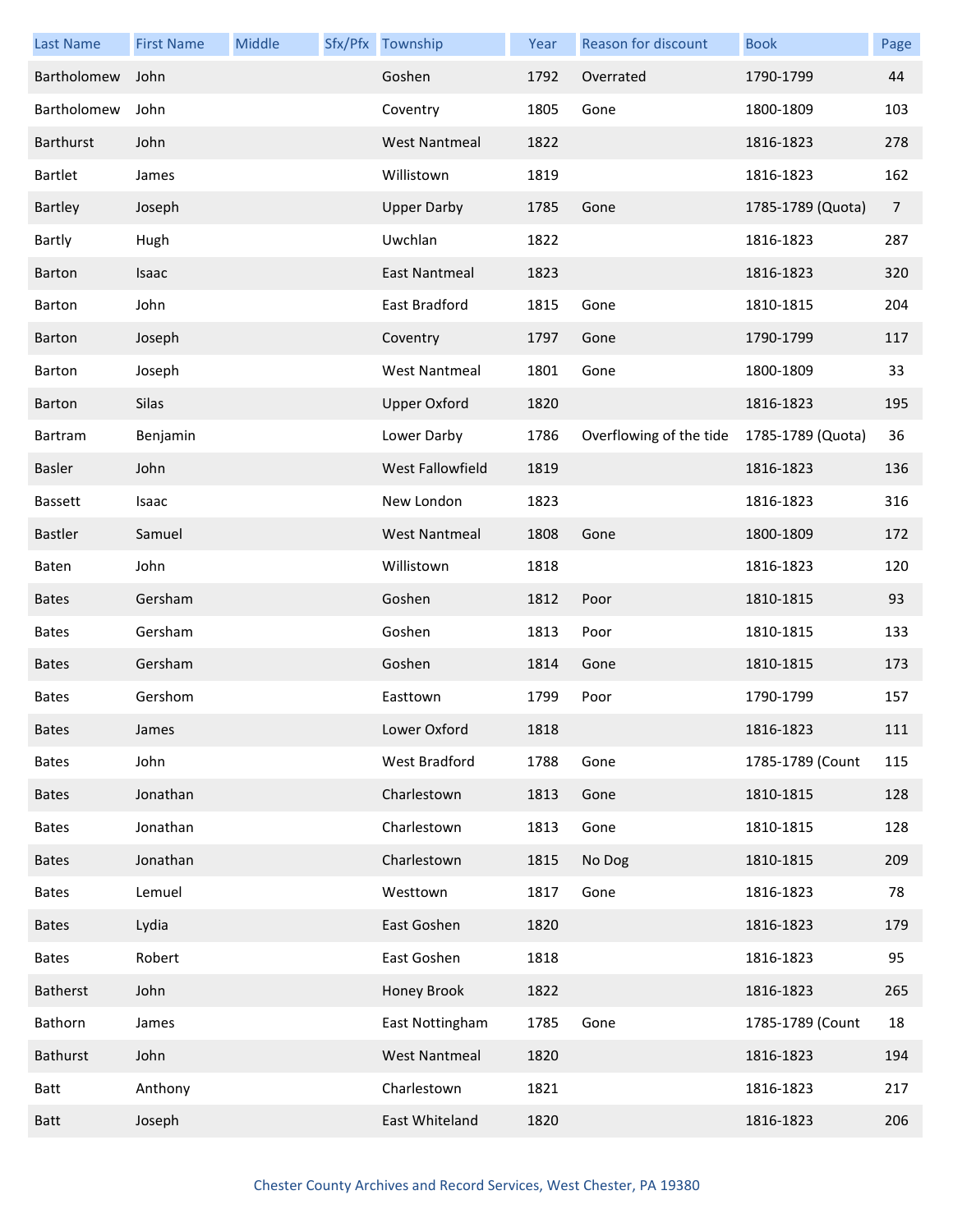| <b>Last Name</b> | <b>First Name</b> | Middle | Sfx/Pfx Township     | Year | Reason for discount | <b>Book</b>       | Page           |
|------------------|-------------------|--------|----------------------|------|---------------------|-------------------|----------------|
| Batt             | Joseph            |        | East Whiteland       | 1821 |                     | 1816-1823         | 249            |
| <b>Batt</b>      | Mathew            |        | Easttown             | 1809 | Gone                | 1800-1809         | 184            |
| <b>Batt</b>      | Michael           |        | Tredyffrin           | 1813 | Gone                | 1810-1815         | 154            |
| <b>Battan</b>    | James             |        | Brandywine           | 1813 | No Dog              | 1810-1815         | 125            |
| <b>Battan</b>    | Phineas           |        | Brandywine           | 1812 | Poor                | 1810-1815         | 85             |
| <b>Batten</b>    | Enoch             |        | Brandywine           | 1814 | Poor                | 1810-1815         | 165            |
| <b>Batten</b>    | George            |        | Uwchlan              | 1816 |                     | 1816-1823         | 34             |
| <b>Batten</b>    | James             |        | East Caln            | 1810 | Unseated land       | 1810-1815         | 5              |
| <b>Batten</b>    | James             |        | Brandywine           | 1818 | No Dog              | 1816-1823         | 87             |
| <b>Batten</b>    | Phineas           |        | Brandywine           | 1813 | Poor                | 1810-1815         | 125            |
| <b>Batten</b>    | Phineas           |        | East Caln            | 1819 |                     | 1816-1823         | 130            |
| <b>Battin</b>    | Hiram             |        | Brandywine           | 1796 | Gone                | 1790-1799         | 113            |
| <b>Battin</b>    | James             |        | Brandywine           | 1800 | Married             | 1800-1809         | $\overline{2}$ |
| <b>Battin</b>    | Phineas           |        | <b>West Bradford</b> | 1815 |                     | 1810-1815         | 205            |
| <b>Battin</b>    | Phineas           |        | <b>West Bradford</b> | 1816 |                     | 1816-1823         | 3              |
| <b>Battin</b>    | William           |        | <b>West Bradford</b> | 1802 | Gone                | 1800-1809         | 41             |
| Battman          | John              |        | Brandywine           | 1806 | Gone                | 1800-1809         | 121            |
| <b>Batton</b>    | John              |        | East Nantmeal        | 1785 | Gone                | 1785-1789 (Count  | 17             |
| Batton           | Russell           |        | Brandywine           | 1811 | No Dog              | 1810-1815         | 45             |
| Baugh            | Daniel            |        | Tredyffrin           | 1813 | No Dog              | 1810-1815         | 154            |
| Baugh            | Jacob             |        | Tredyffrin           | 1788 | Gone                | 1785-1789 (Count  | 137            |
| Baugh            | Jacob             |        | Tredyffrin           | 1788 | Gone                | 1785-1789 (Quota) | 109            |
| Baugh            | Jacob             |        | Tredyffrin           | 1791 | Gone                | 1790-1799         | 35             |
| Baugh            | John              |        | Tredyffrin           | 1810 | No Dog              | 1810-1815         | 33             |
| Baum             | Daniel            |        | <b>West Nantmeal</b> | 1801 | Charged to land     | 1800-1809         | 33             |
| Baum             | Daniel            |        | <b>West Nantmeal</b> | 1804 | Gone                | 1800-1809         | 93             |
| Baum             | Daniel            |        | <b>West Nantmeal</b> | 1805 | Poor                | 1800-1809         | 112            |
| Baum             | Daniel            |        | East Nantmeal        | 1819 |                     | 1816-1823         | 151            |
| Baum             | Frederick         |        | Brandywine           | 1818 |                     | 1816-1823         | 87             |
| Baum             | Henry             |        | Vincent              | 1786 | Gone                | 1786-1789         | 25             |
| Baum             | Henry             |        | Vincent              | 1786 | Gone                | 1785-1789 (Quota) | 53             |
| Baum             | Jacob             |        | Brandywine           | 1811 | Not found           | 1810-1815         | 45             |
| Baum             | Jacob             |        | Brandywine           | 1812 | Paid in Uwchlan     | 1810-1815         | 85             |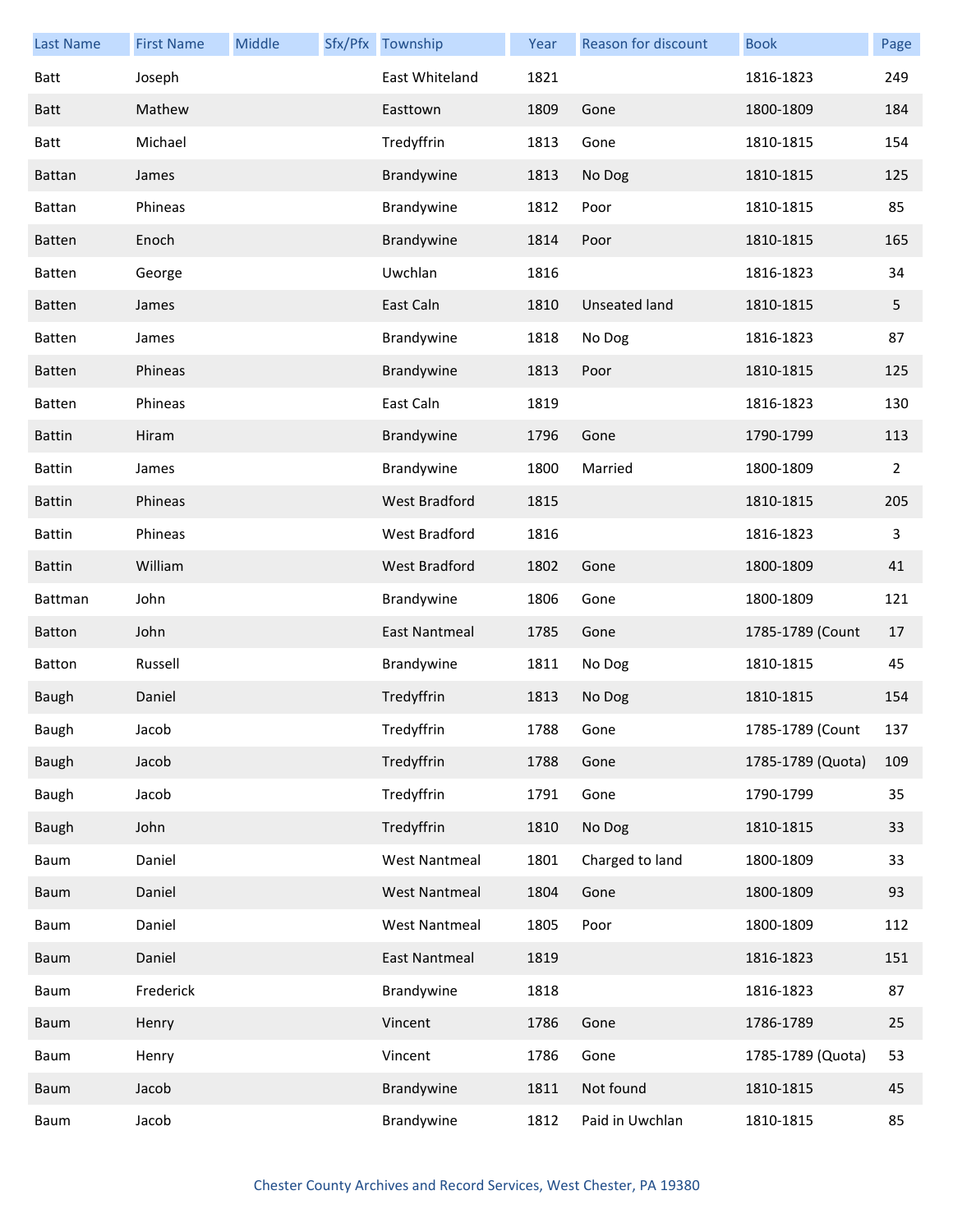| <b>Last Name</b> | <b>First Name</b> | Middle | Sfx/Pfx Township     | Year | Reason for discount | <b>Book</b>       | Page                    |
|------------------|-------------------|--------|----------------------|------|---------------------|-------------------|-------------------------|
| Baum             | Jacob             |        | <b>West Nantmeal</b> | 1816 |                     | 1816-1823         | 26                      |
| Baum             | Jacob             |        | <b>West Nantmeal</b> | 1821 |                     | 1816-1823         | 236                     |
| Baum             | Jacob             |        | <b>West Nantmeal</b> | 1823 |                     | 1816-1823         | 321                     |
| Baum             | John              |        | <b>West Nantmeal</b> | 1817 |                     | 1816-1823         | 67                      |
| Baum             | William           |        | Pikeland             | 1816 |                     | 1816-1823         | 30                      |
| Baxter           | David             |        | Sadsbury             | 1802 | Under age           | 1800-1809         | 55                      |
| Baxter           | David             |        | Uwchlan              | 1808 | Poor                | 1800-1809         | 176                     |
| Baxter           | Job               |        | Pennsbury            | 1803 | Gone                | 1800-1809         | 74                      |
| <b>Baxter</b>    | Joel              |        | East Marlborough     | 1822 |                     | 1816-1823         | 270                     |
| Baxter           | John              |        | East Fallowfield     | 1795 | Gone                | 1790-1799         | 81                      |
| Baxter           | John              |        | Charlestown          | 1818 | Cripple & Gone      | 1816-1823         | 90                      |
| Baxter           | John              |        | Charlestown          | 1819 |                     | 1816-1823         | 132                     |
| <b>Baxter</b>    | Robert            |        | West Caln            | 1812 | Gone                | 1810-1815         | 87                      |
| Baxter           | Thomas            |        | Thornbury            | 1786 | Gone                | 1786-1789         | 24                      |
| Baxter           | Thomas            |        | Thornbury            | 1786 | Gone                | 1785-1789 (Quota) | 52                      |
| Baxter           | William           |        | East Nottingham      | 1807 | Gone                | 1800-1809         | 151                     |
| Bay              | Robert            |        | <b>West Nantmeal</b> | 1785 | Gone                | 1785-1789 (Count  | 17                      |
| Bayard           | Samuel            |        | Coventry             | 1809 | Unseated land       | 1800-1809         | 183                     |
| Bayer            | Isaac             |        | West Marlborough     | 1785 | Gone                | 1785-1789 (Count  | 15                      |
| <b>Bayles</b>    | Adam              |        | East Nantmeal        | 1793 | Gone                | 1790-1799         | 70                      |
| <b>Baylets</b>   |                   |        | Charlestown          | 1791 | Not found           | 1790-1799         | 23                      |
| <b>Baylets</b>   | Lawrence          |        | Charlestown          | 1790 | Gone                | 1790-1799         | $\overline{\mathbf{3}}$ |
| <b>Baylie</b>    | Joel              |        | East Fallowfield     | 1806 | Gone                | 1800-1809         | 124                     |
| Baynard          | Leven             |        | West Bradford        | 1820 |                     | 1816-1823         | 170                     |
| Baynard          | Levi              |        | West Bradford        | 1819 |                     | 1816-1823         | 128                     |
| Bays             | Francis           |        | Pennsbury            | 1788 |                     | 1786-1789         | 20                      |
| Beach            | Paul              |        | Ridley               | 1786 | Ran away            | 1785-1789 (Count  | 50                      |
| Beach            | Paul              |        | Ridley               | 1786 | Ran away            | 1786-1789         | 22                      |
| Beach            | Paul              |        | Ridley               | 1786 | Ran away            | 1785-1789 (Quota) | 50                      |
| Beach            | William           |        | Ridley               | 1786 | Ran away            | 1785-1789 (Count  | 50                      |
| Beach            | William           |        | Ridley               | 1786 | Ran away            | 1785-1789 (Quota) | 50                      |
| Beach            | William           |        | Ridley               | 1786 | Ran away            | 1786-1789         | 22                      |
| Beachtall        | George            |        | Coventry             | 1792 | Gone                | 1790-1799         | 42                      |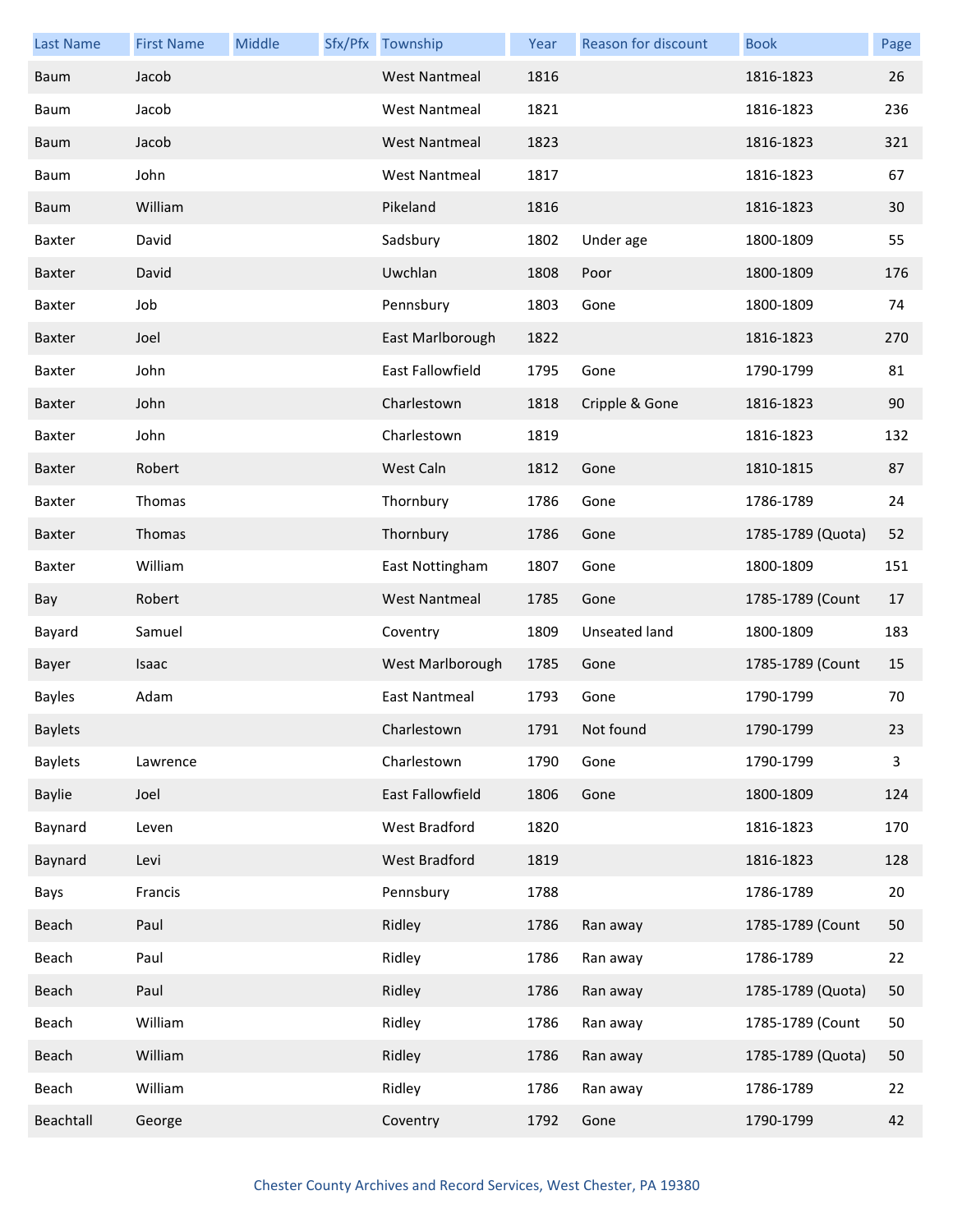| <b>Last Name</b> | <b>First Name</b> | Middle | Sfx/Pfx Township     | Year | Reason for discount | <b>Book</b>       | Page           |
|------------------|-------------------|--------|----------------------|------|---------------------|-------------------|----------------|
| Beachy           | Abraham           |        | West Fallowfield     | 1822 |                     | 1816-1823         | 262            |
| Beacor           | Elias             |        | Willistown           | 1801 | Gone                | 1800-1809         | 38             |
| Beacor           | Isaac             |        | Willistown           | 1801 | Gone                | 1800-1809         | 38             |
| <b>Beagle</b>    | <b>Borach</b>     |        | East Nantmeal        | 1786 | Poor                | 1785-1789 (Quota) | 44             |
| <b>Beagle</b>    | Borach            |        | East Nantmeal        | 1786 | Poor                | 1785-1789 (Count  | 44             |
| <b>Beagle</b>    | <b>Borack</b>     |        | East Nantmeal        | 1786 | Poor                | 1785-1789 (Count  | 72             |
| Beagle           | John              |        | New London           | 1823 |                     | 1816-1823         | 316            |
| Beagley          | Thomas            |        | West Caln            | 1798 | Gone                | 1790-1799         | 135            |
| Beahold          | David             |        | <b>West Nantmeal</b> | 1814 | Gone                | 1810-1815         | 187            |
| Beal             | Joseph            |        | <b>West Bradford</b> | 1790 | Charged to land     | 1790-1799         | $\overline{2}$ |
| Beale            | Joseph            |        | Lower Oxford         | 1821 | Unseated land       | 1816-1823         | 237            |
| <b>Bealit</b>    | Benjamin          |        | Vincent              | 1812 | Gone                | 1810-1815         | 116            |
| Bealy            | John              |        | West Marlborough     | 1804 | Not found           | 1800-1809         | 89             |
| Beamont          | George            | W.     | London Grove         | 1819 |                     | 1816-1823         | 141            |
| Beamont          | Thomas            |        | East Bradford        | 1788 | Poor                | 1786-1789         | 58             |
| Bean             | Abner             |        | West Caln            | 1822 |                     | 1816-1823         | 257            |
| Bean             | Alexander         |        | Charlestown          | 1791 | Gone                | 1790-1799         | 23             |
| Bean             | Alexander         |        | Charlestown          | 1792 | Gone                | 1790-1799         | 42             |
| Bean             | Alexander         |        | Honey Brook          | 1813 | Gone                | 1810-1815         | 134            |
| Bean             | Henry             |        | Charlestown          | 1822 |                     | 1816-1823         | 258            |
| Bean             | James             |        | West Caln            | 1799 | Gone                | 1790-1799         | 155            |
| Bean             | Lawrence          |        | Honey Brook          | 1789 | Gone                | 1785-1789 (Quota) | 123            |
| Bean             | Lawrence          |        | Honey Brook          | 1789 | Gone                | 1785-1789 (Count  | 151            |
| Bean             | Moses             |        | <b>East Nantmeal</b> | 1786 | Gone                | 1785-1789 (Count  | 44             |
| Bean             | Moses             |        | <b>East Nantmeal</b> | 1786 | Gone                | 1785-1789 (Quota) | 44             |
| Bean             | Samuel            |        | Willistown           | 1813 | Ran away            | 1810-1815         | 157            |
| Bean             | Seneca            |        | Kennett              | 1820 |                     | 1816-1823         | 182            |
| Bean             | William           |        | West Caln            | 1822 |                     | 1816-1823         | 257            |
| Bear             | Conrad            |        | West Fallowfield     | 1819 | Unseated land       | 1816-1823         | 136            |
| Bear             | Jacob             |        | Birmingham           | 1785 | Gone                | 1785-1789 (Count  | $\overline{2}$ |
| Bear             | Jacob             |        | Uwchlan              | 1787 | Poor                | 1785-1789 (Quota) | 82             |
| Bear             | Jacob             |        | Londonderry          | 1789 | Gone                | 1785-1789 (Count  | 153            |
| Bear             | Jacob             |        | Londonderry          | 1789 | Gone                | 1785-1789 (Quota) | 125            |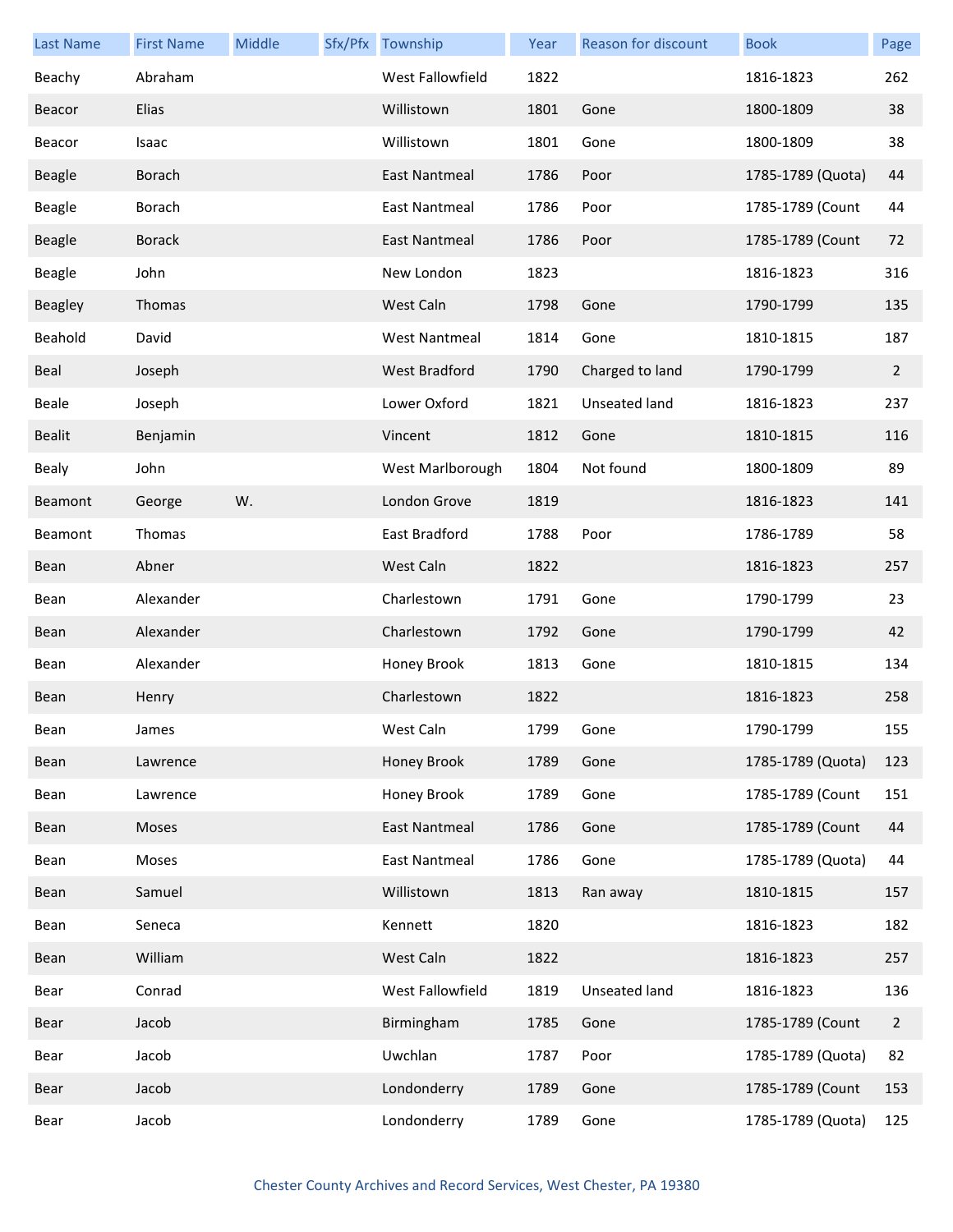| <b>Last Name</b> | <b>First Name</b> | Middle | Sfx/Pfx Township     | Year | Reason for discount  | <b>Book</b>       | Page           |
|------------------|-------------------|--------|----------------------|------|----------------------|-------------------|----------------|
| Bear             | Jesse             |        | Coventry             | 1813 | Gone                 | 1810-1815         | 129            |
| Bear             | Martin            |        | West Caln            | 1814 |                      | 1810-1815         | 167            |
| Bear             | Martin            |        | Brandywine           | 1820 |                      | 1816-1823         | 171            |
| Bear             | Martin            |        | Brandywine           | 1821 |                      | 1816-1823         | 213            |
| <b>Beard</b>     | Cornelius         |        | Goshen               | 1797 | Gone                 | 1790-1799         | 119            |
| Beard            | Cornelius         |        | West Chester         | 1802 | Gone                 | 1800-1809         | 60             |
| <b>Beard</b>     | Cornelius         |        | East Bradford        | 1803 | Gone                 | 1800-1809         | 61             |
| Beard            | John              |        | Uwchlan              | 1798 | Gone                 | 1790-1799         | 149            |
| <b>Beard</b>     | John              |        | Westtown             | 1812 | Enlisted             | 1810-1815         | 118            |
| Beard            | Joseph            |        | East Nottingham      | 1785 |                      | 1785-1789 (Count  | 18             |
| <b>Beard</b>     | Samuel            |        | Goshen               | 1797 | Gone                 | 1790-1799         | 119            |
| Beard            | Samuel            |        | East Whiteland       | 1803 | Gone                 | 1800-1809         | 79             |
| <b>Beard</b>     | Samuel            |        | East Bradford        | 1809 |                      | 1800-1809         | 180            |
| Beard            | Thomas            |        | Coventry             | 1821 |                      | 1816-1823         | 216            |
| <b>Beard</b>     | William           |        | Londonderry          | 1801 | Gone                 | 1800-1809         | 28             |
| Beard            | William           |        | East Nottingham      | 1804 | Gone                 | 1800-1809         | 91             |
| <b>Beard</b>     | William           |        | East Nottingham      | 1809 | Gone                 | 1800-1809         | 191            |
| Bearfoot         | Benjamin          |        | <b>West Nantmeal</b> | 1785 | Gone                 | 1785-1789 (Count  | 17             |
| Beason           | Jacob             |        | West Caln            | 1811 | <b>Unseated land</b> | 1810-1815         | 47             |
| Beason           | Jacob             |        | West Caln            | 1812 | Unseated land        | 1810-1815         | 87             |
| Beason           | Jacob             |        | West Caln            |      | 1813 Unseated land   | 1810-1815         | 127            |
| Beatey           | William           |        | Uwchlan              | 1785 | Gone                 | 1785-1789 (Count  | 25             |
| Beaton           | John              |        | East Nantmeal        | 1788 | Gone                 | 1785-1789 (Quota) | 100            |
| Beaton           | John              |        | East Nantmeal        | 1788 | Gone                 | 1785-1789 (Count  | 128            |
| Beaton           | John              |        | Charlestown          | 1816 |                      | 1816-1823         | $\overline{7}$ |
| <b>Beats</b>     | John              |        | West Bradford        | 1788 | Gone                 | 1785-1789 (Quota) | 87             |
| <b>Beatty</b>    | Abraham           |        | <b>West Nantmeal</b> | 1804 | Gone                 | 1800-1809         | 93             |
| Beatty           | David             |        | Newlin               | 1785 | Gone                 | 1785-1789 (Quota) | 16             |
| <b>Beatty</b>    | William           |        | Ridley               | 1785 | Gone                 | 1785-1789 (Quota) | 22             |
| Beaty            | Abraham           |        | East Nantmeal        | 1801 | Gone                 | 1800-1809         | 32             |
| Beaty            | Abram             |        | <b>West Nantmeal</b> | 1803 | Gone                 | 1800-1809         | 73             |
| Beaty            | Abram             |        | <b>West Nantmeal</b> | 1805 | Gone                 | 1800-1809         | 112            |
| Beaty            | Abram             |        | <b>West Nantmeal</b> | 1816 |                      | 1816-1823         | 26             |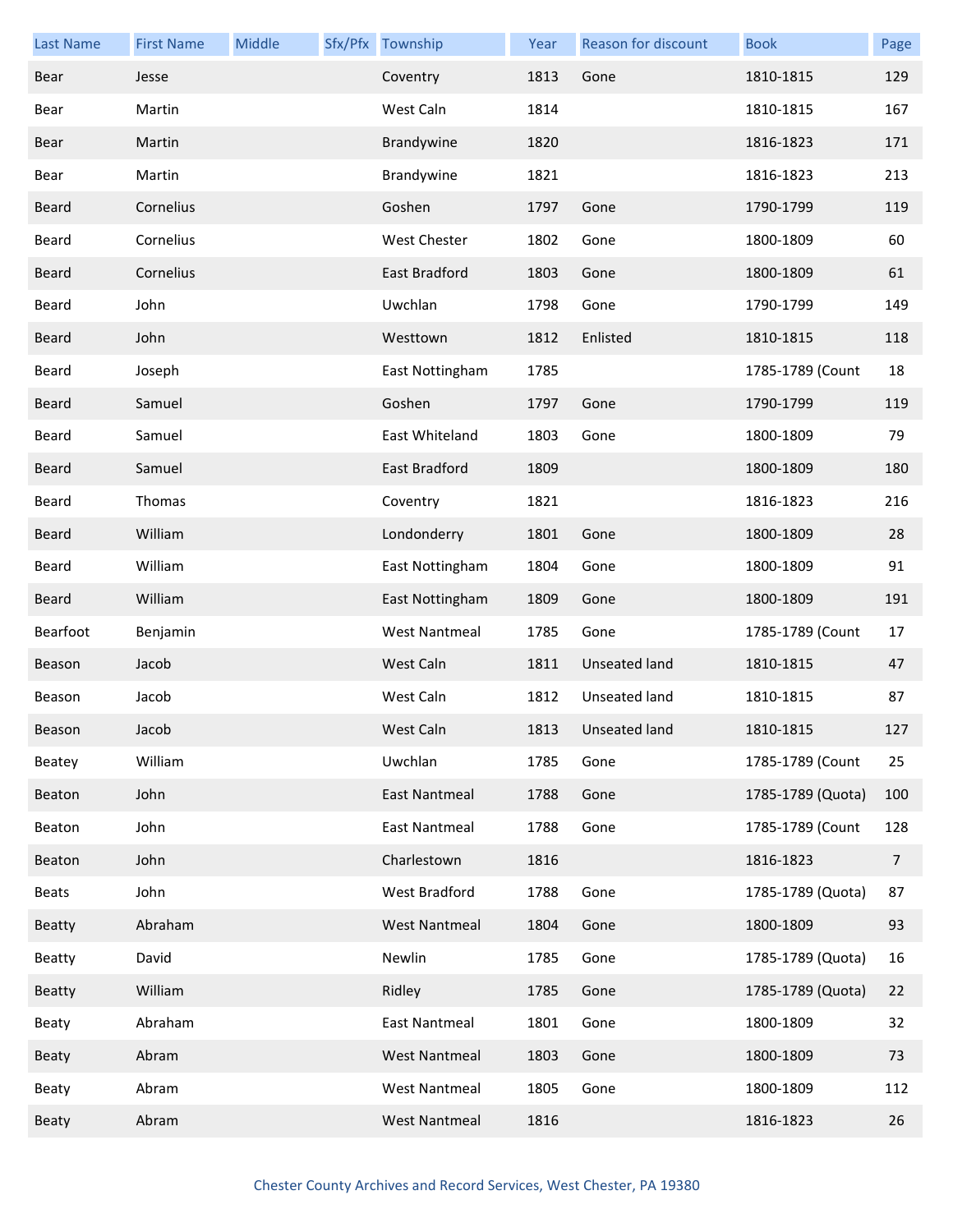| <b>Last Name</b> | <b>First Name</b> | Middle | Sfx/Pfx Township     | Year | Reason for discount   | <b>Book</b>       | Page |
|------------------|-------------------|--------|----------------------|------|-----------------------|-------------------|------|
| Beaty            | David             |        | Newlin               | 1785 | Gone                  | 1785-1789 (Count  | 16   |
| Beaty            | George            |        | <b>East Nantmeal</b> | 1814 | Gone                  | 1810-1815         | 186  |
| Beaty            | James             |        | Honey Brook          | 1792 | Gone                  | 1790-1799         | 45   |
| <b>Beaty</b>     | James             |        | West Marlborough     | 1816 |                       | 1816-1823         | 19   |
| Beaty            | John              |        | Honey Brook          | 1789 | Gone                  | 1785-1789 (Quota) | 123  |
| Beaty            | John              |        | Honey Brook          | 1789 | Gone                  | 1785-1789 (Count  | 151  |
| Beaty            | John              |        | Honey Brook          | 1791 | Gone                  | 1790-1799         | 26   |
| Beaty            | John              |        | Honey Brook          | 1792 | Gone                  | 1790-1799         | 45   |
| Beaty            | John              |        | Honey Brook          | 1793 | Gone                  | 1790-1799         | 64   |
| Beaty            | John              |        | West Fallowfield     | 1795 | Gone                  | 1790-1799         | 81   |
| Beaty            | John              |        | <b>West Nantmeal</b> | 1802 | Gone                  | 1800-1809         | 53   |
| Beaty            | John              |        | London Britain       | 1803 | Gone                  | 1800-1809         | 68   |
| Beaty            | John              |        | <b>West Nantmeal</b> | 1803 |                       | 1800-1809         | 73   |
| Beaty            | John              |        | <b>West Nantmeal</b> | 1805 | Gone                  | 1800-1809         | 112  |
| Beaty            | Joseph            |        | <b>West Nantmeal</b> | 1811 | Gone                  | 1810-1815         | 62   |
| Beaty            | Joseph            |        | <b>West Nantmeal</b> | 1812 | Gone                  | 1810-1815         | 107  |
| Beaty            | Joseph            |        | <b>West Nantmeal</b> | 1816 |                       | 1816-1823         | 26   |
| Beaty            | Miles             |        | <b>West Nantmeal</b> | 1819 |                       | 1816-1823         | 152  |
| Beaty            | Miles             |        | Honey Brook          | 1822 |                       | 1816-1823         | 265  |
| Beaty            | Robert            |        | <b>West Nantmeal</b> | 1795 | Gone                  | 1790-1799         | 107  |
| Beaty            | Roberty           |        | East Nantmeal        | 1785 | Gone                  | 1785-1789 (Count  | 17   |
| Beaty            | Samuel            |        | Brandywine           | 1806 | Dead                  | 1800-1809         | 121  |
| Beaty            | William           |        | <b>West Nantmeal</b> | 1793 | Gone                  | 1790-1799         | 70   |
| Beaty            | William           |        | <b>West Nantmeal</b> | 1795 | Paid in East Nantmeal | 1790-1799         | 107  |
| Beaty            | William           |        | East Nantmeal        | 1801 | Gone                  | 1800-1809         | 32   |
| Beaty            | William           |        | Tredyffrin           | 1809 |                       | 1800-1809         | 196  |
| Beaty            | William           |        | <b>West Nantmeal</b> | 1811 | Gone                  | 1810-1815         | 62   |
| Beaulah          | Jesse             |        | Charlestown          | 1807 | Gone                  | 1800-1809         | 143  |
| Beaulah          | Jesse             |        | Honey Brook          | 1815 |                       | 1810-1815         | 215  |
| Beaumont         | Jacob             |        | Uwchlan              | 1786 | Poor                  | 1785-1789 (Count  | 82   |
| Beaumont         | Jacob             |        | Uwchlan              | 1786 | Poor                  | 1785-1789 (Count  | 54   |
| Beaumont         | Jacob             |        | Uwchlan              | 1786 | Poor                  | 1785-1789 (Quota) | 54   |
| Beaumont         | Jacob             |        | East Whiteland       | 1789 | Poor                  | 1785-1789 (Count  | 168  |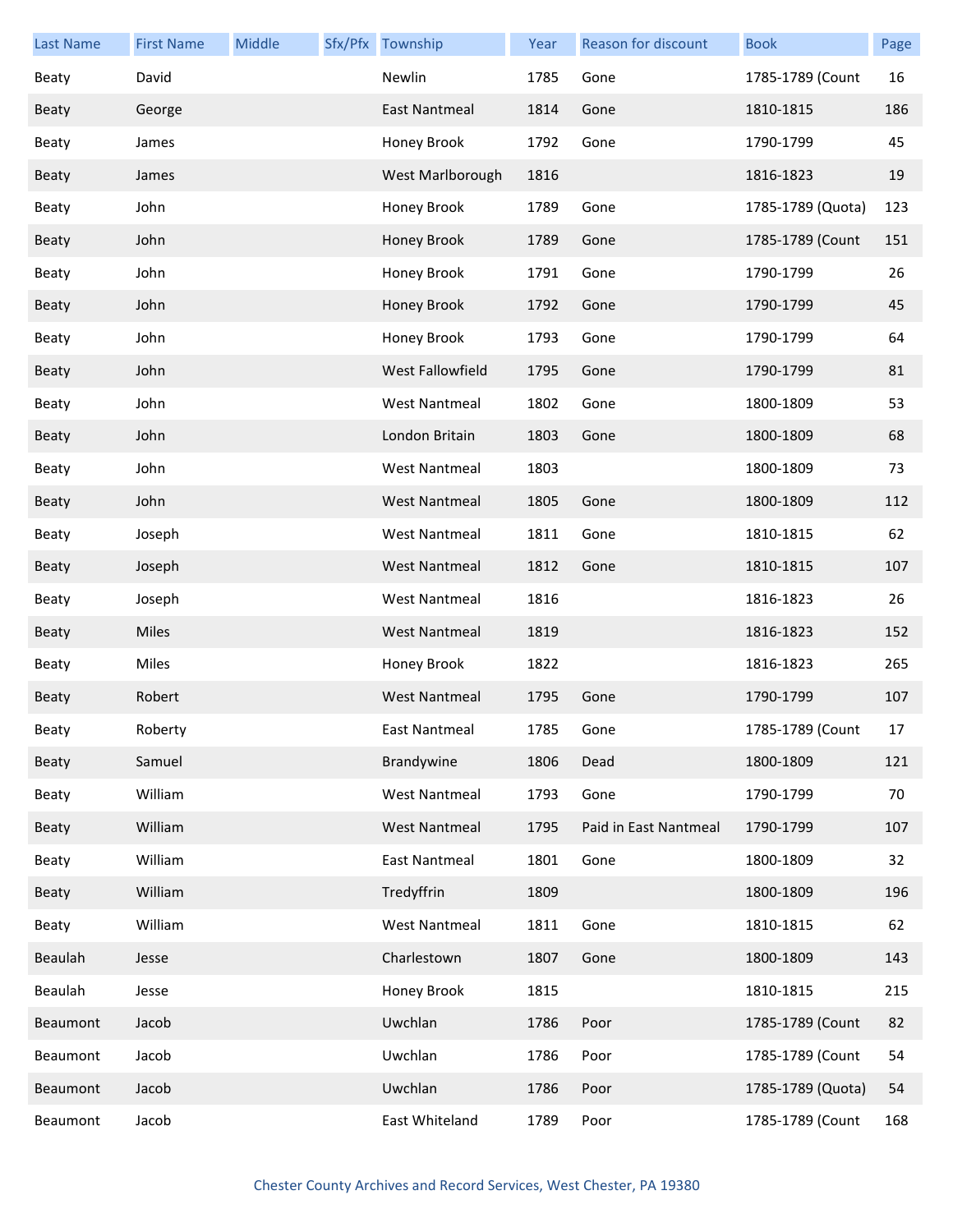| <b>Last Name</b> | <b>First Name</b> | Middle | Sfx/Pfx Township    | Year | Reason for discount | <b>Book</b>       | Page |
|------------------|-------------------|--------|---------------------|------|---------------------|-------------------|------|
| Beaumont         | Jacob             |        | East Whiteland      | 1789 | Poor                | 1785-1789 (Quota) | 139  |
| Beaumont         | Joel              |        | Vincent             | 1800 | Gone                | 1800-1809         | 18   |
| Beaumont         | John              |        | West Whiteland      | 1804 | Poor                | 1800-1809         | 99   |
| Beaumont         | John              |        | Charlestown         | 1811 | Gone                | 1810-1815         | 48   |
| Beaumont         | Joseph            |        | Goshen              | 1789 | Poor                | 1785-1789 (Quota) | 122  |
| Beaumont         | Joseph            |        | Goshen              | 1789 | Poor                | 1785-1789 (Count  | 150  |
| Beaumont         | Joseph            |        | <b>West Chester</b> | 1818 | Poor                | 1816-1823         | 124  |
| Beaumont         | Joseph            |        | West Chester        | 1819 | Dead                | 1816-1823         | 166  |
| Beaumont         | <b>Norris</b>     |        | West Goshen         | 1819 |                     | 1816-1823         | 138  |
| Beaumont         | Paschall          |        | West Chester        | 1811 | Gone                | 1810-1815         | 81   |
| Beaumont         | Riley             |        | <b>West Chester</b> | 1823 |                     | 1816-1823         | 336  |
| Beaumont         | Thomas            |        | East Bradford       | 1786 | Poor                | 1785-1789 (Count  | 58   |
| Beaumont         | Thomas            |        | East Bradford       | 1786 | Poor                | 1785-1789 (Quota) | 30   |
| Beaumont         | Thomas            |        | East Bradford       | 1787 | Poor                | 1786-1789         | 30   |
| Beaumont         | Thomas            |        | East Bradford       | 1787 | Poor                | 1785-1789 (Count  | 86   |
| Beaumont         | Thomas            |        | East Bradford       | 1787 | Poor                | 1785-1789 (Quota) | 59   |
| Beaumont         | William           |        | Nether Providence   | 1785 | Overrated           | 1785-1789 (Quota) | 21   |
| Beaumont         | William           |        | East Bradford       | 1818 |                     | 1816-1823         | 85   |
| Beaumont         | William           |        | <b>West Chester</b> | 1821 |                     | 1816-1823         | 251  |
| Beaumount        | Benjamin          |        | Westtown            | 1813 | No Dog              | 1810-1815         | 158  |
| Beaumount        | Crampton          |        | Charlestown         | 1814 | Gone                | 1810-1815         | 168  |
| Beaumount        | David             |        | East Caln           | 1806 | Gone                | 1800-1809         | 122  |
| Beaumount        | Joel              |        | Uwchlan             | 1792 | Poor                | 1790-1799         | 55   |
| Beaumount        | Joel              |        | Charlestown         | 1806 | Gone                | 1800-1809         | 123  |
| Beaumount        | Joel              |        | Coventry            | 1823 |                     | 1816-1823         | 302  |
| Beaumount        | John              |        | Goshen              | 1795 | Poor                | 1790-1799         | 81   |
| Beaumount        | John              |        | Uwchlan             | 1817 |                     | 1816-1823         | 74   |
| Beaver           | Benjamin          |        | Haverford           | 1786 | Paid in Marple      | 1785-1789 (Quota) | 39   |
| Beaver           | Devault           |        | Tredyffrin          | 1800 | Error               | 1800-1809         | 16   |
| Beaver           | John              |        | Tredyffrin          | 1815 | Gone                | 1810-1815         | 235  |
| Bechel           | David             |        | East Nantmeal       | 1817 |                     | 1816-1823         | 66   |
| Bechel           | George            |        | Coventry            | 1809 | Unseated land       | 1800-1809         | 183  |
| Bechle           | George            |        | Coventry            | 1807 | Error               | 1800-1809         | 143  |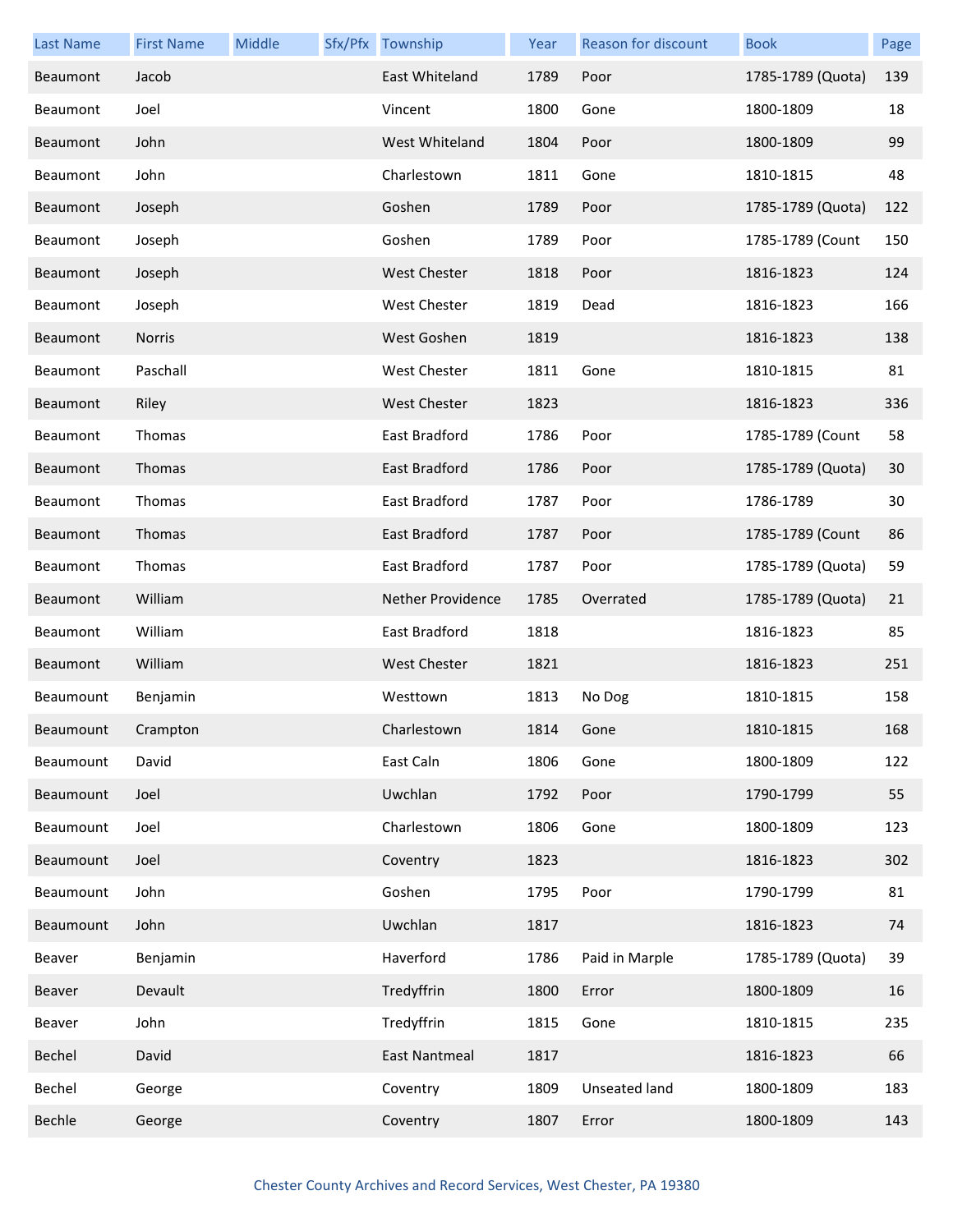| <b>Last Name</b> | <b>First Name</b> | Middle | Sfx/Pfx Township     | Year | Reason for discount | <b>Book</b>       | Page         |
|------------------|-------------------|--------|----------------------|------|---------------------|-------------------|--------------|
| Bechtal          | Martin            |        | Londonderry          | 1790 | Leg broke           | 1790-1799         | 7            |
| Bechtall         | George            |        | Coventry             | 1793 | Charged to land     | 1790-1799         | 61           |
| Bechtell         | Abram             |        | East Nantmeal        | 1815 |                     | 1810-1815         | 227          |
| <b>Beck</b>      | George            |        | <b>West Nantmeal</b> | 1804 | Gone                | 1800-1809         | 93           |
| Beck             | Michael           |        | Aston                | 1785 | Poor                | 1785-1789 (Count  | $\mathbf{1}$ |
| <b>Beck</b>      | Michael           |        | East Caln            | 1805 | Gone                | 1800-1809         | 102          |
| Beckerton        | Samuel            |        | Chester              | 1788 | Error               | 1785-1789 (Quota) | 87           |
| <b>Beckett</b>   | Peter             |        | Brandywine           | 1815 | Gone                | 1810-1815         | 206          |
| <b>Becking</b>   | John              |        | East Caln            | 1789 | Overrated           | 1785-1789 (Quota) | 117          |
| <b>Becks</b>     | Isaac             |        | Vincent              | 1821 |                     | 1816-1823         | 246          |
| Beeler           | Daniel            |        | Coventry             | 1820 |                     | 1816-1823         | 174          |
| Beeler           | Daniel            |        | Coventry             | 1821 |                     | 1816-1823         | 216          |
| Beer             | John              |        | <b>Upper Darby</b>   | 1788 | Gone                | 1785-1789 (Quota) | 91           |
| Beer             | John              |        | <b>Upper Darby</b>   | 1788 | Gone                | 1785-1789 (Count  | 119          |
| Beerbrower       | Phinehas          |        | <b>East Nantmeal</b> | 1801 | Over taxed          | 1800-1809         | 32           |
| Beery            | John              |        | <b>West Nantmeal</b> | 1818 |                     | 1816-1823         | 110          |
| Beeser           | Jacob             |        | West Caln            | 1809 | Unseated land       | 1800-1809         | 182          |
| <b>Begart</b>    | Joseph            |        | <b>West Nantmeal</b> | 1792 | Gone                | 1790-1799         | 51           |
| <b>Beggs</b>     | Andrew            |        | <b>West Nantmeal</b> | 1787 | Dead                | 1785-1789 (Quota) | 73           |
| <b>Beggs</b>     | Andrew            |        | <b>West Nantmeal</b> | 1787 | Dead                | 1785-1789 (Count  | 101          |
| <b>Beggs</b>     | Andrew            |        | East Nottingham      | 1797 | Gone                | 1790-1799         | 125          |
| <b>Beggs</b>     | James             |        | East Fallowfield     | 1812 | <b>Two Dogs</b>     | 1810-1815         | 91           |
| <b>Beggs</b>     | John              |        | <b>West Nantmeal</b> | 1785 | Gone                | 1785-1789 (Quota) | 17           |
| <b>Beggs</b>     | John              |        | <b>West Nantmeal</b> | 1786 | Gone                | 1785-1789 (Count  | 73           |
| <b>Beggs</b>     | Mathew            |        | <b>West Nantmeal</b> | 1789 | Gone                | 1785-1789 (Quota) | 130          |
| <b>Beggs</b>     | Thomas            |        | <b>West Nantmeal</b> | 1787 | Gone                | 1785-1789 (Count  | 101          |
| <b>Beggs</b>     | Thomas            |        | <b>West Nantmeal</b> | 1787 | Gone                | 1785-1789 (Quota) | 73           |
| <b>Begles</b>    | James             |        | New London           | 1790 | Gone                | 1790-1799         | 10           |
| <b>Begs</b>      | William           |        | Honey Brook          | 1807 | Gone                | 1800-1809         | 146          |
| Behart           | Benjamin          |        | West Caln            | 1821 |                     | 1816-1823         | 215          |
| Beher            | Mary              |        | Sadsbury             | 1823 |                     | 1816-1823         | 327          |
| Beidler          | Jacob             |        | Tredyffrin           | 1819 |                     | 1816-1823         | 158          |
| <b>Beigly</b>    | John              |        | East Nantmeal        | 1822 |                     | 1816-1823         | 277          |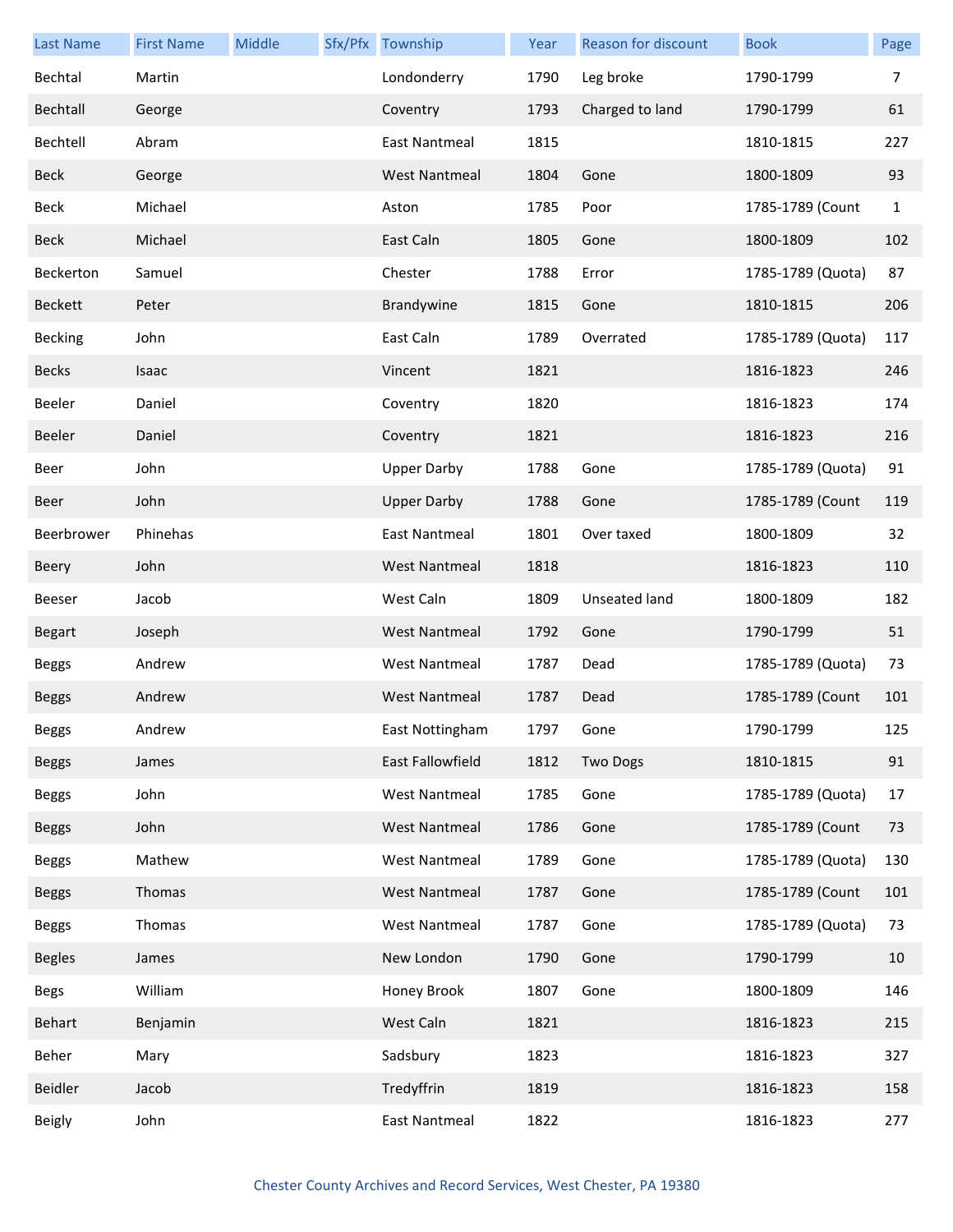| <b>Last Name</b> | <b>First Name</b> | <b>Middle</b> | Sfx/Pfx Township        | Year | <b>Reason for discount</b> | <b>Book</b>       | Page           |
|------------------|-------------------|---------------|-------------------------|------|----------------------------|-------------------|----------------|
| Bell             | Amos              |               | East Marlborough        | 1819 |                            | 1816-1823         | 144            |
| Bell             | Andrew            |               | <b>West Nantmeal</b>    | 1787 | Gone                       | 1785-1789 (Quota) | 73             |
| Bell             | Andrew            |               | <b>West Nantmeal</b>    | 1787 | Gone                       | 1785-1789 (Count  | 101            |
| Bell             | Edward            |               | Charlestown             | 1789 | Poor                       | 1785-1789 (Count  | 146            |
| Bell             | Edward            |               | Charlestown             | 1790 | Poor                       | 1790-1799         | $\overline{3}$ |
| Bell             | Frederick         |               | <b>East Bradford</b>    | 1806 | Inmate                     | 1800-1809         | 120            |
| Bell             | Frederick         |               | East Bradford           | 1807 | Paid in Westtown           | 1800-1809         | 140            |
| Bell             | Frederick         |               | Birmingham              | 1809 | Gone                       | 1800-1809         | 180            |
| Bell             | George            |               | East Bradford           | 1806 | Gone                       | 1800-1809         | 120            |
| Bell             | George            |               | West Whiteland          | 1809 | Gone                       | 1800-1809         | 199            |
| Bell             | Henry             |               | Brandywine              | 1822 |                            | 1816-1823         | 255            |
| Bell             | Henry             |               | Easttown                | 1823 |                            | 1816-1823         | 303            |
| Bell             | James             |               | Brandywine              | 1795 | Gone                       | 1790-1799         | 78             |
| Bell             | Joseph            |               | East Caln               | 1785 | Under age                  | 1785-1789 (Quota) | 6              |
| Bell             | Patterson         |               | Oxford                  | 1790 | Overrated                  | 1790-1799         | 13             |
| Bell             | Patterson         |               | Oxford                  | 1792 |                            | 1790-1799         | 52             |
| Bell             | Patterson         |               | West Fallowfield        | 1796 | Charged to land            | 1790-1799         | 99             |
| Bell             | Patterson         |               | West Fallowfield        | 1799 | Charged to land            | 1790-1799         | 158            |
| Bell             | Patterson         |               | <b>West Fallowfield</b> | 1803 | <b>Unseated land</b>       | 1800-1809         | 65             |
| Bell             | Patterson         |               | West Fallowfield        | 1804 | Unseated land              | 1800-1809         | 85             |
| Bell             | Patterson         |               | West Fallowfield        | 1805 | Unseated land              | 1800-1809         | 105            |
| Bell             | Patterson         |               | West Fallowfield        | 1808 | Unseated land              | 1800-1809         | 165            |
| Bell             | Patterson         |               | West Fallowfield        | 1809 | <b>Unseated land</b>       | 1800-1809         | 185            |
| Bell             | Patterson         |               | West Fallowfield        | 1810 | Unseated land              | 1810-1815         | 11             |
| Bell             | Patterson         |               | West Fallowfield        | 1812 | <b>Unseated land</b>       | 1810-1815         | 92             |
| Bell             | Patterson         |               | West Fallowfield        | 1813 | Unseated land              | 1810-1815         | 132            |
| Bell             | Patterson         |               | West Fallowfield        | 1816 |                            | 1816-1823         | 11             |
| Bell             | Patterson         |               | West Fallowfield        | 1820 | <b>Unseated land</b>       | 1816-1823         | 178            |
| Bell             | Patterson         |               | West Fallowfield        | 1821 |                            | 1816-1823         | 220            |
| Bell             | Patterson         |               | West Fallowfield        | 1822 |                            | 1816-1823         | 262            |
| Bell             | Patterson         |               | West Fallowfield        | 1823 |                            | 1816-1823         | 305            |
| Bell             | Peter             |               | Kennett                 | 1785 | Overrated                  | 1785-1789 (Count  | 11             |
| Bell             | Peter             |               | New Garden              | 1785 | Damage sustained           | 1785-1789 (Quota) | 15             |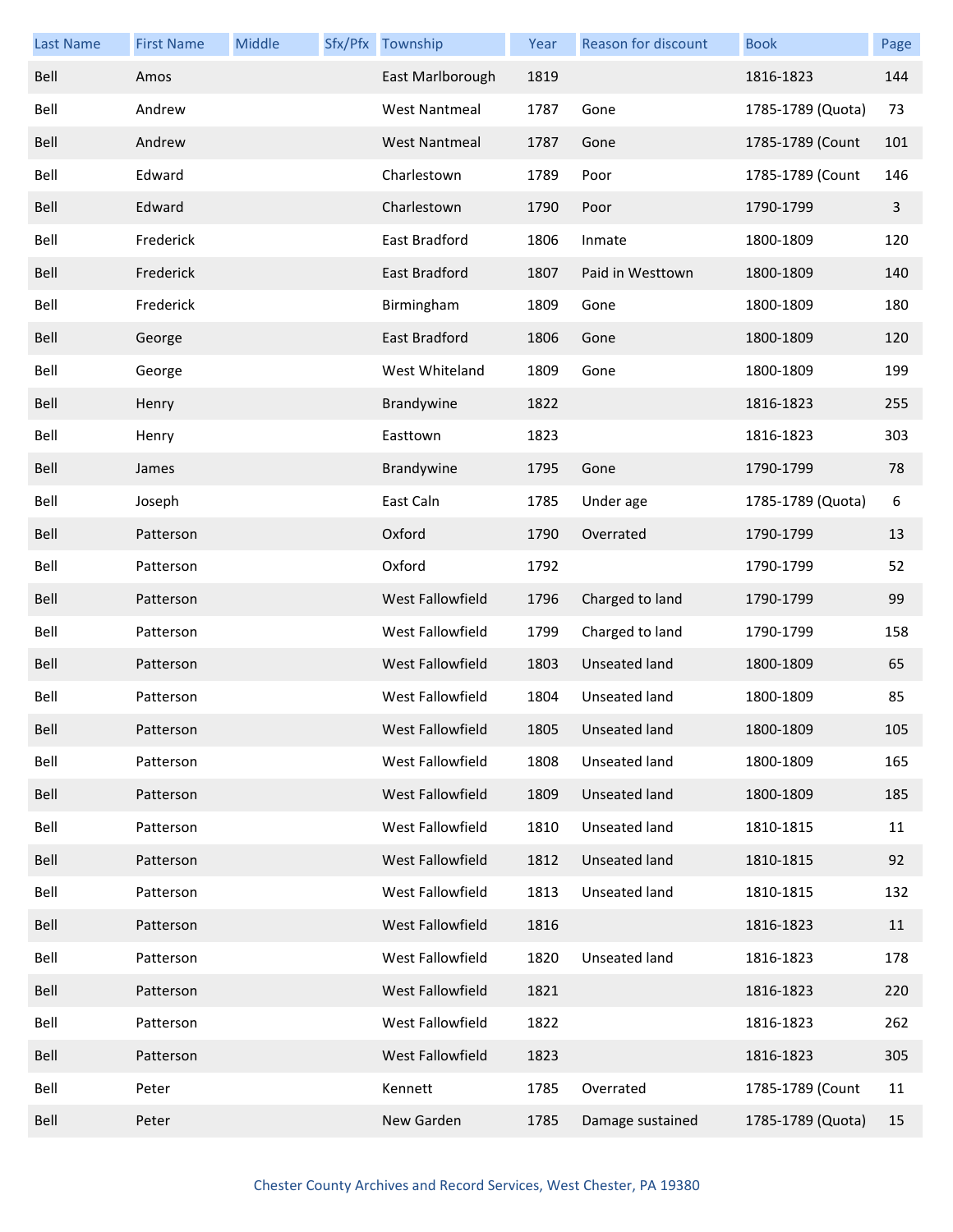| <b>Last Name</b> | <b>First Name</b> | Middle | Sfx/Pfx Township        | Year | <b>Reason for discount</b> | <b>Book</b>       | Page |
|------------------|-------------------|--------|-------------------------|------|----------------------------|-------------------|------|
| Bell             | Peter             |        | Kennett                 | 1785 | Overrated                  | 1785-1789 (Quota) | 11   |
| Bell             | Rees              |        | Charlestown             | 1801 | Poor                       | 1800-1809         | 24   |
| Bell             | Reese             |        | Charlestown             | 1797 | Poor                       | 1790-1799         | 117  |
| Bell             | Richard           |        | Coventry                | 1821 |                            | 1816-1823         | 216  |
| Bell             | Richard           |        | Coventry                | 1822 |                            | 1816-1823         | 259  |
| Bell             | Robert            |        | Haverford               | 1789 | Gone                       | 1785-1789 (Quota) | 123  |
| Bell             | Robert            |        | Lower Oxford            | 1813 | Gone                       | 1810-1815         | 149  |
| Bell             | Robert            |        | <b>West Fallowfield</b> | 1816 |                            | 1816-1823         | 11   |
| Bell             | Robert            |        | East Goshen             | 1818 |                            | 1816-1823         | 95   |
| Bell             | Samuel            |        | East Bradford           | 1796 | Gone                       | 1790-1799         | 95   |
| Bell             | Samuel            |        | Goshen                  | 1798 | Gone                       | 1790-1799         | 138  |
| Bell             | Samuel            |        | Easttown                | 1814 | Gone                       | 1810-1815         | 170  |
| Bell             | Thomas            |        | Uwchlan                 | 1796 | Gone                       | 1790-1799         | 110  |
| Bell             | Thomas            |        | Pikeland                | 1805 | Poor                       | 1800-1809         | 114  |
| Bell             | Thomas            |        | Pikeland                | 1806 | Gone                       | 1800-1809         | 134  |
| Bell             | Thomas            |        | Tredyffrin              | 1815 | Gone                       | 1810-1815         | 235  |
| Bell             | William           |        | Chester                 | 1788 | Gone                       | 1785-1789 (Count  | 115  |
| Bell             | William           |        | Chester                 | 1788 | Gone                       | 1785-1789 (Quota) | 87   |
| Bell             | William           |        | Ridley                  | 1789 | Gone                       | 1785-1789 (Quota) | 134  |
| Bell             | William           |        | Ridley                  | 1789 | Gone                       | 1785-1789 (Count  | 162  |
| Bellas           | John              |        | East Nantmeal           | 1813 | No Dog                     | 1810-1815         | 146  |
| <b>Bellas</b>    | John              |        | East Nantmeal           | 1813 | Gone                       | 1810-1815         | 146  |
| <b>Belles</b>    | John              |        | <b>East Nantmeal</b>    | 1807 | Poor                       | 1800-1809         | 152  |
| <b>Belles</b>    | John              |        | <b>East Nantmeal</b>    | 1809 | Poor                       | 1800-1809         | 192  |
| <b>Belles</b>    | John              |        | <b>West Nantmeal</b>    | 1815 | Gone                       | 1810-1815         | 228  |
| <b>Bellis</b>    | John              |        | <b>East Nantmeal</b>    | 1810 | Poor                       | 1810-1815         | 25   |
| <b>Bellis</b>    | John              |        | <b>East Nantmeal</b>    | 1810 | Poor                       | 1810-1815         | 25   |
| Bellony          | Charles           |        | East Caln               | 1801 | Gone                       | 1800-1809         | 22   |
| <b>Bellows</b>   | John              |        | <b>East Nantmeal</b>    | 1808 | Poor                       | 1800-1809         | 172  |
| <b>Bells</b>     | Robert            |        | Haverford               | 1789 | Gone                       | 1785-1789 (Count  | 151  |
| Bemas            | Nathan            |        | West Marlborough        | 1818 |                            | 1816-1823         | 103  |
| Bender           | John              |        | Coventry                | 1808 | Gone                       | 1800-1809         | 163  |
| Benethew         | Charles           |        | East Caln               | 1792 | Gone                       | 1790-1799         | 41   |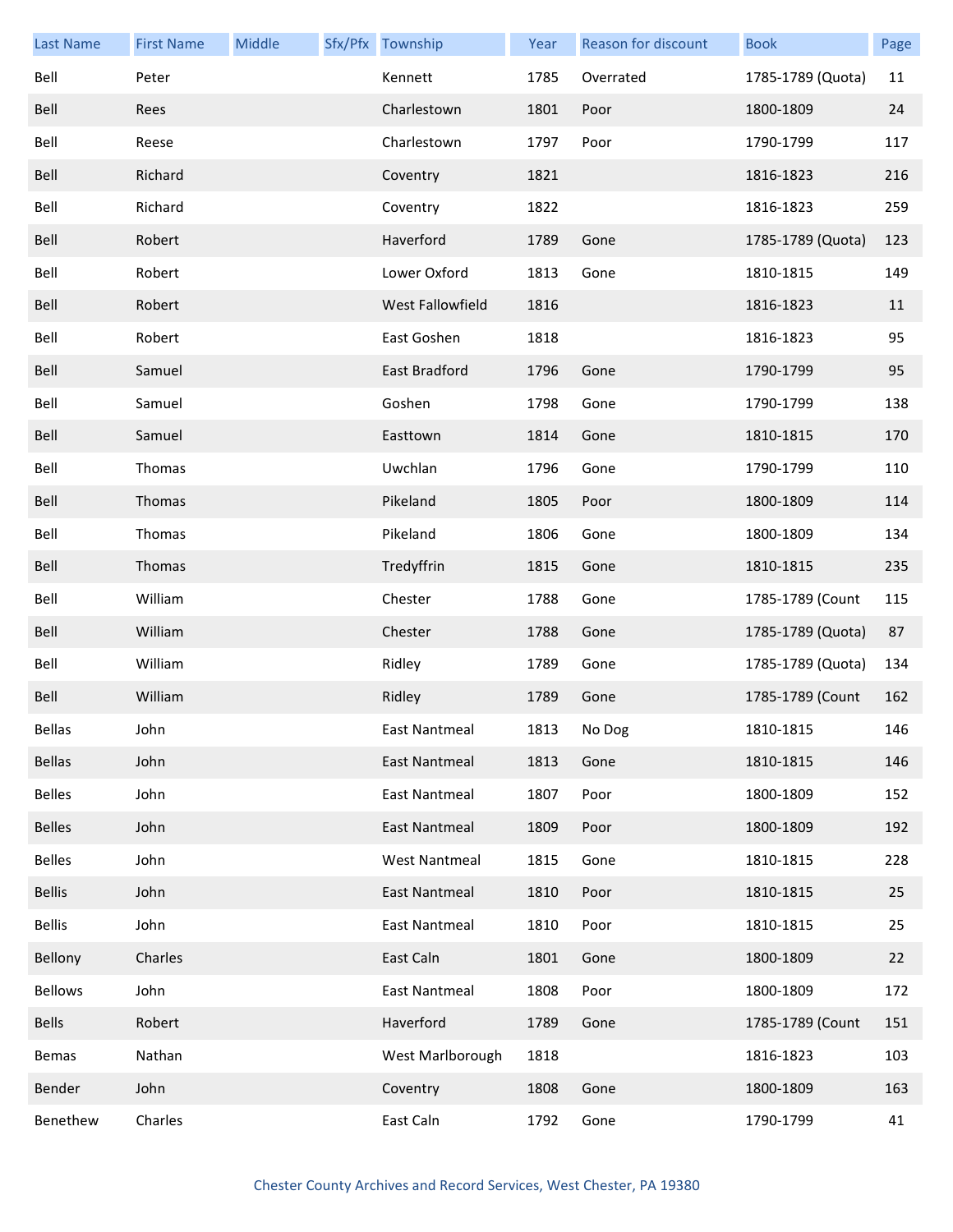| <b>Last Name</b> | <b>First Name</b> | Middle | Sfx/Pfx Township     | Year | Reason for discount  | <b>Book</b>       | Page           |
|------------------|-------------------|--------|----------------------|------|----------------------|-------------------|----------------|
| Benin            | James             |        | East Nottingham      | 1805 | Paid in Lower Oxford | 1800-1809         | 111            |
| Benjamin         | John              |        | Coventry             | 1810 | No Dog               | 1810-1815         | 8              |
| Benjamin         | John              |        | Coventry             | 1810 | Not found            | 1810-1815         | 8              |
| Benjamin         | William           |        | London Grove         | 1814 | Gone                 | 1810-1815         | 176            |
| Benn             | Trusty            |        | Uwchlan              | 1816 |                      | 1816-1823         | 34             |
| Bennen           | Daniel            |        | <b>West Nantmeal</b> | 1788 | Gone                 | 1785-1789 (Count  | 129            |
| Bennen           | James             |        | East Caln            | 1788 | Gone                 | 1786-1789         | 34             |
| Benner           | Christ.           |        | Coventry             | 1785 |                      | 1785-1789 (Count  | 4              |
| Benner           | Daniel            |        | <b>West Nantmeal</b> | 1788 | Gone                 | 1785-1789 (Quota) | 101            |
| Benner           | Daniel            |        | Coventry             | 1814 | No Dog               | 1810-1815         | 169            |
| Benner           | George            |        | Vincent              | 1821 |                      | 1816-1823         | 246            |
| Benner           | George            |        | Vincent              | 1822 |                      | 1816-1823         | 288            |
| Benner           | Herman            |        | Coventry             | 1785 | Gone                 | 1785-1789 (Count  | $\overline{4}$ |
| Benner           | Jacob             |        | Vincent              | 1812 | No such man          | 1810-1815         | 116            |
| Benner           | John              |        | East Caln            | 1786 | Gone                 | 1785-1789 (Count  | 62             |
| Benner           | Jonathan          |        | <b>West Nantmeal</b> | 1814 | Gone                 | 1810-1815         | 187            |
| Benner           | Jonathan          |        | Honey Brook          | 1820 |                      | 1816-1823         | 181            |
| Benner           | Jonathan          |        | Brandywine           | 1822 |                      | 1816-1823         | 255            |
| Benner           | Jonathan          |        | <b>West Nantmeal</b> | 1823 |                      | 1816-1823         | 321            |
| Benner           | Joseph            |        | <b>West Nantmeal</b> | 1819 |                      | 1816-1823         | 152            |
| Benner           | Mordecai          |        | Vincent              | 1798 | Gone                 | 1790-1799         | 150            |
| Bennerman        | John              |        | East Fallowfield     | 1811 | Gone                 | 1810-1815         | 51             |
| Bennet           | James             |        | East Caln            | 1788 | Gone off             | 1786-1789         | 6              |
| Bennet           | John              |        | Birmingham           | 1798 | Lame                 | 1790-1799         | 133            |
| Bennet           | William           |        | West Caln            | 1796 | Gone                 | 1790-1799         | 97             |
| Bennett          | Abner             |        | Tredyffrin           | 1811 | Gone                 | 1810-1815         | 74             |
| Bennett          | Abner             |        | Tredyffrin           | 1812 | Gone                 | 1810-1815         | 114            |
| Bennett          | Enoch             |        | East Nottingham      | 1796 | Poor                 | 1790-1799         | 105            |
| Bennett          | Enoch             |        | East Nottingham      | 1802 | Gone                 | 1800-1809         | 51             |
| Bennett          | George            |        | <b>West Bradford</b> | 1792 | Gone                 | 1790-1799         | 40             |
| Bennett          | George            |        | West Bradford        | 1793 | Gone                 | 1790-1799         | 59             |
| Bennett          | Hannah            |        | Birmingham           | 1814 | Overcharged          | 1810-1815         | 162            |
| Bennett          | Imlah             |        | West Chester         | 1822 |                      | 1816-1823         | 293            |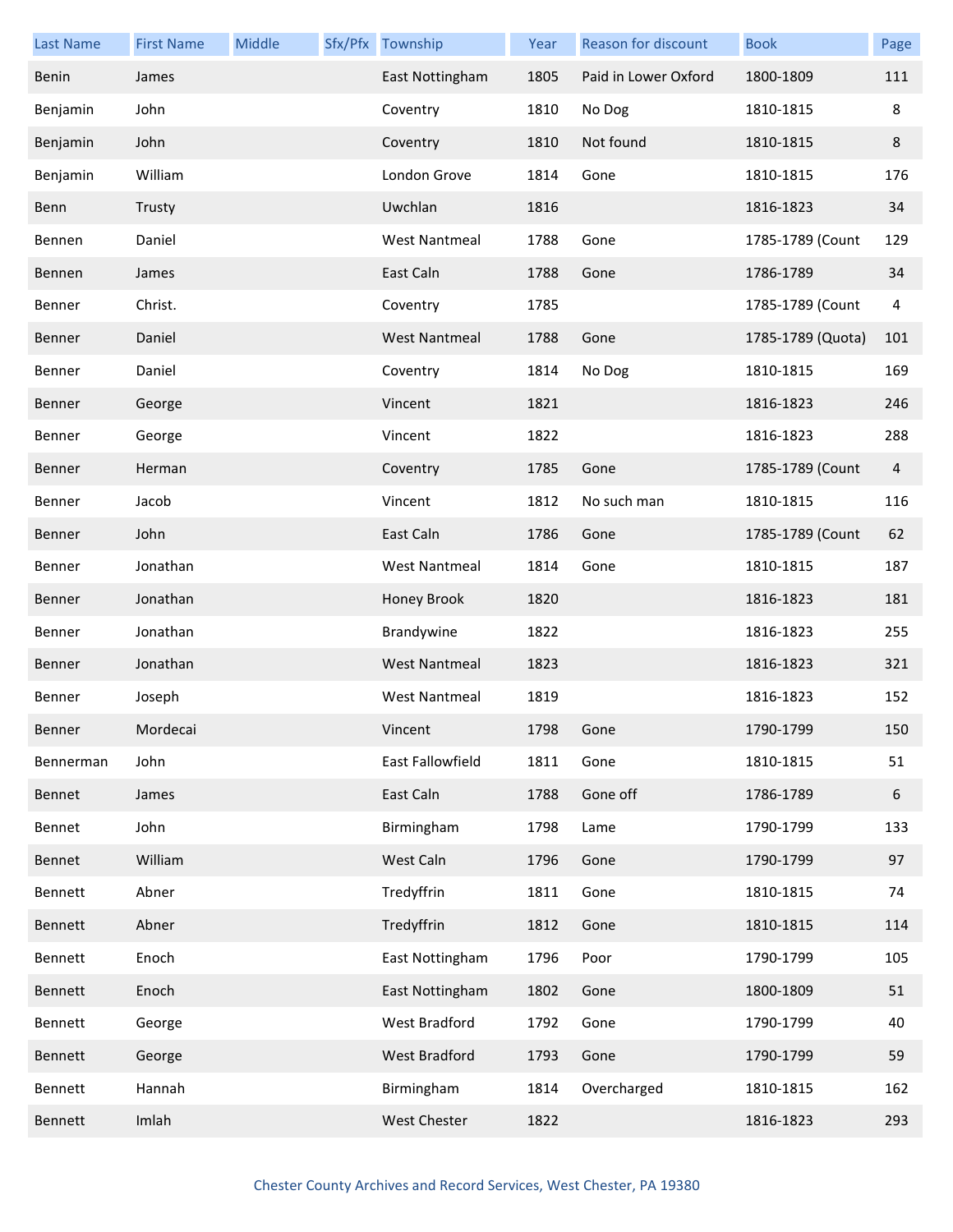| <b>Last Name</b> | <b>First Name</b> | Middle | Sfx/Pfx Township     | Year | <b>Reason for discount</b> | <b>Book</b>       | Page  |
|------------------|-------------------|--------|----------------------|------|----------------------------|-------------------|-------|
| Bennett          | James             |        | Newlin               | 1785 | Gone                       | 1785-1789 (Count  | 16    |
| <b>Bennett</b>   | James             |        | East Caln            | 1786 | Gone to Virginia           | 1785-1789 (Quota) | 34    |
| Bennett          | James             |        | East Caln            | 1786 | Gone                       | 1785-1789 (Count  | 34    |
| Bennett          | James             |        | Newlin               | 1799 | Poor                       | 1790-1799         | 162   |
| Bennett          | James             |        | West Chester         | 1813 | Gone                       | 1810-1815         | 161   |
| Bennett          | James             |        | Vincent              | 1822 |                            | 1816-1823         | 288   |
| Bennett          | James             |        | Vincent              | 1823 |                            | 1816-1823         | 331   |
| Bennett          | James             |        | East Nantmeal        | 1823 |                            | 1816-1823         | 320   |
| Bennett          | John              |        | Birmingham           | 1788 | Lame                       | 1785-1789 (Quota) | 86    |
| Bennett          | John              |        | Birmingham           | 1788 | Lame                       | 1785-1789 (Count  | 114   |
| Bennett          | John              |        | West Caln            | 1817 |                            | 1816-1823         | 47    |
| Bennett          | John              |        | Vincent              | 1822 |                            | 1816-1823         | 288   |
| Bennett          | John              |        | Sadsbury             | 1823 |                            | 1816-1823         | 327   |
| Bennett          | Morgan            |        | Uwchlan              | 1822 |                            | 1816-1823         | 287   |
| Bennett          | Robert            |        | East Fallowfield     | 1785 | Poor                       | 1785-1789 (Quota) | 9     |
| <b>Bennett</b>   | Robert            |        | East Fallowfield     | 1785 | Poor                       | 1785-1789 (Count  | $9\,$ |
| Bennett          | Silas             |        | Pennsbury            | 1787 | Gone                       | 1785-1789 (Count  | 104   |
| Bennett          | Silas             |        | Pennsbury            | 1787 | Gone                       | 1785-1789 (Quota) | 76    |
| Bennett          | Silas             |        | Pennsbury            | 1789 | Gone                       | 1786-1789         | 76    |
| Bennett          | Thomas            |        | Uwchlan              | 1796 | Gone                       | 1790-1799         | 110   |
| Bennett          | <b>Thomas</b>     |        | Uwchlan              | 1798 | Gone                       | 1790-1799         | 149   |
| Bennett          | Thomas            |        | Brandywine           | 1813 | Gone                       | 1810-1815         | 125   |
| Bennett          | Thomas            |        | <b>West Nantmeal</b> | 1816 |                            | 1816-1823         | 26    |
| Bennett          | Thomas            |        | <b>West Nantmeal</b> | 1820 |                            | 1816-1823         | 194   |
| Bennett          | Thomas            |        | Honey Brook          | 1823 |                            | 1816-1823         | 308   |
| Bennett          | Thomas            | W.     | Honey Brook          | 1822 |                            | 1816-1823         | 265   |
| Bennett          | <b>Titus</b>      |        | Birmingham           | 1788 | Gone                       | 1785-1789 (Quota) | 86    |
| Bennett          | <b>Titus</b>      |        | Birmingham           | 1788 | Gone                       | 1785-1789 (Count  | 114   |
| Bennett          | Warner            |        | Kennett              | 1822 |                            | 1816-1823         | 266   |
| Bennett          | William           |        | East Fallowfield     | 1785 | Gone                       | 1785-1789 (Quota) | $9\,$ |
| Bennett          | William           |        | East Fallowfield     | 1785 | Gone                       | 1785-1789 (Count  | 9     |
| Bennett          | William           |        | London Grove         | 1786 | Gone                       | 1785-1789 (Quota) | 40    |
| Bennett          | William           |        | London Grove         | 1786 | Gone                       | 1785-1789 (Count  | 40    |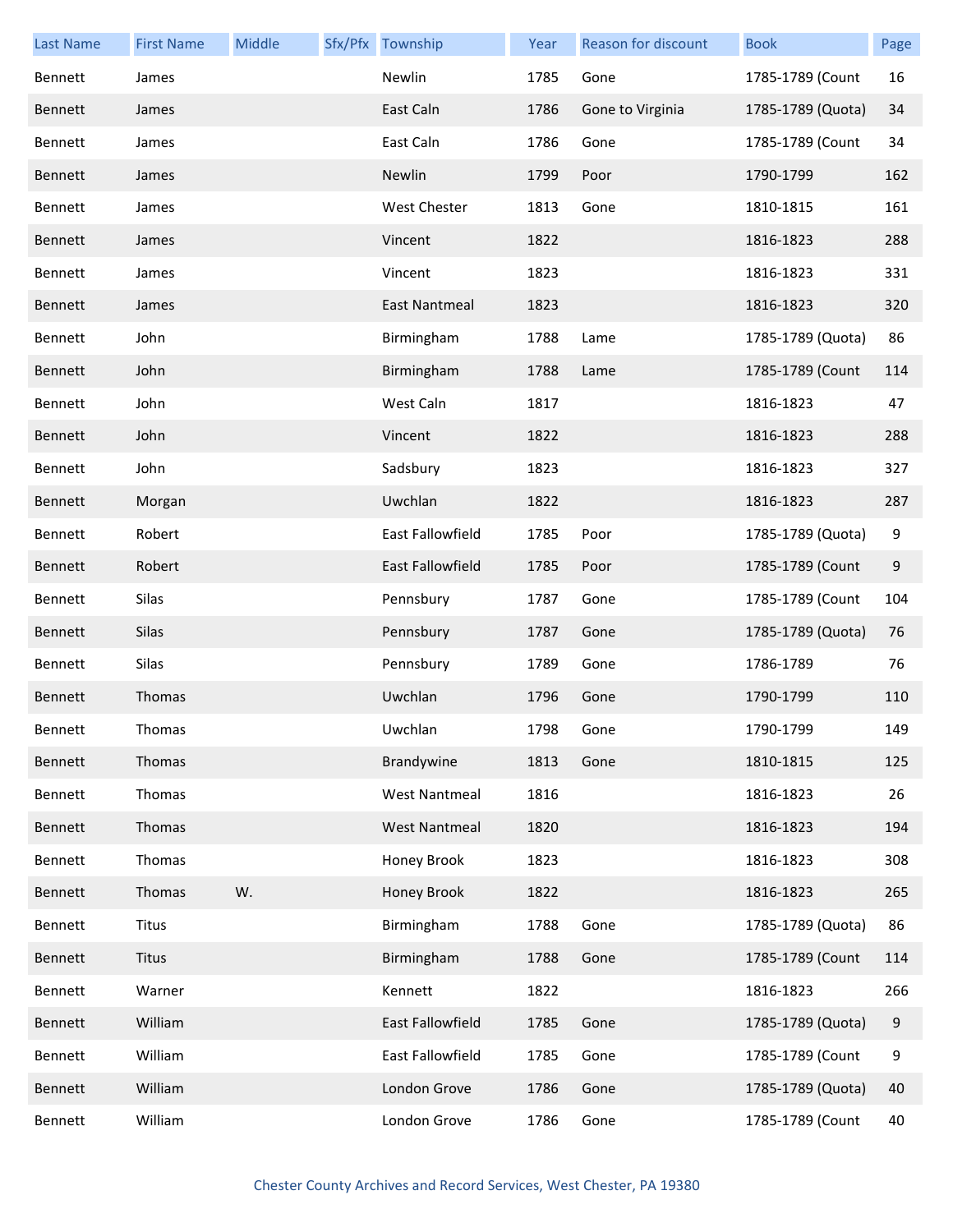| <b>Last Name</b> | <b>First Name</b> | Middle |     | Sfx/Pfx Township     | Year | Reason for discount | <b>Book</b>       | Page  |
|------------------|-------------------|--------|-----|----------------------|------|---------------------|-------------------|-------|
| Bennett          | William           |        |     | London Grove         | 1788 | Gone                | 1786-1789         | 12    |
| Bennin           | John              |        |     | East Bradford        | 1803 | Gone                | 1800-1809         | 61    |
| Benson           | Alexander         |        |     | East Nantmeal        | 1800 | Gone                | 1800-1809         | 13    |
| Benson           | James             |        |     | East Whiteland       | 1801 | Gone                | 1800-1809         | 39    |
| Benson           | John              |        |     | East Nantmeal        | 1805 | Not found           | 1800-1809         | 112   |
| Benson           | John              |        |     | East Nantmeal        | 1809 | Not found           | 1800-1809         | 192   |
| Benter           | James             |        |     | East Marlborough     | 1800 | Gone                | 1800-1809         | $9\,$ |
| Bentley          | Eli               |        |     | East Whiteland       | 1789 | Gone                | 1785-1789 (Quota) | 139   |
| Bentley          | Eli               |        |     | East Whiteland       | 1789 | Gone                | 1785-1789 (Count  | 168   |
| Bentley          | Robert            |        |     | Newlin               | 1785 | Superannuation      | 1785-1789 (Quota) | 16    |
| Bentley          | Shashbazzar       |        |     | East Fallowfield     | 1795 | Gone                | 1790-1799         | 81    |
| Bentley          | Thomas            |        |     | Newlin               | 1809 | Dead                | 1800-1809         | 189   |
| Bentley          | Thomas            |        |     | Newlin               | 1818 |                     | 1816-1823         | 104   |
| Bently           | Robert            |        |     | Newlin               | 1787 | Charged to land     | 1785-1789 (Count  | 100   |
| Bently           | Robert            |        |     | Newlin               | 1789 | Charged to land     | 1786-1789         | 72    |
| Bently           | William           |        |     | East Fallowfield     | 1821 |                     | 1816-1823         | 219   |
| <b>Beom</b>      | Christ.           |        |     | Coventry             | 1787 | Gone                | 1786-1789         | 32    |
| Beom             | Peter             |        |     | Lower Darby          | 1787 | Lame                | 1785-1789 (Count  | 92    |
| Berkenizer       | Isaac             |        |     | Honey Brook          | 1823 |                     | 1816-1823         | 308   |
| Berkhimer        | Philip            |        |     | Charlestown          | 1790 | Gone                | 1790-1799         | 3     |
| Berkly           | John              |        |     | Brandywine           | 1820 |                     | 1816-1823         | 171   |
| Berlin           | Abram             |        |     | East Nottingham      | 1807 | Gone                | 1800-1809         | 151   |
| Bernard          | James             | D.     |     | <b>West Chester</b>  | 1805 | Gone                | 1800-1809         | 119   |
| Bernard          | John              |        |     | London Britain       | 1787 | Gone                | 1785-1789 (Count  | 97    |
| Bernard          | John              |        |     | London Britain       | 1787 | Ran away            | 1785-1789 (Quota) | 69    |
| Bernard          | John              |        |     | London Britain       | 1788 | Gone                | 1786-1789         | 69    |
| Bernard          | Paul              |        |     | Brandywine           | 1805 | Gone                | 1800-1809         | 101   |
| Bernard          | Richard           |        | Jr. | West Marlborough     | 1800 | Error               | 1800-1809         | 10    |
| Bernard          | Thomas            |        |     | West Marlborough     | 1816 |                     | 1816-1823         | 19    |
| Berns            | Bernard           |        |     | Goshen               | 1797 | Gone                | 1790-1799         | 119   |
| Berresford       | Samuel            |        |     | <b>West Nantmeal</b> | 1812 | Wrong name          | 1810-1815         | 107   |
| Berresford       | Samuel            |        |     | <b>West Nantmeal</b> | 1812 | Wrong name          | 1810-1815         | 107   |
| Berrey           | James             |        |     | Willistown           | 1789 | Gone                | 1786-1789         | 82    |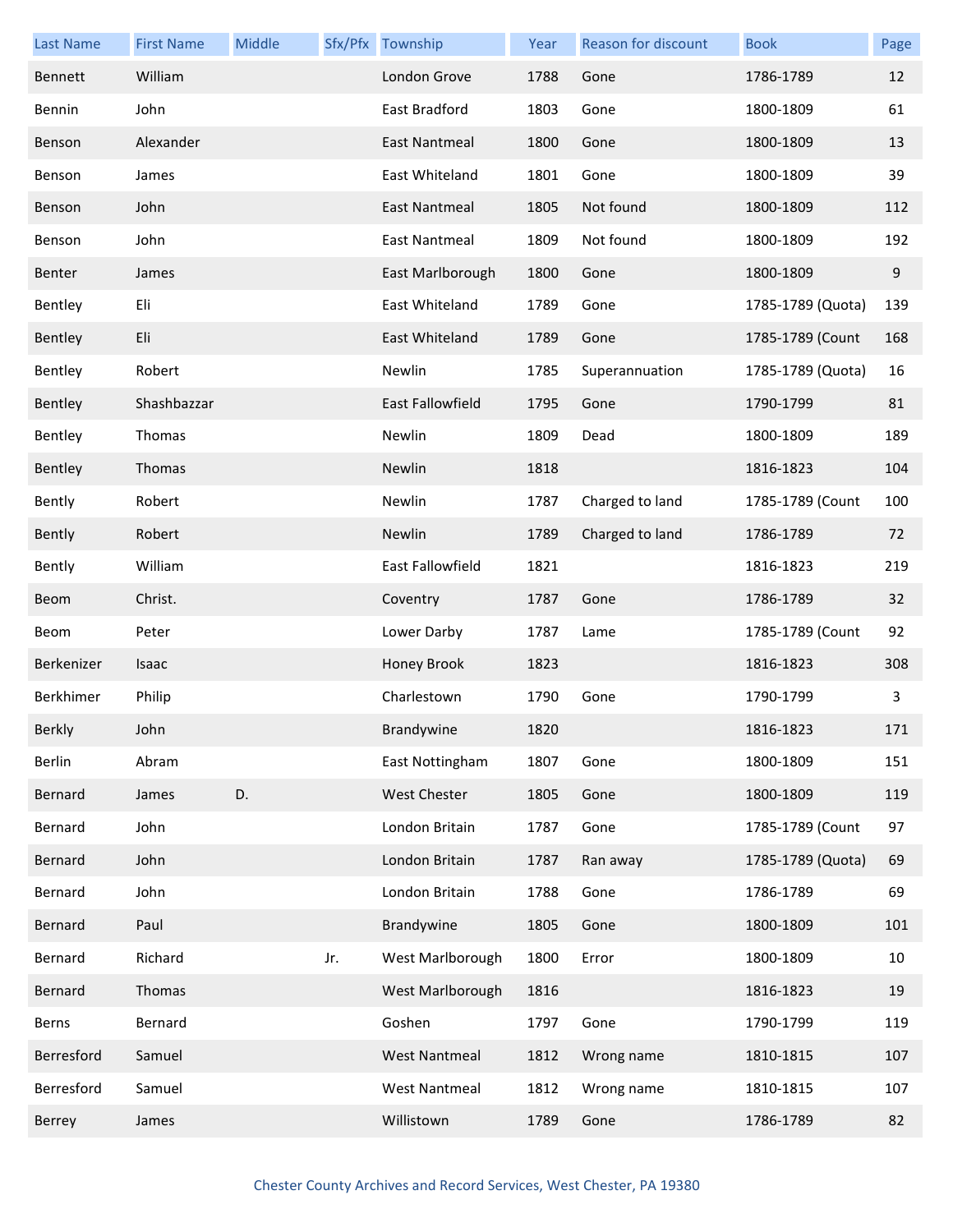| <b>Last Name</b> | <b>First Name</b> | Middle |     | Sfx/Pfx Township | Year | <b>Reason for discount</b> | <b>Book</b>       | Page           |
|------------------|-------------------|--------|-----|------------------|------|----------------------------|-------------------|----------------|
| Berry            | Henry             |        |     | East Nantmeal    | 1809 | Not found                  | 1800-1809         | 192            |
| Berry            | James             |        |     | Concord          | 1785 | No such man                | 1785-1789 (Quota) | 4              |
| Berry            | James             |        |     | East Bradford    | 1785 | Gone                       | 1785-1789 (Count  | $\overline{2}$ |
| Berry            | James             |        |     | Willistown       | 1787 | Gone                       | 1785-1789 (Count  | 110            |
| Berry            | James             |        |     | Willistown       | 1787 | Gone                       | 1785-1789 (Quota) | 82             |
| Berry            | James             |        |     | Tredyffrin       | 1820 | <b>Unseated land</b>       | 1816-1823         | 201            |
| Berry            | James             |        |     | Westtown         | 1822 |                            | 1816-1823         | 290            |
| Berry            | John              |        |     | West Fallowfield | 1807 | Gone                       | 1800-1809         | 145            |
| Berry            | Joseph            |        |     | East Caln        | 1807 | Gone                       | 1800-1809         | 142            |
| Berry            | Joseph            |        |     | East Caln        | 1812 |                            | 1810-1815         | 86             |
| Berry            | Joseph            |        |     | East Caln        | 1812 |                            | 1810-1815         | 86             |
| Berry            | Joseph            |        |     | East Caln        | 1814 | Gone                       | 1810-1815         | 166            |
| Berry            | Joseph            |        |     | East Caln        | 1814 | Gone                       | 1810-1815         | 166            |
| Berry            | Samuel            |        |     | Tredyffrin       | 1812 | No Dog                     | 1810-1815         | 114            |
| Berry            | William           |        | Jr. | East Caln        | 1796 | Gone                       | 1790-1799         | 96             |
| Berry            | William           |        |     | East Whiteland   | 1797 | Gone                       | 1790-1799         | 132            |
| Best             | John              |        |     | Lower Oxford     | 1817 | No Dog                     | 1816-1823         | 69             |
| <b>Best</b>      | Thomas            |        |     | East Fallowfield | 1785 | Gone                       | 1785-1789 (Quota) | 9              |
| Best             | Thomas            |        |     | West Marlborough | 1786 | Poor                       | 1785-1789 (Count  | 71             |
| <b>Best</b>      | Thomas            |        |     | West Marlborough | 1787 | Poor                       | 1786-1789         | 43             |
| Best             | Thomas            |        |     | New Garden       | 1788 | Paid in New Castle         | 1785-1789 (Count  | 127            |
| Best             | Thomas            |        |     | New Garden       | 1788 | Paid in New Castle         | 1785-1789 (Quota) | 99             |
| Best             | Thomas            |        |     | West Marlborough | 1790 | Gone                       | 1790-1799         | 9              |
| Best             | Thomas            |        | Jr. | London Grove     | 1822 |                            | 1816-1823         | 267            |
| Betchel          | Abraham           |        |     | East Nantmeal    | 1817 |                            | 1816-1823         | 66             |
| Betson           | Peter             |        |     | Pikeland         | 1809 | Gone                       | 1800-1809         | 194            |
| Bettleson        | George            |        |     | Ridley           | 1787 | Overrated                  | 1785-1789 (Count  | 106            |
| Bettleson        | George            |        |     | Ridley           | 1788 | Overrated                  | 1786-1789         | 78             |
| <b>Betts</b>     | Conrad            |        |     | Pikeland         | 1787 | Gone                       | 1785-1789 (Count  | 104            |
| <b>Betts</b>     | Conrad            |        |     | Pikeland         | 1787 | Gone                       | 1785-1789 (Quota) | 76             |
| <b>Betts</b>     | Conrad            |        |     | Pikeland         | 1789 | Gone                       | 1786-1789         | 76             |
| <b>Betts</b>     | William           |        |     | East Nottingham  | 1785 | Poor                       | 1785-1789 (Count  | 18             |
| Betzer           | Michael           |        |     | West Caln        | 1818 |                            | 1816-1823         | 89             |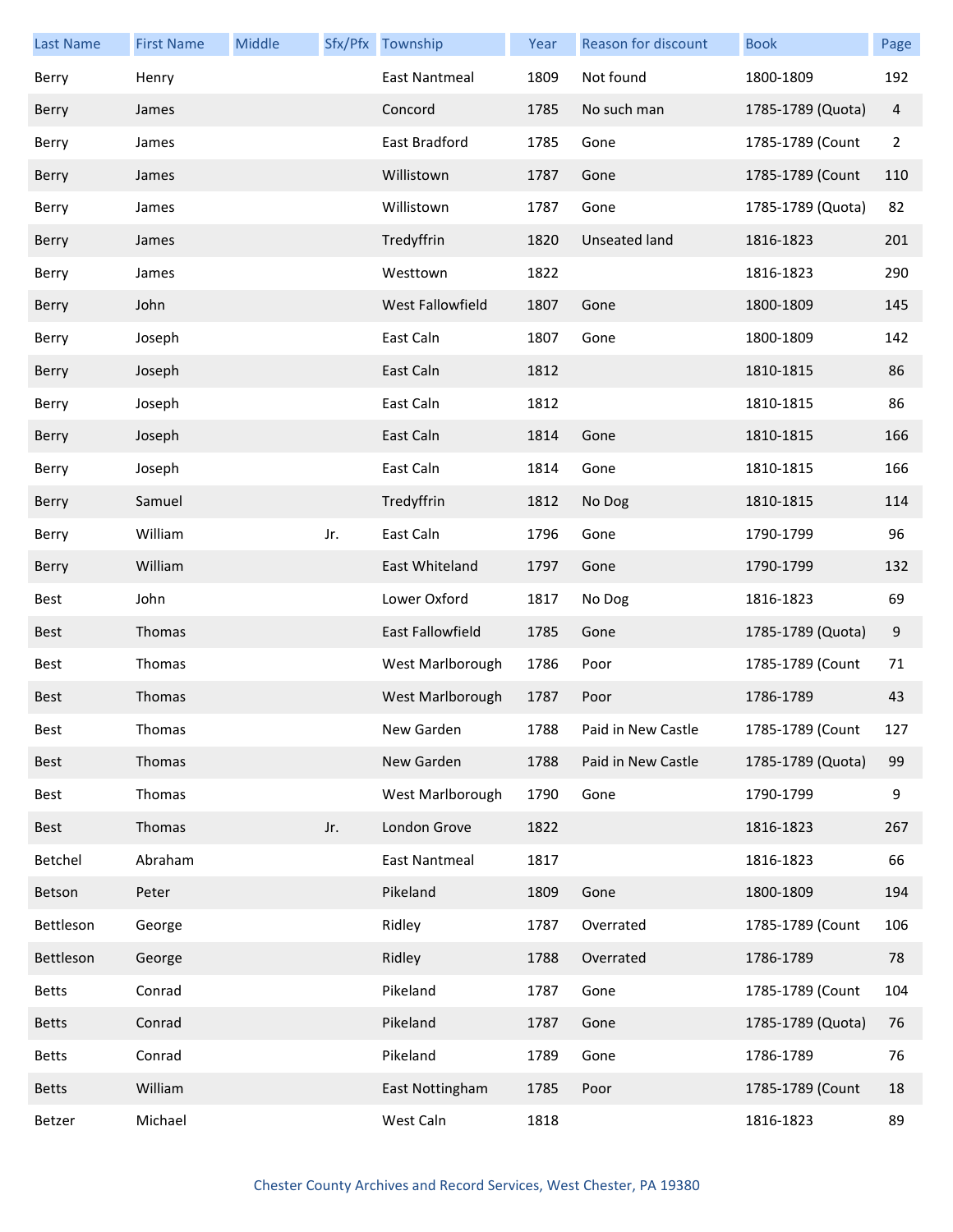| <b>Last Name</b> | <b>First Name</b> | Middle | Sfx/Pfx Township     | Year | Reason for discount | <b>Book</b>       | Page |
|------------------|-------------------|--------|----------------------|------|---------------------|-------------------|------|
| Beulah           | George            |        | Radnor               | 1785 | Gone                | 1785-1789 (Count  | 22   |
| Beulah           | Jesse             |        | Honey Brook          | 1815 | No Dog              | 1810-1815         | 215  |
| Bevan            | Benjamin          |        | Haverford            | 1786 | Paid in Marple      | 1785-1789 (Count  | 39   |
| Bevan            | Benjamin          |        | Haverford            | 1787 | Paid in Marple      | 1786-1789         | 11   |
| Bevan            | David             |        | Chester              | 1789 | Overrated           | 1785-1789 (Quota) | 115  |
| Bevan            | Davis             |        | Chester              | 1789 | Overrated           | 1785-1789 (Count  | 143  |
| Bevan            | Mordecai          |        | Tredyffrin           | 1785 | Gone                | 1785-1789 (Count  | 25   |
| Bevan            | Mordecai          |        | Haverford            | 1785 | Poor                | 1785-1789 (Quota) | 11   |
| Bevan            | Mordecai          |        | Haverford            | 1786 | Paid in Marple      | 1785-1789 (Quota) | 39   |
| Bevan            | Mordecai          |        | Haverford            | 1786 | Paid in Marple      | 1785-1789 (Count  | 39   |
| Bevan            | Mordecai          |        | Haverford            | 1787 | Paid in Marple      | 1786-1789         | 11   |
| Bevans           | George            |        | East Nantmeal        | 1796 | Gone                | 1790-1799         | 106  |
| <b>Bever</b>     | John              |        | Pikeland             | 1785 |                     | 1785-1789 (Count  | 20   |
| Beverlan         | James             |        | <b>West Nantmeal</b> | 1785 | Gone                | 1785-1789 (Count  | 17   |
| Beverlan         | James             |        | <b>West Nantmeal</b> | 1787 | Gone                | 1785-1789 (Count  | 101  |
| Beverland        | James             |        | <b>West Nantmeal</b> | 1787 | Gone                | 1785-1789 (Quota) | 73   |
| Beverly          | Samuel            |        | East Marlborough     | 1787 | Poor                | 1785-1789 (Count  | 98   |
| Beverly          | Samuel            |        | East Marlborough     | 1787 | Poor                | 1785-1789 (Quota) | 70   |
| Bevlington       | Thomas            |        | West Marlborough     | 1799 | Gone                | 1790-1799         | 162  |
| Beyer            | John              |        | Aston                | 1786 | Not found           | 1785-1789 (Quota) | 29   |
| Biard            | Isaac             |        | West Caln            | 1801 | Gone                | 1800-1809         | 23   |
| Bice             | Abram             |        | Brandywine           | 1822 |                     | 1816-1823         | 255  |
| <b>Bice</b>      | Robert            |        | West Caln            | 1818 |                     | 1816-1823         | 89   |
| Bice             | Robert            |        | West Caln            | 1818 | Error               | 1816-1823         | 89   |
| Bicken           | Joseph            |        | West Caln            | 1822 |                     | 1816-1823         | 257  |
| Bicken           | Samuel            |        | Brandywine           | 1820 |                     | 1816-1823         | 171  |
| <b>Bickens</b>   | John              |        | Brandywine           | 1807 | Fire                | 1800-1809         | 141  |
| <b>Bickerd</b>   | George            |        | Charlestown          | 1819 |                     | 1816-1823         | 132  |
| Bickerton        | Samuel            |        | Chester              | 1786 | Under age           | 1785-1789 (Count  | 59   |
| Bickerton        | Samuel            |        | Chester              | 1788 | Under age           | 1786-1789         | 59   |
| <b>Bicking</b>   | John              |        | East Caln            | 1789 | Overrated           | 1785-1789 (Count  | 145  |
| <b>Bicking</b>   | John              |        | Brandywine           | 1817 |                     | 1816-1823         | 45   |
| <b>Bicking</b>   | John              |        | Brandywine           | 1821 |                     | 1816-1823         | 213  |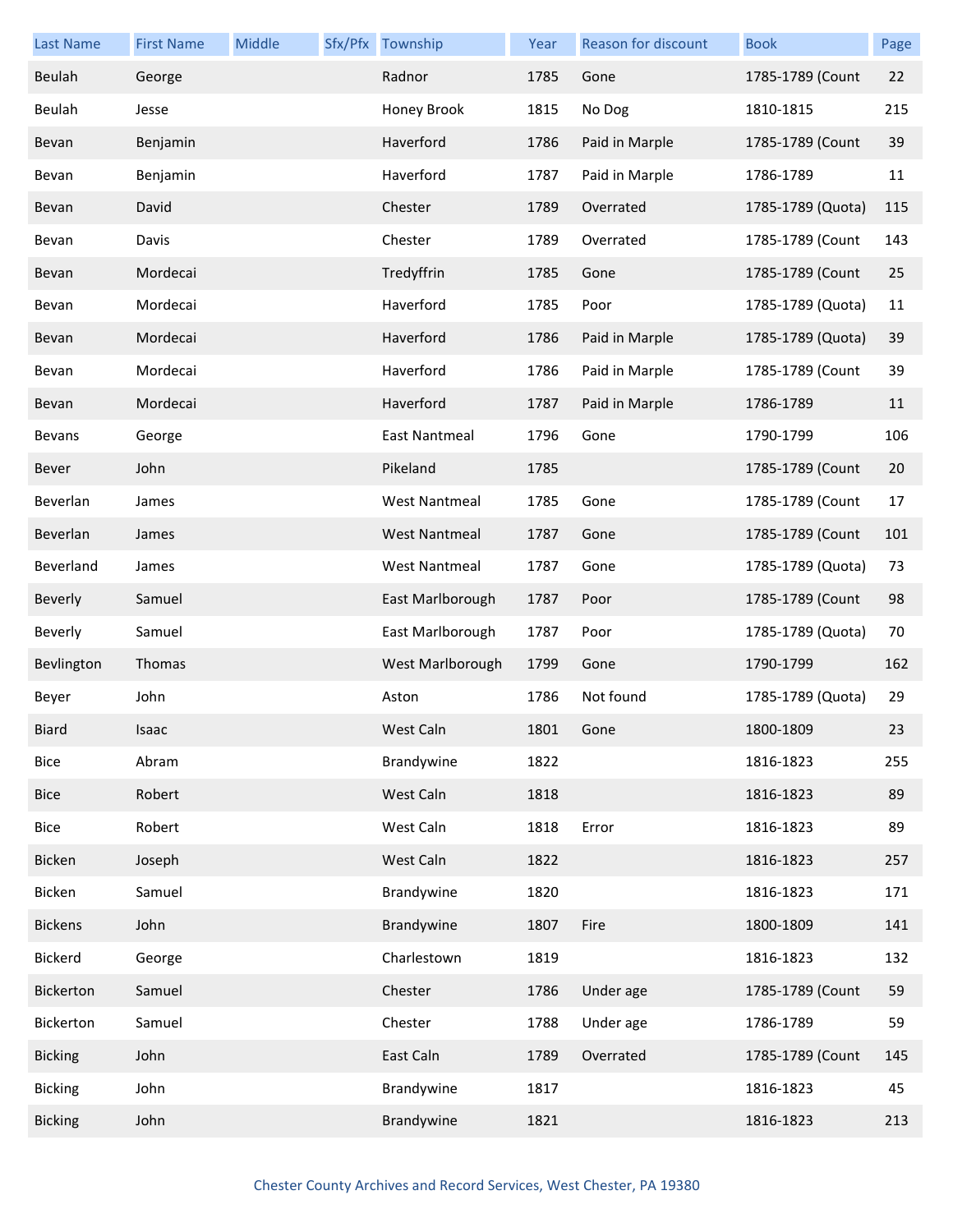| <b>Last Name</b> | <b>First Name</b> | Middle | Sfx/Pfx Township     | Year | Reason for discount | <b>Book</b>       | Page |
|------------------|-------------------|--------|----------------------|------|---------------------|-------------------|------|
| <b>Bicking</b>   | Joseph            |        | West Caln            | 1814 | Unseated land       | 1810-1815         | 167  |
| <b>Bicking</b>   | Samuel            |        | Brandywine           | 1822 |                     | 1816-1823         | 255  |
| <b>Bickins</b>   | Joseph            |        | West Caln            | 1820 |                     | 1816-1823         | 173  |
| <b>Biddle</b>    | George            |        | Easttown             | 1810 | Gone                | 1810-1815         | 9    |
| <b>Biddle</b>    | John              |        | New London           | 1815 | Gone                | 1810-1815         | 223  |
| <b>Biddle</b>    | William           |        | Radnor               | 1789 | Gone                | 1785-1789 (Count  | 163  |
| Bider            | George            |        | Vincent              | 1816 |                     | 1816-1823         | 35   |
| <b>Bidler</b>    | Jacob             |        | Pikeland             | 1809 | Gone                | 1800-1809         | 194  |
| <b>Bigar</b>     | Joseph            |        | <b>West Nantmeal</b> | 1793 | Gone                | 1790-1799         | 70   |
| Biggan           | Joseph            |        | <b>West Nantmeal</b> | 1790 | Gone                | 1790-1799         | 13   |
| <b>Biles</b>     | John              |        | Tinicum              | 1786 |                     | 1785-1789 (Quota) | 52   |
| Billew           | Jeremiah          |        | Charlestown          | 1817 |                     | 1816-1823         | 48   |
| <b>Billew</b>    | Jeremiah          |        | Charlestown          | 1819 | Unseated land       | 1816-1823         | 132  |
| Bimgeard         | Andrew            |        | Charlestown          | 1812 | Gone                | 1810-1815         | 88   |
| <b>Bimmis</b>    | Nathan            |        | <b>West Nantmeal</b> | 1817 |                     | 1816-1823         | 67   |
| Binder           | Henry             |        | Coventry             | 1807 | Gone                | 1800-1809         | 143  |
| <b>Bines</b>     | David             |        | <b>East Nantmeal</b> | 1785 | Gone                | 1785-1789 (Count  | 17   |
| <b>Bing</b>      | George            |        | Kennett              | 1818 |                     | 1816-1823         | 98   |
| <b>Bing</b>      | James             |        | Kennett              | 1819 |                     | 1816-1823         | 140  |
| <b>Bing</b>      | John              |        | East Caln            | 1798 | Poor                | 1790-1799         | 135  |
| Bing             | John              |        | East Fallowfield     | 1809 | Gone                | 1800-1809         | 184  |
| <b>Bing</b>      | John              |        | East Fallowfield     | 1812 | Gone                | 1810-1815         | 91   |
| <b>Bing</b>      | John              |        | East Fallowfield     | 1813 | Gone                | 1810-1815         | 131  |
| <b>Bing</b>      | Joseph            |        | East Caln            | 1805 | Minor               | 1800-1809         | 102  |
| <b>Bing</b>      | Joseph            |        | East Fallowfield     | 1813 | Gone                | 1810-1815         | 131  |
| <b>Bingam</b>    | Matthias          |        | West Marlborough     | 1808 | Gone                | 1800-1809         | 169  |
| Bingamin         | Mattthias         |        | London Grove         | 1808 | Gone                | 1800-1809         | 167  |
| Binger           | Michael           |        | Tredyffrin           | 1786 | Gone                | 1785-1789 (Count  | 81   |
| Binger           | Michael           |        | Tredyffrin           | 1788 | Gone                | 1786-1789         | 53   |
| Binney           | Robert            |        | East Fallowfield     | 1816 |                     | 1816-1823         | 10   |
| Binter           | John              |        | Vincent              | 1823 |                     | 1816-1823         | 331  |
| Bird             | George            |        | Londonderry          | 1800 | Poor & Infirm       | 1800-1809         | 8    |
| Bird             | Isaac             |        | East Caln            | 1791 | Gone                | 1790-1799         | 22   |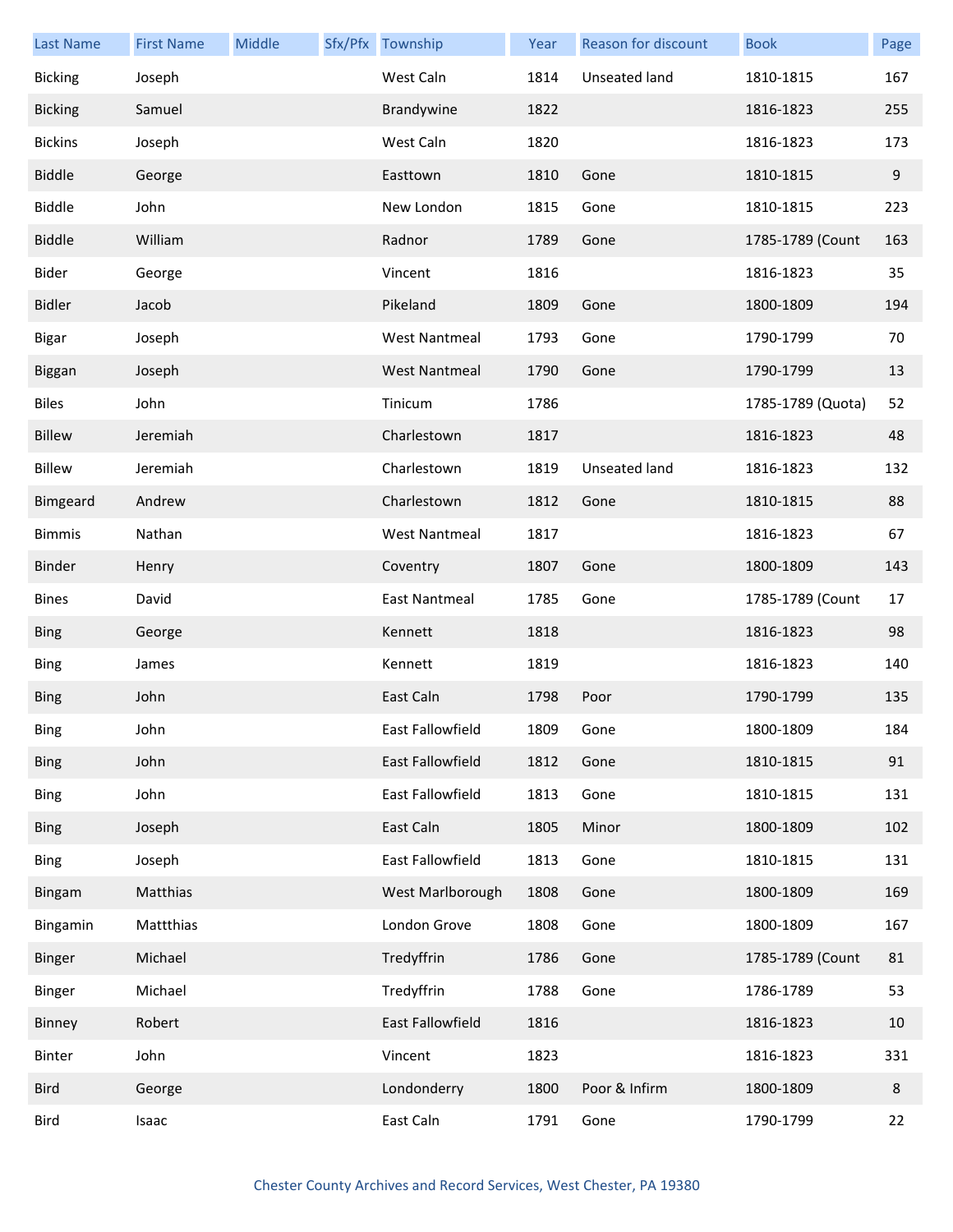| <b>Last Name</b> | <b>First Name</b> | Middle |      | Sfx/Pfx Township | Year | Reason for discount | <b>Book</b>       | Page   |
|------------------|-------------------|--------|------|------------------|------|---------------------|-------------------|--------|
| <b>Bird</b>      | Isaiah            |        |      | New London       | 1823 |                     | 1816-1823         | 316    |
| <b>Bird</b>      | Mark              |        |      | East Nantmeal    | 1787 | Mistake             | 1785-1789 (Quota) | 72     |
| <b>Bird</b>      | Mark              |        | Esq. | East Nantmeal    | 1787 | Mistake             | 1785-1789 (Count  | 100    |
| <b>Bird</b>      | Thomas            |        |      | West Whiteland   | 1795 | Removed             | 1790-1799         | 94     |
| <b>Bire</b>      | Caleb             |        |      | Tinicum          | 1787 | Ran away            | 1785-1789 (Count  | 108    |
| Bire             | Caleb             |        |      | Tinicum          | 1787 | Ran away            | 1785-1789 (Quota) | 80     |
| <b>Bire</b>      | Caleb             |        |      | Tinicum          | 1788 | Ran away            | 1786-1789         | 80     |
| Birk             | Charles           |        |      | Kennett          | 1806 | Gone                | 1800-1809         | 126    |
| <b>Birket</b>    | Jesse             |        |      | Goshen           | 1798 | Gone                | 1790-1799         | 138    |
| Birney           | Hugh              |        |      | East Fallowfield | 1812 | No Dog              | 1810-1815         | 91     |
| Biron            | William           |        |      | Charlestown      | 1793 | Poor                | 1790-1799         | 61     |
| Birrele          | Jacob             |        |      | West Caln        | 1814 | Unseated land       | 1810-1815         | 167    |
| <b>Bisbing</b>   | Peter             |        |      | Coventry         | 1823 |                     | 1816-1823         | 302    |
| Bishop           | George            |        |      | Westtown         | 1807 | Gone                | 1800-1809         | 158    |
| Bishop           | Stephen           |        |      | New London       | 1812 | Gone                | 1810-1815         | 102    |
| Bishop           | Thomas            |        |      | Easttown         | 1811 | One Dog             | 1810-1815         | 50     |
| Bishop           | Thomas            |        |      | East Caln        | 1821 |                     | 1816-1823         | 214    |
| <b>Biss</b>      | Samuel            |        |      | Pikeland         | 1790 | Poor                | 1790-1799         | 14     |
| <b>Bitler</b>    | John              |        |      | Pikeland         | 1809 |                     | 1800-1809         | 194    |
| Bitler           | Michael           |        |      | East Nantmeal    | 1791 | Gone                | 1790-1799         | 32     |
| Bittan           | John              |        |      | Coventry         | 1789 | Poor                | 1785-1789 (Quota) | 119    |
| <b>Bittle</b>    | Abram             |        |      | Willistown       | 1819 |                     | 1816-1823         | 162    |
| <b>Bittle</b>    | George            |        |      | Easttown         | 1810 | Gone                | 1810-1815         | 9      |
| <b>Bittle</b>    | Jacob             |        |      | Radnor           | 1789 | Poor                | 1785-1789 (Quota) | 140    |
| <b>Bittle</b>    | Jacob             |        |      | Radnor           | 1789 | Poor                | 1785-1789 (Count  | 163    |
| <b>Bittle</b>    | Joseph            |        |      | Newtown          | 1786 | Gone                | 1785-1789 (Count  | 45     |
| <b>Bittle</b>    | Joseph            |        |      | Newtown          | 1786 | Gone                | 1785-1789 (Quota) | 45     |
| <b>Bittle</b>    | Joseph            |        |      | Newtown          | 1786 | Gone                | 1785-1789 (Count  | 73     |
| <b>Bittle</b>    | Joseph            |        |      | Newtown          | 1787 | Gone                | 1786-1789         | $17\,$ |
| <b>Bittle</b>    | William           |        |      | Easttown         | 1787 | Mistake             | 1785-1789 (Count  | 92     |
| <b>Bittle</b>    | William           |        |      | Easttown         | 1787 | Mistake             | 1785-1789 (Quota) | 65     |
| Bittle           | William           |        |      | Easttown         | 1788 | Mistake             | 1786-1789         | 64     |
| <b>Bittle</b>    | William           |        |      | Radnor           | 1789 | Gone                | 1785-1789 (Quota) | 140    |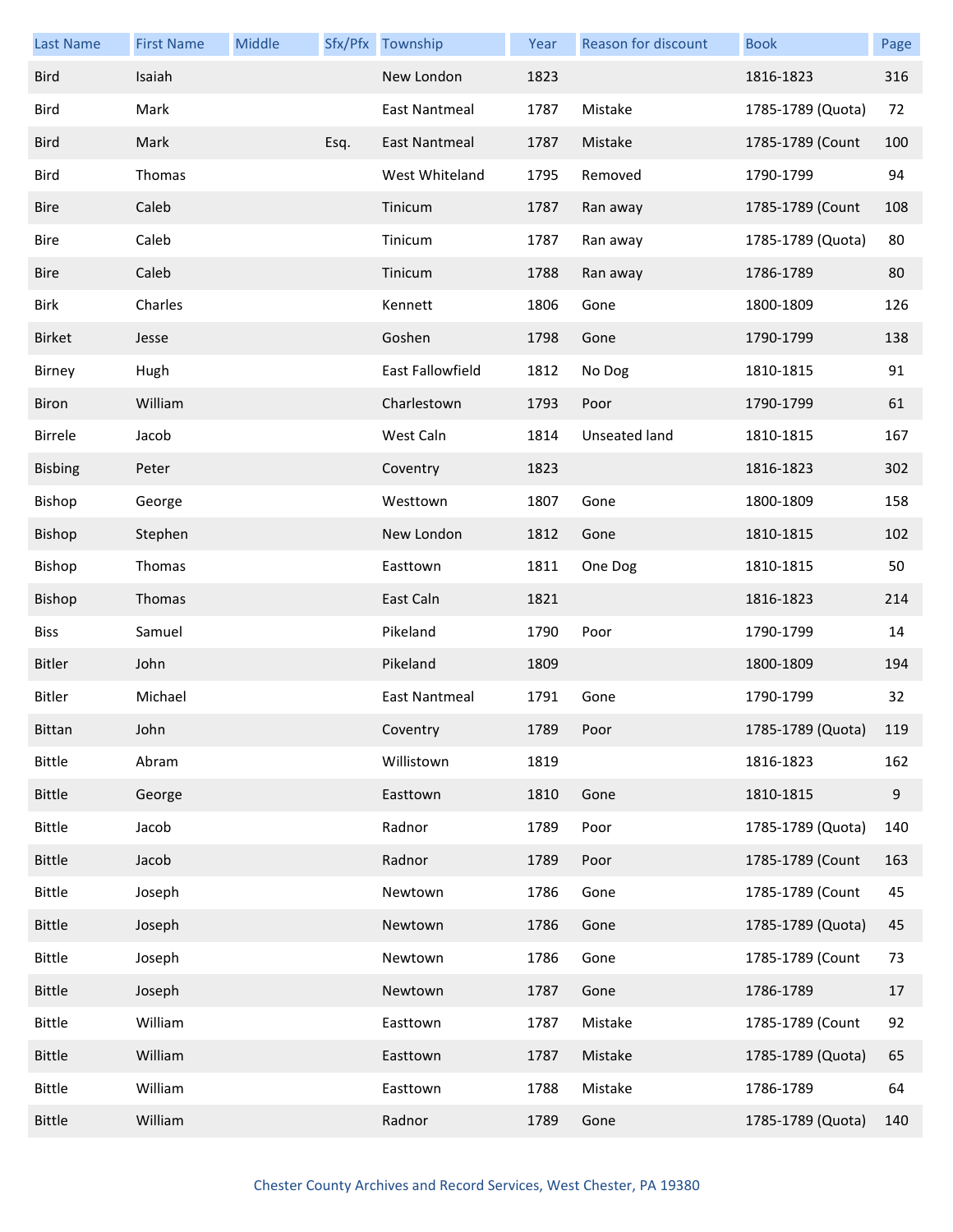| <b>Last Name</b> | <b>First Name</b> | Middle | Sfx/Pfx Township        | Year | Reason for discount  | <b>Book</b>           | Page |
|------------------|-------------------|--------|-------------------------|------|----------------------|-----------------------|------|
| Bittleson        | George            |        | Ridley                  | 1787 | Married              | 1785-1789 (Quota)     | 78   |
| Bitzer           |                   |        | West Caln               | 1812 | Unseated land        | 1810-1815             | 87   |
| Bitzer           |                   |        | West Caln               | 1813 | Unseated land        | 1810-1815             | 127  |
| Bitzer           |                   |        | West Caln               | 1814 | Unseated land        | 1810-1815             | 167  |
| Bitzer           |                   |        | West Caln               | 1817 |                      | 1816-1823             | 47   |
| Bitzer           | James             |        | West Caln               | 1809 | <b>Unseated land</b> | 1800-1809             | 182  |
| Bitzer           | John              |        | West Fallowfield        | 1815 | Unseated land        | 1810-1815             | 213  |
| Bitzer           | John              |        | <b>West Fallowfield</b> | 1816 |                      | 1816-1823             | 11   |
| Bitzer           | John              |        | West Fallowfield        | 1817 |                      | 1816-1823             | 52   |
| Bitzer           | John              |        | <b>West Fallowfield</b> | 1820 | <b>Unseated land</b> | 1816-1823             | 178  |
| Bitzer           | John              |        | West Fallowfield        | 1821 |                      | 1816-1823             | 220  |
| Bitzer           | Martin            |        | <b>West Fallowfield</b> | 1815 | <b>Unseated land</b> | 1810-1815             | 213  |
| Bitzer           | Martin            |        | West Fallowfield        | 1816 |                      | 1816-1823             | 11   |
| Bitzer           | Martin            |        | West Fallowfield        | 1817 |                      | 1816-1823             | 52   |
| Bitzer           | Martin            |        | West Fallowfield        | 1820 | Unseated land        | 1816-1823             | 178  |
| Bitzer           | Martin            |        | <b>West Fallowfield</b> | 1821 |                      | 1816-1823             | 220  |
| Bitzer           | Michael           |        | West Caln               | 1819 |                      | 1816-1823             | 131  |
| Bitzer           | Michael           |        | West Caln               | 1820 |                      | 1816-1823             | 173  |
| <b>Bivins</b>    | William           |        | East Nantmeal           | 1820 |                      | 1816-1823             | 193  |
| Blachford & H    |                   |        | East Whiteland          | 1788 | Charged to land      | 1785-1789 (Count      | 139  |
| Blachford & H    |                   |        | East Whiteland          | 1789 | Charged to land      | 1785-1789 (Quota) 139 |      |
| Blachford & H    |                   |        | East Whiteland          | 1790 | Gone                 | 1790-1799             | 18   |
| <b>Black</b>     | Abraham           |        | Uwchlan                 | 1811 | Not found            | 1810-1815             | 75   |
| <b>Black</b>     | Andrew            |        | <b>West Nantmeal</b>    | 1806 | Gone                 | 1800-1809             | 132  |
| <b>Black</b>     | Andrew            |        | Brandywine              | 1807 | Gone                 | 1800-1809             | 141  |
| <b>Black</b>     | Caleb             |        | <b>West Nantmeal</b>    | 1814 | Gone                 | 1810-1815             | 187  |
| <b>Black</b>     | Charles           |        | West Fallowfield        | 1789 | Error                | 1785-1789 (Count      | 150  |
| <b>Black</b>     | Charles           |        | West Fallowfield        | 1789 | Error                | 1785-1789 (Quota)     | 122  |
| <b>Black</b>     | Charles           |        | <b>West Nantmeal</b>    | 1811 | Under age            | 1810-1815             | 62   |
| <b>Black</b>     | Charles           | G.     | West Fallowfield        | 1804 | Gone                 | 1800-1809             | 85   |
| <b>Black</b>     | George            |        | East Whiteland          | 1795 | Gone                 | 1790-1799             | 93   |
| <b>Black</b>     | Green             |        | West Fallowfield        | 1807 | Gone                 | 1800-1809             | 145  |
| <b>Black</b>     | Isaac             |        | West Fallowfield        | 1804 | Gone                 | 1800-1809             | 85   |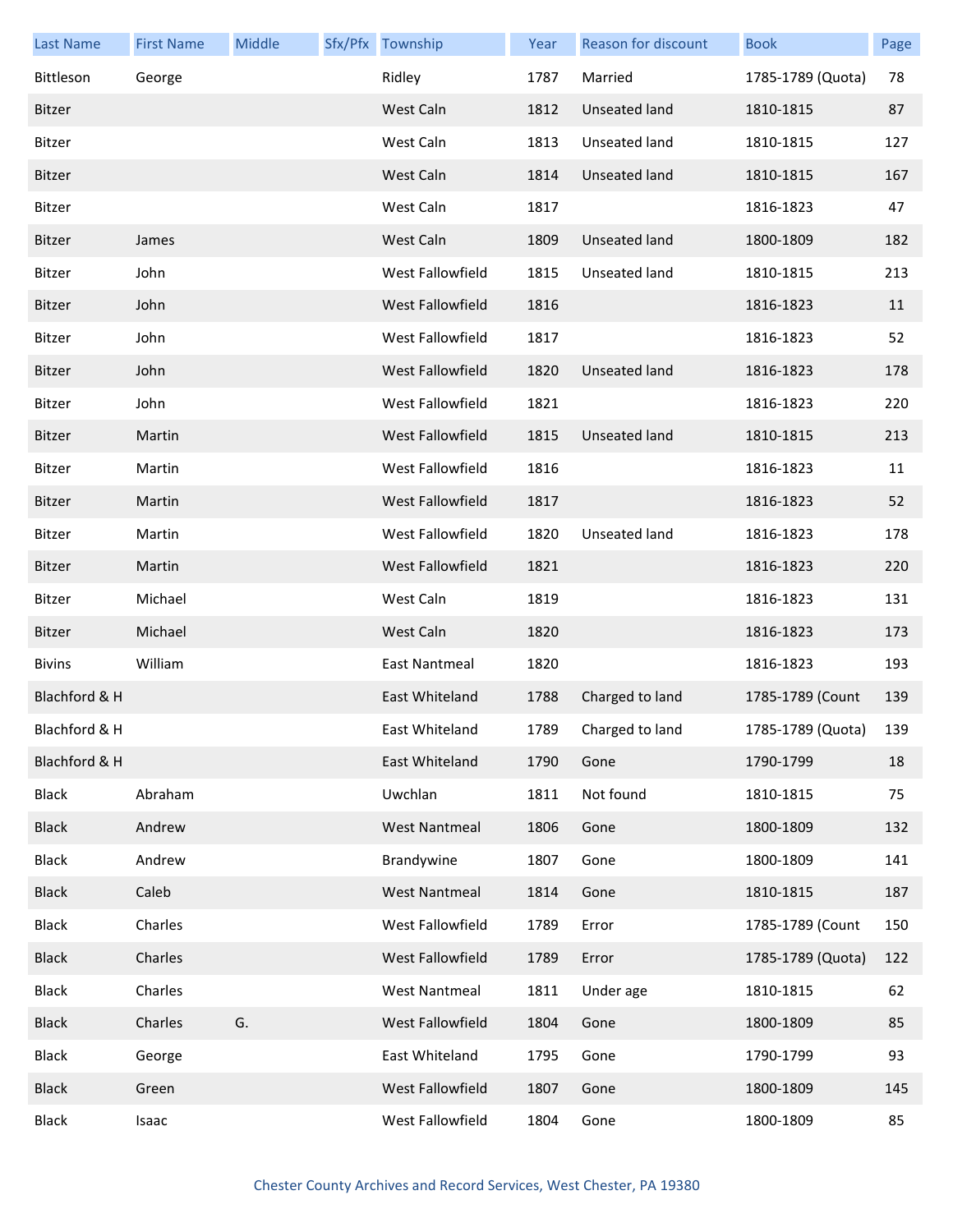| <b>Last Name</b> | <b>First Name</b> | Middle | Sfx/Pfx Township     | Year | <b>Reason for discount</b> | <b>Book</b>       | Page |
|------------------|-------------------|--------|----------------------|------|----------------------------|-------------------|------|
| <b>Black</b>     | James             |        | Tinicum              | 1787 | Ran away                   | 1785-1789 (Quota) | 80   |
| <b>Black</b>     | James             |        | Tinicum              | 1787 | Ran away                   | 1785-1789 (Count  | 108  |
| <b>Black</b>     | James             |        | Tinicum              | 1788 | Ran away                   | 1786-1789         | 80   |
| <b>Black</b>     | John              |        | West Caln            | 1785 | Dead                       | 1785-1789 (Count  | 6    |
| <b>Black</b>     | John              |        | Uwchlan              | 1785 | Gone                       | 1785-1789 (Count  | 25   |
| <b>Black</b>     | John              |        | Vincent              | 1786 | Gone                       | 1786-1789         | 25   |
| <b>Black</b>     | John              |        | Vincent              | 1786 | Gone                       | 1785-1789 (Count  | 53   |
| <b>Black</b>     | John              |        | Vincent              | 1786 | Gone                       | 1785-1789 (Quota) | 53   |
| <b>Black</b>     | John              |        | East Caln            | 1788 | Gone                       | 1785-1789 (Count  | 118  |
| <b>Black</b>     | John              |        | East Caln            | 1788 | Gone                       | 1785-1789 (Quota) | 90   |
| <b>Black</b>     | John              |        | Brandywine           | 1799 | Poor                       | 1790-1799         | 154  |
| <b>Black</b>     | John              |        | East Nantmeal        | 1801 | Gone                       | 1800-1809         | 32   |
| <b>Black</b>     | John              |        | East Nantmeal        | 1804 | Gone                       | 1800-1809         | 92   |
| <b>Black</b>     | John              |        | East Nantmeal        | 1805 | Gone                       | 1800-1809         | 112  |
| <b>Black</b>     | John              |        | Brandywine           | 1810 | Poor                       | 1810-1815         | 4    |
| <b>Black</b>     | John              |        | Brandywine           | 1811 | Poor                       | 1810-1815         | 45   |
| <b>Black</b>     | John              |        | Sadsbury             | 1811 | Gone                       | 1810-1815         | 72   |
| <b>Black</b>     | John              |        | Brandywine           | 1811 | Poor                       | 1810-1815         | 45   |
| <b>Black</b>     | John              |        | Vincent              | 1812 | Gone                       | 1810-1815         | 116  |
| <b>Black</b>     | John              |        | Brandywine           | 1813 | Poor                       | 1810-1815         | 125  |
| <b>Black</b>     | John              |        | Brandywine           | 1816 |                            | 1816-1823         | 4    |
| <b>Black</b>     | John              |        | Brandywine           | 1817 |                            | 1816-1823         | 45   |
| <b>Black</b>     | Joseph            |        | West Caln            | 1785 | Dead                       | 1785-1789 (Quota) | 6    |
| <b>Black</b>     | Joseph            |        | Willistown           | 1810 | Poor                       | 1810-1815         | 36   |
| <b>Black</b>     | Joseph            |        | East Nottingham      | 1810 |                            | 1810-1815         | 23   |
| <b>Black</b>     | Robert            |        | Kennett              | 1785 | Gone to Georgia            | 1785-1789 (Quota) | 11   |
| <b>Black</b>     | Samuel            |        | Middletown           | 1789 | Mistake                    | 1785-1789 (Count  | 154  |
| <b>Black</b>     | Thomas            | W.     | West Fallowfield     | 1806 | Gone                       | 1800-1809         | 125  |
| <b>Black</b>     | William           |        | <b>West Nantmeal</b> | 1785 | Poor                       | 1785-1789 (Quota) | 17   |
| Black            | William           |        | <b>West Nantmeal</b> | 1786 | Ran away                   | 1785-1789 (Count  | 45   |
| <b>Black</b>     | William           |        | <b>West Nantmeal</b> | 1786 | Gone                       | 1785-1789 (Quota) | 45   |
| <b>Black</b>     | William           |        | <b>West Nantmeal</b> | 1786 | Gone                       | 1785-1789 (Count  | 73   |
| <b>Black</b>     | William           |        | <b>West Nantmeal</b> | 1787 | Ran away                   | 1786-1789         | 17   |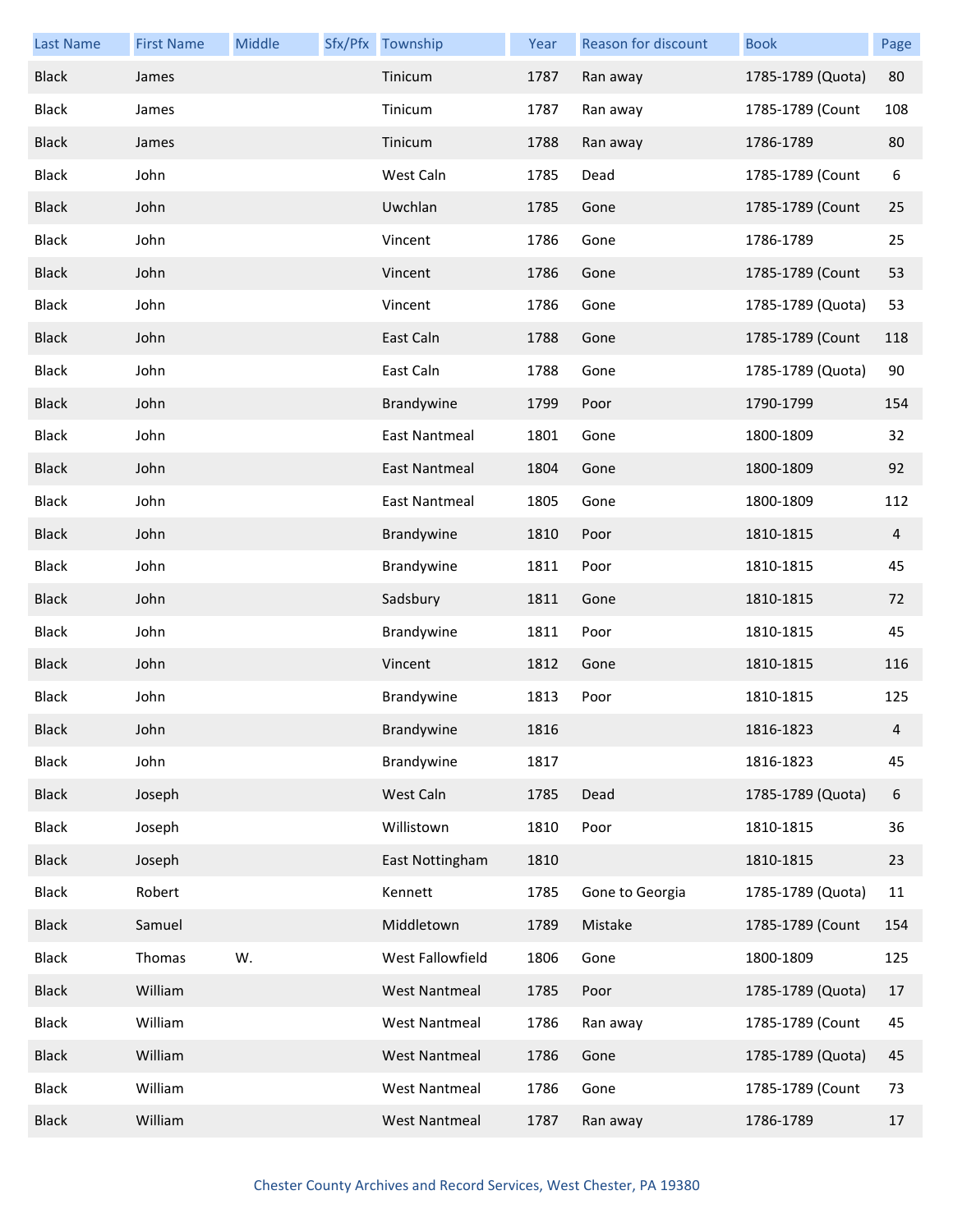| <b>Last Name</b> | <b>First Name</b> | Middle | Sfx/Pfx Township     | Year | Reason for discount                | <b>Book</b>       | Page           |
|------------------|-------------------|--------|----------------------|------|------------------------------------|-------------------|----------------|
| <b>Black</b>     | William           |        | West Fallowfield     | 1792 | Gone                               | 1790-1799         | 44             |
| <b>Black</b>     | William           |        | West Marlborough     | 1797 | Married                            | 1790-1799         | 123            |
| <b>Black</b>     | William           |        | West Marlborough     | 1804 | Gone                               | 1800-1809         | 89             |
| <b>Black</b>     | William           |        | <b>East Nantmeal</b> | 1805 | Gone                               | 1800-1809         | 112            |
| <b>Black</b>     | William           |        | <b>East Nantmeal</b> | 1807 | Gone                               | 1800-1809         | 152            |
| <b>Black</b>     | William           |        | East Nantmeal        | 1809 | Moved                              | 1800-1809         | 192            |
| <b>Black</b>     | William           |        | Honey Brook          | 1810 | Gone                               | 1810-1815         | 13             |
| <b>Black</b>     | William           |        | Sadsbury             | 1812 | No Dog                             | 1810-1815         | 112            |
| <b>Black</b>     | William           |        | <b>West Nantmeal</b> | 1812 | Enlisted                           | 1810-1815         | 107            |
| <b>Black</b>     | William           |        | East Nottingham      | 1815 |                                    | 1810-1815         | 225            |
| <b>Black</b>     | William           |        | Sadsbury             | 1823 |                                    | 1816-1823         | 327            |
| Blackburn        | Andrew            |        | New London           | 1798 | Gone                               | 1790-1799         | 143            |
| Blackburn        | Jehu              |        | Charlestown          | 1816 |                                    | 1816-1823         | $\overline{7}$ |
| Blackburn        | John              |        | New London           | 1795 | Gone                               | 1790-1799         | 86             |
| Blackburn        | John              |        | Lower Oxford         | 1797 | Gone                               | 1790-1799         | 132            |
| Blackburn        | Prudence          |        | West Nottingham      | 1821 |                                    | 1816-1823         | 234            |
| Blackford        | Benjamin          |        | Pennsbury            | 1798 | Gone                               | 1790-1799         | 147            |
| Blackford & H    |                   |        | East Whiteland       | 1787 | Charged to tenant Willia 1786-1789 |                   | 27             |
| Blackford & H    |                   |        | East Whiteland       | 1789 | Charged to land                    | 1785-1789 (Count  | 168            |
| Blackman         | Moses             |        | East Nottingham      | 1810 |                                    | 1810-1815         | 23             |
| Blackman         | Nathan            |        | Upper Oxford         | 1817 | Gone                               | 1816-1823         | 68             |
| Blacksmith       | John              |        | Tredyffrin           | 1811 | Gone                               | 1810-1815         | 74             |
| Blade            | John              |        | East Caln            | 1819 | Gone                               | 1816-1823         | 130            |
| Blade            | Richard           |        | East Caln            | 1819 | Minor                              | 1816-1823         | 130            |
| Blair            | David             |        | East Caln            | 1798 | Gone                               | 1790-1799         | 135            |
| Blair            | John              |        | Chester              | 1785 | Ran away                           | 1785-1789 (Count  | $\mathbf{3}$   |
| Blair            | John              |        | East Caln            | 1785 | Gone                               | 1785-1789 (Quota) | 6              |
| Blair            | John              |        | New London           | 1797 | Poor                               | 1790-1799         | 123            |
| Blair            | John              |        | Londonderry          | 1799 | Poor                               | 1790-1799         | 160            |
| Blair            | John              |        | Sadsbury             | 1803 | Gone                               | 1800-1809         | 75             |
| Blair            | John              |        | New London           | 1807 | Gone                               | 1800-1809         | 150            |
| Blair            | John              |        | East Nottingham      | 1811 | Gone                               | 1810-1815         | 66             |
| Blair            | John              |        | East Nottingham      | 1812 | Gone                               | 1810-1815         | 104            |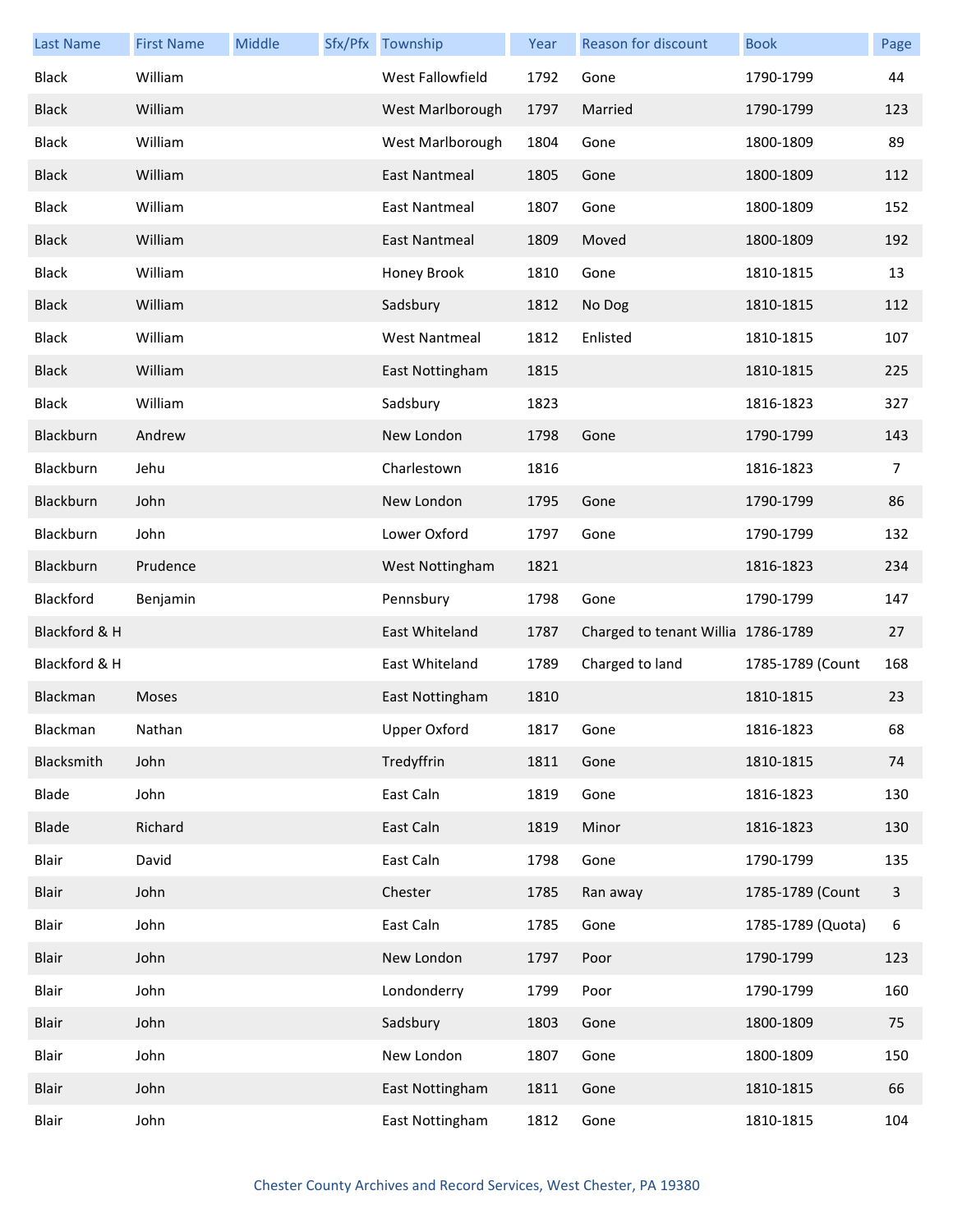| <b>Last Name</b> | <b>First Name</b> | Middle |     | Sfx/Pfx Township     | Year | <b>Reason for discount</b>        | <b>Book</b>       | Page |
|------------------|-------------------|--------|-----|----------------------|------|-----------------------------------|-------------------|------|
| Blair            | John              |        |     | East Nottingham      | 1812 | Gone                              | 1810-1815         | 104  |
| Blair            | Samuel            |        |     | <b>West Nantmeal</b> | 1818 |                                   | 1816-1823         | 110  |
| Blair            | William           |        |     | <b>East Nantmeal</b> | 1785 | Gone                              | 1785-1789 (Count  | 17   |
| Blair            | William           |        |     | West Chester         | 1817 |                                   | 1816-1823         | 81   |
| Blair            | William           |        |     | East Bradford        | 1819 |                                   | 1816-1823         | 127  |
| Blakely          | James             |        |     | Charlestown          | 1819 |                                   | 1816-1823         | 132  |
| Blaker           | William           |        |     | Vincent              | 1815 | Poor                              | 1810-1815         | 237  |
| <b>Blakes</b>    | George            |        |     | Willistown           | 1785 | Poor                              | 1785-1789 (Count  | 26   |
| <b>Blakes</b>    | William           |        |     | Uwchlan              | 1806 | Poor                              | 1800-1809         | 136  |
| Blakey           | John              |        |     | Charlestown          | 1818 | Gone                              | 1816-1823         | 90   |
| Blaney           | James             |        |     | Goshen               | 1811 | Dead                              | 1810-1815         | 53   |
| Blaney           | John              |        |     | East Whiteland       | 1807 | Gone                              | 1800-1809         | 158  |
| Blany            | John              |        |     | Tredyffrin           | 1813 | Gone                              | 1810-1815         | 154  |
| Blany            | John              |        |     | Tredyffrin           | 1813 | Gone                              | 1810-1815         | 154  |
| Blatchford       | Benjamin          |        |     | New Garden           | 1799 | Gone                              | 1790-1799         | 163  |
| Blatchford &     |                   |        |     | East Whiteland       | 1785 | Charged to land                   | 1785-1789 (Quota) | 27   |
| Blatchford &     |                   |        |     | East Whiteland       | 1786 | Charged to William Eva            | 1785-1789 (Count  | 55   |
| Blatchford &     |                   |        |     | East Whiteland       | 1786 | Being taxed to tenant             | 1785-1789 (Quota) | 55   |
| Blatchford &     |                   |        |     | East Whiteland       | 1787 | Charged to land                   | 1785-1789 (Quota) | 83   |
| Blatchford &     |                   |        |     | East Whiteland       | 1788 | Charged to land                   | 1785-1789 (Quota) | 111  |
| Blatchford &     |                   |        |     | East Whiteland       | 1791 |                                   | 1790-1799         | 38   |
| Blatchford &     |                   |        |     | East Whiteland       | 1793 | Error                             | 1790-1799         | 76   |
| <b>Bleaks</b>    | Michael           |        |     | Kennett              | 1804 | Gone                              | 1800-1809         | 87   |
| Blellock         | James             |        |     | Newlin               | 1786 | Poor                              | 1785-1789 (Quota) | 44   |
| Blelock          | James             |        |     | Sadsbury             | 1790 | Charged to land                   | 1790-1799         | 15   |
| Blelock          | James             |        | Jr. | Sadsbury             | 1796 | Out of these parts when 1790-1799 |                   | 109  |
| Blelock          | James             |        | Jr. | Sadsbury             | 1797 | Gone                              | 1790-1799         | 128  |
| Blicker          | Nicholas          |        |     | Coventry             | 1785 | Poor                              | 1785-1789 (Count  | 4    |
| Bloom            | George            |        |     | East Caln            | 1822 |                                   | 1816-1823         | 256  |
| Bloom            | John              |        |     | East Caln            | 1822 |                                   | 1816-1823         | 256  |
| Blue             | Peter             |        |     | New Garden           | 1786 | Poor                              | 1785-1789 (Count  | 43   |
| Blue             | Peter             |        |     | New Garden           | 1786 | Poor                              | 1785-1789 (Count  | 71   |
| Blue             | Peter             |        |     | New Garden           | 1786 | Poor                              | 1786-1789         | 15   |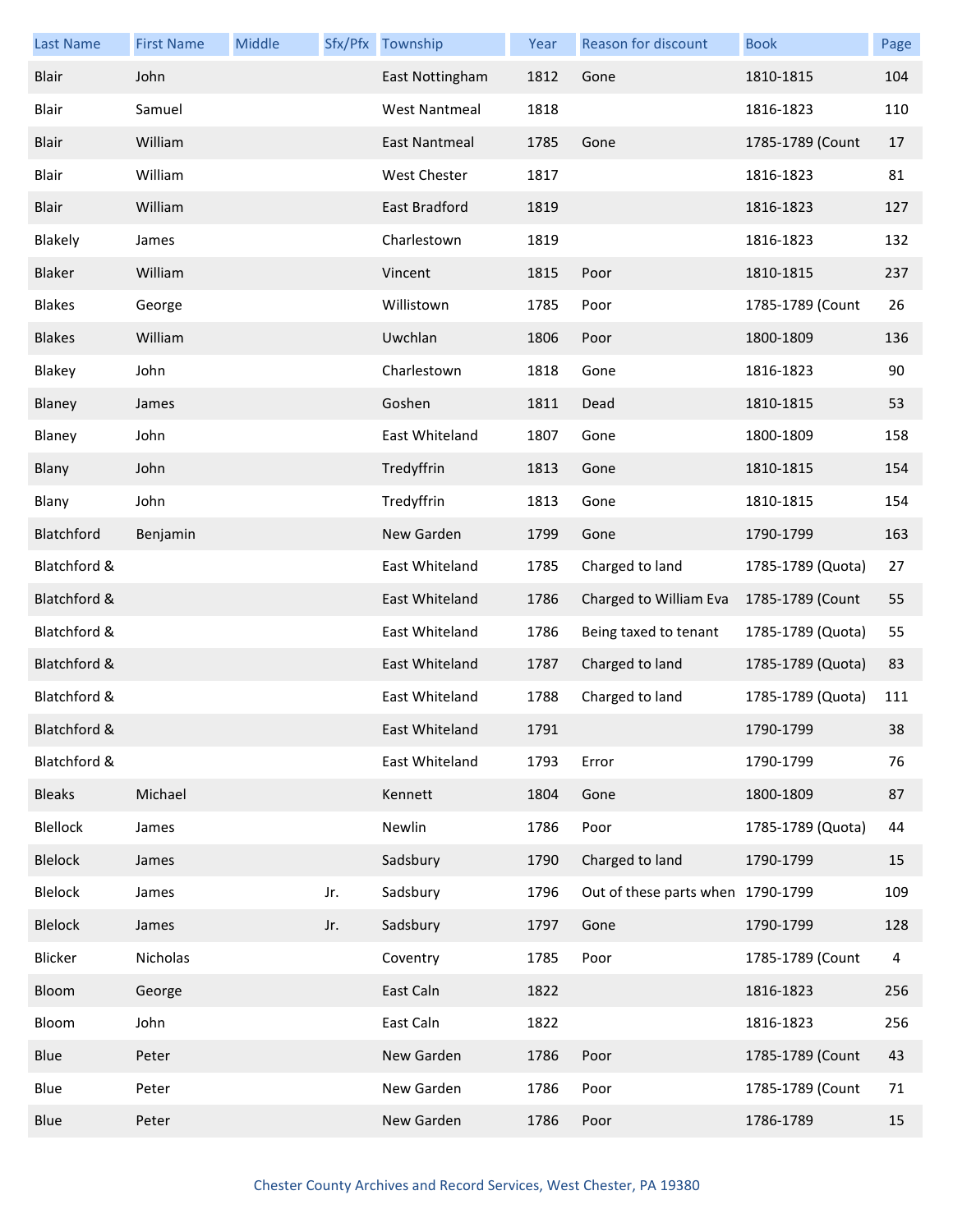| <b>Last Name</b> | <b>First Name</b> | Middle | Sfx/Pfx Township     | Year | Reason for discount | <b>Book</b>       | Page           |
|------------------|-------------------|--------|----------------------|------|---------------------|-------------------|----------------|
| Blue             | Peter             |        | New Garden           | 1786 | Poor                | 1785-1789 (Quota) | 43             |
| Blue             | Peter             |        | New Garden           | 1788 | Poor                | 1786-1789         | 43             |
| Blundan          | William           |        | East Whiteland       | 1793 | Lame & Poor         | 1790-1799         | 76             |
| <b>Boags</b>     | John              |        | <b>West Nantmeal</b> | 1787 | Ran away            | 1786-1789         | 17             |
| <b>Boak</b>      | Ephraim           |        | East Bradford        | 1789 | Dead                | 1785-1789 (Quota) | 114            |
| <b>Boake</b>     | Absalom           |        | East Bradford        | 1785 | Gone                | 1785-1789 (Count  | $\overline{2}$ |
| Boake            | Phebe             |        | Goshen               | 1792 | Charged to land     | 1790-1799         | 44             |
| Boarland         | John              |        | East Nottingham      | 1811 | Gone                | 1810-1815         | 66             |
| Boarland         | William           |        | West Nottingham      | 1821 |                     | 1816-1823         | 234            |
| Boat             | Owen              |        | <b>West Nantmeal</b> | 1816 |                     | 1816-1823         | 26             |
| Boat             | William           |        | Newlin               | 1817 |                     | 1816-1823         | 61             |
| Bob              | Filson            |        | East Fallowfield     | 1820 |                     | 1816-1823         | 177            |
| Boddy            | Robert            |        | Concord              | 1788 | Gone                | 1786-1789         | 60             |
| <b>Bodley</b>    | Anthony           |        | Pikeland             | 1817 |                     | 1816-1823         | 71             |
| Bodley           | Jacob             |        | Charlestown          | 1810 | No such man         | 1810-1815         | 7              |
| Bodley           | James             |        | Pikeland             | 1810 | Paid in Charlestown | 1810-1815         | 30             |
| Bodley           | James             |        | Pikeland             | 1820 |                     | 1816-1823         | 197            |
| <b>Bodley</b>    | James             |        | Pikeland             | 1822 |                     | 1816-1823         | 282            |
| Bodley           | James             |        | Pikeland             | 1823 |                     | 1816-1823         | 325            |
| Bodley           | John              |        | Charlestown          | 1798 | Gone                | 1790-1799         | 136            |
| <b>Bodley</b>    | Thomas            |        | Tredyffrin           |      | 1823 Unseated land  | 1816-1823         | 334            |
| Bodley           | William           |        | Charlestown          | 1822 |                     | 1816-1823         | 258            |
| <b>Bodly</b>     | Anthony           |        | Pikeland             | 1819 |                     | 1816-1823         | 155            |
| Boem             | Christ.           |        | Coventry             | 1786 | Gone                | 1785-1789 (Quota) | 32             |
| Boem             | Christ.           |        | Coventry             | 1786 | Gone                | 1785-1789 (Count  | 32             |
| Boem             | Christ.           |        | Coventry             | 1786 | Gone                | 1785-1789 (Count  | 60             |
| Boem             | Christ.           |        | Coventry             | 1788 | Gone                | 1786-1789         | 4              |
| Boem             | Henry             |        | Vincent              | 1786 | Gone                | 1785-1789 (Count  | 53             |
| Bogel            | Robert            |        | London Grove         | 1789 | Gone                | 1785-1789 (Count  | 152            |
| Bogel            | Robert            |        | London Grove         | 1789 | Gone                | 1785-1789 (Quota) | 124            |
| <b>Bogg</b>      | Joseph            |        | Willistown           | 1790 | Gone                | 1790-1799         | 18             |
| <b>Boggs</b>     | Alexander         |        | Tredyffrin           | 1803 | Poor                | 1800-1809         | 76             |
| <b>Boggs</b>     | Alexander         |        | Tredyffrin           | 1804 | Poor                | 1800-1809         | 96             |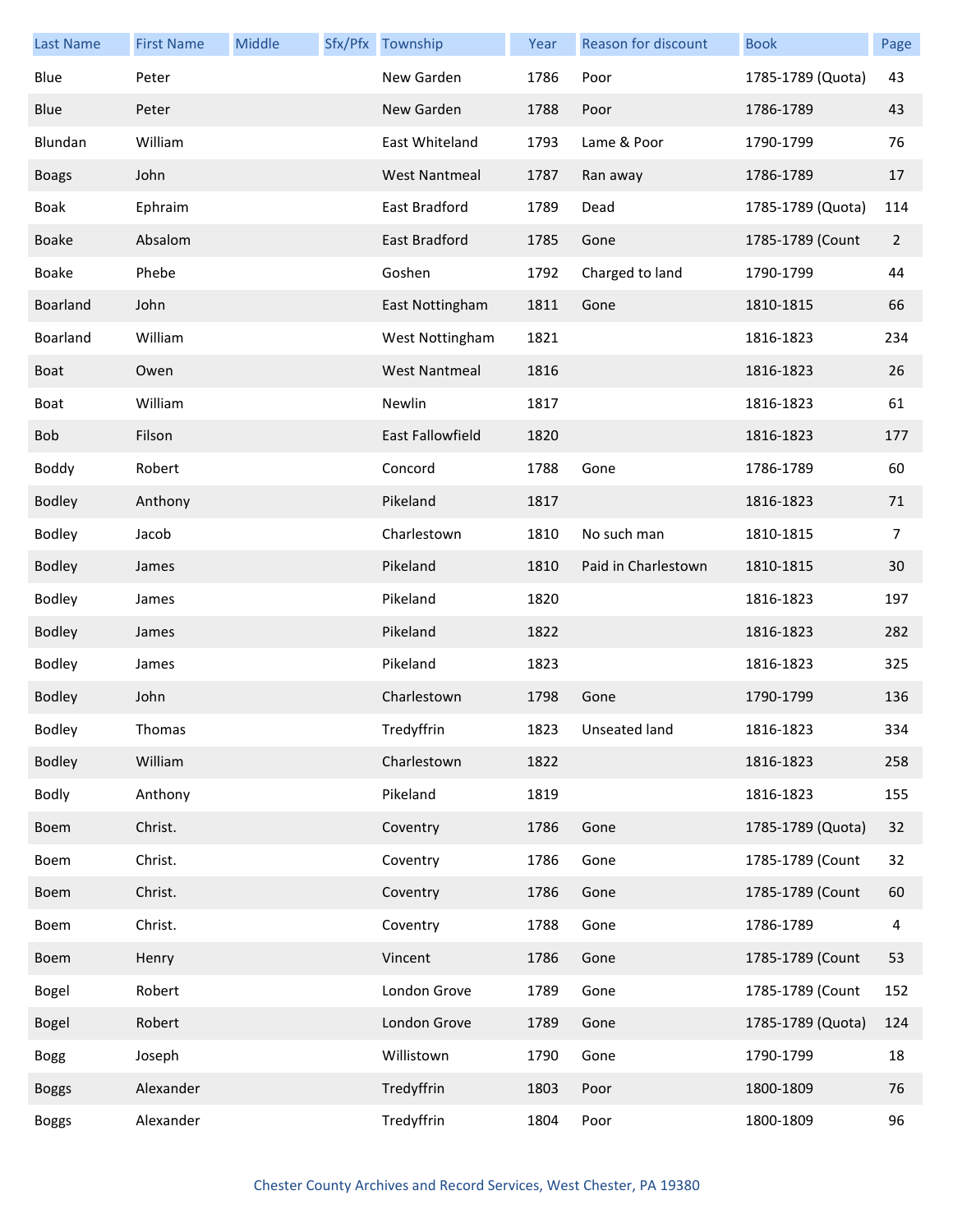| <b>Last Name</b> | <b>First Name</b> | Middle | Sfx/Pfx Township | Year | Reason for discount | <b>Book</b>       | Page |
|------------------|-------------------|--------|------------------|------|---------------------|-------------------|------|
| <b>Boggs</b>     | Alexander         |        | Easttown         | 1814 | Dead                | 1810-1815         | 170  |
| <b>Boggs</b>     | Alexander         |        | Easttown         | 1815 | Dead                | 1810-1815         | 211  |
| <b>Boggs</b>     | Andrew            |        | East Nottingham  | 1785 | Gone                | 1785-1789 (Count  | 18   |
| <b>Boggs</b>     | David             |        | Vincent          | 1816 |                     | 1816-1823         | 35   |
| <b>Boggs</b>     | Rebecca           |        | West Caln        | 1813 | Gone                | 1810-1815         | 127  |
| <b>Boggs</b>     | Rebecca           |        | West Caln        | 1813 | Gone                | 1810-1815         | 127  |
| <b>Boggs</b>     | William           |        | East Nottingham  | 1785 | Poor                | 1785-1789 (Count  | 18   |
| <b>Boggs</b>     | William           |        | East Caln        | 1810 | Nonresident         | 1810-1815         | 5    |
| <b>Bogs</b>      | Joseph            |        | West Fallowfield | 1785 | Charged to land     | 1785-1789 (Count  | 10   |
| Bohlen           | Bohl              |        | West Whiteland   | 1821 |                     | 1816-1823         | 250  |
| Bohlen           | Samuel            |        | Westtown         | 1820 |                     | 1816-1823         | 205  |
| Boice            | Abram             |        | West Caln        | 1823 |                     | 1816-1823         | 300  |
| <b>Boice</b>     | Robert            |        | West Caln        | 1823 |                     | 1816-1823         | 300  |
| <b>Boidler</b>   | Abraham           |        | Vincent          | 1814 | No Dog              | 1810-1815         | 196  |
| <b>Boidler</b>   | Jacob             |        | Pikeland         | 1802 | Gone                | 1800-1809         | 55   |
| <b>Boils</b>     | Samuel            |        | Tredyffrin       | 1810 | Gone                | 1810-1815         | 33   |
| <b>Boitler</b>   | John              |        | Uwchlan          | 1813 | Dog Dead            | 1810-1815         | 155  |
| Bolan            | Peter             |        | West Whiteland   | 1785 | Gone                | 1785-1789 (Quota) | 28   |
| <b>Boland</b>    | James             |        | West Bradford    | 1806 | Gone                | 1800-1809         | 121  |
| Bolderson        | Mordecai          |        | Goshen           | 1789 | Poor                | 1785-1789 (Count  | 150  |
| Bolen            | James             |        | West Bradford    | 1807 | Gone                | 1800-1809         | 141  |
| Bolin            | Peter             |        | West Whiteland   | 1785 | Gone                | 1785-1789 (Count  | 28   |
| <b>Boller</b>    | Henry             |        | Coventry         | 1792 | Gone                | 1790-1799         | 42   |
| Bolton           | George            |        | Coventry         | 1816 |                     | 1816-1823         | 8    |
| Bolton           | Henry             |        | East Fallowfield | 1821 |                     | 1816-1823         | 219  |
| Bolton           | Henry             |        | East Fallowfield | 1823 |                     | 1816-1823         | 304  |
| Bolton           | Jesse             |        | Charlestown      | 1802 | Gone                | 1800-1809         | 44   |
| Bolton           | Jesse             |        | Tredyffrin       | 1821 |                     | 1816-1823         | 243  |
| Bolton           | John              |        | Tredyffrin       | 1814 | No Dog              | 1810-1815         | 194  |
| Bolton           | John              |        | Charlestown      | 1815 |                     | 1810-1815         | 209  |
| Bolton           | John              | Evans  | Vincent          | 1793 | Poor                | 1790-1799         | 74   |
| Bolton           | John              | Evans  | Vincent          | 1795 | Poor                | 1790-1799         | 92   |
| Bolton           | Thomas            |        | East Marlborough | 1811 | Gone                | 1810-1815         | 59   |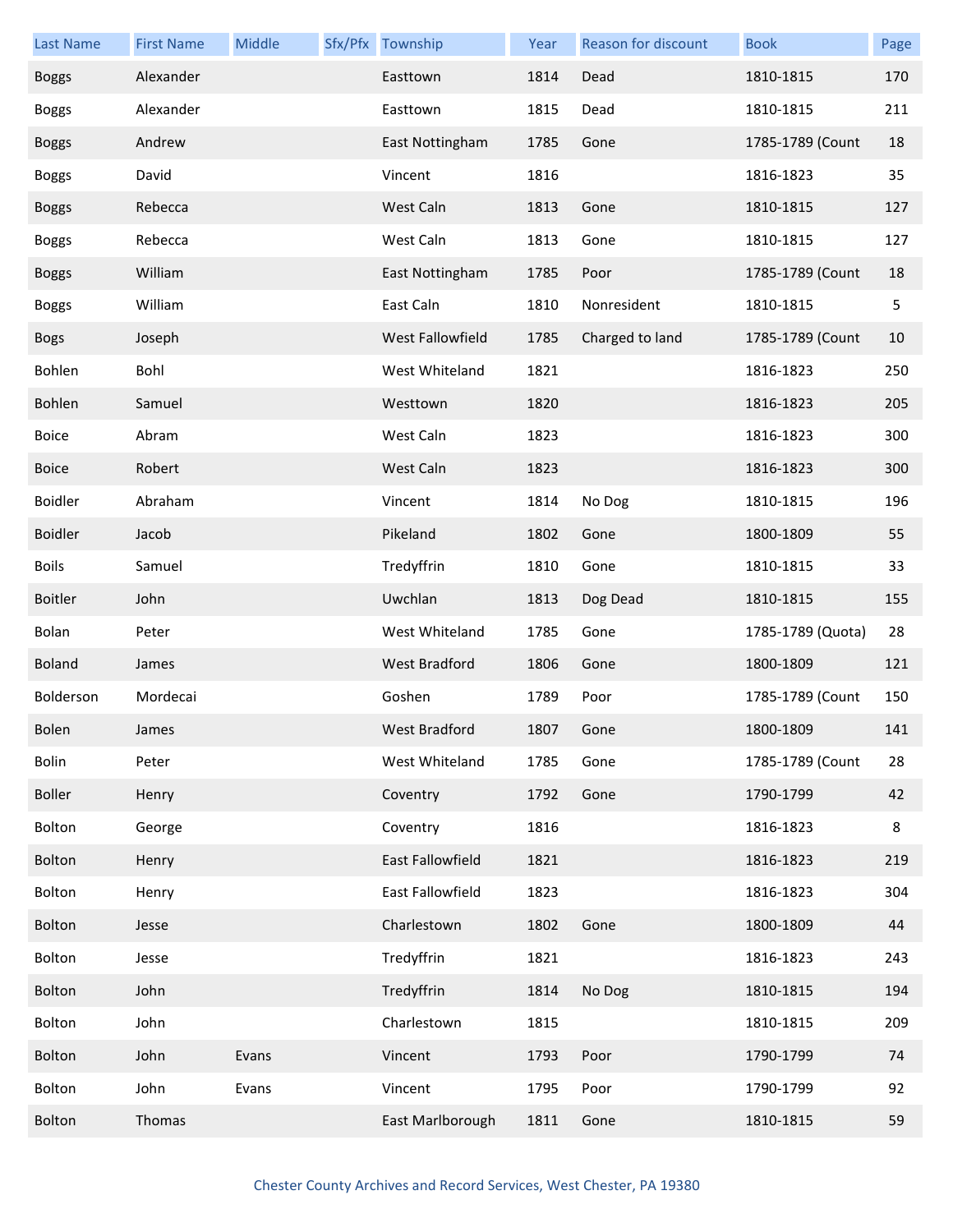| <b>Last Name</b> | <b>First Name</b> | Middle | Sfx/Pfx Township   | Year | Reason for discount     | <b>Book</b>       | Page |
|------------------|-------------------|--------|--------------------|------|-------------------------|-------------------|------|
| Bolton           | Thomas            |        | East Marlborough   | 1812 | Gone                    | 1810-1815         | 99   |
| Bolton           | Thomas            |        | Westtown           | 1814 | Gone                    | 1810-1815         | 198  |
| Bolton           | William           |        | East Fallowfield   | 1821 |                         | 1816-1823         | 219  |
| Bombaugh         | Henry             |        | Uwchlan            | 1801 | Gone                    | 1800-1809         | 37   |
| Bond             | John              |        | West Goshen        | 1821 |                         | 1816-1823         | 222  |
| <b>Bond</b>      | Joseph            |        | Brandywine         | 1797 | Poor Negro              | 1790-1799         | 115  |
| Bond             | Joseph            |        | Willistown         | 1814 | Gone                    | 1810-1815         | 197  |
| <b>Bond</b>      | Phinehas          |        | Vincent            | 1801 | Charged to land         | 1800-1809         | 37   |
| Bond             | Samuel            |        | Vincent            | 1818 |                         | 1816-1823         | 119  |
| <b>Bond</b>      | Samuel            |        | Vincent            | 1820 |                         | 1816-1823         | 203  |
| Bond             | Samuel            |        | Pikeland           | 1823 |                         | 1816-1823         | 325  |
| <b>Bonds</b>     | Samuel            |        | Vincent            | 1815 |                         | 1810-1815         | 237  |
| Bone             | Henry             |        | Vincent            | 1790 | Gone                    | 1790-1799         | 17   |
| <b>Bones</b>     | James             |        | East Nantmeal      | 1816 |                         | 1816-1823         | 25   |
| <b>Bones</b>     | James             |        | East Whiteland     | 1821 |                         | 1816-1823         | 249  |
| <b>Bones</b>     | James             |        | East Whiteland     | 1822 |                         | 1816-1823         | 291  |
| <b>Bones</b>     | Peter             |        | East Bradford      | 1806 | Gone                    | 1800-1809         | 120  |
| <b>Bones</b>     | Peter             |        | Pikeland           | 1810 | Gone                    | 1810-1815         | 30   |
| <b>Bones</b>     | Peter             |        | Pikeland           | 1823 |                         | 1816-1823         | 325  |
| Bonsal           | John              |        | Kennett            | 1822 |                         | 1816-1823         | 266  |
| Bonsal           | Philip            |        | East Caln          | 1816 |                         | 1816-1823         | 5    |
| <b>Bonsall</b>   | Benjamin          |        | <b>Upper Darby</b> | 1787 |                         | 1785-1789 (Count  | 91   |
| Bonsall          | Caleb             |        | Pennsbury          | 1814 | Gone                    | 1810-1815         | 190  |
| Bonsall          | Edward            |        | Uwchlan            | 1805 | Gone                    | 1800-1809         | 116  |
| Bonsall          | Hannah            |        | <b>Upper Darby</b> | 1786 | Dead                    | 1785-1789 (Count  | 35   |
| Bonsall          | Hannah            |        | <b>Upper Darby</b> | 1786 | Dead                    | 1785-1789 (Quota) | 35   |
| Bonsall          | John              |        | Kennett            | 1820 |                         | 1816-1823         | 182  |
| Bonsall          | Jonathan          |        | Lower Darby        | 1786 | Overflowing of the tide | 1785-1789 (Quota) | 36   |
| Bonsall          | Margaret          |        | Lower Darby        | 1786 | Overflowing of the tide | 1785-1789 (Quota) | 36   |
| Bonsall          | Obadiah           |        | Birmingham         | 1788 | Care of parents         | 1785-1789 (Count  | 114  |
| Bonsall          | Obadiah           |        | Birmingham         | 1788 | Care of parents         | 1785-1789 (Quota) | 86   |
| Bonsall          | Samuel            |        | Birmingham         | 1788 | Lame                    | 1785-1789 (Count  | 114  |
| Bonsall          | Samuel            |        | Birmingham         | 1788 | Lame                    | 1785-1789 (Quota) | 86   |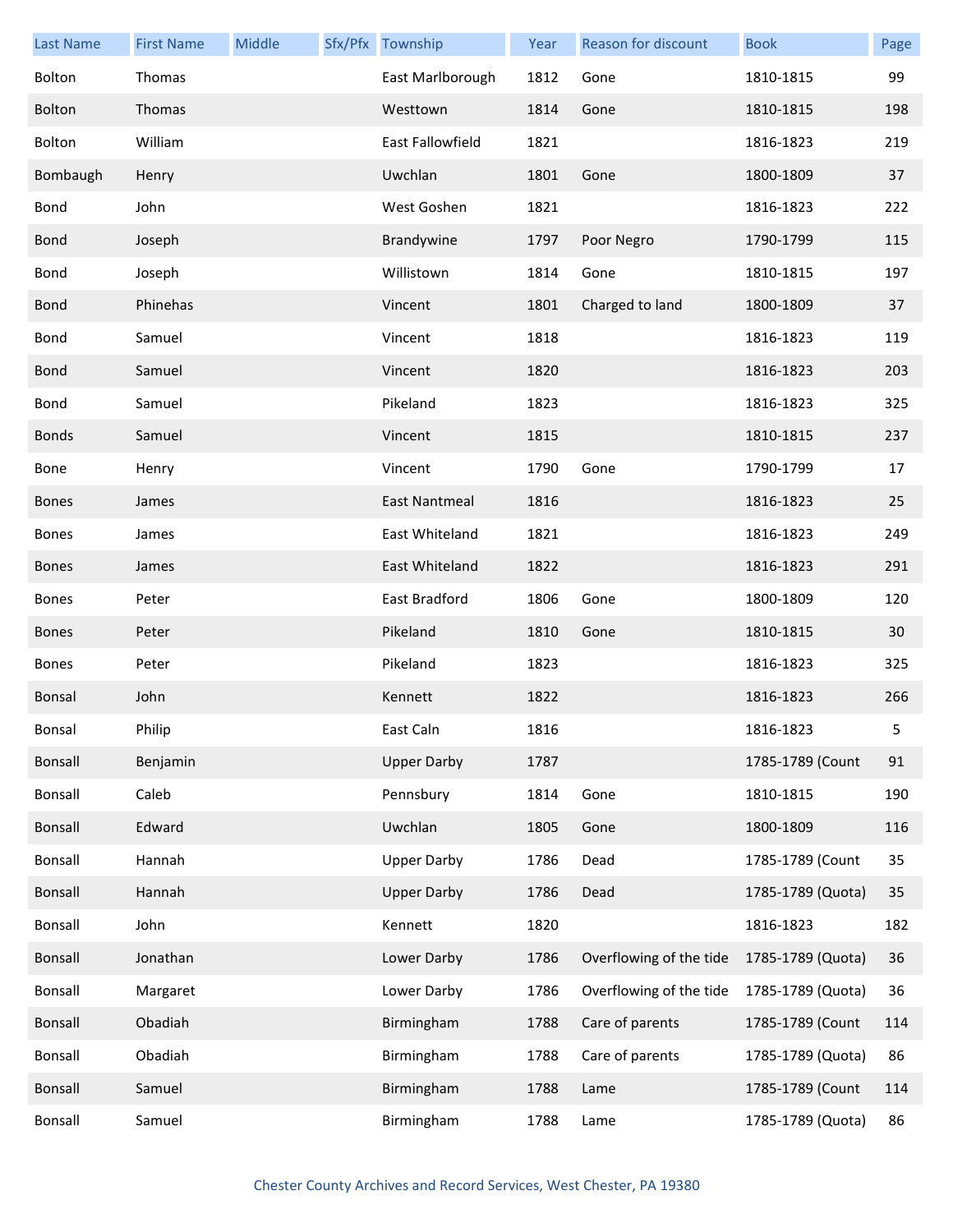| <b>Last Name</b> | <b>First Name</b> | <b>Middle</b> | Sfx/Pfx | Township             | Year | <b>Reason for discount</b> | <b>Book</b>       | Page |
|------------------|-------------------|---------------|---------|----------------------|------|----------------------------|-------------------|------|
| Bonsell          | Benjamin          |               |         | <b>Upper Darby</b>   | 1789 |                            | 1786-1789         | 63   |
| Bonsol           | Jonathan          |               |         | East Marlborough     | 1823 |                            | 1816-1823         | 313  |
| <b>Boogs</b>     | John              |               |         | <b>West Nantmeal</b> | 1786 | Ran away                   | 1785-1789 (Count  | 45   |
| Booker           | Henry             |               |         | <b>West Nantmeal</b> | 1819 |                            | 1816-1823         | 152  |
| Booker           | Jacob             |               |         | West Fallowfield     | 1816 |                            | 1816-1823         | 11   |
| Boon             | Andrew            |               |         | Lower Darby          | 1786 | Overflowing of the tide    | 1785-1789 (Quota) | 36   |
| Boon             | Andrew            |               |         | Lower Darby          | 1786 | Overflowing of the tide    | 1785-1789 (Quota) | 36   |
| Boon             | Hance             |               |         | Lower Darby          | 1785 | Infirmity                  | 1785-1789 (Quota) | 8    |
| Boon             | Hance             |               |         | Lower Darby          | 1786 | Overflowing of the tide    | 1785-1789 (Quota) | 36   |
| Boon             | Hance             |               |         | Lower Darby          | 1788 | Poor                       | 1785-1789 (Quota) | 92   |
| Boon             | Hance             |               |         | Lower Darby          | 1788 | Poor                       | 1785-1789 (Count  | 120  |
| Boon             | Hanse             |               |         | Lower Darby          | 1785 | Poor                       | 1785-1789 (Count  | 8    |
| Boon             | John              |               |         | Londonderry          | 1791 | Paid in Oxford             | 1790-1799         | 27   |
| Boon             | John              |               |         | Kennett              | 1792 | Gone                       | 1790-1799         | 45   |
| Boon             | John              |               |         | Kennett              | 1793 | Gone                       | 1790-1799         | 64   |
| Boon             | John              |               |         | East Nottingham      | 1810 | Gone                       | 1810-1815         | 23   |
| Boon             | John              |               |         | West Marlborough     | 1812 | Gone                       | 1810-1815         | 100  |
| Boon             | John              |               |         | <b>Upper Oxford</b>  | 1813 | Gone                       | 1810-1815         | 148  |
| Boon             | Joseph            |               |         | Lower Darby          | 1786 | Overflowing of the tide    | 1785-1789 (Quota) | 36   |
| Boon             | Joseph            |               |         | Darby                | 1789 | Paid in Ridley             | 1785-1789 (Count  | 147  |
| Boon             | Joseph            |               |         | Lower Darby          | 1789 | Paid in Ridley             | 1785-1789 (Quota) | 119  |
| Boon             | peter             |               |         | Lower Darby          | 1786 | Poor                       | 1785-1789 (Count  | 64   |
| Boon             | Peter             |               |         | Lower Darby          | 1787 | Lame                       | 1785-1789 (Quota) | 64   |
| Boon             | Peter             |               |         | Lower Darby          | 1788 | Poor                       | 1786-1789         | 36   |
| Boon             | Robert            |               |         | East Nottingham      | 1821 |                            | 1816-1823         | 233  |
| Boon             | Samuel            |               |         | Darby                | 1789 | Gone                       | 1785-1789 (Count  | 147  |
| Boon             | Samuel            |               |         | Lower Darby          | 1789 | Gone                       | 1785-1789 (Quota) | 119  |
| Boon             | William           |               |         | London Grove         | 1807 | Gone                       | 1800-1809         | 147  |
| Boon             | William           |               |         | East Nottingham      | 1810 | Gone                       | 1810-1815         | 23   |
| Boon             | William           |               |         | East Nottingham      | 1814 | Mistake                    | 1810-1815         | 184  |
| Boot             | Jacob             |               |         | West Marlborough     | 1810 | Gone                       | 1810-1815         | 19   |
| Boot             | Jacob             |               |         | Newlin               | 1811 | Gone                       | 1810-1815         | 64   |
| <b>Boot</b>      | Jacob             |               |         | Newlin               | 1815 | One Dog                    | 1810-1815         | 222  |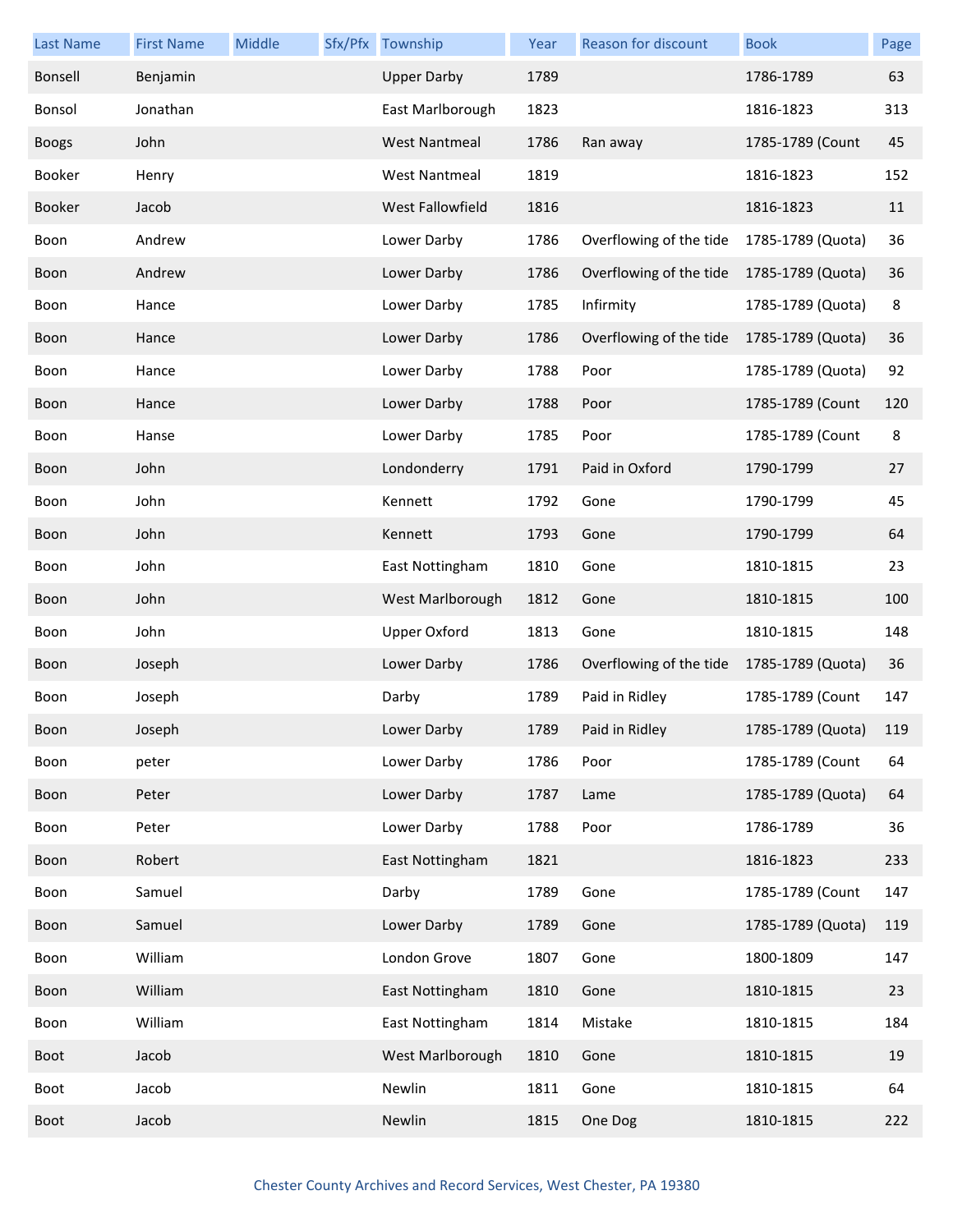| <b>Last Name</b> | <b>First Name</b> | Middle | Sfx/Pfx Township     | Year | Reason for discount | <b>Book</b>       | Page           |
|------------------|-------------------|--------|----------------------|------|---------------------|-------------------|----------------|
| Boot             | Jacob             |        | Newlin               | 1815 | Gone                | 1810-1815         | 222            |
| <b>Boot</b>      | William           |        | Penn                 | 1823 |                     | 1816-1823         | 326            |
| Booth            | John              |        | Bethel               | 1788 | Paid in Chichester  | 1786-1789         | $\mathbf{1}$   |
| Booth            | John              |        | London Grove         | 1819 |                     | 1816-1823         | 141            |
| Booth            | John              |        | London Grove         | 1820 |                     | 1816-1823         | 183            |
| Booth            | John              |        | London Grove         | 1823 |                     | 1816-1823         | 310            |
| Booth            | Joseph            |        | London Grove         | 1801 | Stock               | 1800-1809         | 27             |
| Booth            | Thomas            |        | London Grove         | 1821 |                     | 1816-1823         | 225            |
| Booth            | William           |        | Londonderry          | 1820 |                     | 1816-1823         | 185            |
| <b>Boothe</b>    | John              |        | Bethel               | 1786 | Paid in Chichester  | 1785-1789 (Quota) | 29             |
| Boothe           | John              |        | Bethel               | 1786 | Paid in Chichester  | 1785-1789 (Count  | 29             |
| <b>Boothe</b>    | John              |        | London Grove         | 1800 | Imperfect           | 1800-1809         | 8              |
| Boothe           | John              |        | New Garden           | 1815 |                     | 1810-1815         | 224            |
| <b>Boothe</b>    | Joseph            |        | East Marlborough     | 1791 | Gone                | 1790-1799         | 28             |
| Boreland         | John              |        | East Nottingham      | 1819 |                     | 1816-1823         | 149            |
| <b>Borelin</b>   | John              |        | East Nottingham      | 1814 | Unseated land       | 1810-1815         | 184            |
| <b>Borelin</b>   | John              |        | East Nottingham      | 1815 | Unseated land       | 1810-1815         | 225            |
| Borlan           | Samuel            |        | East Nantmeal        | 1790 | Gone                | 1790-1799         | 12             |
| Borlan           | William           |        | West Nottingham      | 1819 |                     | 1816-1823         | 150            |
| <b>Borlin</b>    | William           |        | West Nottingham      | 1814 |                     | 1810-1815         | 185            |
| Borty            | Joseph            |        | <b>Upper Darby</b>   | 1785 | Gone                | 1785-1789 (Count  | $\overline{7}$ |
| <b>Bosinger</b>  | Martin            |        | West Marlborough     | 1822 |                     | 1816-1823         | 271            |
| Boswell          | James             |        | Londonderry          | 1802 | Not found           | 1800-1809         | 48             |
| <b>Bote</b>      | Owen              |        | Newlin               | 1797 | Gone                | 1790-1799         | 124            |
| Bote             | William           |        | <b>West Nantmeal</b> | 1820 |                     | 1816-1823         | 194            |
| Boughdekirk      | William           |        | Coventry             | 1814 | Gone                | 1810-1815         | 169            |
| Bougher          | Jacob             |        | West Marlborough     | 1789 | Gone                | 1785-1789 (Quota) | 127            |
| Bougher          | Jacob             |        | West Marlborough     | 1789 | Gone                | 1785-1789 (Count  | 155            |
| Boughter         | Conrad            |        | Coventry             | 1807 | Gone                | 1800-1809         | 143            |
| Boulton          | Eneas             |        | East Fallowfield     | 1803 | Cripple             | 1800-1809         | 65             |
| Boulton          | Enos              |        | West Fallowfield     | 1809 | Gone                | 1800-1809         | 185            |
| <b>Boulton</b>   | Jesse             |        | West Whiteland       | 1797 | Gone                | 1790-1799         | 132            |
| Bound            | Joseph            |        | East Nantmeal        | 1822 |                     | 1816-1823         | 277            |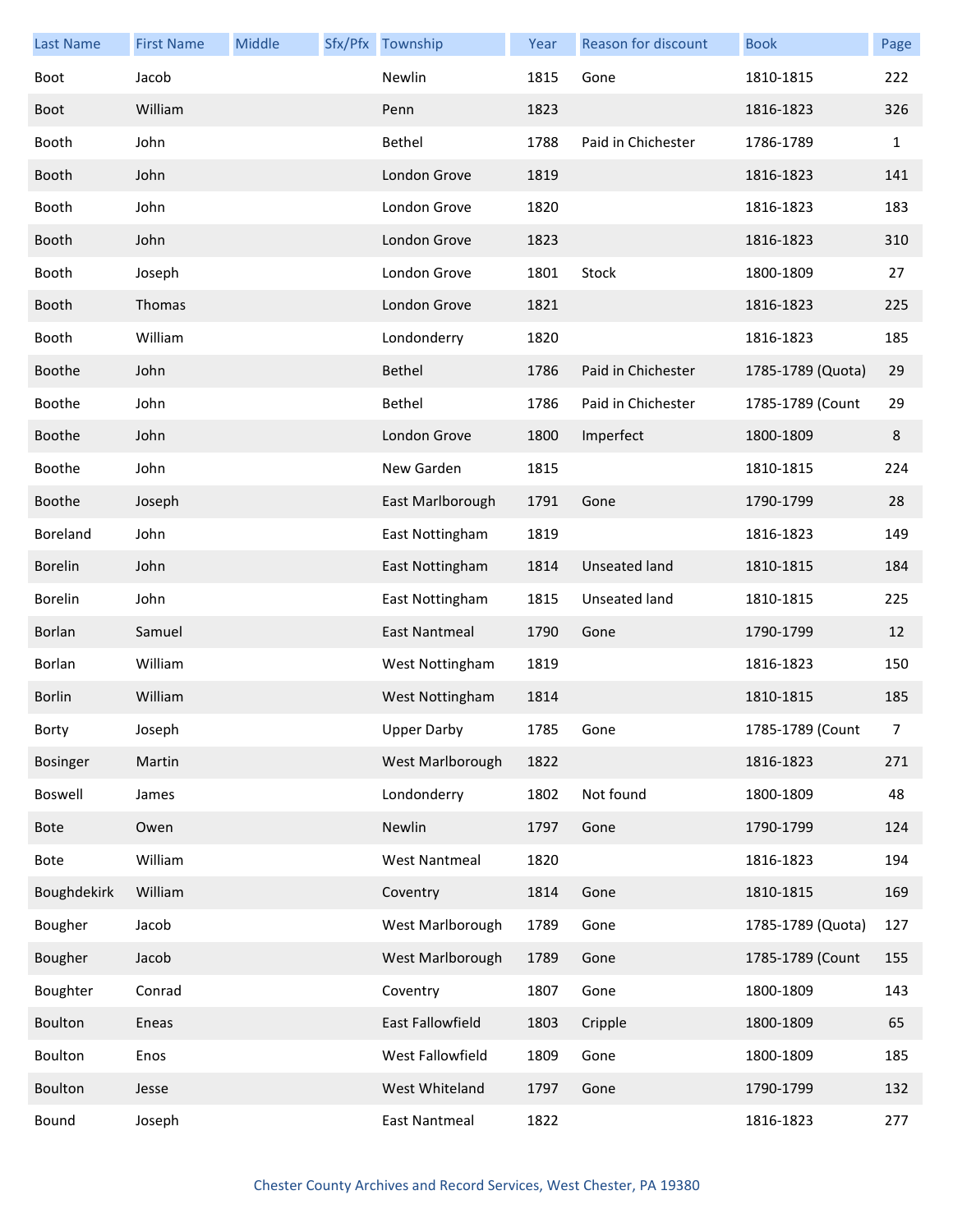| <b>Last Name</b> | <b>First Name</b> | Middle | Sfx/Pfx Township     | Year | Reason for discount  | <b>Book</b>       | Page |
|------------------|-------------------|--------|----------------------|------|----------------------|-------------------|------|
| <b>Bouse</b>     | John              |        | Coventry             | 1793 | Gone                 | 1790-1799         | 61   |
| Bowan            | Abijah            |        | Willistown           | 1809 | Gone                 | 1800-1809         | 197  |
| Bowan            | Abijah            |        | Easttown             | 1823 |                      | 1816-1823         | 303  |
| Bowan            | John              |        | Tredyffrin           | 1820 | Unseated land        | 1816-1823         | 201  |
| Bowan            | John              |        | Tredyffrin           | 1820 |                      | 1816-1823         | 201  |
| Bowan            | William           |        | West Whiteland       | 1818 |                      | 1816-1823         | 123  |
| Bowden           | John              |        | Birmingham           | 1819 | Gone                 | 1816-1823         | 126  |
| Bowden           | Thomas            |        | New Garden           | 1823 |                      | 1816-1823         | 317  |
| Bowen            | Abijah            |        | Tredyffrin           | 1813 | No Dog               | 1810-1815         | 154  |
| Bowen            | Abijah            |        | Tredyffrin           | 1818 |                      | 1816-1823         | 116  |
| Bowen            | Benjamin          |        | Tredyffrin           | 1800 | Poor                 | 1800-1809         | 16   |
| Bowen            | Benjamin          |        | Tredyffrin           | 1803 | Poor                 | 1800-1809         | 76   |
| Bowen            | Benjamin          |        | Tredyffrin           | 1808 | Poor                 | 1800-1809         | 176  |
| Bowen            | Benjamin          |        | Tredyffrin           | 1811 | Poor                 | 1810-1815         | 74   |
| Bowen            | Benjamin          |        | Tredyffrin           | 1817 |                      | 1816-1823         | 74   |
| Bowen            | Daniel            |        | Goshen               | 1786 | No such man          | 1785-1789 (Count  | 66   |
| Bowen            | Daniel            |        | Goshen               | 1787 | No such man          | 1786-1789         | 38   |
| Bowen            | Daniel            |        | West Whiteland       | 1787 | Not found            | 1785-1789 (Quota) | 84   |
| Bowen            | Daniel            |        | Goshen               | 1787 | Not such man         | 1786-1789         | 66   |
| Bowen            | David             |        | Tredyffrin           | 1819 |                      | 1816-1823         | 158  |
| Bowen            | Holland           |        | West Whiteland       | 1823 |                      | 1816-1823         | 335  |
| Bowen            | Jane              |        | East Whiteland       | 1814 | No Dog               | 1810-1815         | 199  |
| Bowen            | Jane              |        | East Whiteland       | 1821 |                      | 1816-1823         | 249  |
| Bowen            | John              |        | West Whiteland       | 1785 | Overrated            | 1785-1789 (Count  | 28   |
| Bowen            | John              |        | <b>West Nantmeal</b> | 1786 | Gone                 | 1785-1789 (Count  | 73   |
| Bowen            | John              |        | West Whiteland       | 1788 | Paid in Goshen       | 1785-1789 (Count  | 140  |
| Bowen            | John              |        | West Whiteland       | 1788 | Error                | 1785-1789 (Quota) | 112  |
| Bowen            | John              |        | West Whiteland       | 1789 | Overrated            | 1785-1789 (Count  | 168  |
| Bowen            | John              |        | West Whiteland       | 1789 | Overrated            | 1785-1789 (Quota) | 140  |
| Bowen            | John              |        | West Whiteland       | 1790 | Overrated            | 1790-1799         | 19   |
| Bowen            | John              |        | Charlestown          | 1810 | No such land         | 1810-1815         | 7    |
| Bowen            | John              |        | East Nottingham      | 1814 | Gone                 | 1810-1815         | 184  |
| Bowen            | John              |        | Charlestown          | 1815 | <b>Unseated land</b> | 1810-1815         | 209  |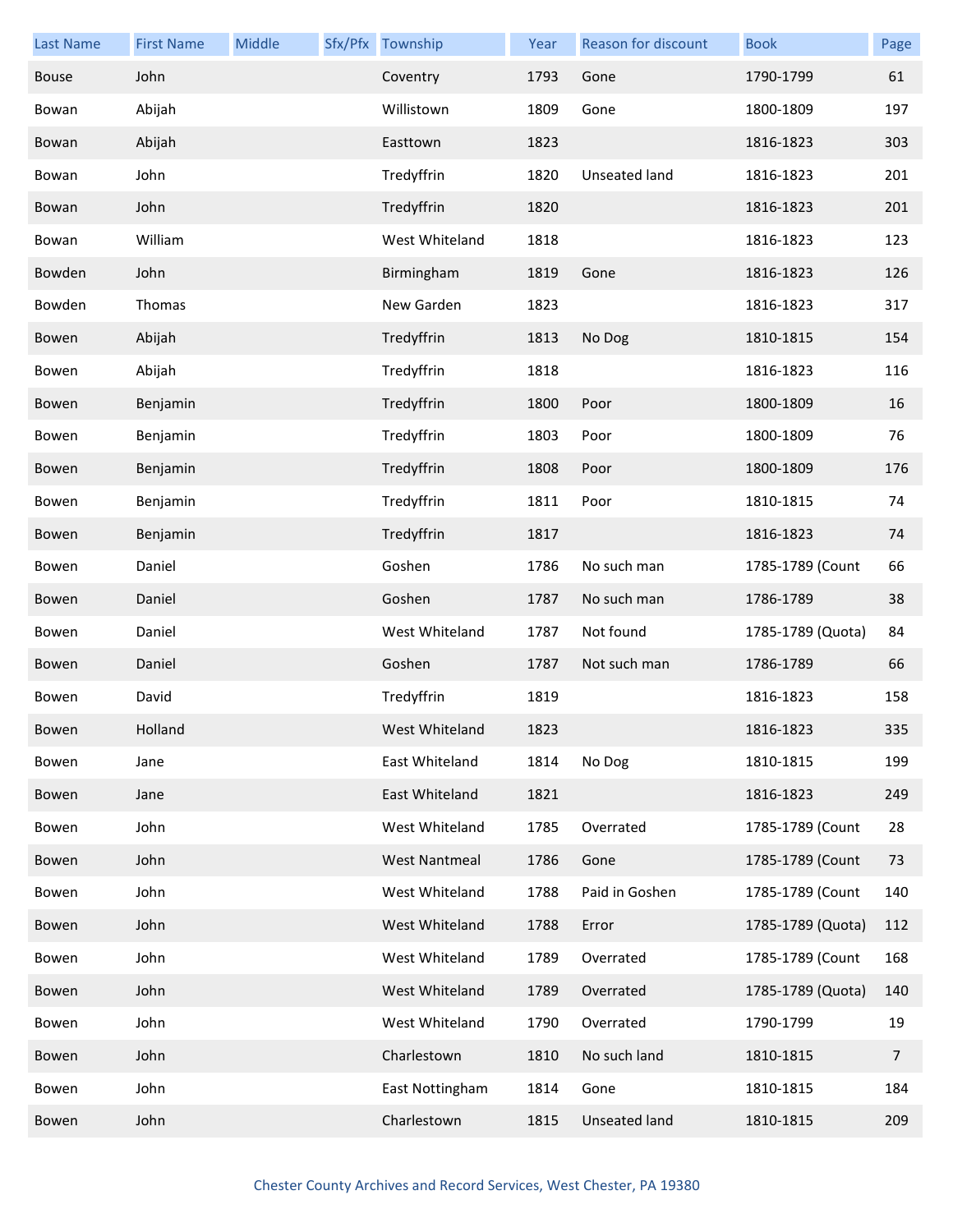| <b>Last Name</b> | <b>First Name</b> | Middle | Sfx/Pfx Township | Year | Reason for discount | <b>Book</b>       | Page |
|------------------|-------------------|--------|------------------|------|---------------------|-------------------|------|
| Bowen            | John              |        | Charlestown      | 1815 | Unseated land       | 1810-1815         | 209  |
| Bowen            | John              |        | Charlestown      | 1817 |                     | 1816-1823         | 48   |
| Bowen            | John              |        | Charlestown      | 1819 | Unseated land       | 1816-1823         | 132  |
| Bowen            | Jonathan          |        | Willistown       | 1806 | Gone                | 1800-1809         | 137  |
| Bowen            | Joseph            |        | West Caln        | 1807 | Gone                | 1800-1809         | 142  |
| Bowen            | Joseph            |        | Goshen           | 1816 |                     | 1816-1823         | 12   |
| Bowen            | Joseph            |        | West Whiteland   | 1821 |                     | 1816-1823         | 250  |
| Bowen            | Joshua            |        | Coventry         | 1789 | Gone                | 1785-1789 (Count  | 147  |
| Bowen            | Joshua            |        | Coventry         | 1789 | Gone                | 1785-1789 (Quota) | 119  |
| Bowen            | Joshua            |        | West Whiteland   | 1804 | Gone                | 1800-1809         | 99   |
| Bowen            | Joshua            |        | West Whiteland   | 1812 | Gone                | 1810-1815         | 120  |
| Bowen            | Joshua            |        | West Whiteland   | 1815 | Gone                | 1810-1815         | 241  |
| Bowen            | Michael           |        | Tredyffrin       | 1812 | No Dog              | 1810-1815         | 114  |
| Bowen            | Oliver            |        | West Whiteland   | 1815 | Gone                | 1810-1815         | 241  |
| Bowen            | Stephen           |        | East Whiteland   | 1786 | Gone                | 1785-1789 (Quota) | 55   |
| Bowen            | Stephen           |        | East Whiteland   | 1786 | Gone                | 1785-1789 (Count  | 55   |
| Bowen            | Stephen           |        | East Whiteland   | 1786 | Gone                | 1786-1789         | 27   |
| Bowen            | Stephen           |        | East Whiteland   | 1786 | Ran away            | 1785-1789 (Count  | 83   |
| Bowen            | Stephen           |        | East Whiteland   | 1788 | Ran away            | 1786-1789         | 55   |
| <b>Bower</b>     | Benjamin          |        | Tredyffrin       | 1813 | Gone                | 1810-1815         | 154  |
| Bower            | John              |        | Pikeland         | 1796 | Gone                | 1790-1799         | 108  |
| Bower            | John              |        | Pikeland         | 1797 | Gone                | 1790-1799         | 127  |
| Bower            | Martin            |        | Tinicum          | 1786 | Poor                | 1785-1789 (Count  | 80   |
| Bower            | Martin            |        | Tinicum          | 1787 | Poor                | 1786-1789         | 52   |
| <b>Bowers</b>    | William           |        | Westtown         | 1812 | Enlisted            | 1810-1815         | 118  |
| <b>Bowles</b>    | James             |        | Honey Brook      | 1811 | Gone                | 1810-1815         | 54   |
| <b>Bowles</b>    | James             |        | Honey Brook      | 1811 | Gone                | 1810-1815         | 54   |
| <b>Bowles</b>    | Thomas            |        | Pennsbury        | 1818 | Gone                | 1816-1823         | 114  |
| <b>Bowles</b>    | Thomas            |        | Kennett          | 1820 |                     | 1816-1823         | 182  |
| Bowman           | David             |        | Tredyffrin       | 1820 |                     | 1816-1823         | 201  |
| Bowman           | George            |        | Tredyffrin       | 1823 |                     | 1816-1823         | 334  |
| Bowman           | Henry             |        | East Whiteland   | 1793 | Gone                | 1790-1799         | 76   |
| Bowman           | John              |        | Tredyffrin       | 1812 | Gone                | 1810-1815         | 114  |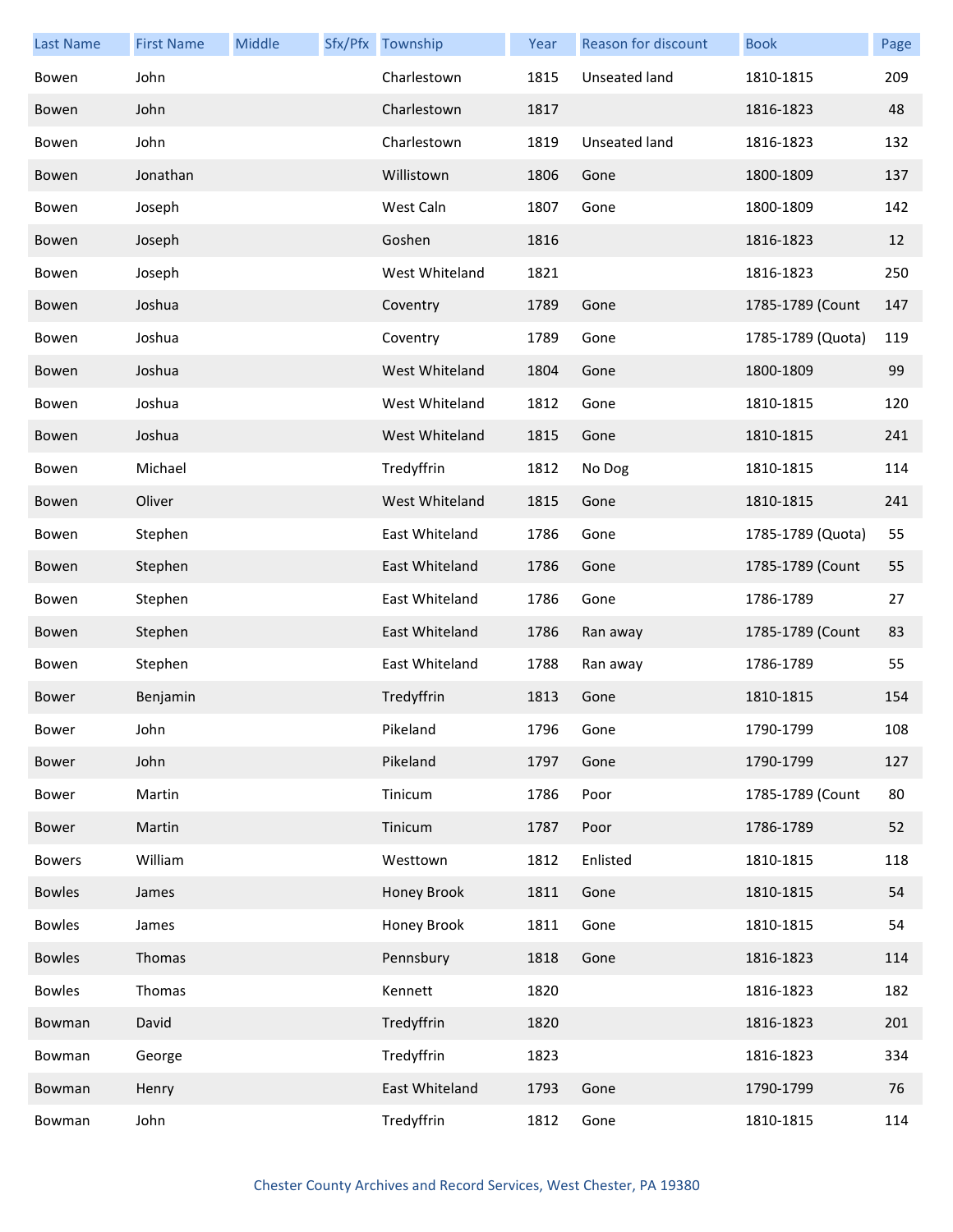| <b>Last Name</b> | <b>First Name</b> | Middle | Sfx/Pfx Township | Year | Reason for discount | <b>Book</b>       | Page |
|------------------|-------------------|--------|------------------|------|---------------------|-------------------|------|
| Bowman           | John              |        | West Caln        | 1813 | Gone                | 1810-1815         | 127  |
| Bowman           | Joseph            |        | Tredyffrin       | 1816 | Error               | 1816-1823         | 32   |
| Bowman           | Michael           |        | Tredyffrin       | 1797 | Gone                | 1790-1799         | 129  |
| Bowman           | Michael           |        | Tredyffrin       | 1798 | Gone                | 1790-1799         | 149  |
| Bowman           | Michael           |        | Tredyffrin       | 1812 | Gone                | 1810-1815         | 114  |
| Bowman           | Michael           |        | West Caln        | 1813 |                     | 1810-1815         | 127  |
| Boy              | William           |        | East Nottingham  | 1815 |                     | 1810-1815         | 225  |
| Boy              | William           |        | East Nottingham  | 1815 | Gone                | 1810-1815         | 225  |
| Boyce            | John              |        | Pennsbury        | 1817 |                     | 1816-1823         | 70   |
| Boyce            | Robert            |        | Kennett          | 1792 | Gone                | 1790-1799         | 45   |
| Boyce            | Robert            |        | Kennett          | 1793 | Gone                | 1790-1799         | 64   |
| Boyce            | Robert            |        | West Marlborough | 1796 | Paid elsewhere      | 1790-1799         | 103  |
| Boyce            | Robert            |        | West Caln        | 1820 |                     | 1816-1823         | 173  |
| Boyce            | Robert            |        | New Garden       | 1820 | Gone                | 1816-1823         | 190  |
| Boyce            | Robert            |        | West Caln        | 1821 |                     | 1816-1823         | 215  |
| Boyd             | Alexander         |        | Charlestown      | 1818 | Gone                | 1816-1823         | 90   |
| Boyd             | Ann               |        | East Fallowfield | 1818 | Very poor           | 1816-1823         | 93   |
| Boyd             | Archibald         |        | Pennsbury        | 1805 | Gone                | 1800-1809         | 114  |
| Boyd             | Enoch             |        | East Fallowfield | 1806 | Poor                | 1800-1809         | 124  |
| Boyd             | Enoch             |        | East Fallowfield | 1808 | Poor                | 1800-1809         | 164  |
| Boyd             | Enoch             |        | East Fallowfield | 1812 | Gone                | 1810-1815         | 91   |
| Boyd             | Enoch             |        | East Fallowfield | 1822 |                     | 1816-1823         | 261  |
| Boyd             | Enoch             |        | East Fallowfield | 1823 |                     | 1816-1823         | 304  |
| Boyd             | George            |        | Pennsbury        | 1823 |                     | 1816-1823         | 324  |
| Boyd             | Hugh              |        | East Bradford    | 1820 |                     | 1816-1823         | 169  |
| Boyd             | James             |        | Oxford           | 1789 | Lost his leg        | 1785-1789 (Count  | 160  |
| Boyd             | James             |        | Oxford           | 1789 | Lost his leg        | 1785-1789 (Quota) | 132  |
| Boyd             | James             |        | Sadsbury         | 1790 | Charged to land     | 1790-1799         | 15   |
| Boyd             | James             |        | Uwchlan          | 1805 | Not found           | 1800-1809         | 116  |
| Boyd             | James             |        | Sadsbury         | 1813 | No Dog              | 1810-1815         | 152  |
| Boyd             | James             |        | West Bradford    | 1815 |                     | 1810-1815         | 205  |
| Boyd             | James             |        | Sadsbury         | 1822 |                     | 1816-1823         | 284  |
| Boyd             | John              |        | Sadsbury         | 1785 | Charged to land     | 1785-1789 (Count  | 23   |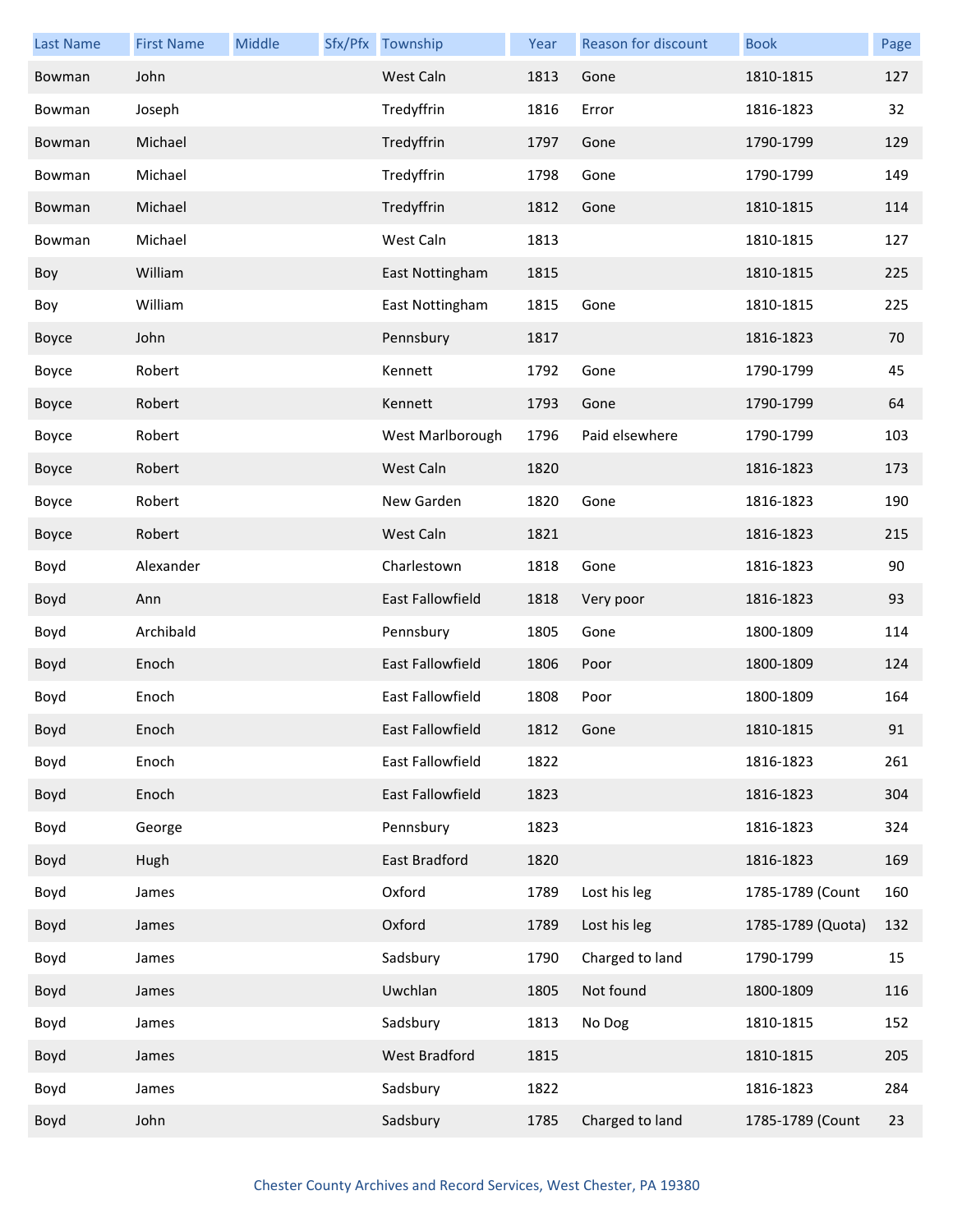| Last Name | <b>First Name</b> | Middle | Sfx/Pfx | Township        | Year | Reason for discount | <b>Book</b>       | Page |
|-----------|-------------------|--------|---------|-----------------|------|---------------------|-------------------|------|
| Boyd      | John              |        |         | Uwchlan         | 1785 | Gone                | 1785-1789 (Quota) | 26   |
| Boyd      | John              |        |         | Vincent         | 1785 | Gone                | 1785-1789 (Quota) | 25   |
| Boyd      | John              |        |         | Sadsbury        | 1785 | Charged to land     | 1785-1789 (Quota) | 23   |
| Boyd      | John              |        |         | Vincent         | 1785 | Gone                | 1785-1789 (Count  | 26   |
| Boyd      | John              |        |         | Easttown        | 1785 | Gone                | 1785-1789 (Quota) | 9    |
| Boyd      | John              |        |         | West Caln       | 1786 | Charged to land     | 1785-1789 (Quota) | 35   |
| Boyd      | John              |        |         | Vincent         | 1786 | Gone                | 1786-1789         | 25   |
| Boyd      | John              |        |         | Springfield     | 1786 | Charged to land     | 1785-1789 (Count  | 79   |
| Boyd      | John              |        |         | Vincent         | 1786 | Gone                | 1785-1789 (Quota) | 53   |
| Boyd      | John              |        |         | East Nottingham | 1786 | Gone                | 1785-1789 (Quota) | 46   |
| Boyd      | John              |        |         | Vincent         | 1786 | Gone                | 1785-1789 (Count  | 53   |
| Boyd      | John              |        |         | Sadsbury        | 1786 | Charged to land     | 1785-1789 (Quota) | 51   |
| Boyd      | John              |        |         | West Caln       | 1786 | Charged to land     | 1785-1789 (Count  | 34   |
| Boyd      | John              |        |         | East Nottingham | 1787 | Gone                | 1785-1789 (Quota) | 74   |
| Boyd      | John              |        |         | Sadsbury        | 1787 | Charged to land     | 1785-1789 (Count  | 107  |
| Boyd      | John              |        |         | Sadsbury        | 1787 | Charged to land     | 1786-1789         | 51   |
| Boyd      | John              |        |         | Sadsbury        | 1787 | Charged to land     | 1785-1789 (Quota) | 79   |
| Boyd      | John              |        |         | East Nottingham | 1787 | Gone                | 1785-1789 (Quota) | 74   |
| Boyd      | John              |        |         | West Caln       | 1788 | Charged to land     | 1786-1789         | 6    |
| Boyd      | John              |        |         | Sadsbury        | 1788 | Charged to land     | 1786-1789         | 79   |
| Boyd      | John              |        |         | Sadsbury        | 1788 | Charged to land     | 1785-1789 (Quota) | 107  |
| Boyd      | John              |        |         | Sadsbury        | 1788 | Charged to land     | 1785-1789 (Count  | 135  |
| Boyd      | John              |        |         | Sadsbury        | 1789 | Charged to land     | 1785-1789 (Quota) | 135  |
| Boyd      | John              |        |         | New London      | 1789 | Gone                | 1785-1789 (Count  | 158  |
| Boyd      | John              |        |         | New London      | 1789 | Gone                | 1785-1789 (Quota) | 130  |
| Boyd      | John              |        |         | Sadsbury        | 1789 | Charged to land     | 1785-1789 (Count  | 164  |
| Boyd      | John              |        |         | Radnor          | 1789 | Gone                | 1785-1789 (Quota) | 140  |
| Boyd      | John              |        |         | Radnor          | 1789 | Gone                | 1785-1789 (Count  | 163  |
| Boyd      | John              |        |         | West Caln       | 1791 | Charged to land     | 1790-1799         | 22   |
| Boyd      | John              |        |         | West Caln       | 1791 | Charged to land     | 1790-1799         | 22   |
| Boyd      | John              |        |         | West Caln       | 1792 | Charged to land     | 1790-1799         | 41   |
| Boyd      | John              |        |         | West Caln       | 1795 | Charged to land     | 1790-1799         | 79   |
| Boyd      | John              |        |         | West Caln       | 1796 | Charged to land     | 1790-1799         | 97   |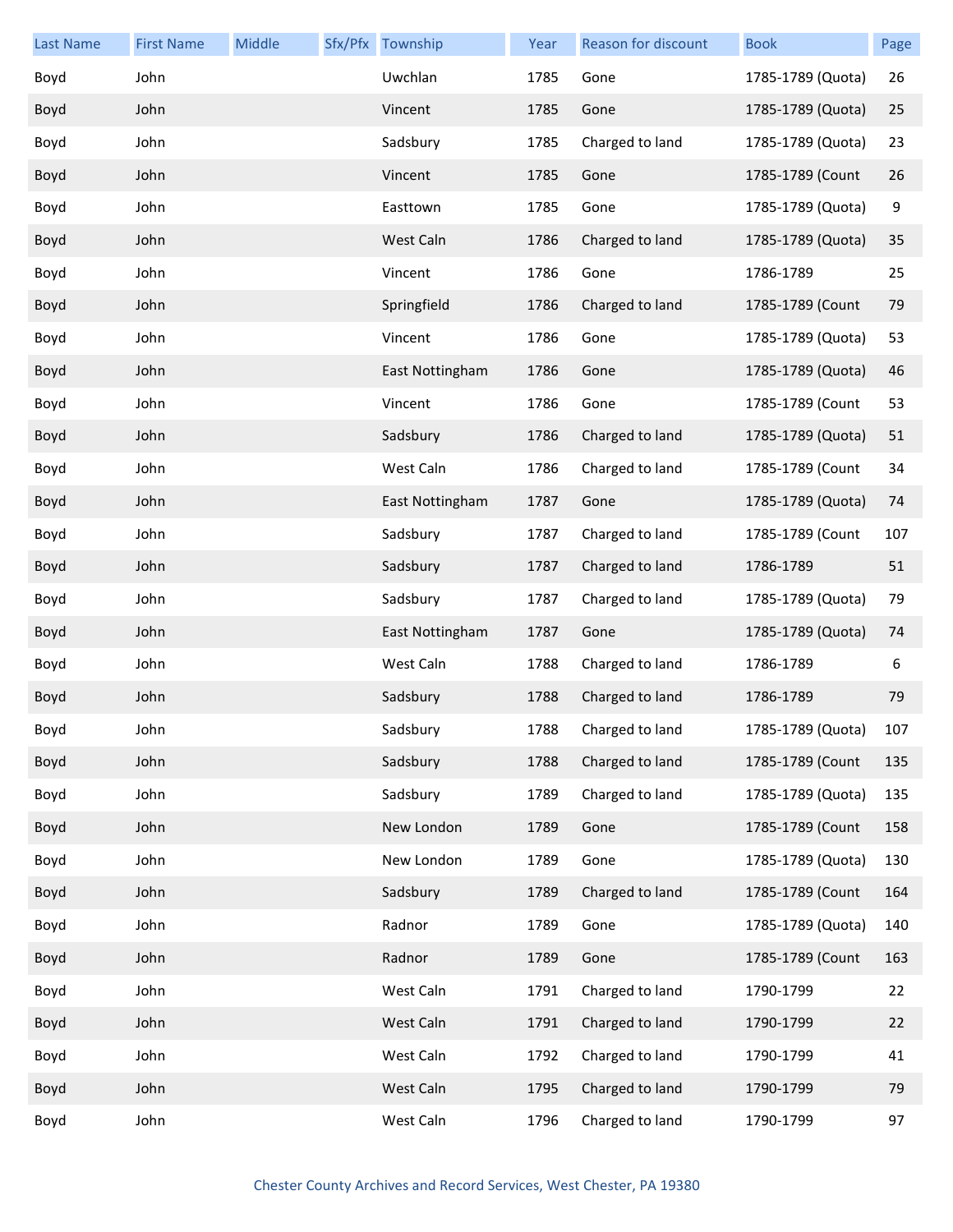| <b>Last Name</b> | <b>First Name</b> | Middle | Sfx/Pfx Township        | Year | <b>Reason for discount</b> | <b>Book</b>       | Page         |
|------------------|-------------------|--------|-------------------------|------|----------------------------|-------------------|--------------|
| Boyd             | John              |        | <b>West Bradford</b>    | 1802 | Not found                  | 1800-1809         | 41           |
| Boyd             | John              |        | East Fallowfield        | 1805 | Poor                       | 1800-1809         | 104          |
| Boyd             | John              |        | Brandywine              | 1813 | Poor                       | 1810-1815         | 125          |
| Boyd             | John              |        | Brandywine              | 1813 | Gone                       | 1810-1815         | 125          |
| Boyd             | John              |        | Brandywine              | 1814 | Poor                       | 1810-1815         | 165          |
| Boyd             | John              |        | Lower Oxford            | 1814 | Gone                       | 1810-1815         | 189          |
| Boyd             | John              |        | Lower Oxford            | 1815 | One Dog                    | 1810-1815         | 230          |
| Boyd             | John              |        | <b>Upper Oxford</b>     | 1816 | Gone                       | 1816-1823         | 27           |
| Boyd             | John              |        | East Fallowfield        | 1817 |                            | 1816-1823         | 51           |
| Boyd             | John              |        | <b>East Fallowfield</b> | 1818 | Poor                       | 1816-1823         | 93           |
| Boyd             | John              |        | <b>East Fallowfield</b> | 1820 |                            | 1816-1823         | 177          |
| Boyd             | John              |        | Sadsbury                | 1820 |                            | 1816-1823         | 199          |
| Boyd             | John              |        | East Fallowfield        | 1821 |                            | 1816-1823         | 219          |
| Boyd             | John              |        | East Fallowfield        | 1821 |                            | 1816-1823         | 219          |
| Boyd             | John              |        | New London              | 1821 |                            | 1816-1823         | 231          |
| Boyd             | John              |        | West Marlborough        | 1823 |                            | 1816-1823         | 314          |
| Boyd             | Joseph            |        | Sadsbury                | 1815 | Under age                  | 1810-1815         | 232          |
| Boyd             | Matthew           |        | Sadsbury                | 1820 |                            | 1816-1823         | 199          |
| Boyd             | Richard           |        | New London              | 1821 |                            | 1816-1823         | 231          |
| Boyd             | Robert            |        | East Nottingham         | 1785 | Gone                       | 1785-1789 (Quota) | 18           |
| Boyd             | Robert            |        | New London              | 1788 |                            | 1785-1789 (Count  | 130          |
| Boyd             | Robert            |        | East Nottingham         | 1789 | Not found                  | 1785-1789 (Quota) | 131          |
| Boyd             | Robert            |        | East Nottingham         | 1789 | Not found                  | 1785-1789 (Count  | 159          |
| Boyd             | Robert            |        | East Nottingham         | 1790 | Gone                       | 1790-1799         | 11           |
| Boyd             | Robert            |        | New London              | 1792 | Gone                       | 1790-1799         | 49           |
| Boyd             | Robert            |        | East Caln               | 1797 | Dead                       | 1790-1799         | 116          |
| Boyd             | Robert            |        | Lower Oxford            | 1813 | Gone                       | 1810-1815         | 149          |
| Boyd             | Samuel            |        | Bethel                  | 1785 | Dead                       | 1785-1789 (Count  | $\mathbf{1}$ |
| Boyd             | Samuel            |        | Sadsbury                | 1819 |                            | 1816-1823         | 156          |
| Boyd             | Thomas            |        | Chester                 | 1785 | Poor                       | 1785-1789 (Count  | 3            |
| Boyd             | Thomas            |        | West Whiteland          | 1804 | Gone                       | 1800-1809         | 99           |
| Boyd             | Wallace           |        | East Caln               | 1815 | Unseated land              | 1810-1815         | 207          |
| Boyd             | Wallace           |        | East Caln               | 1819 | Unseated land              | 1816-1823         | 130          |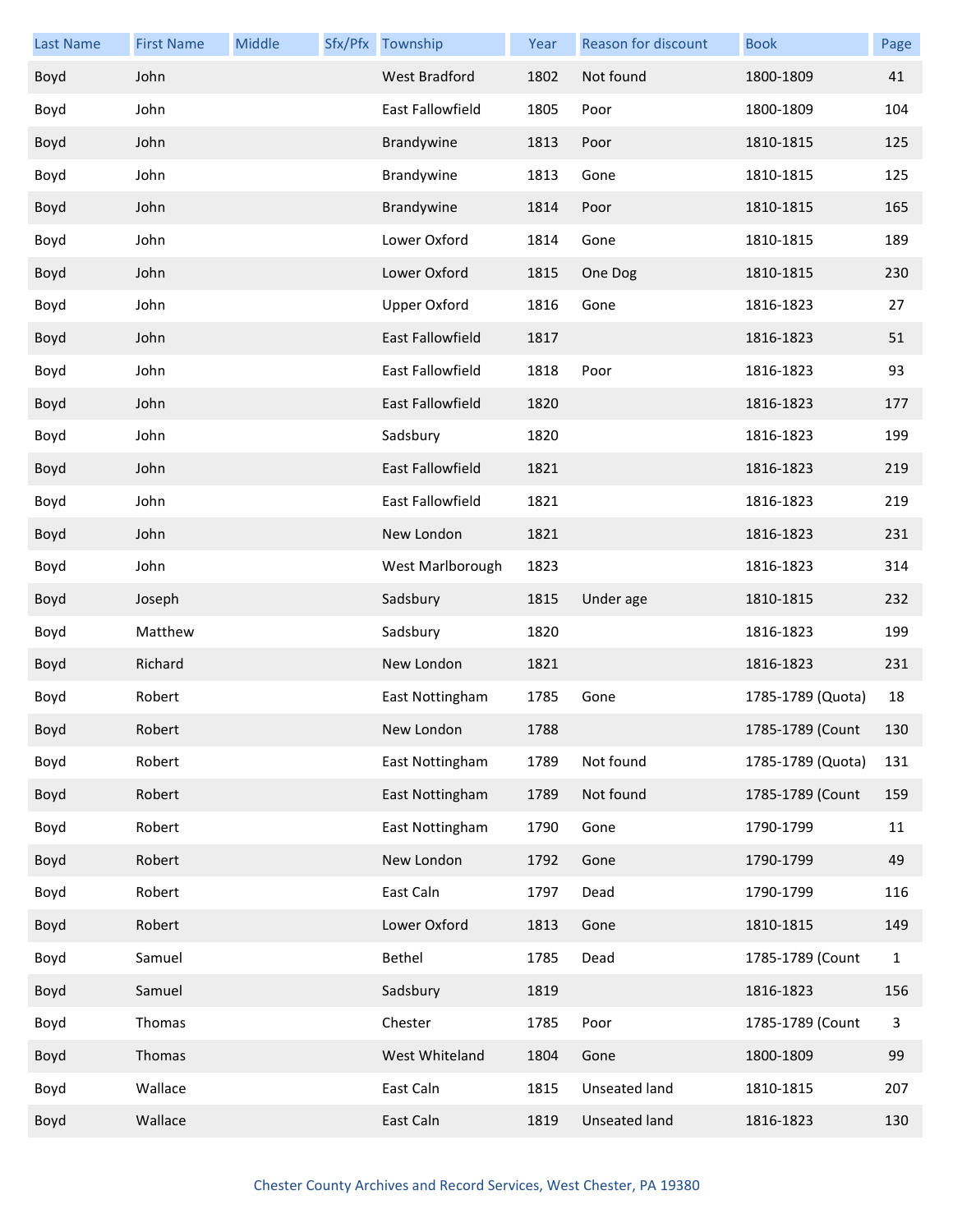| <b>Last Name</b> | <b>First Name</b> | Middle | Sfx/Pfx Township | Year | Reason for discount | <b>Book</b>       | Page         |
|------------------|-------------------|--------|------------------|------|---------------------|-------------------|--------------|
| Boyd             | Wallace           |        | East Caln        | 1823 |                     | 1816-1823         | 299          |
| Boyd             | William           |        | Thornbury        | 1785 | Poor                | 1785-1789 (Count  | 24           |
| Boyd             | William           |        | New London       | 1799 | Poor                | 1790-1799         | 163          |
| Boyd             | William           |        | West Caln        | 1799 | Charged to land     | 1790-1799         | 155          |
| Boyd             | William           |        | West Caln        | 1800 | Charged to land     | 1800-1809         | $\mathbf{3}$ |
| Boyd             | William           |        | West Caln        | 1801 | Charged to land     | 1800-1809         | 23           |
| Boyd             | William           |        | East Caln        | 1814 | Unseated land       | 1810-1815         | 166          |
| Boyd             | William           |        | New London       | 1817 |                     | 1816-1823         | 62           |
| Boyd             | William           |        | East Nottingham  | 1819 |                     | 1816-1823         | 149          |
| Boyd             | William           |        | New Garden       | 1819 | Gone                | 1816-1823         | 148          |
| Boyd             | William           |        | New London       | 1819 |                     | 1816-1823         | 147          |
| Boyd             | William           |        | East Nottingham  | 1820 |                     | 1816-1823         | 191          |
| Boyd             | William           | Η.     | Kennett          | 1808 | Dead                | 1800-1809         | 166          |
| Boyer            | Abraham           |        | Tredyffrin       | 1788 | Gone                | 1785-1789 (Quota) | 109          |
| Boyer            | Abraham           |        | Tredyffrin       | 1788 | Gone                | 1785-1789 (Count  | 137          |
| Boyer            | Andrew            |        | Goshen           | 1791 | Gone                | 1790-1799         | 25           |
| Boyer            | Frederick         |        | Vincent          | 1798 | Gone                | 1790-1799         | 150          |
| Boyer            | John              |        | Goshen           | 1786 | No such man         | 1785-1789 (Count  | 66           |
| Boyer            | John              |        | Coventry         | 1786 | Not found           | 1785-1789 (Count  | 32           |
| Boyer            | John              |        | Coventry         | 1786 | Not found           | 1785-1789 (Quota) | 32           |
| Boyer            | John              |        | Coventry         | 1786 | Poor                | 1785-1789 (Count  | 60           |
| Boyer            | John              |        | Goshen           | 1787 | Not such man        | 1786-1789         | 66           |
| Boyer            | John              |        | Goshen           | 1787 | No such man         | 1786-1789         | 38           |
| Boyer            | John              |        | Coventry         | 1787 | Poor                | 1786-1789         | 32           |
| Boyer            | John              |        | Coventry         | 1787 | Poor                | 1785-1789 (Count  | 88           |
| Boyer            | John              |        | Coventry         | 1788 | Poor                | 1786-1789         | 60           |
| Boyer            | John              |        | Coventry         | 1788 | Not found           | 1786-1789         | 4            |
| Boyer            | John              |        | Coventry         | 1795 | Poor                | 1790-1799         | 80           |
| Boyer            | John              |        | Coventry         | 1799 | Gone                | 1790-1799         | 156          |
| Boyer            | John              |        | New Garden       | 1801 | Poor                | 1800-1809         | 31           |
| Boyer            | Michael           |        | Pikeland         | 1790 | Broke & gone        | 1790-1799         | 14           |
| Boyer            | Nicholas          |        | Vincent          | 1793 | Gone                | 1790-1799         | 74           |
| Boyer            | Reece             |        | New Garden       | 1821 |                     | 1816-1823         | 232          |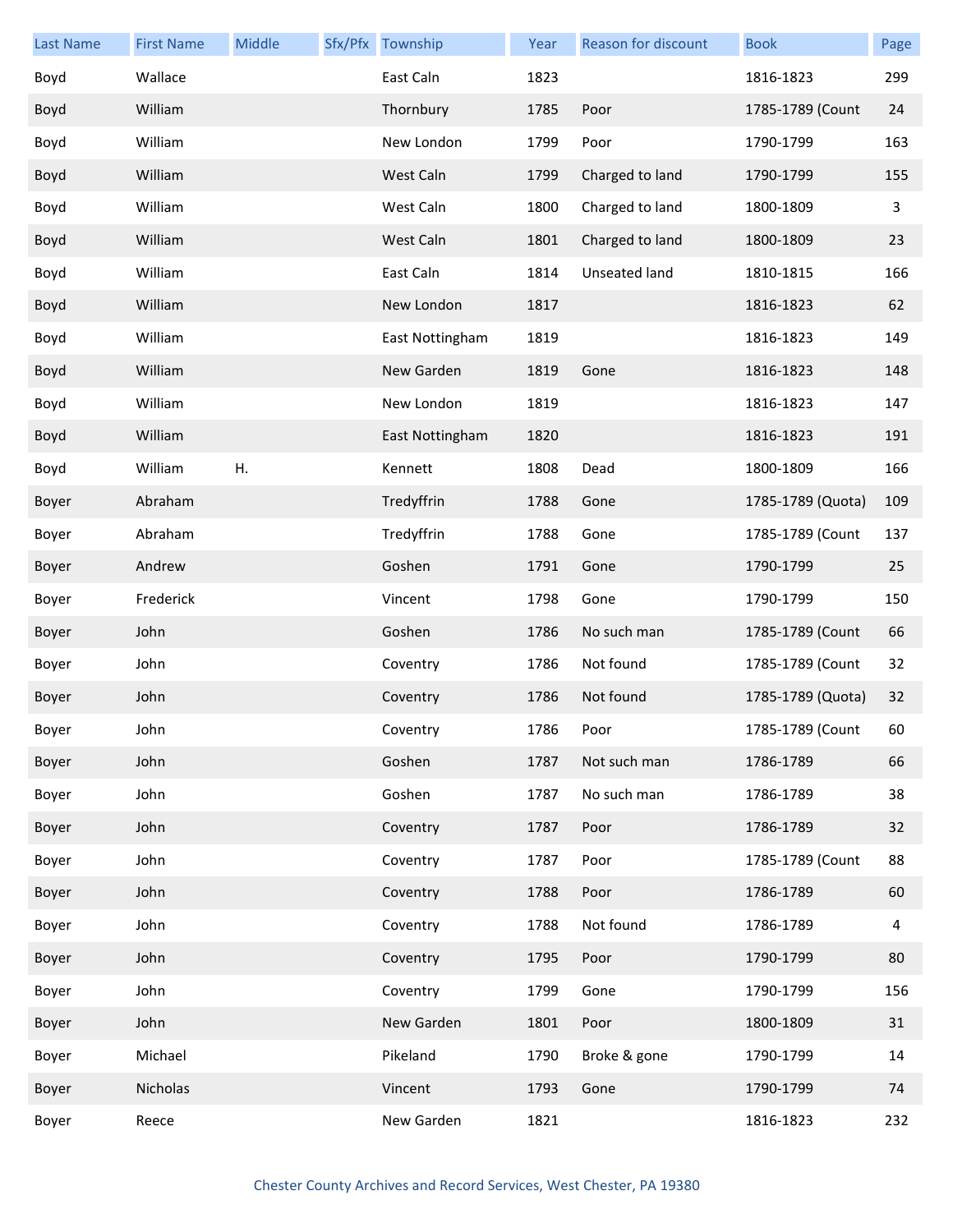| <b>Last Name</b> | <b>First Name</b> | Middle | Sfx/Pfx Township     | Year | Reason for discount | <b>Book</b>       | Page         |
|------------------|-------------------|--------|----------------------|------|---------------------|-------------------|--------------|
| Boyer            | Rees              |        | New Garden           | 1822 |                     | 1816-1823         | 274          |
| Boyer            | Samuel            |        | Honey Brook          | 1820 |                     | 1816-1823         | 181          |
| Boyer            | Samuel            |        | Honey Brook          | 1821 |                     | 1816-1823         | 223          |
| <b>Boyers</b>    | Frederick         |        | Coventry             | 1798 | Error               | 1790-1799         | 136          |
| <b>Boyers</b>    | Isaac             |        | Brandywine           | 1804 | Gone                | 1800-1809         | 82           |
| <b>Boyers</b>    | John              |        | <b>West Nantmeal</b> | 1822 |                     | 1816-1823         | 278          |
| <b>Boyers</b>    | John              |        | Brandywine           | 1822 |                     | 1816-1823         | 255          |
| <b>Boyers</b>    | John              |        | <b>West Nantmeal</b> | 1822 |                     | 1816-1823         | 278          |
| <b>Boyers</b>    | Peter             |        | Tredyffrin           | 1812 | Gone                | 1810-1815         | 114          |
| <b>Boyers</b>    | Samuel            |        | Brandywine           | 1820 |                     | 1816-1823         | 171          |
| <b>Boyers</b>    | William           |        | Uwchlan              | 1817 |                     | 1816-1823         | 74           |
| Boyl             | Alexander         |        | East Caln            | 1800 | Gone                | 1800-1809         | 3            |
| Boyl             | Samuel            |        | West Fallowfield     | 1808 | Paid elsewhere      | 1800-1809         | 165          |
| Boyl             | William           |        | West Fallowfield     | 1791 | Gone                | 1790-1799         | 25           |
| Boylan           | John              |        | <b>West Nantmeal</b> | 1785 | Gone                | 1785-1789 (Count  | 17           |
| Boyle            | Dorrington        |        | West Fallowfield     | 1819 |                     | 1816-1823         | 136          |
| Boyle            | Edward            |        | West Caln            | 1795 | Gone                | 1790-1799         | 79           |
| Boyle            | Edward            |        | Brandywine           | 1808 | Gone                | 1800-1809         | 161          |
| Boyle            | Hugh              |        | Kennett              | 1785 | Gone                | 1785-1789 (Count  | 11           |
| Boyle            | Hugh              |        | Brandywine           | 1810 | Poor                | 1810-1815         | 4            |
| Boyle            | Hugh              |        | Brandywine           | 1811 | Not found           | 1810-1815         | 45           |
| Boyle            | James             |        | <b>West Nantmeal</b> | 1803 | Gone                | 1800-1809         | 73           |
| Boyle            | John              |        | East Caln            | 1805 | Gone                | 1800-1809         | 102          |
| Boyle            | Moses             |        | Radnor               | 1785 | Gone                | 1785-1789 (Quota) | 22           |
| Boyle            | Neal              |        | West Fallowfield     | 1790 | Gone                | 1790-1799         | 5            |
| Boyle            | Peter             |        | Pikeland             | 1813 | Gone                | 1810-1815         | 151          |
| Boyle            | Richard           |        | West Caln            | 1795 | Paid in Sadsbury    | 1790-1799         | 79           |
| Boyle            | Samuel            |        | West Fallowfield     | 1796 | Gone                | 1790-1799         | 99           |
| Boyle            | Tarence           |        | Aston                | 1785 | Gone                | 1785-1789 (Count  | $\mathbf{1}$ |
| Boyler           | Thomas            |        | Lower Darby          | 1785 | Gone                | 1785-1789 (Count  | 8            |
| <b>Boyles</b>    | Adam              |        | East Nantmeal        | 1799 | Dead                | 1790-1799         | 165          |
| <b>Boyles</b>    | Dominick          |        | <b>West Nantmeal</b> | 1812 | Gone                | 1810-1815         | 107          |
| <b>Boyles</b>    | James             |        | <b>West Nantmeal</b> | 1803 | Gone                | 1800-1809         | 73           |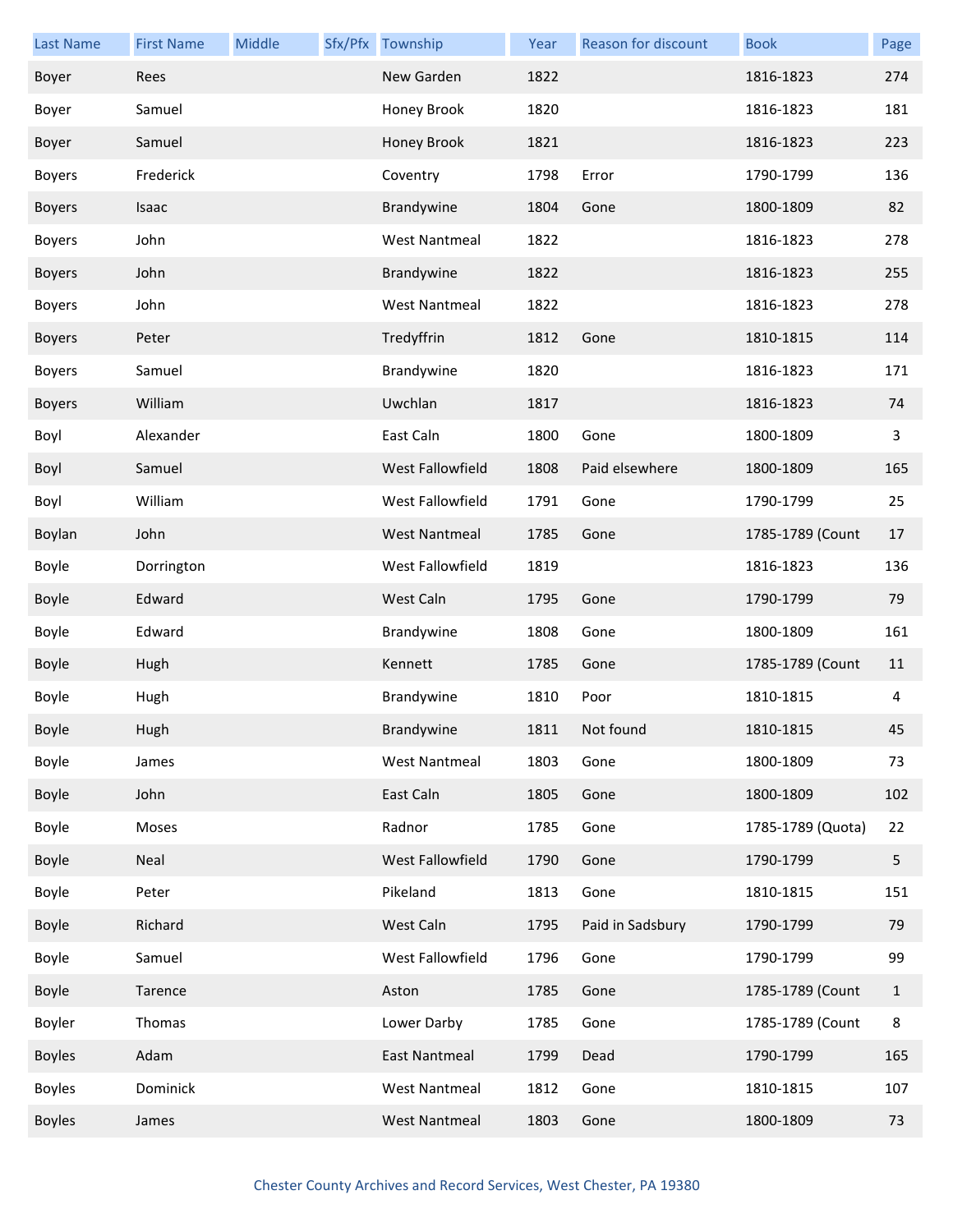| <b>Last Name</b> | <b>First Name</b> | Middle | Sfx/Pfx Township     | Year | Reason for discount | <b>Book</b>       | Page |
|------------------|-------------------|--------|----------------------|------|---------------------|-------------------|------|
| <b>Boyles</b>    | James             |        | <b>West Nantmeal</b> | 1803 | Gone                | 1800-1809         | 73   |
| <b>Boyles</b>    | James             |        | <b>West Nantmeal</b> | 1805 | Poor                | 1800-1809         | 112  |
| <b>Boyles</b>    | James             |        | <b>West Nantmeal</b> | 1810 |                     | 1810-1815         | 26   |
| <b>Boyles</b>    | James             |        | <b>West Nantmeal</b> | 1810 |                     | 1810-1815         | 26   |
| <b>Boyles</b>    | James             |        | Honey Brook          | 1810 | Insolvent           | 1810-1815         | 13   |
| <b>Boyles</b>    | James             |        | West Caln            | 1811 | Gone                | 1810-1815         | 47   |
| <b>Boyles</b>    | James             |        | East Nantmeal        | 1815 | Gone                | 1810-1815         | 227  |
| <b>Boyles</b>    | John              |        | East Caln            | 1798 | Gone                | 1790-1799         | 135  |
| <b>Boyles</b>    | John              |        | Charlestown          | 1799 | Twice taxed         | 1790-1799         | 156  |
| <b>Boyles</b>    | John              |        | East Nantmeal        | 1800 | Poor                | 1800-1809         | 13   |
| <b>Boyles</b>    | John              |        | Honey Brook          | 1808 | Gone                | 1800-1809         | 166  |
| <b>Boys</b>      | Francis           |        | East Marlborough     | 1785 |                     | 1785-1789 (Count  | 14   |
| Boys             | Francis           |        | Pennsbury            | 1786 | Not found           | 1785-1789 (Count  | 48   |
| <b>Boys</b>      | Francis           |        | Pennsbury            | 1786 | Not found           | 1785-1789 (Quota) | 48   |
| Boys             | John              |        | New Garden           | 1787 | Dead                | 1785-1789 (Count  | 99   |
| <b>Boys</b>      | John              |        | New Garden           | 1787 | Dead                | 1785-1789 (Quota) | 71   |
| Boys             | Robert            |        | New Garden           | 1821 |                     | 1816-1823         | 232  |
| <b>Boys</b>      | Robert            |        | New Garden           | 1823 |                     | 1816-1823         | 317  |
| Boys             | Thomas            |        | East Bradford        | 1807 | Gone                | 1800-1809         | 140  |
| Bozerth          | Barzila           |        | East Bradford        | 1821 |                     | 1816-1823         | 211  |
| Brackbill        | Benjamin          |        | West Fallowfield     | 1816 |                     | 1816-1823         | 11   |
| <b>Brackbill</b> | Benjamin          |        | West Fallowfield     | 1817 |                     | 1816-1823         | 52   |
| <b>Brackbill</b> | Benjamin          |        | West Fallowfield     | 1818 | Unseated land       | 1816-1823         | 94   |
| Brackbill        | John              |        | West Fallowfield     | 1816 |                     | 1816-1823         | 11   |
| <b>Brackbill</b> | John              |        | West Fallowfield     | 1817 |                     | 1816-1823         | 52   |
| <b>Brackbill</b> | John              |        | West Fallowfield     | 1818 | Unseated land       | 1816-1823         | 94   |
| Brackenridge     | James             |        | West Marlborough     | 1810 | Gone                | 1810-1815         | 19   |
| Brackenridge     | Samuel            |        | West Marlborough     | 1811 |                     | 1810-1815         | 60   |
| Brackenridge     | Samuel            |        | West Bradford        | 1818 |                     | 1816-1823         | 86   |
| Brackenridge     | Samuel            |        | West Bradford        | 1823 |                     | 1816-1823         | 297  |
| Brackenridge     | William           |        | East Caln            | 1786 | Not found           | 1785-1789 (Quota) | 34   |
| Brackenridge     | William           |        | East Caln            | 1786 | Gone                | 1785-1789 (Count  | 62   |
| Brackenridge     | William           |        | West Fallowfield     | 1795 | Poor                | 1790-1799         | 81   |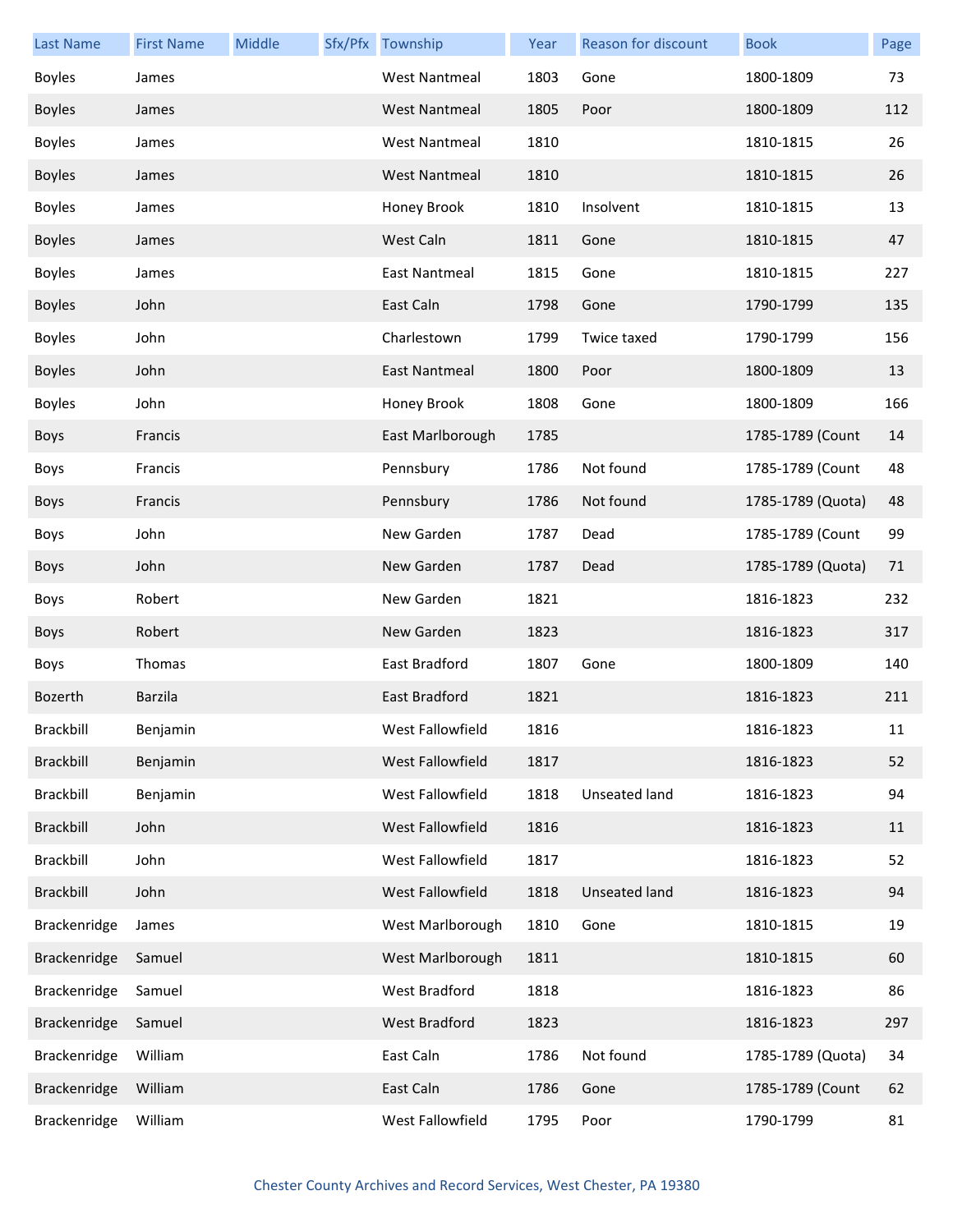| <b>Last Name</b> | <b>First Name</b> | Middle | Sfx/Pfx Township   | Year | Reason for discount                | <b>Book</b>       | Page |
|------------------|-------------------|--------|--------------------|------|------------------------------------|-------------------|------|
| Brackenridge     | William           |        | West Fallowfield   | 1801 | Poor                               | 1800-1809         | 25   |
| Brackenridge     | William           |        | West Fallowfield   | 1816 |                                    | 1816-1823         | 11   |
| Brackinridge     | William           |        | Londonderry        | 1801 | Paid in West Fallowfield 1800-1809 |                   | 28   |
| <b>Bradben</b>   | Thomas            |        | East Nantmeal      | 1807 | Dead                               | 1800-1809         | 152  |
| <b>Braden</b>    | Andrew            |        | West Whiteland     | 1814 | Gone                               | 1810-1815         | 200  |
| <b>Braden</b>    | Andrew            |        | West Bradford      | 1818 |                                    | 1816-1823         | 86   |
| <b>Braden</b>    | Andrew            |        | West Bradford      | 1819 |                                    | 1816-1823         | 128  |
| Braden           | Hugh              |        | Londonderry        | 1796 | Error                              | 1790-1799         | 102  |
| <b>Braden</b>    | Hugh              |        | New London         | 1806 | Not found                          | 1800-1809         | 130  |
| Braden           | Hugh              |        | East Nottingham    | 1807 | Poor                               | 1800-1809         | 151  |
| <b>Braden</b>    | John              |        | East Nottingham    | 1820 |                                    | 1816-1823         | 191  |
| Braden           | Samuel            |        | Concord            | 1785 | Gone                               | 1785-1789 (Count  | 4    |
| <b>Bradey</b>    | Joseph            |        | <b>Upper Darby</b> | 1787 | Poor                               | 1785-1789 (Quota) | 63   |
| <b>Bradey</b>    | Joseph            |        | <b>Upper Darby</b> | 1787 | Poor                               | 1785-1789 (Count  | 91   |
| <b>Bradfield</b> | Edward            |        | Springfield        | 1785 |                                    | 1785-1789 (Quota) | 23   |
| <b>Bradfield</b> | John              |        | Ridley             | 1785 | Gone                               | 1785-1789 (Count  | 22   |
| <b>Bradford</b>  | John              |        | Kennett            | 1815 | Gone                               | 1810-1815         | 216  |
| <b>Bradford</b>  | William           |        | Oxford             | 1791 | Gone                               | 1790-1799         | 33   |
| <b>Bradley</b>   | Barney            |        | Westtown           | 1796 | Gone                               | 1790-1799         | 111  |
| <b>Bradley</b>   | Daniel            |        | East Bradford      | 1809 | Gone                               | 1800-1809         | 180  |
| <b>Bradley</b>   | Emmor             |        | East Caln          | 1799 | Paid in East Bradford              | 1790-1799         | 155  |
| <b>Bradley</b>   | Francis           |        | East Fallowfield   | 1793 | Gone                               | 1790-1799         | 62   |
| <b>Bradley</b>   | Francis           |        | West Fallowfield   | 1809 |                                    | 1800-1809         | 185  |
| <b>Bradley</b>   | George            |        | West Bradford      | 1815 | No Dog                             | 1810-1815         | 205  |
| <b>Bradley</b>   | George            |        | West Bradford      | 1816 |                                    | 1816-1823         | 3    |
| <b>Bradley</b>   | Gilbert           |        | East Bradford      | 1787 | Poor                               | 1785-1789 (Count  | 86   |
| <b>Bradley</b>   | Gilbert           |        | East Bradford      | 1787 | Gone                               | 1785-1789 (Quota) | 59   |
| <b>Bradley</b>   | Gilbert           |        | East Bradford      | 1788 | Poor                               | 1786-1789         | 58   |
| <b>Bradley</b>   | Jacob             |        | Kennett            | 1811 | Not found                          | 1810-1815         | 55   |
| <b>Bradley</b>   | James             |        | East Caln          | 1804 | Gone                               | 1800-1809         | 82   |
| <b>Bradley</b>   | James             |        | London Grove       | 1807 | Gone                               | 1800-1809         | 147  |
| <b>Bradley</b>   | John              |        | Westtown           | 1803 | Sick                               | 1800-1809         | 78   |
| <b>Bradley</b>   | John              |        | West Chester       | 1809 | Gone                               | 1800-1809         | 199  |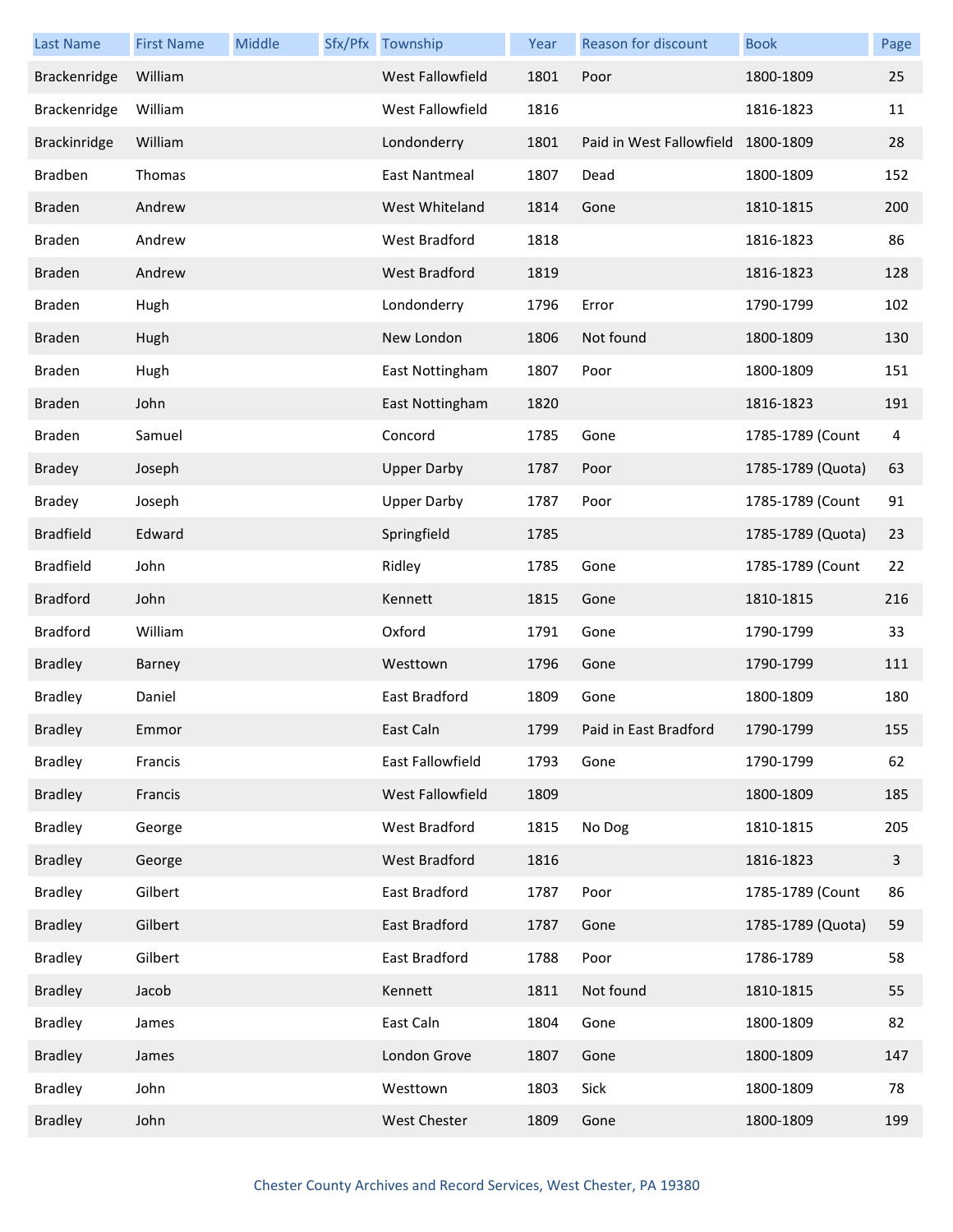| <b>Last Name</b>  | <b>First Name</b> | Middle | Sfx/Pfx Township     | Year | Reason for discount  | <b>Book</b>       | Page         |
|-------------------|-------------------|--------|----------------------|------|----------------------|-------------------|--------------|
| <b>Bradley</b>    | John              |        | West Bradford        | 1811 | Poor                 | 1810-1815         | 44           |
| <b>Bradley</b>    | John              |        | Easttown             | 1811 | Gone                 | 1810-1815         | 50           |
| <b>Bradley</b>    | Patrick           |        | Kennett              | 1802 | Gone                 | 1800-1809         | 47           |
| <b>Bradley</b>    | Patrick           |        | <b>West Chester</b>  | 1809 | Gone                 | 1800-1809         | 199          |
| <b>Bradley</b>    | Richard           |        | East Marlborough     | 1808 | Gone                 | 1800-1809         | 168          |
| <b>Bradley</b>    | Thomas            |        | East Whiteland       | 1796 | Gone                 | 1790-1799         | 112          |
| <b>Bradley</b>    | Thomas            |        | West Whiteland       | 1803 | Gone                 | 1800-1809         | 79           |
| <b>Bradley</b>    | Thomas            |        | East Whiteland       | 1804 | Not in township      | 1800-1809         | 99           |
| <b>Bradley</b>    | Thomas            |        | Uwchlan              | 1810 | Dead                 | 1810-1815         | 34           |
| <b>Bradley</b>    | Thomas            |        | Uwchlan              | 1810 | Dead                 | 1810-1815         | 34           |
| <b>Bradley</b>    | Ziba              |        | <b>West Bradford</b> | 1815 | Paid elsewhere       | 1810-1815         | 205          |
| <b>Bradly</b>     | Barney            |        | East Bradford        | 1817 |                      | 1816-1823         | 43           |
| <b>Bradly</b>     | Emmor             |        | <b>Upper Oxford</b>  | 1810 | <b>Unseated land</b> | 1810-1815         | 27           |
| <b>Bradly</b>     | John              |        | Uwchlan              | 1817 |                      | 1816-1823         | 74           |
| <b>Bradly</b>     | Thomas            |        | Uwchlan              | 1796 | Poor                 | 1790-1799         | 110          |
| <b>Bradly</b>     | Ziba              |        | <b>West Bradford</b> | 1817 |                      | 1816-1823         | 44           |
| <b>Brady</b>      | Daniel            |        | East Marlborough     | 1804 | Gone                 | 1800-1809         | 89           |
| <b>Brady</b>      | Hugh              |        | East Nottingham      | 1808 | Poor                 | 1800-1809         | 171          |
| Brady             | James             |        | East Bradford        | 1805 | Gone                 | 1800-1809         | 100          |
| <b>Brady</b>      | Mual              |        | Bethel               | 1785 | Gone                 | 1785-1789 (Count  | $\mathbf{1}$ |
| Brady             | Noah              |        | Goshen               | 1800 | Married              | 1800-1809         | 6            |
| <b>Brady</b>      | Owen              |        | London Grove         | 1807 | Gone                 | 1800-1809         | 147          |
| <b>Brady</b>      | Torrance          |        | Kennett              | 1806 | Gone                 | 1800-1809         | 126          |
| <b>Brakain</b>    | Henry             |        | New London           | 1822 |                      | 1816-1823         | 273          |
| Brakenridge       | James             |        | East Fallowfield     | 1821 |                      | 1816-1823         | 219          |
| Brakenridge       | Robert            |        | Londonderry          | 1822 |                      | 1816-1823         | 269          |
| Brakenridge       | Samuel            |        | Brandywine           | 1821 |                      | 1816-1823         | 213          |
| Branaman          | Jacob             |        | Uwchlan              | 1797 | Poor & Old           | 1790-1799         | 130          |
| Branaman          | Samuel            |        | Uwchlan              | 1797 | Poor                 | 1790-1799         | 130          |
| <b>Branholdts</b> | Lewis             |        | Vincent              | 1791 | Gone                 | 1790-1799         | 36           |
| <b>Brannan</b>    | Kerran            |        | Ridley               | 1787 | Not found            | 1785-1789 (Quota) | 78           |
| <b>Brannan</b>    | Kerrin            |        | Ridley               | 1787 | Not found            | 1785-1789 (Count  | 106          |
| Brannan           | Kerrin            |        | Ridley               | 1788 | Not found            | 1786-1789         | 78           |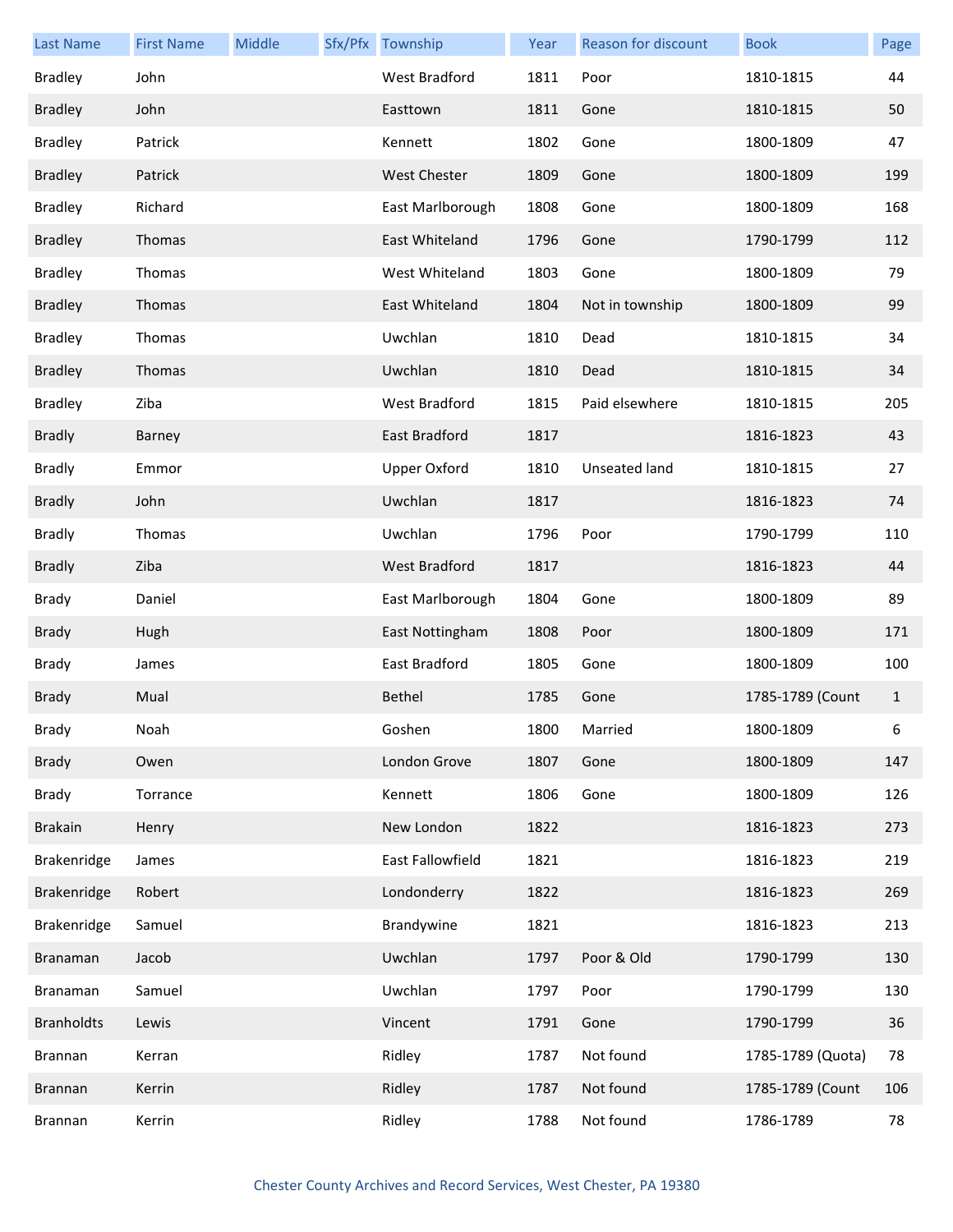| <b>Last Name</b> | <b>First Name</b> | Middle | Sfx/Pfx Township        | Year | Reason for discount | <b>Book</b>       | Page |
|------------------|-------------------|--------|-------------------------|------|---------------------|-------------------|------|
| <b>Brannon</b>   | Edward            |        | Willistown              | 1789 | Gone                | 1785-1789 (Count  | 167  |
| <b>Brannon</b>   | Edward            |        | Willistown              | 1789 |                     | 1785-1789 (Quota) | 139  |
| <b>Brannon</b>   | James             |        | East Caln               | 1789 | Gone                | 1785-1789 (Count  | 145  |
| <b>Brannon</b>   | James             |        | East Caln               | 1789 | Gone                | 1785-1789 (Quota) | 117  |
| <b>Brannon</b>   | Jesse             |        | New Garden              | 1816 |                     | 1816-1823         | 22   |
| <b>Brannon</b>   | Kernes            |        | Ridley                  | 1788 | Gone                | 1785-1789 (Quota) | 106  |
| <b>Brannon</b>   | Kernes            |        | Ridley                  | 1788 | Gone                | 1785-1789 (Count  | 134  |
| <b>Brannon</b>   | Nathaniel         |        | East Caln               | 1788 | Gone                | 1785-1789 (Quota) | 90   |
| <b>Brannon</b>   | Nathaniel         |        | East Caln               | 1788 | Gone                | 1785-1789 (Count  | 118  |
| <b>Brannon</b>   | Nathaniel         |        | Middletown              | 1789 | Gone                | 1785-1789 (Quota) | 126  |
| <b>Brannon</b>   | Nathaniel         |        | Middletown              | 1789 | Gone                | 1785-1789 (Count  | 154  |
| <b>Brannum</b>   | Andrew            |        | East Caln               | 1820 |                     | 1816-1823         | 172  |
| <b>Branson</b>   | Aaron             |        | East Whiteland          | 1822 |                     | 1816-1823         | 291  |
| Branson          | Charles           |        | Charlestown             | 1810 | Gone                | 1810-1815         | 7    |
| <b>Brant</b>     | Jacob             |        | West Whiteland          | 1792 | Gone                | 1790-1799         | 57   |
| Brason           | Hugh              |        | London Grove            | 1807 | Gone                | 1800-1809         | 147  |
| <b>Brass</b>     | Daniel            |        | <b>Upper Darby</b>      | 1787 | Gone                | 1785-1789 (Quota) | 63   |
| <b>Brass</b>     | Daniel            |        | <b>Upper Darby</b>      | 1787 | Gone                | 1785-1789 (Count  | 91   |
| <b>Brass</b>     | Daniel            |        | <b>Upper Darby</b>      | 1788 | Gone                | 1785-1789 (Quota) | 91   |
| Brass            | Daniel            |        | <b>Upper Darby</b>      | 1788 | Gone                | 1785-1789 (Count  | 119  |
| <b>Brass</b>     | Daniel            |        | <b>Upper Darby</b>      | 1789 | Gone                | 1786-1789         | 63   |
| <b>Braugh</b>    | James             |        | East Whiteland          | 1800 | Gone                | 1800-1809         | 19   |
| <b>Bray</b>      | William           |        | Charlestown             | 1814 | Gone                | 1810-1815         | 168  |
| Bready           | Alexander         |        | East Fallowfield        | 1786 | Dead                | 1785-1789 (Count  | 65   |
| <b>Bready</b>    | Alexander         |        | <b>East Fallowfield</b> | 1788 | Dead                | 1785-1789 (Count  | 121  |
| Bready           | Alexander         |        | East Fallowfield        | 1788 | Dead                | 1785-1789 (Quota) | 93   |
| <b>Bready</b>    | Alexander         |        | Newlin                  | 1789 | Dead                | 1785-1789 (Count  | 157  |
| Bready           | Alexander         |        | Newlin                  | 1789 | Dead                | 1785-1789 (Quota) | 129  |
| <b>Bready</b>    | Alexander         |        | Newlin                  | 1790 | Dead                | 1790-1799         | 10   |
| Bready           | Ezekiel           |        | Oxford                  | 1789 | Gone                | 1785-1789 (Quota) | 132  |
| <b>Bready</b>    | Ezekiel           |        | Oxford                  | 1789 | Gone                | 1785-1789 (Count  | 160  |
| Bready           | Joseph            |        | <b>Upper Darby</b>      | 1786 | Poor                | 1785-1789 (Count  | 63   |
| <b>Bready</b>    | Joseph            |        | <b>Upper Darby</b>      | 1789 | Poor                | 1786-1789         | 63   |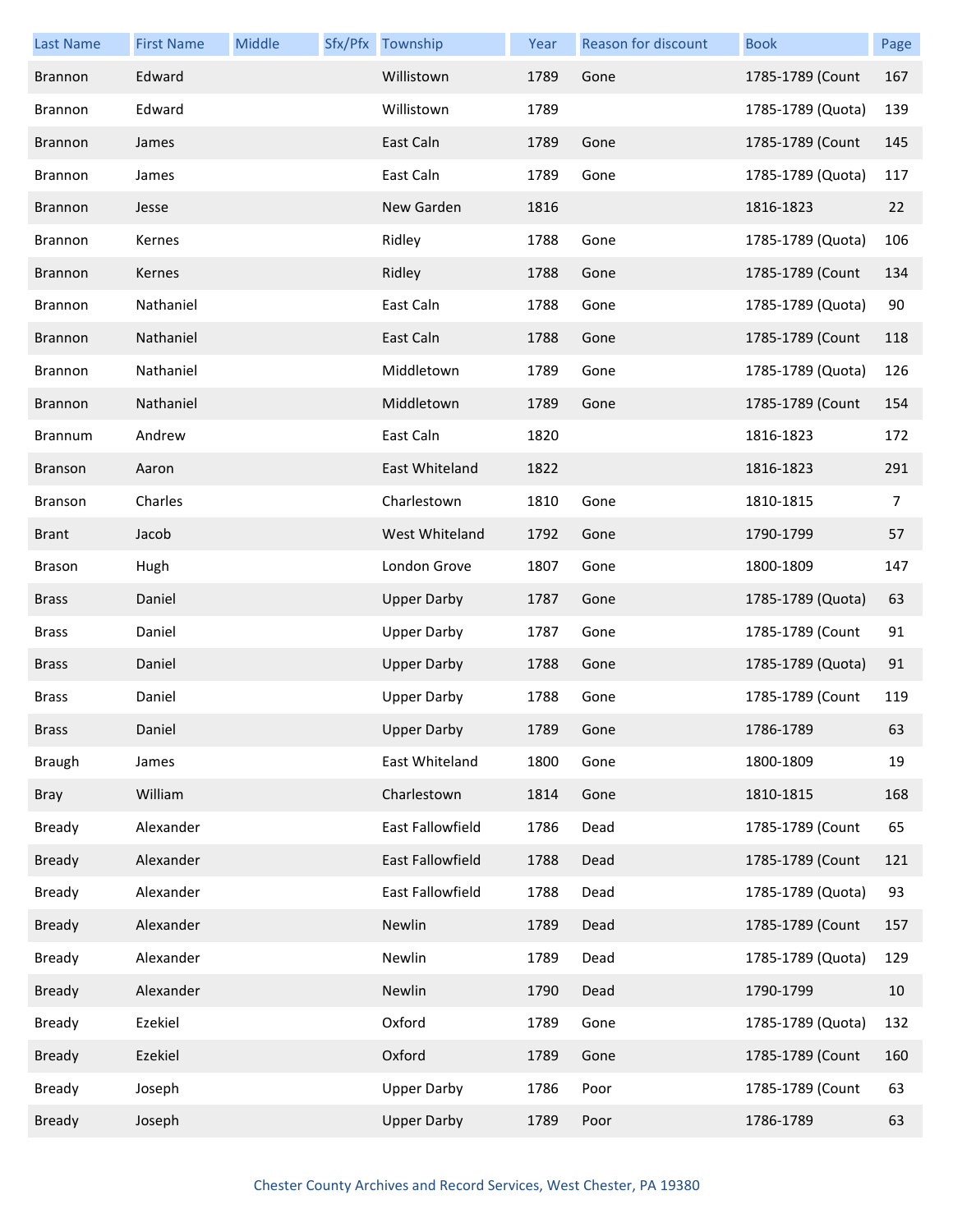| <b>Last Name</b> | <b>First Name</b> | Middle |     | Sfx/Pfx Township     | Year | <b>Reason for discount</b> | <b>Book</b>       | Page           |
|------------------|-------------------|--------|-----|----------------------|------|----------------------------|-------------------|----------------|
| <b>Bready</b>    | Michael           |        |     | Ridley               | 1785 | Gone                       | 1785-1789 (Quota) | 22             |
| <b>Bream</b>     | John              |        |     | <b>West Nantmeal</b> | 1805 | Gone                       | 1800-1809         | 112            |
| <b>Breden</b>    | Andrew            |        |     | Goshen               | 1815 |                            | 1810-1815         | 214            |
| <b>Bredy</b>     | Thomas            |        |     | Willistown           | 1816 |                            | 1816-1823         | 36             |
| <b>Bredy</b>     | Thomas            |        |     | West Whiteland       | 1820 |                            | 1816-1823         | 207            |
| <b>Breecelin</b> | Hugh              |        |     | Lower Oxford         | 1798 | Gone                       | 1790-1799         | 146            |
| <b>Brees</b>     | John              |        |     | Honey Brook          | 1814 | Paid elsewhere             | 1810-1815         | 174            |
| Brenholtz        | Frederick         |        |     | Coventry             | 1822 |                            | 1816-1823         | 259            |
| <b>Brewer</b>    | Christian         |        |     | Charlestown          | 1813 | Gone                       | 1810-1815         | 128            |
| <b>Brewer</b>    | David             |        |     | Coventry             | 1792 | Gone                       | 1790-1799         | 42             |
| <b>Brewin</b>    | John              |        |     | Charlestown          | 1816 |                            | 1816-1823         | $\overline{7}$ |
| <b>Brian</b>     | Thomas            |        |     | Pikeland             | 1817 |                            | 1816-1823         | 71             |
| <b>Brian</b>     | Thomas            |        |     | West Fallowfield     | 1819 |                            | 1816-1823         | 136            |
| <b>Brian</b>     | Truant            |        |     | West Marlborough     | 1819 | No such man                | 1816-1823         | 145            |
| <b>Brice</b>     | John              |        |     | New London           | 1788 | Gone                       | 1785-1789 (Count  | 130            |
| <b>Brice</b>     | John              |        |     | New London           | 1788 | Left the State             | 1785-1789 (Quota) | 102            |
| <b>Briggs</b>    | John              |        |     | East Bradford        | 1810 | Poor                       | 1810-1815         | $\overline{2}$ |
| <b>Bright</b>    | William           |        |     | <b>Upper Darby</b>   | 1788 | Gone                       | 1785-1789 (Count  | 119            |
| <b>Bright</b>    | William           |        |     | <b>Upper Darby</b>   | 1788 | Gone                       | 1785-1789 (Quota) | 91             |
| <b>Brindle</b>   | James             |        |     | Tredyffrin           | 1822 |                            | 1816-1823         | 285            |
| <b>Bringhous</b> | James             |        |     | London Britain       | 1809 | Unseated land              | 1800-1809         | 188            |
| <b>Brinkley</b>  | Jacob             |        |     | Birmingham           | 1814 | Gone                       | 1810-1815         | 162            |
| <b>Brinkley</b>  | William           |        |     | East Whiteland       | 1817 |                            | 1816-1823         | 79             |
| <b>Brinley</b>   | James             |        |     | Charlestown          | 1823 |                            | 1816-1823         | 301            |
| <b>Brinly</b>    | James             |        |     | Charlestown          | 1819 |                            | 1816-1823         | 132            |
| <b>Brintley</b>  | William           |        |     | East Whiteland       | 1818 |                            | 1816-1823         | 122            |
| <b>Brinton</b>   | Amos              |        |     | Pennsbury            | 1785 | Overrated                  | 1785-1789 (Quota) | 20             |
| <b>Brinton</b>   | Amos              |        |     | Birmingham           | 1820 |                            | 1816-1823         | 168            |
| <b>Brinton</b>   | Caleb             |        | Jr. | Pennsbury            | 1785 | Overrated                  | 1785-1789 (Quota) | 20             |
| Brinton          | Caleb             |        |     | Thornbury            | 1786 | Overrated                  | 1785-1789 (Quota) | 52             |
| <b>Brinton</b>   | Caleb             |        |     | Pennsbury            | 1787 | Poor                       | 1785-1789 (Count  | 104            |
| <b>Brinton</b>   | Caleb             |        |     | Pennsbury            | 1787 | Poor                       | 1785-1789 (Quota) | 76             |
| Brinton          | Caleb             |        |     | Pennsbury            | 1789 | Poor                       | 1786-1789         | 76             |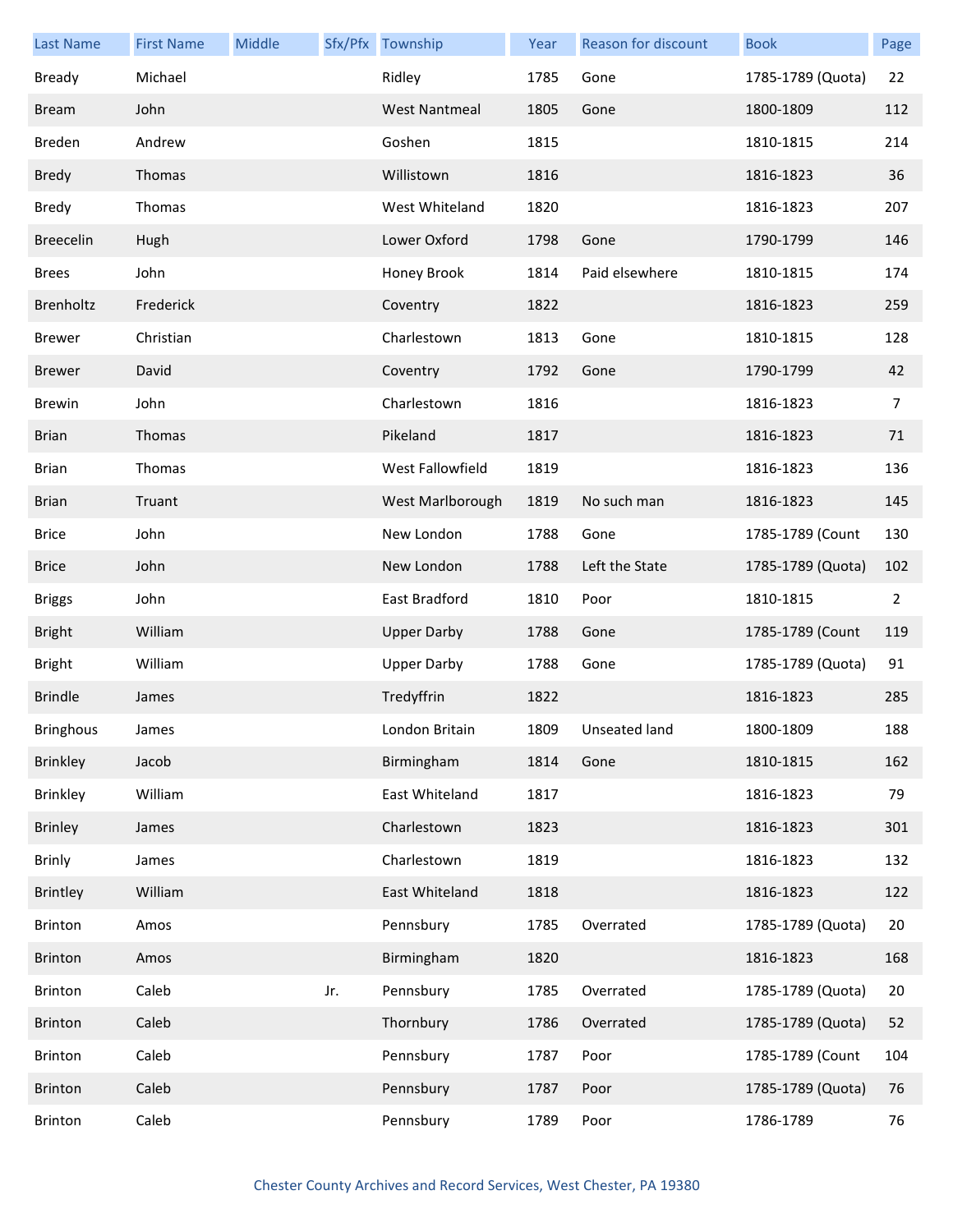| <b>Last Name</b> | <b>First Name</b> | Middle | Sfx/Pfx Township     | Year | Reason for discount                       | <b>Book</b>       | Page |
|------------------|-------------------|--------|----------------------|------|-------------------------------------------|-------------------|------|
| <b>Brinton</b>   | Caleb             |        | Birmingham           | 1798 |                                           | 1790-1799         | 133  |
| <b>Brinton</b>   | Caleb             |        | Sadsbury             | 1822 |                                           | 1816-1823         | 284  |
| <b>Brinton</b>   | Caleb             |        | Sadsbury             | 1823 |                                           | 1816-1823         | 327  |
| <b>Brinton</b>   | Isaac             |        | Pennsbury            | 1817 |                                           | 1816-1823         | 70   |
| <b>Brinton</b>   | James             |        | Birmingham           | 1817 | Gone                                      | 1816-1823         | 42   |
| <b>Brinton</b>   | James             |        | Birmingham           | 1823 | Overcharged                               | 1816-1823         | 295  |
| <b>Brinton</b>   | John              |        | Thornbury            | 1787 | Old chair                                 | 1785-1789 (Count  | 108  |
| <b>Brinton</b>   | John              |        | Thornbury            | 1789 | Old chair                                 | 1786-1789         | 80   |
| <b>Brinton</b>   | John              |        | Westtown             | 1790 | Poor                                      | 1790-1799         | 17   |
| <b>Brinton</b>   | John              |        | West Whiteland       | 1798 | Gone                                      | 1790-1799         | 152  |
| <b>Brinton</b>   | John              |        | Westtown             | 1807 | Gone                                      | 1800-1809         | 158  |
| <b>Brinton</b>   | Letitia           |        | Birmingham           | 1819 | Dog Dead                                  | 1816-1823         | 126  |
| <b>Brinton</b>   | Thomas            |        | Kennett              | 1823 |                                           | 1816-1823         | 309  |
| Brinton          | William           |        | Sadsbury             | 1788 | Gone to East Fallowfield 1785-1789 (Count |                   | 135  |
| <b>Brinton</b>   | William           |        | Sadsbury             | 1788 | Paid in East Fallowfield                  | 1785-1789 (Quota) | 107  |
| <b>Brinton</b>   | William           |        | Pennsbury            | 1811 | <b>Two Dogs</b>                           | 1810-1815         | 70   |
| <b>Brinton</b>   | William           |        | Goshen               | 1816 |                                           | 1816-1823         | 12   |
| Brinton          | William           |        | Birmingham           | 1818 | Gone                                      | 1816-1823         | 84   |
| <b>Brinton</b>   | William           |        | Birmingham           | 1823 |                                           | 1816-1823         | 295  |
| Brirby           | John              |        | <b>West Nantmeal</b> | 1799 | Gone                                      | 1790-1799         | 165  |
| <b>Brisban</b>   | John              |        | West Caln            | 1819 |                                           | 1816-1823         | 131  |
| <b>Brisban</b>   | John              |        | West Caln            | 1821 |                                           | 1816-1823         | 215  |
| <b>Brisband</b>  | David             |        | West Caln            | 1809 | <b>Unseated land</b>                      | 1800-1809         | 182  |
| <b>Brisbane</b>  | John              |        | West Caln            | 1820 |                                           | 1816-1823         | 173  |
| Brisben          | Henry             |        | West Caln            | 1814 | <b>Unseated land</b>                      | 1810-1815         | 167  |
| Brisben          | John              |        | West Caln            | 1814 | Unseated land                             | 1810-1815         | 167  |
| Brisby           | Andrew            |        | East Whiteland       | 1817 |                                           | 1816-1823         | 79   |
| Brisby           | John              |        | West Nottingham      | 1809 |                                           | 1800-1809         | 191  |
| <b>Brison</b>    | Jesse             |        | Sadsbury             | 1823 |                                           | 1816-1823         | 327  |
| Brison           | William           |        | Brandywine           | 1817 |                                           | 1816-1823         | 45   |
| <b>Britain</b>   | George            |        | East Nottingham      | 1800 | Gone                                      | 1800-1809         | 12   |
| <b>Britain</b>   | Isaac             |        | East Nantmeal        | 1821 |                                           | 1816-1823         | 235  |
| <b>Britain</b>   | Joseph            |        | <b>West Nantmeal</b> | 1812 | Gone                                      | 1810-1815         | 107  |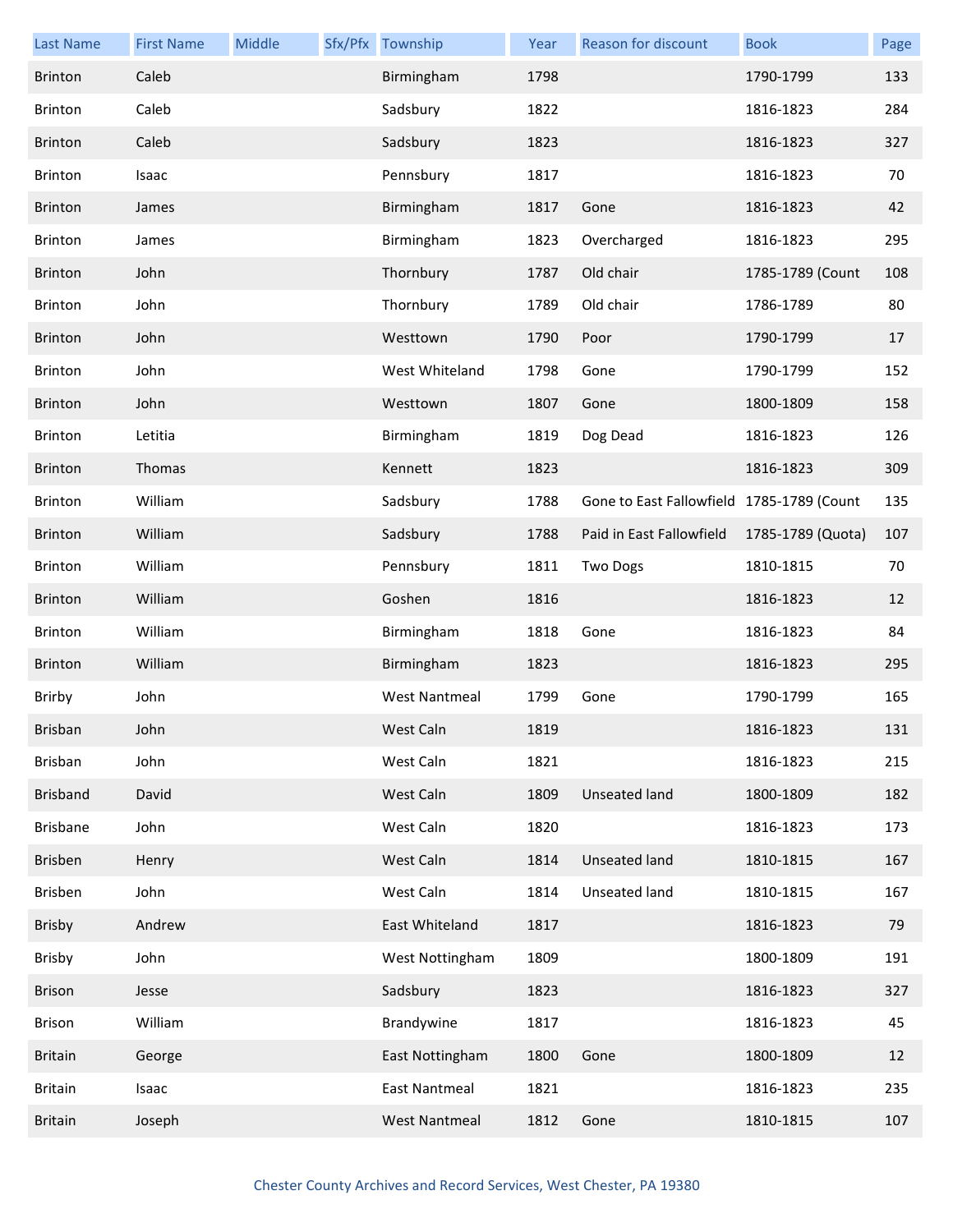| <b>Last Name</b> | <b>First Name</b> | Middle | Sfx/Pfx Township     | Year | Reason for discount   | <b>Book</b>       | Page |
|------------------|-------------------|--------|----------------------|------|-----------------------|-------------------|------|
| <b>Britain</b>   | Joseph            |        | <b>West Nantmeal</b> | 1816 |                       | 1816-1823         | 26   |
| <b>Britain</b>   | Joseph            |        | East Nantmeal        | 1820 |                       | 1816-1823         | 193  |
| <b>Brittain</b>  | John              |        | Coventry             | 1788 |                       | 1785-1789 (Count  | 116  |
| <b>Brittain</b>  | John              |        | Coventry             | 1788 | Poor                  | 1785-1789 (Quota) | 88   |
| <b>Brittain</b>  | John              |        | West Marlborough     | 1789 | Gone                  | 1785-1789 (Count  | 155  |
| <b>Brittain</b>  | John              |        | West Marlborough     | 1790 | Gone                  | 1790-1799         | 9    |
| <b>Brittain</b>  | John              |        | Coventry             | 1790 | Poor                  | 1790-1799         | 8    |
| <b>Brittain</b>  | John              |        | Coventry             | 1792 | Gone                  | 1790-1799         | 42   |
| <b>Brittain</b>  | John              |        | Coventry             | 1795 | Poor                  | 1790-1799         | 80   |
| <b>Brittain</b>  | Joseph            |        | <b>West Nantmeal</b> | 1817 |                       | 1816-1823         | 67   |
| <b>Brittain</b>  | Joseph            |        | <b>East Nantmeal</b> | 1821 |                       | 1816-1823         | 235  |
| <b>Brittain</b>  | Samuel            |        | Tredyffrin           | 1786 | Dead                  | 1785-1789 (Quota) | 53   |
| <b>Brittain</b>  | Samuel            |        | Tredyffrin           | 1786 | Dead                  | 1785-1789 (Count  | 53   |
| <b>Brittain</b>  | Samuel            |        | Tredyffrin           | 1787 | Dead                  | 1786-1789         | 25   |
| <b>Brittain</b>  | William           |        | Uwchlan              | 1822 |                       | 1816-1823         | 287  |
| <b>Brittan</b>   | John              |        | Coventry             | 1789 | Poor                  | 1785-1789 (Count  | 147  |
| <b>Britten</b>   | John              |        | East Caln            | 1797 | Gone                  | 1790-1799         | 116  |
| <b>Britten</b>   | Joseph            |        | Uwchlan              | 1809 | Paid in East Nantmeal | 1800-1809         | 196  |
| <b>Britton</b>   | John              |        | Coventry             | 1786 | Poor                  | 1785-1789 (Count  | 60   |
| <b>Britton</b>   | John              |        | Coventry             | 1787 | Poor                  | 1786-1789         | 32   |
| <b>Britton</b>   | John              |        | West Marlborough     | 1789 | Gone                  | 1785-1789 (Quota) | 127  |
| <b>Britton</b>   | Joseph            |        | East Nantmeal        | 1822 |                       | 1816-1823         | 277  |
| Brobson          | John              |        | Concord              | 1788 | Gone                  | 1785-1789 (Quota) | 88   |
| <b>Brobt</b>     | Daniel            |        | Charlestown          | 1819 | <b>Unseated land</b>  | 1816-1823         | 132  |
| Brockman         | John              |        | East Marlborough     | 1816 |                       | 1816-1823         | 18   |
| Brockman         | Samuel            |        | East Marlborough     | 1821 |                       | 1816-1823         | 228  |
| <b>Brode</b>     | Daniel            |        | Charlestown          | 1817 |                       | 1816-1823         | 48   |
| <b>Brogan</b>    | Caleb             |        | East Fallowfield     | 1821 |                       | 1816-1823         | 219  |
| <b>Brogan</b>    | James             |        | West Caln            | 1798 | Charged to land       | 1790-1799         | 135  |
| <b>Brogan</b>    | James             |        | Londonderry          | 1801 | Gone                  | 1800-1809         | 28   |
| <b>Brogan</b>    | James             |        | Goshen               | 1810 | Gone                  | 1810-1815         | 12   |
| <b>Brogan</b>    | John              |        | East Marlborough     | 1791 | Gone                  | 1790-1799         | 28   |
| <b>Brogan</b>    | John              |        | Londonderry          | 1801 | Gone                  | 1800-1809         | 28   |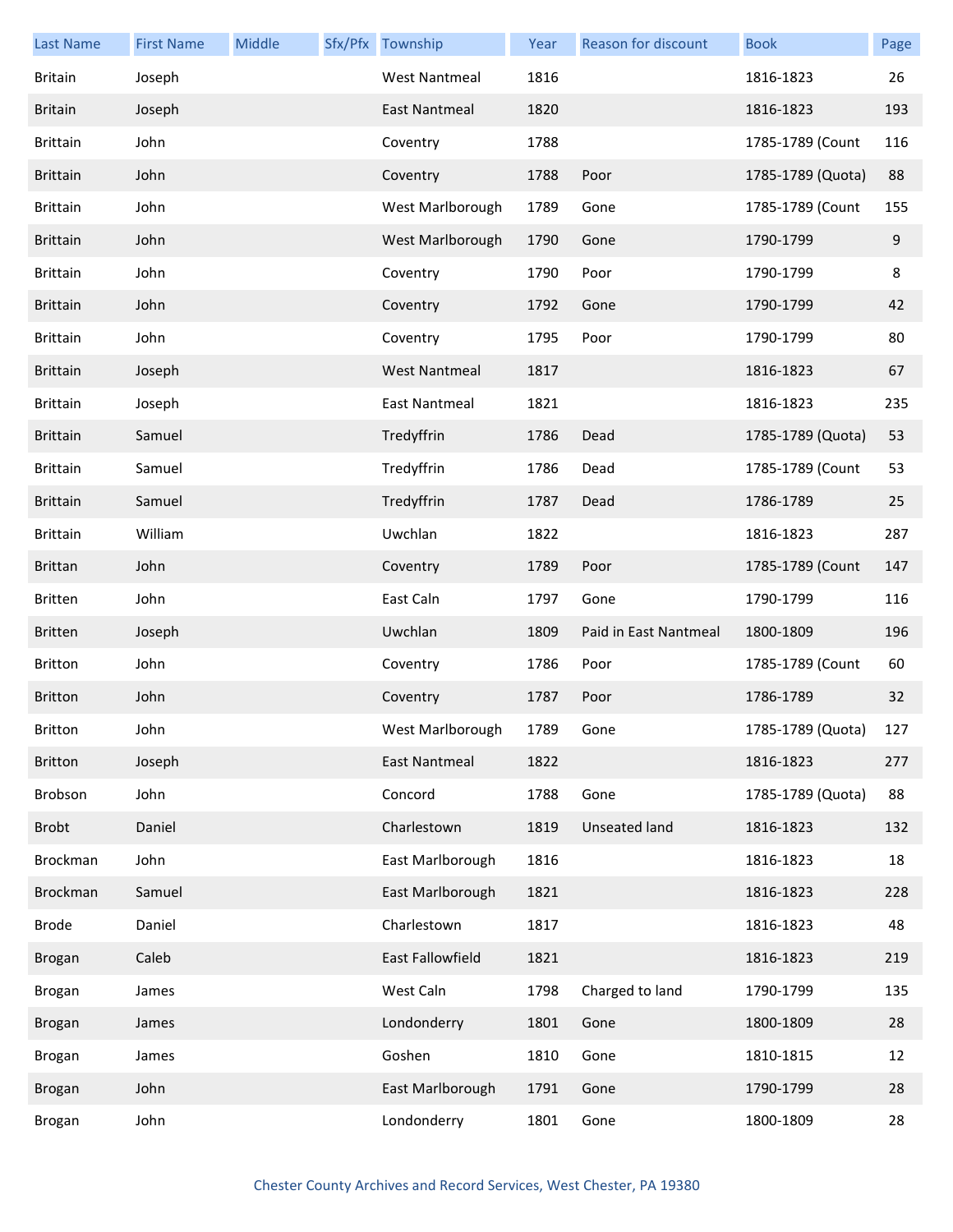| Last Name        | <b>First Name</b> | Middle | Sfx/Pfx Township     | Year | <b>Reason for discount</b> | <b>Book</b>       | Page           |
|------------------|-------------------|--------|----------------------|------|----------------------------|-------------------|----------------|
| <b>Brogan</b>    | John              |        | West Marlborough     | 1803 | Poor                       | 1800-1809         | 69             |
| Brogan           | John              |        | West Marlborough     | 1807 | Poor                       | 1800-1809         | 149            |
| <b>Brogan</b>    | John              |        | Londonderry          | 1809 | Gone                       | 1800-1809         | 187            |
| <b>Brogan</b>    | John              |        | East Fallowfield     | 1816 |                            | 1816-1823         | 10             |
| <b>Brogan</b>    | John              |        | West Marlborough     | 1820 |                            | 1816-1823         | 187            |
| Brogan           | Michael           |        | New London           | 1786 | Gone                       | 1785-1789 (Count  | 46             |
| <b>Brogan</b>    | Michael           |        | New London           | 1786 | Gone                       | 1785-1789 (Quota) | 46             |
| <b>Brogan</b>    | Michael           |        | New London           | 1787 | Gone                       | 1786-1789         | 18             |
| <b>Brogan</b>    | Roger             |        | Haverford            | 1789 | Gone                       | 1785-1789 (Count  | 151            |
| Brogan           | Roger             |        | Haverford            | 1789 | Gone                       | 1785-1789 (Quota) | 123            |
| <b>Brogan</b>    | William           |        | West Marlborough     | 1804 | Gone                       | 1800-1809         | 89             |
| Brogan           | William           |        | East Fallowfield     | 1807 | Poor                       | 1800-1809         | 144            |
| <b>Brogan</b>    | William           |        | Londonderry          | 1808 | Gone                       | 1800-1809         | 167            |
| Brogan           | William           |        | London Britain       | 1821 |                            | 1816-1823         | 227            |
| Brokaman         | William           |        | <b>East Nantmeal</b> | 1813 | Mistake                    | 1810-1815         | 146            |
| Brokerman        | Charles           |        | East Nantmeal        | 1816 |                            | 1816-1823         | 25             |
| <b>Brokerman</b> | William           |        | East Nantmeal        | 1816 |                            | 1816-1823         | 25             |
| <b>Bromback</b>  | Benjamin          |        | Vincent              | 1797 | Married                    | 1790-1799         | 130            |
| <b>Bromhall</b>  | Joshua            |        | East Bradford        | 1816 | Gone                       | 1816-1823         | $\overline{2}$ |
| <b>Brook</b>     | Nathan            |        | Charlestown          | 1809 | Overcharged                | 1800-1809         | 183            |
| <b>Brooke</b>    | Andrew            |        | New London           | 1792 | Gone                       | 1790-1799         | 49             |
| <b>Brooke</b>    | John              |        | Coventry             | 1785 | Gone                       | 1785-1789 (Count  | 4              |
| <b>Brooke</b>    | John              |        | Tredyffrin           | 1799 | Gone                       | 1790-1799         | 168            |
| <b>Brooke</b>    | John              |        | West Chester         | 1804 | Gone                       | 1800-1809         | 99             |
| <b>Brooke</b>    | William           |        | Ridley               | 1788 | Gone                       | 1785-1789 (Count  | 134            |
| <b>Brookes</b>   | Edward            |        | East Caln            | 1785 | Gone                       | 1785-1789 (Count  | 6              |
| <b>Brookes</b>   | James             |        | East Whiteland       | 1798 | Error                      | 1790-1799         | 151            |
| <b>Brookes</b>   | John              |        | East Bradford        | 1805 | Paid in Uwchlan            | 1800-1809         | 100            |
| <b>Brooks</b>    | David             |        | Coventry             | 1793 | Gone                       | 1790-1799         | 61             |
| <b>Brooks</b>    | Isaac             |        | Goshen               | 1793 | Gone                       | 1790-1799         | 63             |
| <b>Brooks</b>    | James             |        | East Whiteland       | 1796 | Poor                       | 1790-1799         | 112            |
| <b>Brooks</b>    | James             |        | East Whiteland       | 1807 | Gone                       | 1800-1809         | 158            |
| <b>Brooks</b>    | John              |        | New London           | 1816 | Gone                       | 1816-1823         | 21             |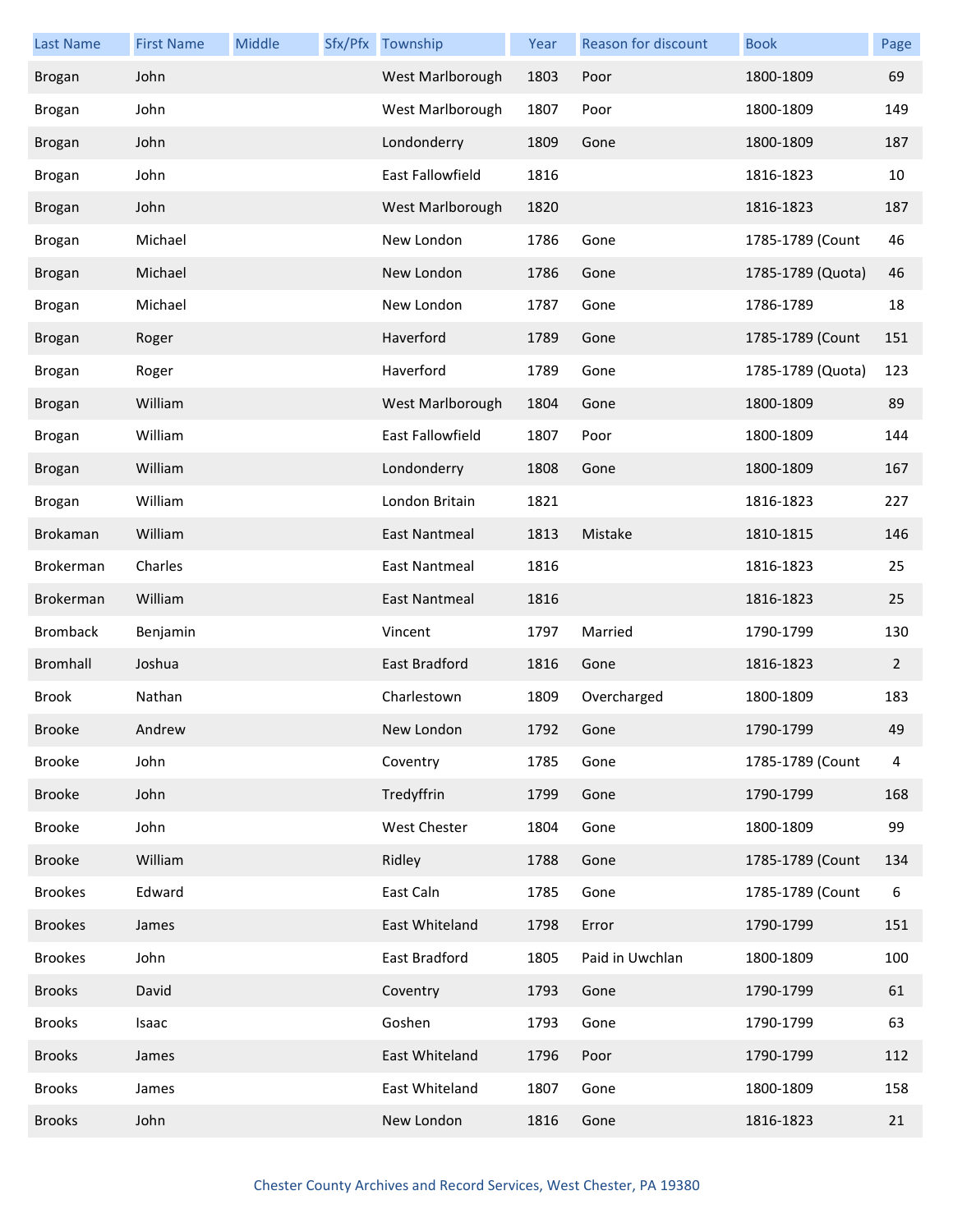| <b>Last Name</b> | <b>First Name</b> | Middle |     | Sfx/Pfx Township     | Year | Reason for discount | <b>Book</b>       | Page         |
|------------------|-------------------|--------|-----|----------------------|------|---------------------|-------------------|--------------|
| <b>Brooks</b>    | John              |        |     | Lower Oxford         | 1823 |                     | 1816-1823         | 323          |
| <b>Brooks</b>    | Jonathan          |        |     | Vincent              | 1786 | Error               | 1785-1789 (Quota) | 53           |
| <b>Brooks</b>    | Nathan            |        |     | <b>West Nantmeal</b> | 1807 | Gone                | 1800-1809         | 152          |
| <b>Brooks</b>    | Thomas            |        |     | <b>Upper Darby</b>   | 1787 | Gone                | 1785-1789 (Count  | 91           |
| <b>Brooks</b>    | Thomas            |        |     | <b>Upper Darby</b>   | 1787 | Gone                | 1785-1789 (Quota) | 63           |
| <b>Brooks</b>    | Thomas            |        |     | <b>Upper Darby</b>   | 1789 | Gone                | 1786-1789         | 63           |
| <b>Brooks</b>    | Thomas            |        |     | Honey Brook          | 1818 |                     | 1816-1823         | 97           |
| <b>Brooks</b>    | William           |        |     | Ridley               | 1788 | Gone                | 1785-1789 (Quota) | 106          |
| Brooks & Park    |                   |        |     | Coventry             | 1786 | Overrated           | 1785-1789 (Count  | 32           |
| Brooks & Park    |                   |        |     | Coventry             | 1786 | Overrated           | 1785-1789 (Quota) | 32           |
| <b>Broom</b>     | William           |        |     | West Caln            | 1808 |                     | 1800-1809         | 162          |
| Broomall         | Daniel            |        |     | Chester              | 1786 | Paid in Marcus Hook | 1785-1789 (Quota) | 31           |
| Broomall         | John              |        | Jr. | East Marlborough     | 1800 | Gone                | 1800-1809         | 9            |
| Broomall         | Joshua            |        |     | West Caln            | 1822 |                     | 1816-1823         | 257          |
| Broomall         | Thomas            |        |     | Pennsbury            | 1785 | Poor                | 1785-1789 (Quota) | 20           |
| Broomall         | Thomas            |        |     | East Bradford        | 1803 | Poor                | 1800-1809         | 61           |
| <b>Broomer</b>   | John              |        |     | East Marlborough     | 1785 | Gone                | 1785-1789 (Count  | 14           |
| <b>Broomer</b>   | John              |        |     | East Caln            | 1801 | Gone                | 1800-1809         | 22           |
| <b>Broomer</b>   | John              |        |     | West Chester         | 1812 | Gone                | 1810-1815         | 121          |
| Broomhall        | Daniel            |        |     | Chester              | 1786 | Gone                | 1785-1789 (Count  | 31           |
| Broomhall        | Daniel            |        |     | Chester              | 1787 | Gone                | 1786-1789         | 3            |
| Broomhall        | David             |        |     | Chester              | 1785 | Poor                | 1785-1789 (Count  | $\mathbf{3}$ |
| Broomhall        | David             |        |     | Aston                | 1788 | Under age           | 1785-1789 (Count  | 113          |
| Broomhall        | David             |        |     | Aston                | 1788 | Under age           | 1785-1789 (Quota) | 85           |
| Broomhall        | Enos              |        |     | Thornbury            | 1821 |                     | 1816-1823         | 244          |
| Broomhall        | Jacob             |        |     | Kennett              | 1813 | Twice taxed         | 1810-1815         | 135          |
| Broomhall        | John              |        |     | Willistown           | 1821 |                     | 1816-1823         | 247          |
| Broomhall        | Seth              |        |     | Pennsbury            | 1817 |                     | 1816-1823         | 70           |
| Broomhall        | Thomas            |        |     | Pennsbury            | 1812 | Enlisted            | 1810-1815         | 110          |
| <b>Brosius</b>   | Benjamin          |        |     | <b>Upper Oxford</b>  | 1819 | No Dog              | 1816-1823         | 153          |
| <b>Brothers</b>  | James             |        |     | Tredyffrin           | 1815 |                     | 1810-1815         | 235          |
| <b>Brower</b>    | Abraham           |        |     | <b>West Nantmeal</b> | 1819 | <b>Burned out</b>   | 1816-1823         | 152          |
| <b>Brower</b>    | Abram             |        |     | Honey Brook          | 1820 |                     | 1816-1823         | 181          |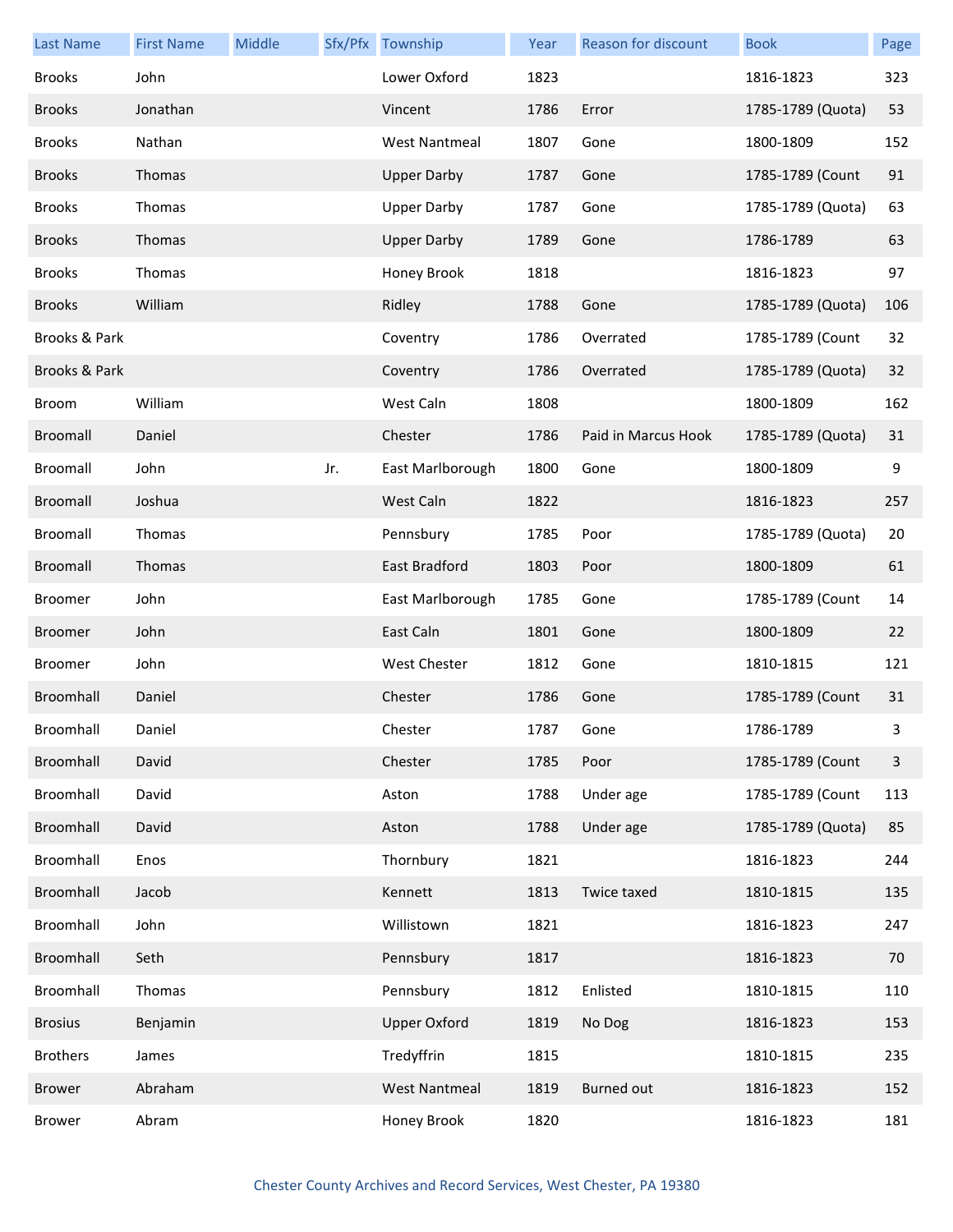| <b>Last Name</b> | <b>First Name</b> | Middle | Sfx/Pfx Township     | Year | <b>Reason for discount</b> | <b>Book</b>       | Page |
|------------------|-------------------|--------|----------------------|------|----------------------------|-------------------|------|
| <b>Brower</b>    | Daniel            |        | <b>West Nantmeal</b> | 1810 | Gone                       | 1810-1815         | 26   |
| <b>Brower</b>    | Daniel            |        | Pikeland             | 1810 | No Dog                     | 1810-1815         | 30   |
| <b>Brower</b>    | Harry             |        | Coventry             | 1822 |                            | 1816-1823         | 259  |
| <b>Brower</b>    | Henry             |        | <b>West Nantmeal</b> | 1804 | Gone                       | 1800-1809         | 93   |
| <b>Brower</b>    | Henry             |        | Charlestown          | 1807 | Gone                       | 1800-1809         | 143  |
| <b>Brower</b>    | John              |        | West Whiteland       | 1786 | Not found                  | 1785-1789 (Count  | 84   |
| <b>Brower</b>    | John              |        | West Whiteland       | 1788 | Not found                  | 1786-1789         | 56   |
| <b>Brower</b>    | Matthew           |        | Coventry             | 1812 | Gone                       | 1810-1815         | 89   |
| <b>Brower</b>    | Thomas            |        | West Nottingham      | 1823 |                            | 1816-1823         | 319  |
| <b>Brown</b>     | (Widow)           |        | West Nottingham      | 1812 | No Dog                     | 1810-1815         | 105  |
| <b>Brown</b>     | Abner             |        | New Garden           | 1811 | Gone                       | 1810-1815         | 63   |
| Brown            | Abraham           |        | Honey Brook          | 1810 | Gone                       | 1810-1815         | 13   |
| <b>Brown</b>     | Abraham           |        | Coventry             | 1815 | No Dog                     | 1810-1815         | 210  |
| Brown            | Abraham           |        | Coventry             | 1822 |                            | 1816-1823         | 259  |
| <b>Brown</b>     | Abram             |        | East Fallowfield     | 1806 | Gone                       | 1800-1809         | 124  |
| Brown            | Abram             |        | <b>West Nantmeal</b> | 1818 |                            | 1816-1823         | 110  |
| <b>Brown</b>     | Adley             |        | Willistown           | 1798 | Gone                       | 1790-1799         | 150  |
| Brown            | Adley             |        | East Caln            | 1822 |                            | 1816-1823         | 256  |
| <b>Brown</b>     | Adley             |        | Westtown             | 1823 |                            | 1816-1823         | 333  |
| Brown            | Alexander         |        | New London           | 1787 | Poor                       | 1785-1789 (Count  | 102  |
| Brown            | Alexander         |        | New London           | 1787 | Poor                       | 1785-1789 (Quota) | 74   |
| Brown            | Alexander         |        | New London           | 1788 | Poor                       | 1785-1789 (Quota) | 102  |
| Brown            | Alexander         |        | New London           | 1788 | Poor                       | 1786-1789         | 74   |
| Brown            | Alexander         |        | New London           | 1788 | Poor                       | 1785-1789 (Count  | 130  |
| Brown            | Archibald         |        | Willistown           | 1786 | Gone                       | 1785-1789 (Quota) | 54   |
| Brown            | Archibald         |        | Willistown           | 1786 | Gone                       | 1785-1789 (Count  | 82   |
| Brown            | Archibald         |        | Willistown           | 1787 | Gone                       | 1786-1789         | 54   |
| Brown            | Benjamin          |        | Tredyffrin           | 1804 | Poor                       | 1800-1809         | 96   |
| Brown            | Benjamin          |        | East Caln            | 1814 | Gone                       | 1810-1815         | 166  |
| Brown            | Benjamin          |        | Brandywine           | 1817 |                            | 1816-1823         | 45   |
| Brown            | Caleb             |        | West Nottingham      | 1819 |                            | 1816-1823         | 150  |
| Brown            | Charles           |        | Tredyffrin           | 1823 |                            | 1816-1823         | 334  |
| Brown            | Daniel            |        | <b>East Nantmeal</b> | 1807 | Gone                       | 1800-1809         | 152  |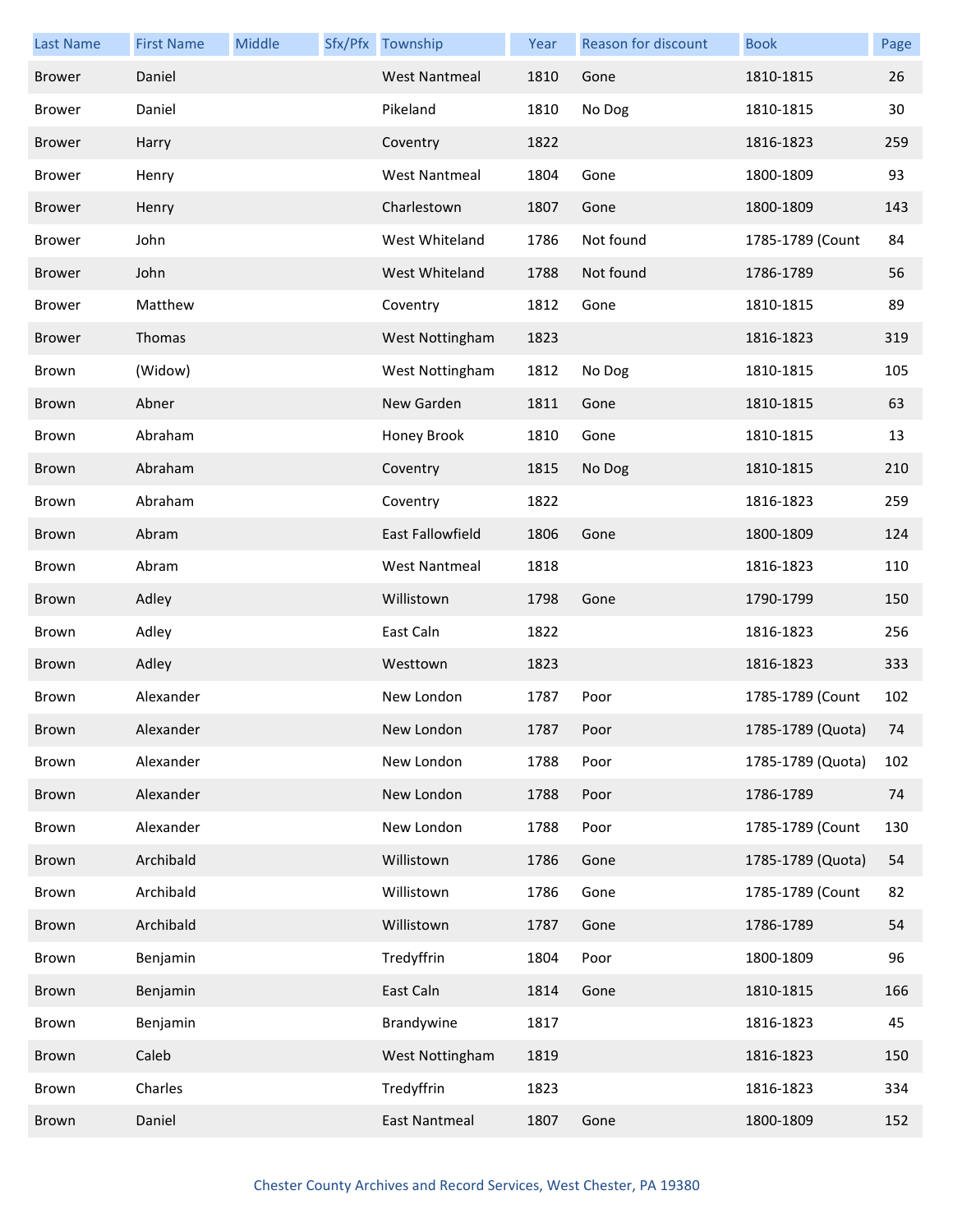| <b>Last Name</b> | <b>First Name</b> | Middle |       | Sfx/Pfx Township     | Year | Reason for discount | <b>Book</b>       | Page           |
|------------------|-------------------|--------|-------|----------------------|------|---------------------|-------------------|----------------|
| <b>Brown</b>     | David             |        |       | Pennsbury            | 1787 | Overrated           | 1785-1789 (Quota) | 76             |
| Brown            | David             |        |       | Pennsbury            | 1787 | Overrated           | 1785-1789 (Count  | 104            |
| Brown            | David             |        |       | Pennsbury            | 1789 | Overrated           | 1786-1789         | 76             |
| <b>Brown</b>     | David             |        |       | West Nottingham      | 1807 | Gone                | 1800-1809         | 151            |
| <b>Brown</b>     | David             |        |       | London Grove         | 1822 |                     | 1816-1823         | 267            |
| <b>Brown</b>     | Edward            |        |       | West Caln            | 1786 | Gone                | 1785-1789 (Quota) | 35             |
| Brown            | Edward            |        |       | East Caln            | 1787 | Poor                | 1785-1789 (Count  | 90             |
| <b>Brown</b>     | Edward            |        |       | East Caln            | 1787 | Poor                | 1785-1789 (Quota) | 62             |
| <b>Brown</b>     | Elias             |        |       | Charlestown          | 1785 | Poor (Very)         | 1785-1789 (Count  | $\overline{7}$ |
| <b>Brown</b>     | Elisha            |        |       | West Nottingham      | 1808 | Minor               | 1800-1809         | 171            |
| Brown            | Elisha            |        |       | East Nottingham      | 1821 |                     | 1816-1823         | 233            |
| <b>Brown</b>     | Elisha            |        |       | West Nottingham      | 1821 |                     | 1816-1823         | 234            |
| <b>Brown</b>     | Elizabeth         |        | Heirs | West Nottingham      | 1817 | Unseated land       | 1816-1823         | 65             |
| <b>Brown</b>     | Francis           |        |       | New London           | 1813 | Gone                | 1810-1815         | 142            |
| Brown            | George            |        |       | Oxford               | 1786 | Gone                | 1785-1789 (Count  | 75             |
| <b>Brown</b>     | George            |        |       | <b>West Nantmeal</b> | 1787 | Gone                | 1785-1789 (Quota) | 73             |
| <b>Brown</b>     | George            |        |       | Oxford               | 1787 | Gone                | 1786-1789         | 47             |
| <b>Brown</b>     | George            |        |       | <b>West Nantmeal</b> | 1787 | Gone                | 1785-1789 (Count  | 101            |
| <b>Brown</b>     | George            |        |       | <b>West Nantmeal</b> | 1788 | Gone                | 1785-1789 (Quota) | 101            |
| <b>Brown</b>     | George            |        |       | <b>West Nantmeal</b> | 1788 | Gone                | 1785-1789 (Count  | 129            |
| Brown            | George            |        |       | Uwchlan              | 1791 | Gone                | 1790-1799         | 36             |
| Brown            | George            |        |       | East Whiteland       | 1807 | Gone                | 1800-1809         | 158            |
| Brown            | George            |        |       | East Marlborough     | 1816 |                     | 1816-1823         | 18             |
| Brown            | George            |        |       | East Nantmeal        | 1817 |                     | 1816-1823         | 66             |
| Brown            | George            |        |       | Pennsbury            | 1817 |                     | 1816-1823         | 70             |
| Brown            | George            |        |       | <b>West Nantmeal</b> | 1822 |                     | 1816-1823         | 278            |
| Brown            | Hadley            |        |       | West Whiteland       | 1810 | No Dog              | 1810-1815         | 39             |
| Brown            | Hadley            |        |       | East Whiteland       | 1818 | No Dog              | 1816-1823         | 122            |
| Brown            | Henry             |        |       | Vincent              | 1812 | Ran away            | 1810-1815         | 116            |
| Brown            | Henry             |        |       | Vincent              | 1812 | Ran away            | 1810-1815         | 116            |
| Brown            | Henry             |        |       | Uwchlan              | 1820 |                     | 1816-1823         | 202            |
| Brown            | Hosan             |        |       | Kennett              | 1815 | No such man         | 1810-1815         | 216            |
| Brown            | Hugh              |        |       | Newlin               | 1810 | No Dog              | 1810-1815         | 20             |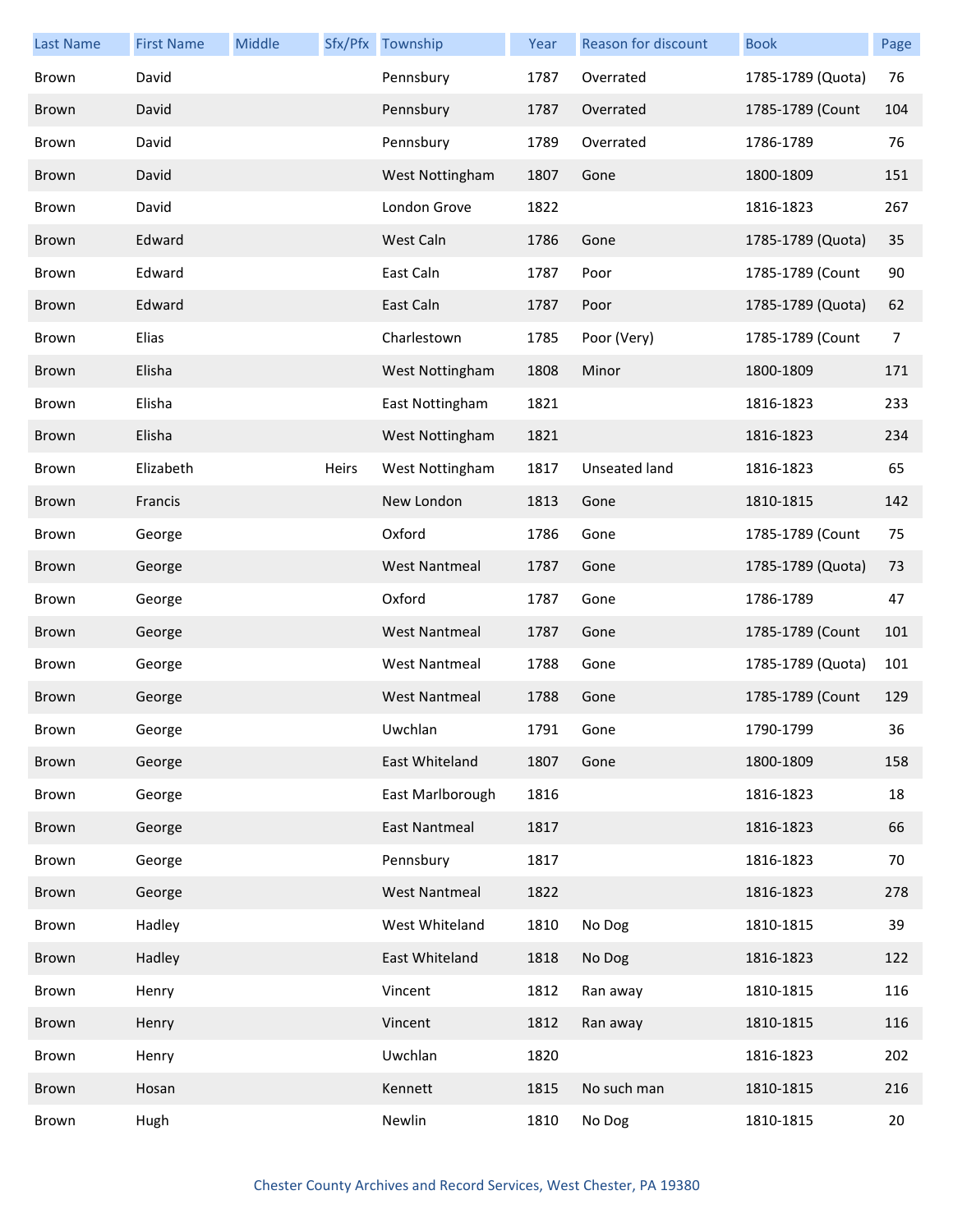| <b>Last Name</b> | <b>First Name</b> | Middle |     | Sfx/Pfx Township     | Year | <b>Reason for discount</b>              | <b>Book</b>       | Page           |
|------------------|-------------------|--------|-----|----------------------|------|-----------------------------------------|-------------------|----------------|
| <b>Brown</b>     | Isaac             |        |     | West Nottingham      | 1822 | Unseated land                           | 1816-1823         | 276            |
| Brown            | J.                | W.     |     | West Caln            | 1817 |                                         | 1816-1823         | 47             |
| <b>Brown</b>     | Jacob             |        |     | West Nottingham      | 1786 | Charged to land                         | 1785-1789 (Count  | 47             |
| <b>Brown</b>     | Jacob             |        |     | West Nottingham      | 1786 | Charged to land                         | 1785-1789 (Quota) | 47             |
| <b>Brown</b>     | Jacob             |        |     | West Nottingham      | 1787 | Charged to land                         | 1786-1789         | 19             |
| <b>Brown</b>     | Jacob             |        |     | West Caln            | 1788 | Charge Widow Way's La 1785-1789 (Quota) |                   | 90             |
| <b>Brown</b>     | Jacob             |        |     | East Nantmeal        | 1808 | Gone                                    | 1800-1809         | 172            |
| <b>Brown</b>     | Jacob             |        |     | East Nottingham      | 1811 | Gone                                    | 1810-1815         | 66             |
| <b>Brown</b>     | Jacob             |        |     | East Nottingham      | 1812 | No Dog                                  | 1810-1815         | 104            |
| Brown            | Jacob             |        |     | <b>Upper Oxford</b>  | 1821 |                                         | 1816-1823         | 238            |
| <b>Brown</b>     | Jacob             |        |     | West Nottingham      | 1823 |                                         | 1816-1823         | 319            |
| <b>Brown</b>     | James             |        |     | <b>West Bradford</b> | 1787 | Losses                                  | 1785-1789 (Quota) | 58             |
| <b>Brown</b>     | James             |        |     | West Bradford        | 1787 | Loss                                    | 1785-1789 (Count  | 87             |
| <b>Brown</b>     | James             |        |     | West Bradford        | 1788 | Loss                                    | 1786-1789         | 59             |
| <b>Brown</b>     | James             |        |     | New London           | 1791 | Dead                                    | 1790-1799         | 30             |
| <b>Brown</b>     | James             |        |     | Kennett              | 1793 | Insane                                  | 1790-1799         | 64             |
| <b>Brown</b>     | James             |        | Jr. | West Bradford        | 1798 | Pays land tax                           | 1790-1799         | 134            |
| <b>Brown</b>     | James             |        | Jr. | <b>West Bradford</b> | 1799 |                                         | 1790-1799         | 154            |
| <b>Brown</b>     | James             |        | Jr. | West Bradford        | 1800 | <b>Taxed for land</b>                   | 1800-1809         | $\overline{2}$ |
| Brown            | James             |        |     | Honey Brook          | 1801 | Gone                                    | 1800-1809         | 26             |
| Brown            | James             |        |     | New London           | 1805 | Gone                                    | 1800-1809         | 110            |
| Brown            | James             |        |     | West Caln            | 1808 |                                         | 1800-1809         | 162            |
| <b>Brown</b>     | James             |        |     | West Caln            | 1813 | Gone                                    | 1810-1815         | 127            |
| Brown            | James             |        |     | West Caln            | 1814 | Poor                                    | 1810-1815         | 167            |
| Brown            | James             |        |     | East Caln            | 1814 | No Dog                                  | 1810-1815         | 166            |
| Brown            | James             |        |     | West Caln            | 1814 |                                         | 1810-1815         | 167            |
| Brown            | James             |        |     | West Caln            | 1817 |                                         | 1816-1823         | 47             |
| Brown            | James             |        |     | Willistown           | 1819 |                                         | 1816-1823         | 162            |
| Brown            | Jeremiah          |        |     | Bethel               | 1786 | Leg Broke                               | 1785-1789 (Count  | 57             |
| Brown            | Jeremiah          |        |     | East Nottingham      | 1786 |                                         | 1785-1789 (Count  | 46             |
| Brown            | Jeremiah          |        |     | East Nottingham      | 1787 |                                         | 1785-1789 (Count  | 102            |
| Brown            | Jeremiah          |        |     | Bethel               | 1787 | Leg broke                               | 1786-1789         | 29             |
| Brown            | Jeremiah          |        |     | East Nottingham      | 1788 | In Maryland                             | 1785-1789 (Count  | 130            |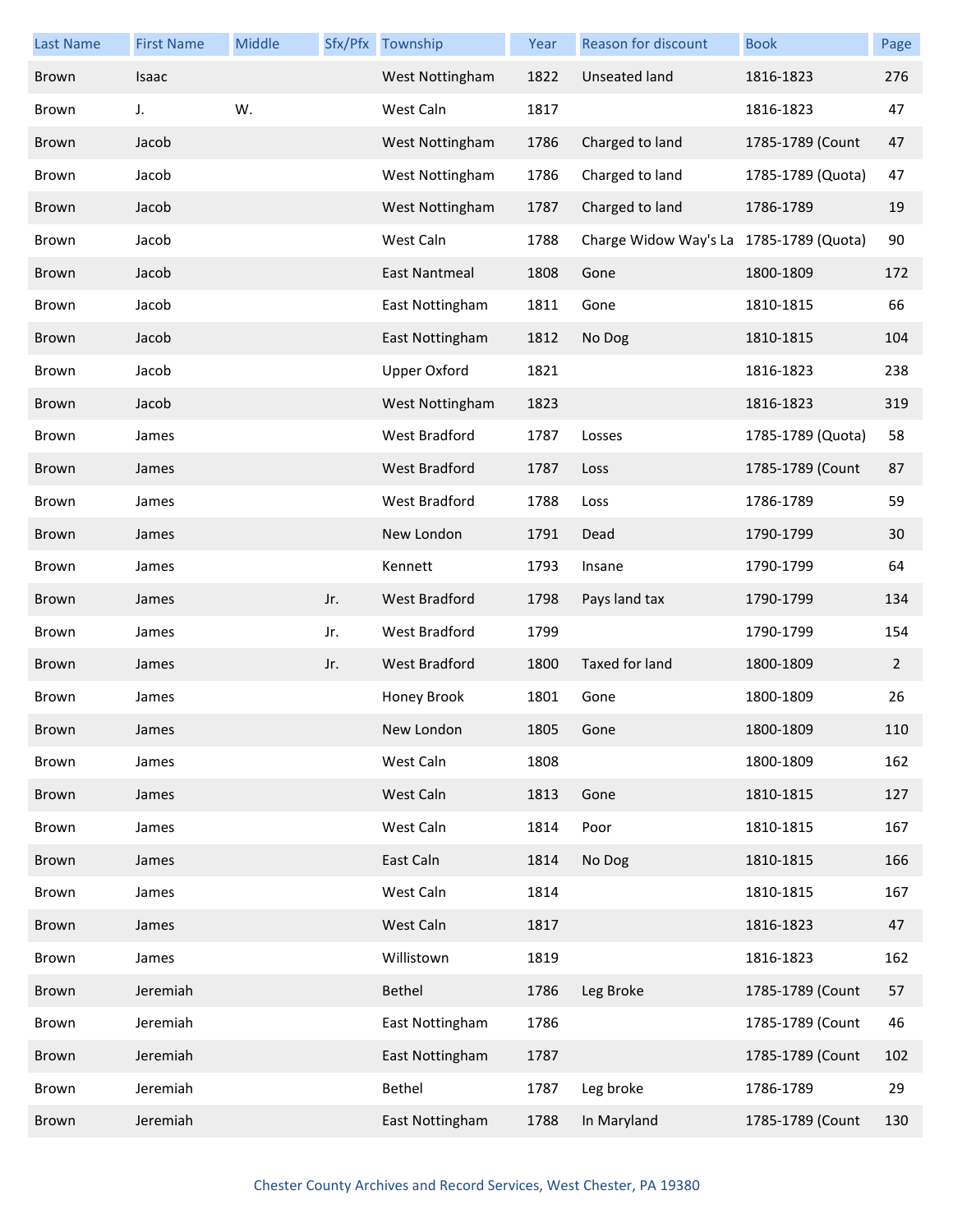| <b>Last Name</b> | <b>First Name</b> | <b>Middle</b> | Sfx/Pfx Township     | Year | Reason for discount                      | <b>Book</b>       | Page |
|------------------|-------------------|---------------|----------------------|------|------------------------------------------|-------------------|------|
| Brown            | Jeremiah          |               | East Nottingham      | 1789 | Charged to land                          | 1785-1789 (Count  | 159  |
| <b>Brown</b>     | Jeremiah          |               | East Nottingham      | 1790 | Charged to land                          | 1790-1799         | 11   |
| Brown            | Jeremiah          |               | East Nottingham      | 1791 | Charged to land                          | 1790-1799         | 31   |
| <b>Brown</b>     | Jeremiah          |               | East Nottingham      | 1792 | Charged to land                          | 1790-1799         | 50   |
| Brown            | Jeremiah          |               | East Nottingham      | 1793 | Charged to land                          | 1790-1799         | 69   |
| <b>Brown</b>     | John              |               | <b>West Nantmeal</b> | 1787 | Gone                                     | 1785-1789 (Count  | 101  |
| Brown            | John              |               | Willistown           | 1787 | Gone                                     | 1785-1789 (Count  | 110  |
| Brown            | John              |               | <b>West Nantmeal</b> | 1787 | Gone                                     | 1785-1789 (Quota) | 73   |
| Brown            | John              |               | East Fallowfield     | 1789 | Gone                                     | 1785-1789 (Count  | 149  |
| Brown            | John              |               | <b>West Nantmeal</b> | 1789 | Gone                                     | 1785-1789 (Quota) | 130  |
| Brown            | John              |               | New London           | 1789 | Paid in East Nottingham 1785-1789 (Count |                   | 158  |
| Brown            | John              |               | New London           | 1789 | Gone                                     | 1785-1789 (Quota) | 130  |
| Brown            | John              |               | Coventry             | 1789 | Gone                                     | 1785-1789 (Count  | 147  |
| <b>Brown</b>     | John              |               | <b>West Nantmeal</b> | 1789 | Gone                                     | 1785-1789 (Count  | 158  |
| Brown            | John              |               | Coventry             | 1789 | Gone                                     | 1785-1789 (Quota) | 119  |
| Brown            | John              |               | Willistown           | 1789 | Gone                                     | 1786-1789         | 82   |
| Brown            | John              |               | Tredyffrin           | 1791 | Gone                                     | 1790-1799         | 35   |
| <b>Brown</b>     | John              |               | Honey Brook          | 1804 | Poor                                     | 1800-1809         | 86   |
| Brown            | John              |               | West Whiteland       | 1804 | Poor                                     | 1800-1809         | 99   |
| Brown            | John              |               | New Garden           | 1805 | Poor                                     | 1800-1809         | 110  |
| Brown            | John              |               | New Garden           | 1806 |                                          | 1800-1809         | 130  |
| Brown            | John              |               | Honey Brook          | 1807 | Poor                                     | 1800-1809         | 146  |
| Brown            | John              |               | West Fallowfield     | 1807 | Gone                                     | 1800-1809         | 145  |
| Brown            | John              |               | West Caln            | 1809 | Poor                                     | 1800-1809         | 182  |
| Brown            | John              |               | Kennett              | 1810 | Paid in New Garden                       | 1810-1815         | 14   |
| Brown            | John              |               | West Caln            | 1810 | Gone                                     | 1810-1815         | 6    |
| Brown            | John              |               | West Caln            | 1810 | Not found                                | 1810-1815         | 6    |
| Brown            | John              |               | New Garden           | 1811 | Paid elsewhere                           | 1810-1815         | 63   |
| Brown            | John              |               | Pennsbury            | 1811 | Not found                                | 1810-1815         | 70   |
| Brown            | John              |               | West Caln            | 1811 | Gone                                     | 1810-1815         | 47   |
| Brown            | John              |               | East Bradford        | 1811 | No Dog                                   | 1810-1815         | 43   |
| Brown            | John              |               | West Caln            | 1811 | Gone                                     | 1810-1815         | 47   |
| Brown            | John              |               | West Caln            | 1812 | Gone                                     | 1810-1815         | 87   |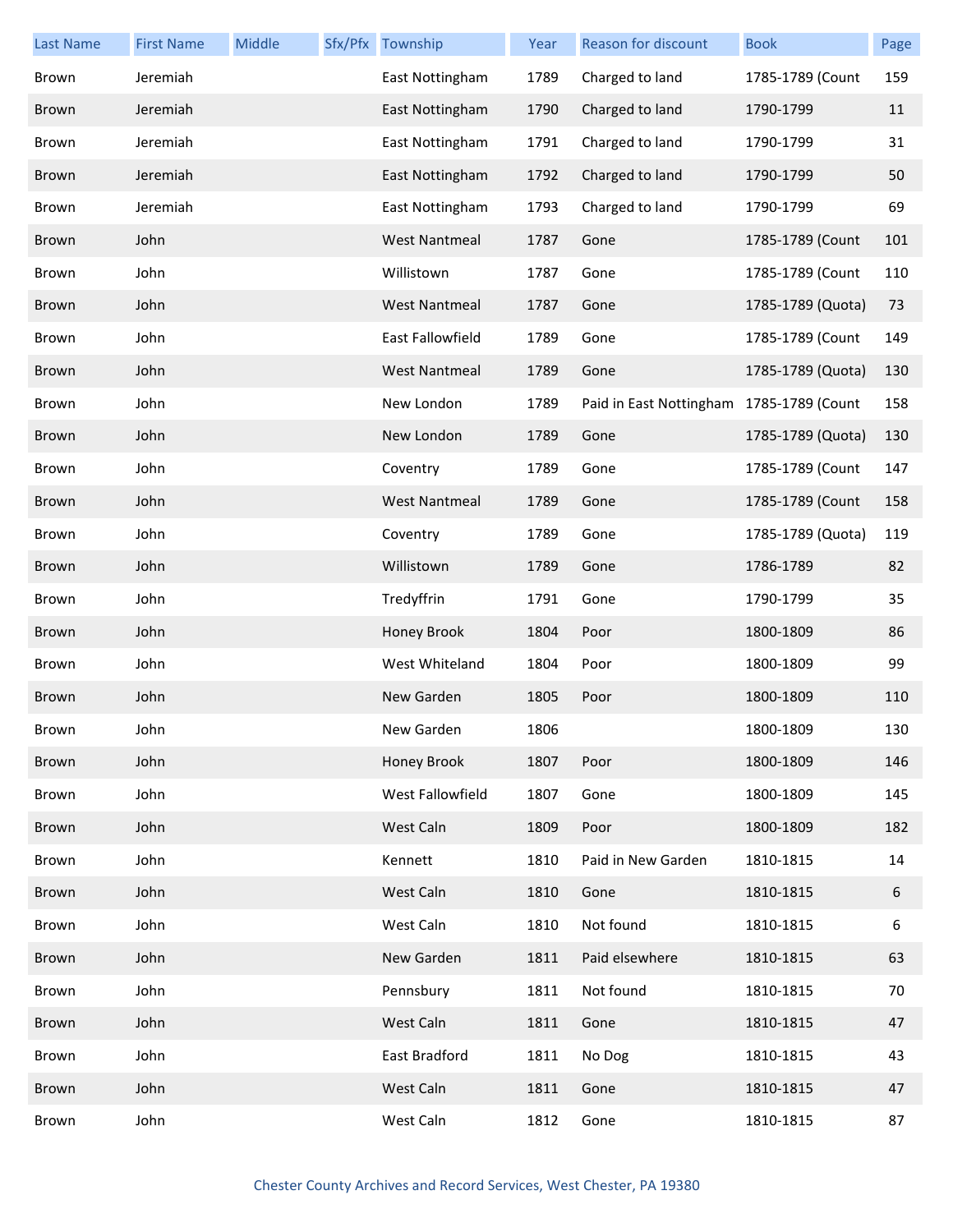| <b>Last Name</b> | <b>First Name</b> | Middle | Sfx/Pfx Township    | Year | <b>Reason for discount</b> | <b>Book</b>       | Page |
|------------------|-------------------|--------|---------------------|------|----------------------------|-------------------|------|
| <b>Brown</b>     | John              |        | West Caln           | 1812 | Gone                       | 1810-1815         | 87   |
| Brown            | John              |        | Pennsbury           | 1812 | Sick                       | 1810-1815         | 110  |
| <b>Brown</b>     | John              |        | Sadsbury            | 1813 | Gone                       | 1810-1815         | 152  |
| Brown            | John              |        | Kennett             | 1815 | Dead                       | 1810-1815         | 216  |
| <b>Brown</b>     | John              |        | Pennsbury           | 1816 | Gone                       | 1816-1823         | 29   |
| Brown            | John              |        | Honey Brook         | 1817 |                            | 1816-1823         | 54   |
| <b>Brown</b>     | John              |        | West Fallowfield    | 1818 |                            | 1816-1823         | 94   |
| Brown            | John              |        | East Nantmeal       | 1818 |                            | 1816-1823         | 109  |
| <b>Brown</b>     | John              |        | East Bradford       | 1818 |                            | 1816-1823         | 85   |
| Brown            | John              |        | East Bradford       | 1820 |                            | 1816-1823         | 169  |
| <b>Brown</b>     | John              |        | East Marlborough    | 1822 |                            | 1816-1823         | 270  |
| Brown            | John              |        | <b>Upper Oxford</b> | 1822 |                            | 1816-1823         | 279  |
| <b>Brown</b>     | John              |        | Sadsbury            | 1822 |                            | 1816-1823         | 284  |
| <b>Brown</b>     | Jonathan          |        | <b>Upper Darby</b>  | 1785 | Gone                       | 1785-1789 (Count  | 7    |
| <b>Brown</b>     | Joseph            |        | East Marlborough    | 1786 | Poor                       | 1785-1789 (Count  | 42   |
| Brown            | Joseph            |        | East Marlborough    | 1786 | Poor                       | 1785-1789 (Quota) | 42   |
| <b>Brown</b>     | Joseph            |        | East Marlborough    | 1788 | Poor                       | 1785-1789 (Count  | 126  |
| <b>Brown</b>     | Joseph            |        | East Marlborough    | 1788 | Poor                       | 1786-1789         | 14   |
| <b>Brown</b>     | Joseph            |        | East Marlborough    | 1788 | Poor                       | 1785-1789 (Quota) | 98   |
| <b>Brown</b>     | Joseph            |        | London Grove        | 1789 | Overrated                  | 1785-1789 (Count  | 152  |
| Brown            | Joseph            |        | London Grove        | 1789 | Overrated                  | 1785-1789 (Quota) | 124  |
| Brown            | Joseph            |        | West Nottingham     | 1810 | Gone                       | 1810-1815         | 25   |
| Brown            | Joseph            |        | East Marlborough    | 1813 | Dog Dead                   | 1810-1815         | 139  |
| Brown            | Joseph            |        | West Caln           | 1814 |                            | 1810-1815         | 167  |
| Brown            | Joseph            |        | West Caln           | 1816 |                            | 1816-1823         | 6    |
| Brown            | Joseph            |        | West Caln           | 1817 |                            | 1816-1823         | 47   |
| Brown            | Joseph            |        | East Marlborough    | 1818 |                            | 1816-1823         | 102  |
| Brown            | Joseph            |        | Penn                | 1823 |                            | 1816-1823         | 326  |
| Brown            | Joshua            |        | London Grove        | 1799 | Gone                       | 1790-1799         | 160  |
| Brown            | Joshua            |        | Birmingham          | 1801 | Gone                       | 1800-1809         | 20   |
| Brown            | Joshua            |        | New Garden          | 1811 | Gone                       | 1810-1815         | 63   |
| Brown            | Joshua            |        | East Bradford       | 1818 |                            | 1816-1823         | 85   |
| Brown            | Julius            |        | Uwchlan             | 1818 |                            | 1816-1823         | 118  |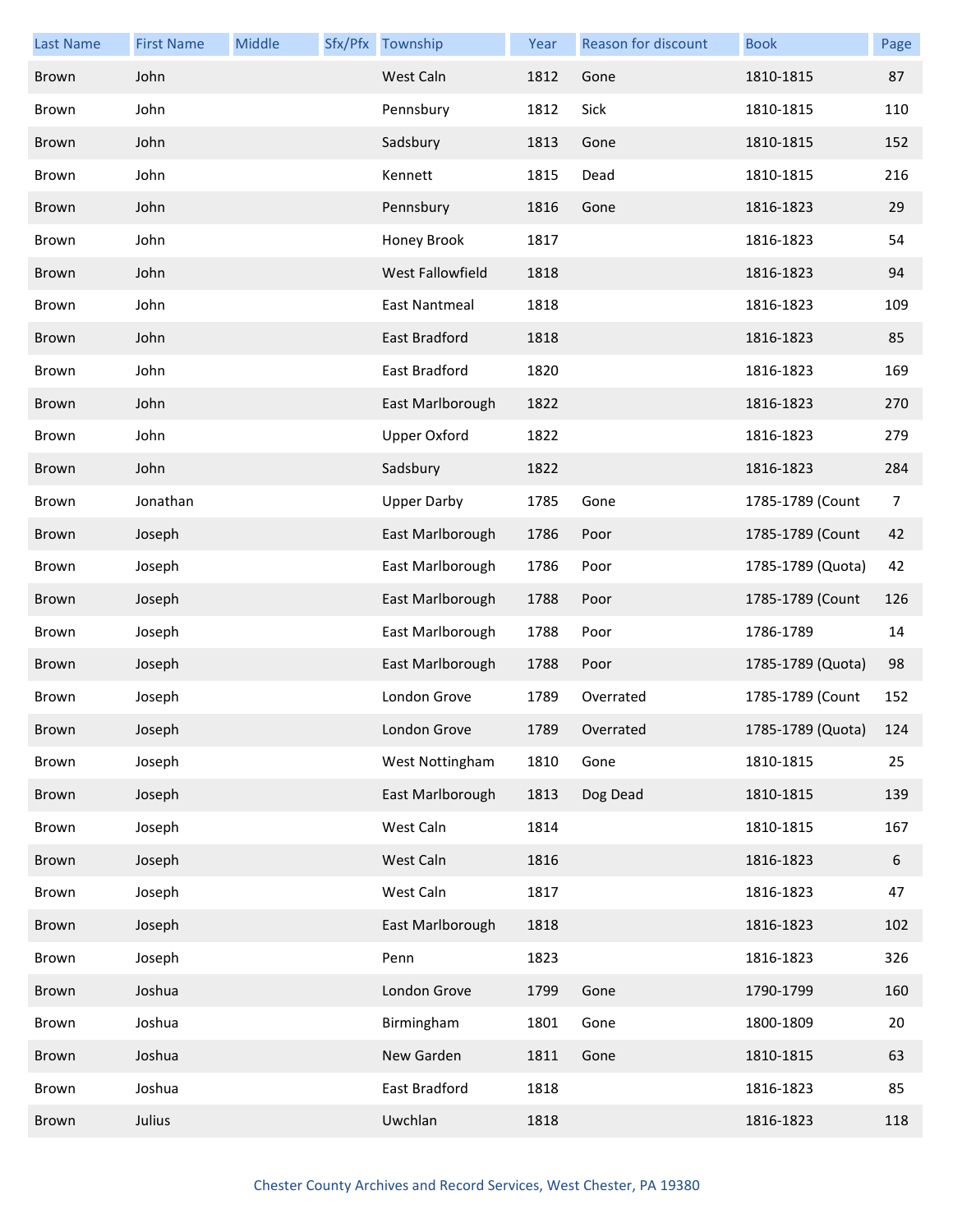| <b>Last Name</b> | <b>First Name</b> | Middle | Sfx/Pfx Township     | Year | <b>Reason for discount</b> | <b>Book</b>       | Page |
|------------------|-------------------|--------|----------------------|------|----------------------------|-------------------|------|
| Brown            | Julius            |        | Uwchlan              | 1819 | No Dog                     | 1816-1823         | 160  |
| Brown            | Julius            |        | Uwchlan              | 1823 |                            | 1816-1823         | 330  |
| Brown            | Levi              |        | West Nottingham      | 1802 | Cripple                    | 1800-1809         | 52   |
| <b>Brown</b>     | Levi              |        | West Nottingham      | 1814 | One Dog                    | 1810-1815         | 185  |
| <b>Brown</b>     | Lewis             |        | Pennsbury            | 1811 | Not found                  | 1810-1815         | 70   |
| <b>Brown</b>     | Lewis             |        | Pennsbury            | 1814 | No Dog                     | 1810-1815         | 190  |
| Brown            | Lewis             |        | Pennsbury            | 1814 | Gone                       | 1810-1815         | 190  |
| <b>Brown</b>     | Lewis             |        | East Marlborough     | 1817 |                            | 1816-1823         | 59   |
| <b>Brown</b>     | Lewis             |        | Newlin               | 1822 |                            | 1816-1823         | 272  |
| <b>Brown</b>     | Mary              |        | <b>West Nantmeal</b> | 1797 | Charged to land            | 1790-1799         | 126  |
| Brown            | Mercer            |        | New Garden           | 1813 | Gone                       | 1810-1815         | 143  |
| <b>Brown</b>     | Mercer            |        | New Garden           | 1813 | Gone                       | 1810-1815         | 143  |
| <b>Brown</b>     | Mercer            |        | East Marlborough     | 1817 |                            | 1816-1823         | 59   |
| <b>Brown</b>     | Mercer            |        | West Marlborough     | 1819 | Dog Dead                   | 1816-1823         | 145  |
| Brown            | Michael           |        | <b>West Nantmeal</b> | 1796 | Gone                       | 1790-1799         | 107  |
| <b>Brown</b>     | Nathan            |        | New Garden           | 1787 | Gone                       | 1785-1789 (Count  | 99   |
| <b>Brown</b>     | Nathan            |        | New Garden           | 1787 | Gone                       | 1785-1789 (Quota) | 71   |
| <b>Brown</b>     | Nathan            |        | New Garden           | 1788 | Gone                       | 1785-1789 (Count  | 127  |
| Brown            | Nathan            |        | New Garden           | 1788 | Gone                       | 1785-1789 (Quota) | 99   |
| <b>Brown</b>     | Noble             |        | West Caln            | 1800 | Gone                       | 1800-1809         | 3    |
| Brown            | Noble             |        | Uwchlan              | 1806 | Gone                       | 1800-1809         | 136  |
| Brown            | Patrick           |        | Oxford               | 1786 |                            | 1785-1789 (Count  | 47   |
| Brown            | Patrick           |        | Oxford               | 1786 |                            | 1785-1789 (Quota) | 47   |
| Brown            | Patrick           |        | Oxford               | 1787 |                            | 1786-1789         | 19   |
| Brown            | Patrick           |        | <b>West Bradford</b> | 1805 | Gone                       | 1800-1809         | 101  |
| Brown            | Richard           |        | Kennett              | 1789 | Gone                       | 1785-1789 (Quota) | 124  |
| Brown            | Richard           |        | Kennett              | 1789 | Gone                       | 1785-1789 (Count  | 152  |
| Brown            | Robert            |        | London Grove         | 1804 | Gone                       | 1800-1809         | 87   |
| Brown            | Robert            |        | East Nottingham      | 1823 |                            | 1816-1823         | 318  |
| Brown            | Samuel            |        | West Nottingham      | 1790 | Gone                       | 1790-1799         | 12   |
| Brown            | Samuel            |        | West Nottingham      | 1807 | Gone                       | 1800-1809         | 151  |
| Brown            | Samuel            |        | Honey Brook          | 1809 | Gone                       | 1800-1809         | 186  |
| Brown            | Samuel            |        | Londonderry          | 1812 | No such man                | 1810-1815         | 97   |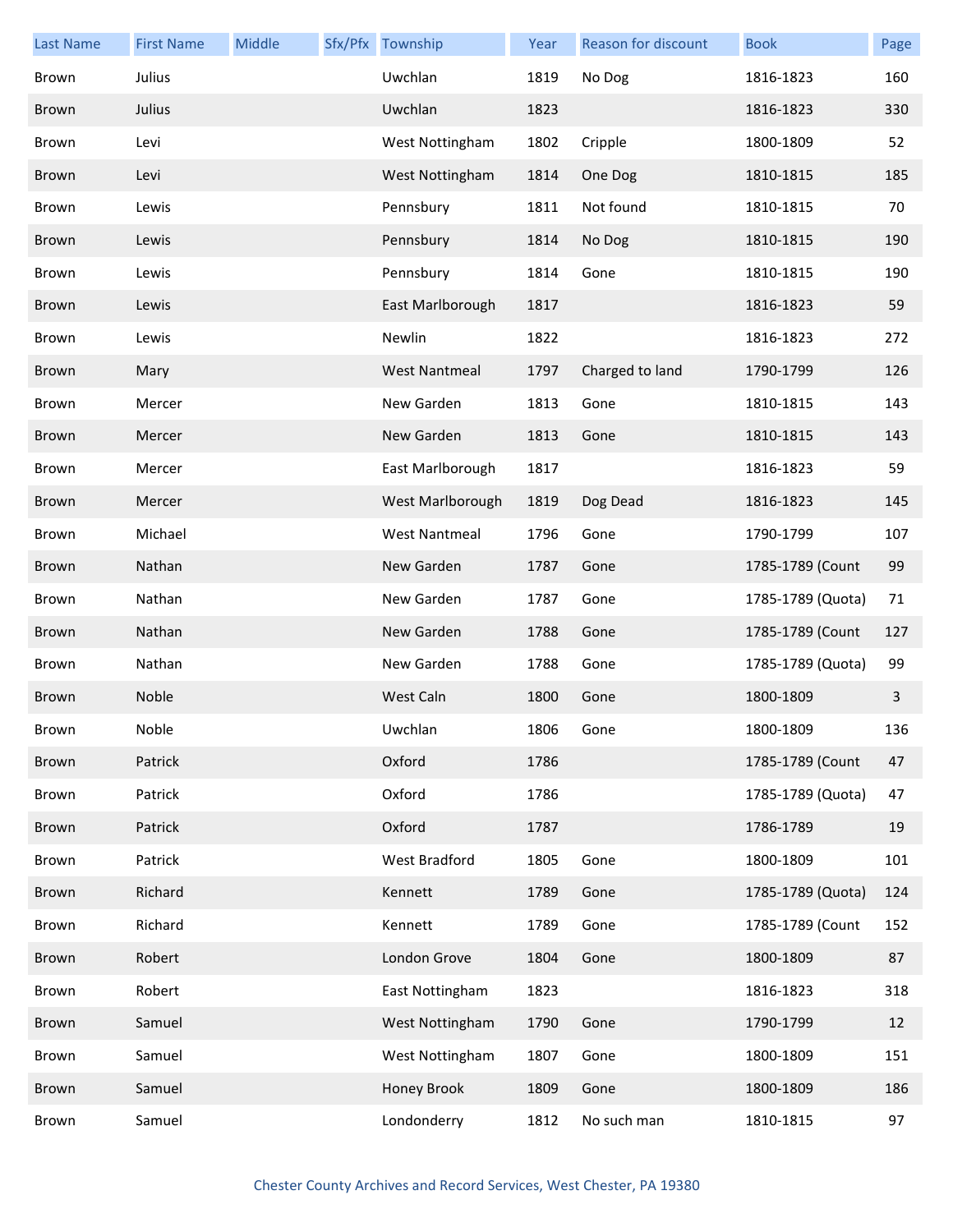| <b>Last Name</b> | <b>First Name</b> | Middle | Sfx/Pfx Township     | Year | Reason for discount | <b>Book</b>       | Page |
|------------------|-------------------|--------|----------------------|------|---------------------|-------------------|------|
| <b>Brown</b>     | Samuel            |        | Londonderry          | 1812 | Gone to Canada      | 1810-1815         | 97   |
| Brown            | Samuel            |        | New London           | 1813 | Mistake             | 1810-1815         | 142  |
| <b>Brown</b>     | Samuel            |        | East Marlborough     | 1817 |                     | 1816-1823         | 59   |
| Brown            | Samuel            |        | Tredyffrin           | 1819 |                     | 1816-1823         | 158  |
| <b>Brown</b>     | Samuel            |        | West Marlborough     | 1823 |                     | 1816-1823         | 314  |
| <b>Brown</b>     | Susannah          |        | Goshen               | 1786 | Gone                | 1786-1789         | 10   |
| <b>Brown</b>     | Susannah          |        | Goshen               | 1786 | Gone                | 1785-1789 (Count  | 38   |
| Brown            | Susannah          |        | Goshen               | 1786 | Gone                | 1785-1789 (Quota) | 38   |
| <b>Brown</b>     | Thomas            |        | Concord              | 1785 | No such man         | 1785-1789 (Quota) | 4    |
| <b>Brown</b>     | Thomas            |        | Uwchlan              | 1790 | Gone                | 1790-1799         | 16   |
| <b>Brown</b>     | Thomas            |        | <b>West Nantmeal</b> | 1795 | Gone                | 1790-1799         | 107  |
| Brown            | Thomas            |        | East Marlborough     | 1798 | Gone                | 1790-1799         | 141  |
| <b>Brown</b>     | Thomas            |        | Easttown             | 1802 | Gone                | 1800-1809         | 44   |
| <b>Brown</b>     | Thomas            |        | Westtown             | 1804 | Gone                | 1800-1809         | 98   |
| <b>Brown</b>     | Thomas            |        | <b>West Chester</b>  | 1809 | Gone                | 1800-1809         | 199  |
| Brown            | Thomas            |        | Uwchlan              | 1811 | Paid in Nantmeal    | 1810-1815         | 75   |
| <b>Brown</b>     | Thomas            |        | Tredyffrin           | 1812 | Gone                | 1810-1815         | 114  |
| Brown            | Thomas            |        | Tredyffrin           | 1812 | Gone                | 1810-1815         | 114  |
| Brown            | Thomas            |        | Willistown           | 1814 | Infirm              | 1810-1815         | 197  |
| Brown            | Thomas            |        | <b>East Nantmeal</b> | 1814 |                     | 1810-1815         | 186  |
| Brown            | Thomas            |        | Willistown           | 1814 | No Dog              | 1810-1815         | 197  |
| Brown            | Thomas            |        | East Nantmeal        | 1815 | Gone                | 1810-1815         | 227  |
| Brown            | Thomas            |        | <b>West Nantmeal</b> | 1816 |                     | 1816-1823         | 26   |
| Brown            | Thomas            |        | New Garden           | 1816 |                     | 1816-1823         | 22   |
| Brown            | Thomas            |        | <b>West Nantmeal</b> | 1817 |                     | 1816-1823         | 67   |
| Brown            | Thomas            |        | East Bradford        | 1818 |                     | 1816-1823         | 85   |
| Brown            | Thomas            |        | <b>West Nantmeal</b> | 1819 |                     | 1816-1823         | 152  |
| Brown            | Thomas            |        | <b>West Nantmeal</b> | 1820 |                     | 1816-1823         | 194  |
| Brown            | Thomas            |        | <b>West Nantmeal</b> | 1822 |                     | 1816-1823         | 278  |
| Brown            | Thomas            |        | West Goshen          | 1822 |                     | 1816-1823         | 264  |
| Brown            | Thomas            |        | <b>West Nantmeal</b> | 1823 |                     | 1816-1823         | 321  |
| Brown            | Valentine         |        | Uwchlan              | 1791 | Gone                | 1790-1799         | 36   |
| Brown            | William           |        | Nether Providence    | 1785 | Poor                | 1785-1789 (Quota) | 21   |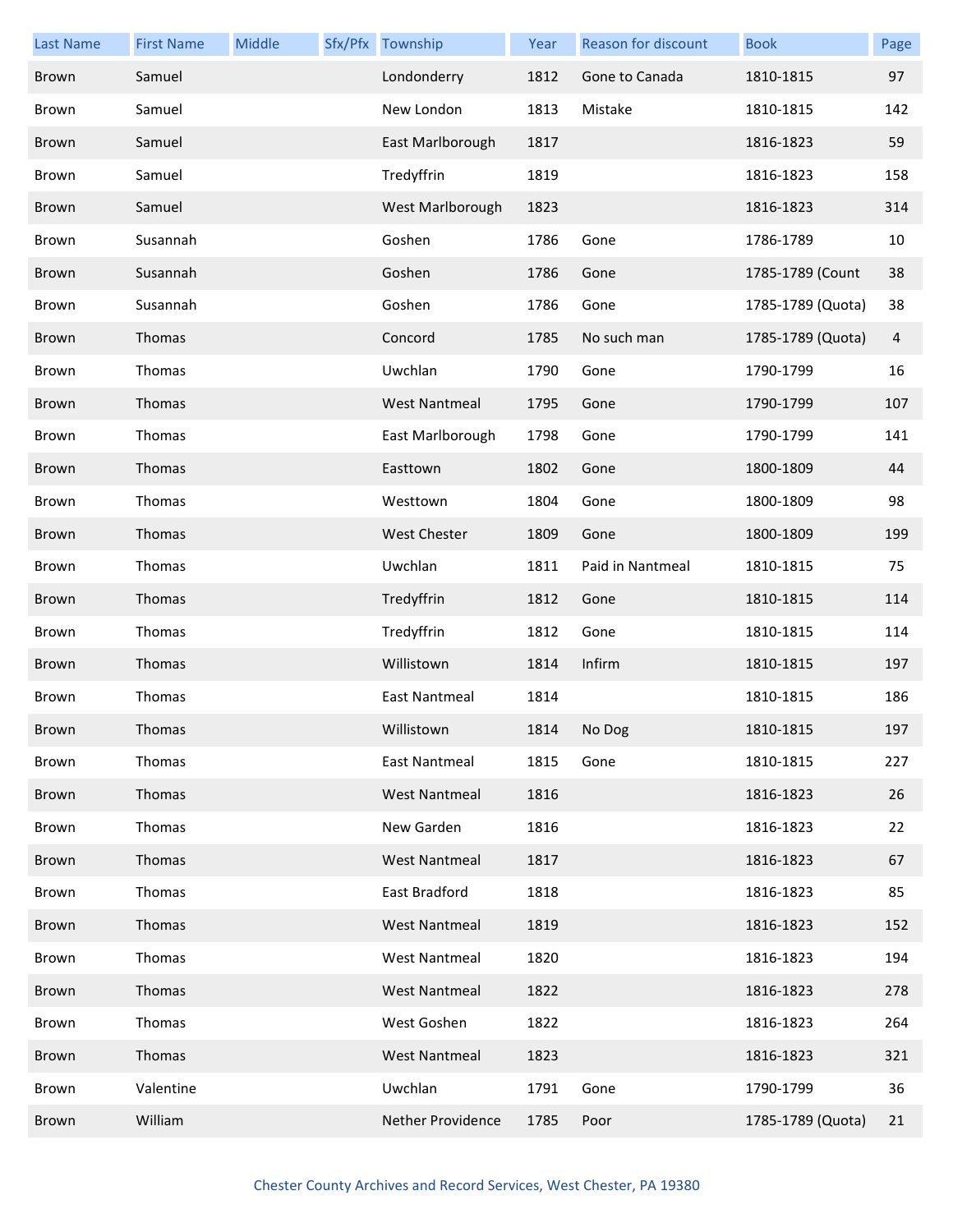| <b>Last Name</b> | <b>First Name</b> | Middle |     | Sfx/Pfx Township     | Year | <b>Reason for discount</b> | <b>Book</b>       | Page |
|------------------|-------------------|--------|-----|----------------------|------|----------------------------|-------------------|------|
| Brown            | William           |        |     | Charlestown          | 1785 | Gone                       | 1785-1789 (Quota) | 7    |
| Brown            | William           |        |     | Charlestown          | 1786 | Poor                       | 1785-1789 (Quota) | 34   |
| Brown            | William           |        |     | Charlestown          | 1786 | Insolvent                  | 1786-1789         | 7    |
| Brown            | William           |        |     | Charlestown          | 1786 | Insolvent                  | 1785-1789 (Count  | 35   |
| Brown            | William           |        |     | Kennett              | 1788 | Paid in New Garden         | 1785-1789 (Quota) | 95   |
| Brown            | William           |        |     | Middletown           | 1789 | Gone                       | 1785-1789 (Count  | 154  |
| Brown            | William           |        |     | Middletown           | 1789 | Gone                       | 1785-1789 (Quota) | 126  |
| Brown            | William           |        |     | East Nantmeal        | 1790 | Gone                       | 1790-1799         | 12   |
| Brown            | William           |        |     | <b>East Nantmeal</b> | 1793 |                            | 1790-1799         | 70   |
| Brown            | William           |        |     | Londonderry          | 1804 | Gone                       | 1800-1809         | 88   |
| Brown            | William           |        |     | <b>East Nantmeal</b> | 1805 | Gone                       | 1800-1809         | 112  |
| Brown            | William           |        |     | New London           | 1805 | Gone                       | 1800-1809         | 110  |
| Brown            | William           |        | Jr. | West Nottingham      | 1811 | Dead                       | 1810-1815         | 67   |
| Brown            | William           |        |     | West Caln            | 1814 |                            | 1810-1815         | 167  |
| Brown            | William           |        | Jr. | West Nottingham      | 1814 | One Dog                    | 1810-1815         | 185  |
| Brown            | William           |        |     | East Bradford        | 1815 | Gone                       | 1810-1815         | 204  |
| Brown            | William           |        |     | Tredyffrin           | 1815 |                            | 1810-1815         | 235  |
| Brown            | William           |        |     | Tredyffrin           | 1817 |                            | 1816-1823         | 74   |
| Brown            | William           |        |     | East Nottingham      | 1819 | No Dog                     | 1816-1823         | 149  |
| Brown            | William           |        | Jr. | New Garden           | 1819 |                            | 1816-1823         | 148  |
| Brown            | William           |        |     | Brandywine           | 1822 |                            | 1816-1823         | 255  |
| Brown            | William           |        |     | Vincent              | 1822 |                            | 1816-1823         | 288  |
| Brown            | William           |        |     | New London           | 1822 |                            | 1816-1823         | 273  |
| <b>Brownback</b> | Edward            |        |     | Vincent              | 1816 |                            | 1816-1823         | 35   |
| Brownback        | Edward            |        |     | Vincent              | 1823 |                            | 1816-1823         | 331  |
| <b>Brownback</b> | Henry             |        |     | Coventry             | 1816 |                            | 1816-1823         | 8    |
| Brownback        | John              |        |     | Uwchlan              | 1823 |                            | 1816-1823         | 330  |
| Browster         | Alexander         |        |     | West Fallowfield     | 1791 | Gone                       | 1790-1799         | 25   |
| <b>Bruce</b>     | Hugh              |        |     | Sadsbury             | 1809 | Gone                       | 1800-1809         | 195  |
| <b>Bruce</b>     | Isaac             |        |     | West Bradford        | 1792 | Gone                       | 1790-1799         | 40   |
| <b>Bruce</b>     | Isaac             |        |     | West Whiteland       | 1812 | Dog Dead                   | 1810-1815         | 120  |
| <b>Bruce</b>     | Isaac             |        |     | West Whiteland       | 1818 |                            | 1816-1823         | 123  |
| <b>Bruce</b>     | Jesse             |        |     | <b>West Nantmeal</b> | 1785 | Gone                       | 1785-1789 (Count  | 17   |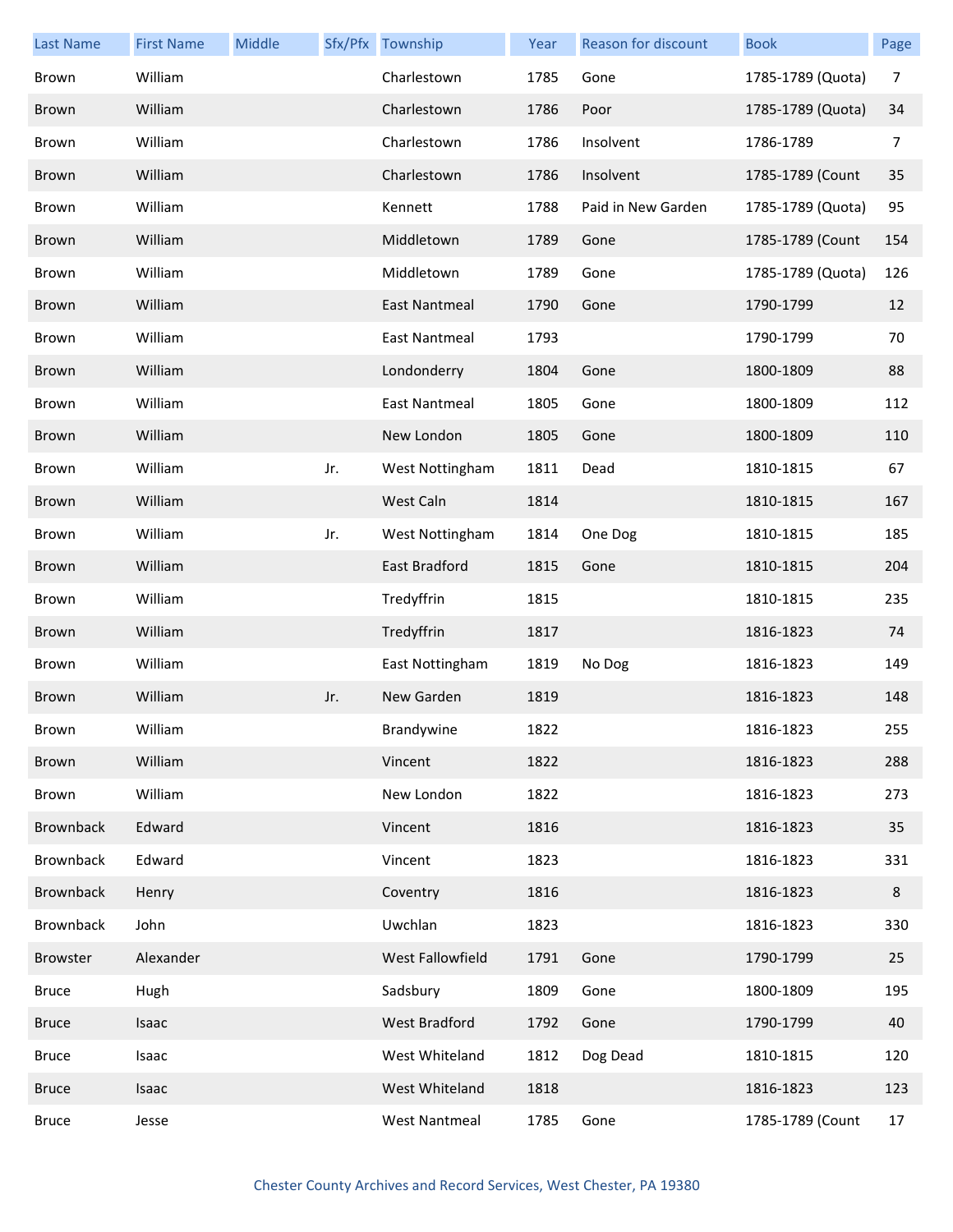| <b>Last Name</b> | <b>First Name</b> | Middle | Sfx/Pfx Township     | Year | Reason for discount | <b>Book</b>       | Page |
|------------------|-------------------|--------|----------------------|------|---------------------|-------------------|------|
| <b>Bruce</b>     | Jesse             |        | <b>West Nantmeal</b> | 1786 | Gone                | 1785-1789 (Quota) | 45   |
| <b>Bruce</b>     | Jesse             |        | <b>West Nantmeal</b> | 1786 | Gone                | 1785-1789 (Count  | 73   |
| <b>Bruce</b>     | Jesse             |        | <b>West Nantmeal</b> | 1787 | Gone                | 1785-1789 (Count  | 101  |
| <b>Bruce</b>     | Jesse             |        | <b>West Nantmeal</b> | 1787 | Gone                | 1785-1789 (Quota) | 73   |
| <b>Bruce</b>     | Joel              |        | West Whiteland       | 1818 |                     | 1816-1823         | 123  |
| <b>Bruce</b>     | Joel              |        | West Whiteland       | 1820 |                     | 1816-1823         | 207  |
| <b>Bruce</b>     | Joel              |        | Honey Brook          | 1823 |                     | 1816-1823         | 308  |
| <b>Bruce</b>     | John              |        | Easttown             | 1786 | Gone                | 1785-1789 (Quota) | 37   |
| <b>Bruce</b>     | John              |        | Brandywine           | 1807 | Gone                | 1800-1809         | 141  |
| <b>Bruce</b>     | Joseph            |        | Brandywine           | 1821 |                     | 1816-1823         | 213  |
| <b>Bruce</b>     | Robert            |        | Brandywine           | 1814 | Gone                | 1810-1815         | 165  |
| <b>Bruce</b>     | William           |        | <b>West Nantmeal</b> | 1789 | Poor                | 1785-1789 (Quota) | 130  |
| <b>Bruce</b>     | William           |        | <b>West Nantmeal</b> | 1789 | Poor                | 1785-1789 (Count  | 158  |
| <b>Bruce</b>     | William           |        | <b>West Nantmeal</b> | 1795 | Dead                | 1790-1799         | 107  |
| <b>Bruce</b>     | William           |        | <b>West Nantmeal</b> | 1796 | Dead                | 1790-1799         | 107  |
| Bruden           | John              |        | East Nottingham      | 1821 |                     | 1816-1823         | 233  |
| <b>Bruice</b>    | Jesse             |        | <b>West Nantmeal</b> | 1786 | Ran away            | 1785-1789 (Count  | 45   |
| <b>Bruice</b>    | Jesse             |        | <b>West Nantmeal</b> | 1787 | Ran away            | 1786-1789         | 17   |
| <b>Bruice</b>    | Joseph            |        | <b>West Nantmeal</b> | 1786 | Ran away            | 1785-1789 (Count  | 45   |
| <b>Bruice</b>    | Joseph            |        | <b>West Nantmeal</b> | 1787 | Ran away            | 1786-1789         | 17   |
| <b>Brumback</b>  | John              |        | Vincent              | 1822 |                     | 1816-1823         | 288  |
| <b>Brumer</b>    | Seth              |        | West Whiteland       | 1811 | Gone                | 1810-1815         | 79   |
| <b>Bruner</b>    | John              |        | Easttown             | 1818 | Under age           | 1816-1823         | 92   |
| <b>Brunner</b>   | John              |        | Coventry             | 1786 | Not found           | 1785-1789 (Count  | 32   |
| <b>Brunner</b>   | John              |        | Coventry             | 1786 | Gone                | 1785-1789 (Quota) | 32   |
| <b>Brunner</b>   | John              |        | Coventry             | 1788 | Not found           | 1786-1789         | 4    |
| <b>Brunner</b>   | Owen              |        | Honey Brook          | 1811 | Error               | 1810-1815         | 54   |
| <b>Brush</b>     | <b>Baptist</b>    |        | West Fallowfield     | 1800 | Poor                | 1800-1809         | 6    |
| <b>Brush</b>     | James             |        | West Fallowfield     | 1801 | Gone                | 1800-1809         | 25   |
| <b>Brush</b>     | James             |        | West Fallowfield     | 1804 | Gone                | 1800-1809         | 85   |
| Bryan            | David             |        | East Nottingham      | 1810 |                     | 1810-1815         | 23   |
| Bryan            | James             |        | Charlestown          | 1798 | Gone                | 1790-1799         | 136  |
| Bryan            | James             |        | East Nottingham      | 1803 | Gone                | 1800-1809         | 71   |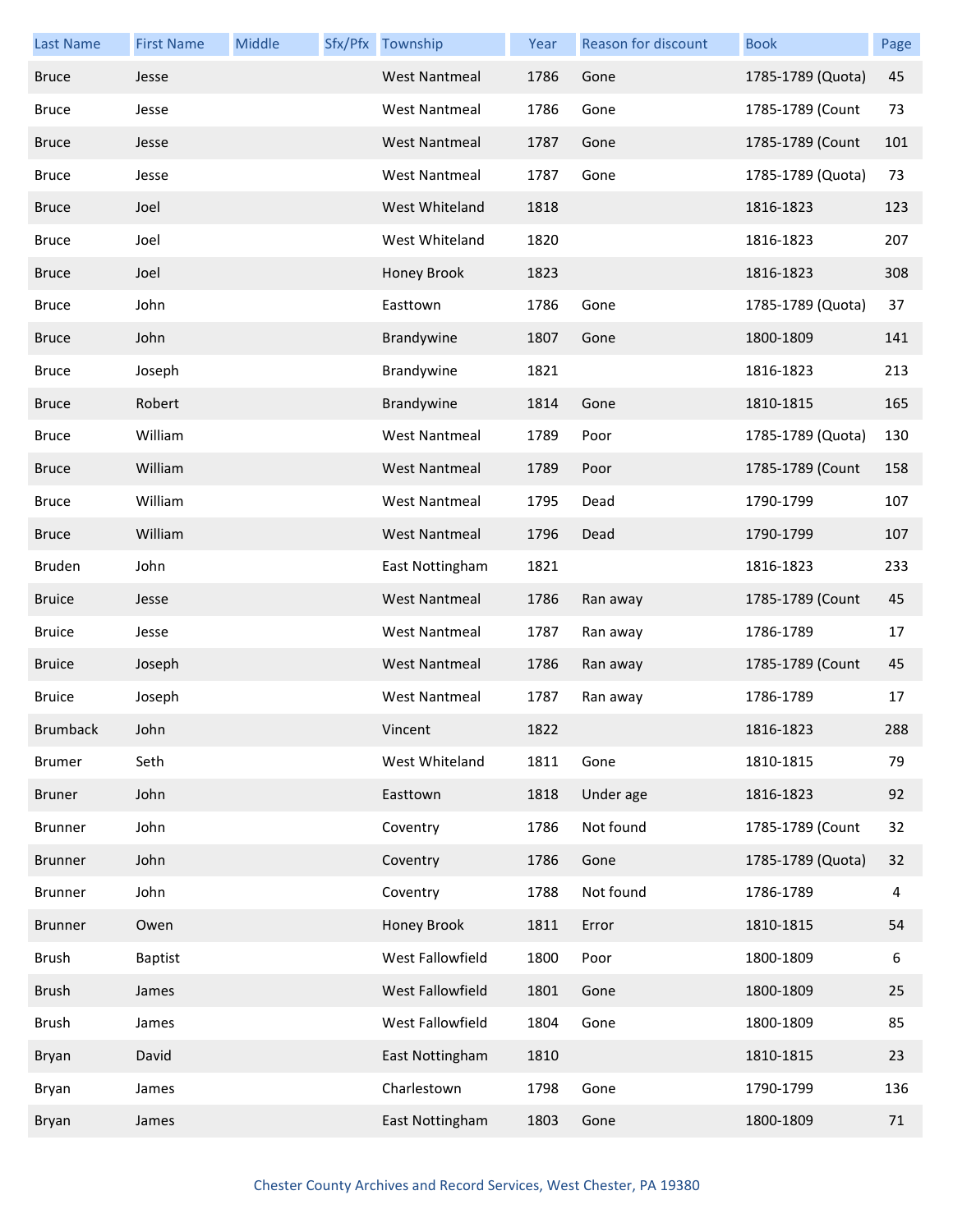| <b>Last Name</b> | <b>First Name</b> | Middle | Sfx/Pfx Township     | Year | <b>Reason for discount</b> | <b>Book</b>       | Page         |
|------------------|-------------------|--------|----------------------|------|----------------------------|-------------------|--------------|
| Bryan            | James             |        | East Nottingham      | 1804 | Gone                       | 1800-1809         | 91           |
| Bryan            | James             |        | East Nottingham      | 1805 | Gone                       | 1800-1809         | 111          |
| Bryan            | John              |        | <b>Upper Darby</b>   | 1785 | Gone                       | 1785-1789 (Quota) | 7            |
| Bryan            | John              |        | Ridley               | 1785 |                            | 1785-1789 (Quota) | 22           |
| Bryan            | John              |        | Ridley               | 1786 | Gone                       | 1785-1789 (Count  | 78           |
| Bryan            | John              |        | Ridley               | 1786 | Ran away                   | 1786-1789         | 22           |
| Bryan            | John              |        | Ridley               | 1786 | Ran away                   | 1785-1789 (Quota) | 50           |
| Bryan            | John              |        | Pennsbury            | 1786 | Not found                  | 1785-1789 (Count  | 48           |
| Bryan            | John              |        | Ridley               | 1786 |                            | 1785-1789 (Count  | 50           |
| Bryan            | John              |        | Pennsbury            | 1786 | Gone                       | 1785-1789 (Quota) | 48           |
| Bryan            | John              |        | Ridley               | 1787 | Gone                       | 1786-1789         | 50           |
| Bryan            | John              |        | Ridley               | 1788 | Gone                       | 1785-1789 (Quota) | 106          |
| Bryan            | John              |        | Pennsbury            | 1788 |                            | 1786-1789         | 20           |
| Bryan            | John              |        | Ridley               | 1788 | Gone                       | 1785-1789 (Count  | 134          |
| Bryan            | John              |        | <b>West Nantmeal</b> | 1802 | Gone                       | 1800-1809         | 53           |
| Bryan            | John              |        | West Caln            | 1814 | Unseated land              | 1810-1815         | 167          |
| Bryan            | John              |        | Uwchlan              | 1820 |                            | 1816-1823         | 202          |
| Bryan            | John              |        | Uwchlan              | 1821 |                            | 1816-1823         | 245          |
| Bryan            | John              |        | Uwchlan              | 1822 |                            | 1816-1823         | 287          |
| Bryan            | Martin            |        | Tredyffrin           | 1815 |                            | 1810-1815         | 235          |
| Bryan            | Moses             |        | Charlestown          | 1800 | Gone                       | 1800-1809         | 4            |
| Bryan            | Moses             |        | Lower Oxford         | 1821 |                            | 1816-1823         | 237          |
| Bryan            | Peter             |        | Sadsbury             | 1797 | Gone                       | 1790-1799         | 128          |
| Bryan            | Thomas            |        | London Grove         | 1785 | Gone                       | 1785-1789 (Quota) | 12           |
| Bryan            | Thomas            |        | West Fallowfield     | 1808 | Gone                       | 1800-1809         | 165          |
| Bryan            | Thomas            |        | Londonderry          | 1811 | Not found                  | 1810-1815         | 57           |
| Bryan            | Thomas            |        | Tredyffrin           | 1814 | Gone                       | 1810-1815         | 194          |
| Bryan            | Thomas            |        | West Fallowfield     | 1821 |                            | 1816-1823         | 220          |
| Bryan            | William           |        | East Caln            | 1821 |                            | 1816-1823         | 214          |
| Bryan            | William           |        | East Caln            | 1822 |                            | 1816-1823         | 256          |
| Bryant           | John              |        | Goshen               | 1803 | Gone                       | 1800-1809         | 66           |
| Bryer            | John              |        | Aston                | 1785 | Gone                       | 1785-1789 (Quota) | $\mathbf{1}$ |
| Bryer            | John              |        | Aston                | 1786 | Not found                  | 1785-1789 (Count  | 29           |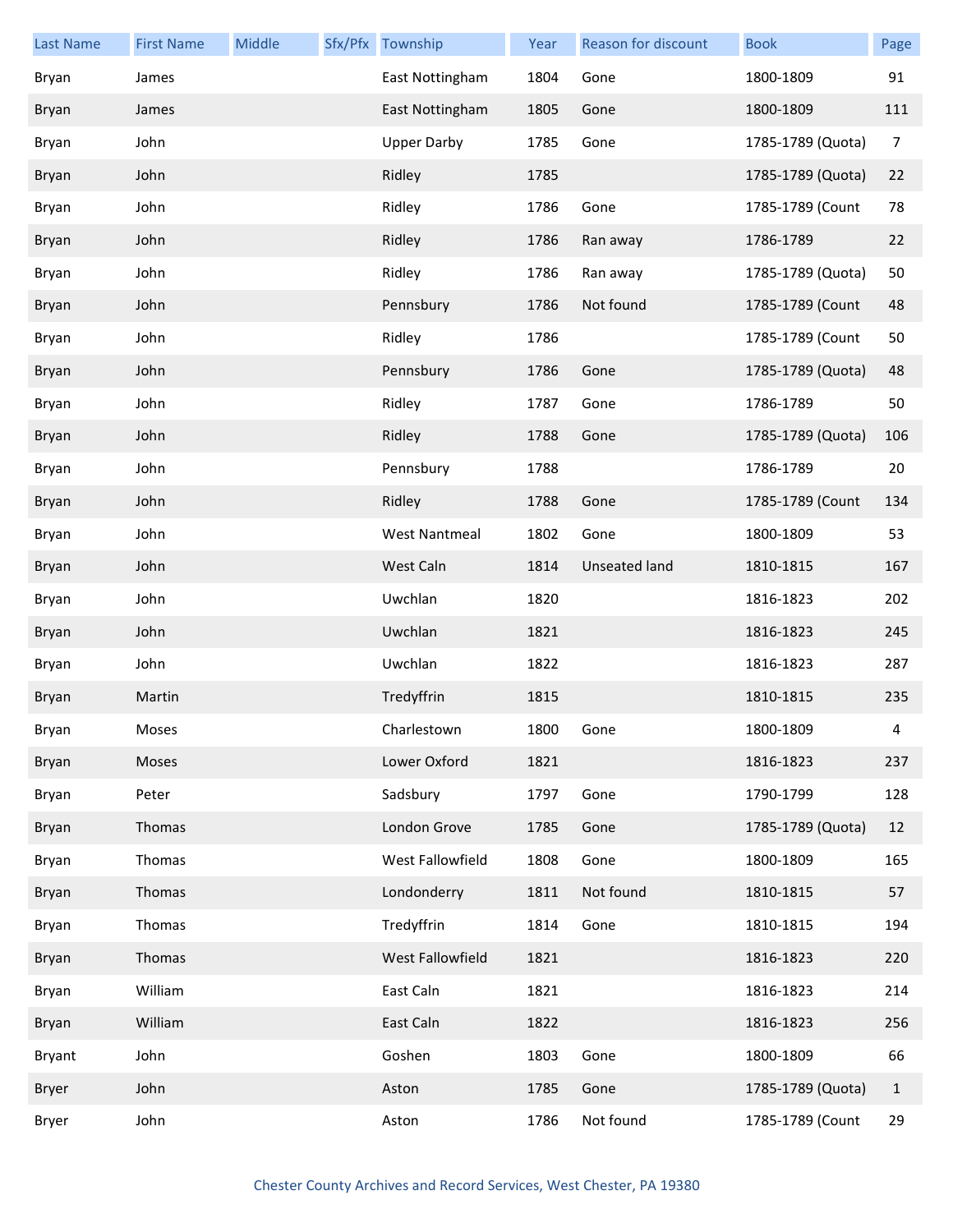| <b>Last Name</b> | <b>First Name</b> | Middle |     | Sfx/Pfx Township     | Year | Reason for discount | <b>Book</b>       | Page         |
|------------------|-------------------|--------|-----|----------------------|------|---------------------|-------------------|--------------|
| <b>Bryer</b>     | John              |        |     | Aston                | 1787 | Not to be found     | 1786-1789         | $\mathbf{1}$ |
| Buchanan         | Andrew            |        |     | Westtown             | 1822 |                     | 1816-1823         | 290          |
| Buchanan         | David             |        |     | West Fallowfield     | 1798 | Gone                | 1790-1799         | 138          |
| Buchanan         | David             |        |     | Honey Brook          | 1823 |                     | 1816-1823         | 308          |
| Buchanan         | James             |        |     | Westtown             | 1811 | Gone                | 1810-1815         | 77           |
| Buchanan         | James             |        |     | East Caln            | 1813 | Dead                | 1810-1815         | 126          |
| Buchanan         | John              |        |     | Sadsbury             | 1787 | Gone                | 1785-1789 (Quota) | 79           |
| Buchanan         | John              |        |     | Sadsbury             | 1788 | Gone                | 1786-1789         | 79           |
| Buchanan         | Mathew            |        |     | Honey Brook          | 1822 |                     | 1816-1823         | 265          |
| Buchanan         | Matthew           |        |     | Honey Brook          | 1817 |                     | 1816-1823         | 54           |
| Buchanan         | Matthew           |        |     | Honey Brook          | 1818 |                     | 1816-1823         | 97           |
| Buchanan         | Matthew           |        |     | Honey Brook          | 1819 |                     | 1816-1823         | 139          |
| Buchanan         | Matthew           |        |     | Honey Brook          | 1820 |                     | 1816-1823         | 181          |
| Buchanan         | Robert            |        |     | Londonderry          | 1797 | Gone                | 1790-1799         | 121          |
| Buchanan         | Ross              |        |     | West Fallowfield     | 1798 | Gone                | 1790-1799         | 138          |
| Buchanan         | Samuel            |        | Jr. | Honey Brook          | 1800 | Under age           | 1800-1809         | 7            |
| Buchanan         | Samuel            |        |     | Honey Brook          | 1802 | Insane              | 1800-1809         | 46           |
| Buchanan         | Samuel            |        |     | Honey Brook          | 1806 | Insane              | 1800-1809         | 126          |
| Buchanan         | Samuel            |        |     | Honey Brook          | 1807 | Gone                | 1800-1809         | 146          |
| Buchanan         | Samuel            |        |     | Honey Brook          | 1812 | Enlisted            | 1810-1815         | 94           |
| Buchanan         | Victor            |        |     | West Nantmeal        | 1819 |                     | 1816-1823         | 152          |
| Buchanan         | William           |        |     | East Nottingham      | 1797 | Gone                | 1790-1799         | 125          |
| Buchannan        | John              |        |     | Sadsbury             | 1787 | Gone                | 1785-1789 (Count  | 107          |
| Buchannan        | Matthew           |        |     | Honey Brook          | 1810 | Insolvent           | 1810-1815         | 13           |
| Buchannan        | Michael           |        |     | East Caln            | 1787 | Gone                | 1785-1789 (Count  | 90           |
| Buchannan        | Michael           |        |     | East Caln            | 1787 | Gone                | 1785-1789 (Quota) | 62           |
| Buchannan        | Samuel            |        |     | Honey Brook          | 1804 | Deranged            | 1800-1809         | 86           |
| Buchannan        | Samuel            |        | Jr. | London Grove         | 1804 | Gone                | 1800-1809         | 87           |
| Buchannan        | Samuel            |        |     | Honey Brook          | 1810 | Insolvent           | 1810-1815         | 13           |
| <b>Bucher</b>    | John              |        |     | Thornbury            | 1785 | Poor                | 1785-1789 (Count  | 24           |
| <b>Buck</b>      | Frederick         |        |     | Coventry             | 1823 |                     | 1816-1823         | 302          |
| <b>Buck</b>      | George            |        |     | <b>West Nantmeal</b> | 1803 | Gone                | 1800-1809         | 73           |
| <b>Buck</b>      | George            |        |     | Coventry             | 1813 | Poor                | 1810-1815         | 129          |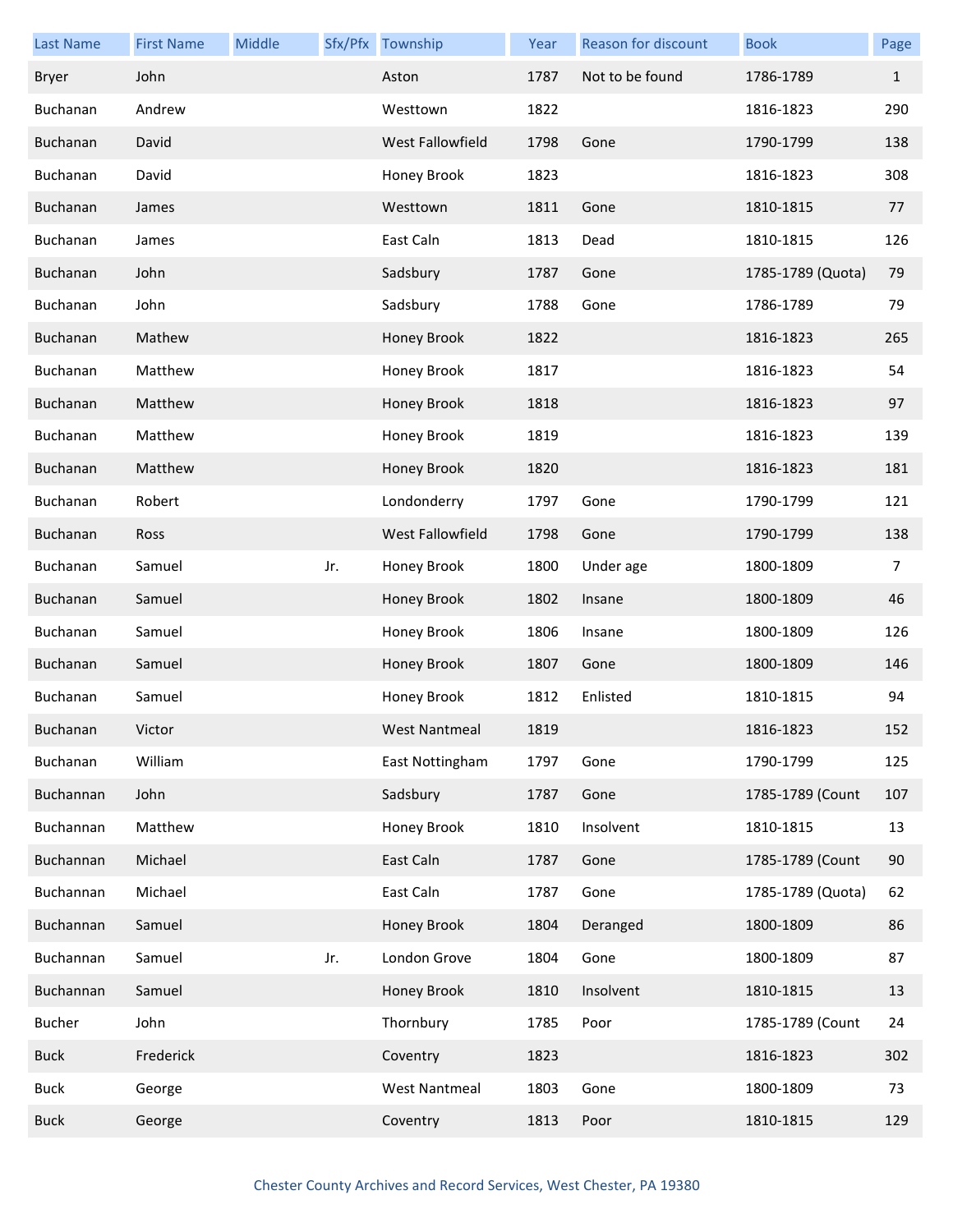| <b>Last Name</b> | <b>First Name</b> | Middle | Sfx/Pfx Township        | Year | Reason for discount | <b>Book</b>       | Page |
|------------------|-------------------|--------|-------------------------|------|---------------------|-------------------|------|
| <b>Buck</b>      | George            |        | Coventry                | 1819 |                     | 1816-1823         | 133  |
| Buckberry        | John              |        | <b>Upper Providence</b> | 1788 | Poor                | 1785-1789 (Quota) | 105  |
| Buckberry        | John              |        | <b>Upper Providence</b> | 1788 | Gone                | 1785-1789 (Count  | 133  |
| Buckelroo        | Abram             |        | East Nottingham         | 1817 |                     | 1816-1823         | 64   |
| Buckelroo        | Richard           |        | New London              | 1821 |                     | 1816-1823         | 231  |
| <b>Buckelrue</b> | Abraham           |        | New London              | 1822 |                     | 1816-1823         | 273  |
| Buckhanan        | Andrew            |        | East Bradford           | 1821 |                     | 1816-1823         | 211  |
| Buckhanan        | Daniel            |        | Honey Brook             | 1821 |                     | 1816-1823         | 223  |
| <b>Buckley</b>   | Daniel            |        | Sadsbury                | 1792 | Lancaster County    | 1790-1799         | 53   |
| <b>Buckley</b>   | Daniel            |        | West Caln               | 1814 | Unseated land       | 1810-1815         | 167  |
| <b>Buckley</b>   | Daniel            |        | West Fallowfield        | 1816 |                     | 1816-1823         | 11   |
| <b>Buckley</b>   | Daniel            |        | <b>West Fallowfield</b> | 1817 |                     | 1816-1823         | 52   |
| <b>Buckley</b>   | Daniel            |        | Sadsbury                | 1819 |                     | 1816-1823         | 156  |
| <b>Buckley</b>   | Daniel            |        | West Fallowfield        | 1819 | Unseated land       | 1816-1823         | 136  |
| <b>Buckley</b>   | Daniel            |        | West Caln               | 1820 |                     | 1816-1823         | 173  |
| <b>Buckley</b>   | Daniel            |        | West Fallowfield        | 1822 |                     | 1816-1823         | 262  |
| <b>Buckley</b>   | Daniel            |        | Sadsbury                | 1823 |                     | 1816-1823         | 327  |
| <b>Buckley</b>   | Daniel            |        | West Fallowfield        | 1823 |                     | 1816-1823         | 305  |
| <b>Buckley</b>   | Henry             |        | East Nantmeal           | 1787 | Gone                | 1785-1789 (Count  | 100  |
| <b>Buckley</b>   | John              |        | Easttown                | 1820 |                     | 1816-1823         | 176  |
| <b>Buckley</b>   | Nathaniel         |        | West Nottingham         | 1816 | Gone                | 1816-1823         | 24   |
| <b>Buckley</b>   | Nathaniel         |        | West Nottingham         | 1818 | Gone                | 1816-1823         | 108  |
| <b>Buckly</b>    | Daniel            |        | West Caln               | 1818 |                     | 1816-1823         | 89   |
| <b>Buckly</b>    | Daniel            |        | Sadsbury                | 1821 |                     | 1816-1823         | 242  |
| <b>Buckly</b>    | Daniel            |        | Sadsbury                | 1822 |                     | 1816-1823         | 284  |
| <b>Buckman</b>   | David             |        | Charlestown             | 1817 |                     | 1816-1823         | 48   |
| Buckwalter       | Anthony           |        | Charlestown             | 1811 | Gone                | 1810-1815         | 48   |
| Buckwalter       | Anthony           |        | Pikeland                | 1817 |                     | 1816-1823         | 71   |
| Buckwalter       | Daniel            |        | Honey Brook             | 1816 | Unseated land       | 1816-1823         | 13   |
| Buckwalter       | Daniel            |        | Honey Brook             | 1817 | Unseated land       | 1816-1823         | 54   |
| Buckwalter       | Jacob             |        | Charlestown             | 1815 |                     | 1810-1815         | 209  |
| Buckwalter       | Jacob             |        | <b>West Nantmeal</b>    | 1821 |                     | 1816-1823         | 236  |
| Buckwalter       | Jacob             |        | Charlestown             | 1821 |                     | 1816-1823         | 217  |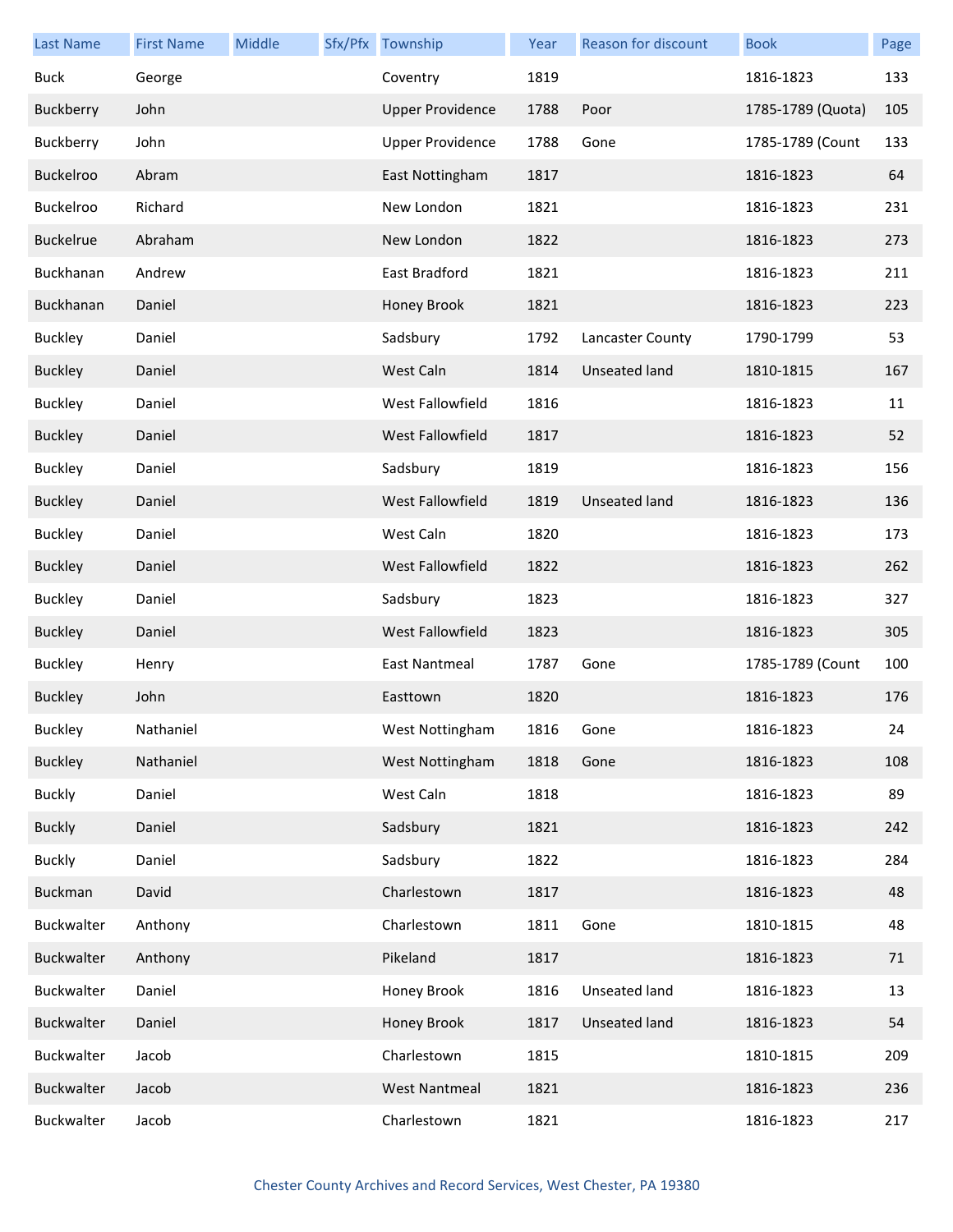| Last Name         | <b>First Name</b> | Middle | Sfx/Pfx Township        | Year | <b>Reason for discount</b> | <b>Book</b>       | Page |
|-------------------|-------------------|--------|-------------------------|------|----------------------------|-------------------|------|
| Buckwalter        | John              |        | Charlestown             | 1801 | Paid in East Nantmeal      | 1800-1809         | 24   |
| Buckwalter        | Mary              |        | Charlestown             | 1819 |                            | 1816-1823         | 132  |
| <b>Buckwatler</b> | Daniel            |        | Honey Brook             | 1821 | Unseated land              | 1816-1823         | 223  |
| <b>Buddy</b>      | Robert            |        | Concord                 | 1787 | Gone                       | 1785-1789 (Quota) | 60   |
| <b>Buff</b>       | Nicholas          |        | Coventry                | 1796 | Gone                       | 1790-1799         | 98   |
| <b>Buff</b>       | Nicholas          |        | Charlestown             | 1798 | Gone                       | 1790-1799         | 136  |
| <b>Buff</b>       | Nicholas          |        | Tredyffrin              | 1809 |                            | 1800-1809         | 196  |
| Buffington        | Caleb             |        | West Bradford           | 1788 | Sickness                   | 1785-1789 (Count  | 115  |
| Buffington        | Caleb             |        | West Bradford           | 1788 | Sickness                   | 1785-1789 (Quota) | 87   |
| Buffington        | Ephraim           |        | Newlin                  | 1788 |                            | 1785-1789 (Quota) | 100  |
| Buffington        | Ephraim           |        | Newlin                  | 1788 | Gone                       | 1785-1789 (Count  | 128  |
| Buffington        | Ephraim           |        | West Chester            | 1810 | Dog Dead                   | 1810-1815         | 40   |
| Buffington        | Isaac             |        | Newlin                  | 1793 |                            | 1790-1799         | 67   |
| Buffington        | Isaac             |        | Newlin                  | 1799 | Lame                       | 1790-1799         | 162  |
| Buffington        | Isaac             |        | <b>East Fallowfield</b> | 1810 |                            | 1810-1815         | 10   |
| Buffington        | Jacob             |        | Newlin                  | 1823 |                            | 1816-1823         | 315  |
| Buffington        | Jesse             |        | West Bradford           | 1787 | Gone                       | 1785-1789 (Count  | 87   |
| Buffington        | Jesse             |        | <b>West Bradford</b>    | 1787 | Gone                       | 1785-1789 (Quota) | 58   |
| Buffington        | Jesse             |        | West Bradford           | 1788 | Gone                       | 1786-1789         | 59   |
| Buffington        | Jesse             |        | East Marlborough        | 1816 | No Dog                     | 1816-1823         | 18   |
| Buffington        | Jesse             |        | East Marlborough        | 1822 |                            | 1816-1823         | 270  |
| Buffington        | John              |        | East Fallowfield        | 1820 |                            | 1816-1823         | 177  |
| Buffington        | Joshua            |        | East Caln               | 1799 | Insolvent                  | 1790-1799         | 155  |
| Buffington        | Richard           |        | West Bradford           | 1805 | Dead                       | 1800-1809         | 101  |
| Buffington        | Richard           |        | Brandywine              | 1807 | Gone                       | 1800-1809         | 141  |
| Buffington        | Richard           |        | West Caln               | 1814 |                            | 1810-1815         | 167  |
| Buffington        | Thomas            |        | Newlin                  | 1786 | Overrated                  | 1785-1789 (Count  | 44   |
| Buffington        | Thomas            |        | Newlin                  | 1786 | Overrated                  | 1785-1789 (Quota) | 44   |
| Buffington        | Thomas            |        | New Garden              | 1789 | Overrated                  | 1786-1789         | 16   |
| Buffington        | Thomas            |        | West Chester            | 1804 | Gone                       | 1800-1809         | 99   |
| Buffington        | Thomas            |        | <b>West Chester</b>     | 1809 |                            | 1800-1809         | 199  |
| Buffington        | Thomas            |        | East Fallowfield        | 1811 | Gone                       | 1810-1815         | 51   |
| Buffington        | Thomas            |        | Uwchlan                 | 1813 | Dead                       | 1810-1815         | 155  |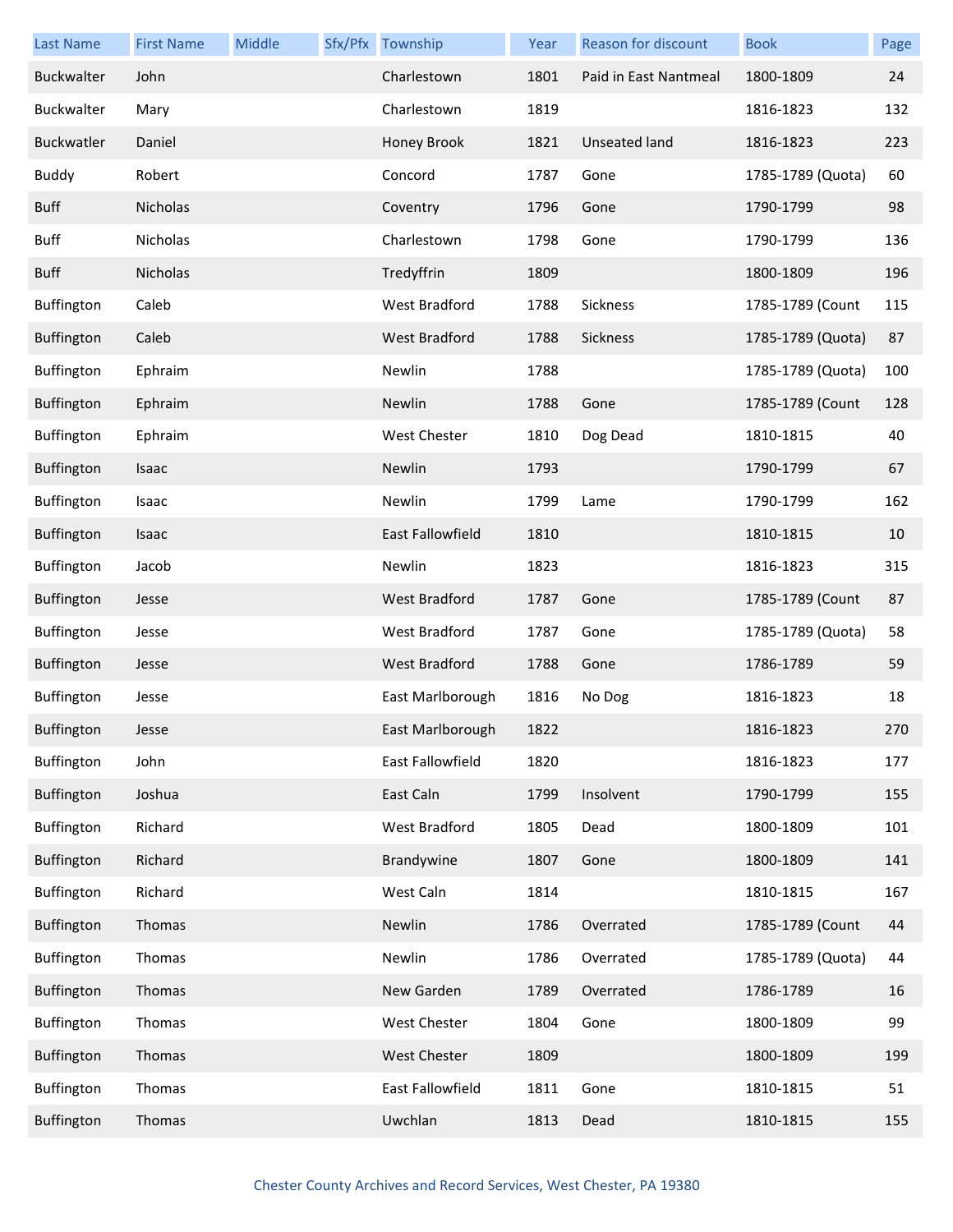| <b>Last Name</b> | <b>First Name</b> | Middle |       | Sfx/Pfx Township     | Year | Reason for discount | <b>Book</b>       | Page |
|------------------|-------------------|--------|-------|----------------------|------|---------------------|-------------------|------|
| Buffington       | Thomas            |        |       | East Bradford        | 1815 | Gone                | 1810-1815         | 204  |
| Buffington       | William           |        |       | East Marlborough     | 1820 |                     | 1816-1823         | 186  |
| <b>Buhill</b>    | Samuel            |        |       | Londonderry          | 1806 | No such man         | 1800-1809         | 127  |
| <b>Buley</b>     | Jesse             |        |       | Easttown             | 1820 |                     | 1816-1823         | 176  |
| <b>Buley</b>     | Jesse             |        |       | East Caln            | 1822 |                     | 1816-1823         | 256  |
| <b>Buley</b>     | Silas             |        |       | Easttown             | 1820 |                     | 1816-1823         | 176  |
| <b>Buley</b>     | William           |        |       | Westtown             | 1814 | Gone                | 1810-1815         | 198  |
| Bull             | Jonathan          |        |       | <b>West Nantmeal</b> | 1804 | Gone                | 1800-1809         | 93   |
| Bull             | Richard           |        |       | <b>East Nantmeal</b> | 1786 | Gone                | 1785-1789 (Count  | 44   |
| Bull             | Richard           |        |       | East Nantmeal        | 1786 | Gone                | 1785-1789 (Quota) | 44   |
| Bull             | Richard           |        |       | <b>East Nantmeal</b> | 1786 | Gone                | 1785-1789 (Count  | 72   |
| Bull             | Samuel            |        |       | <b>West Nantmeal</b> | 1811 | Under age           | 1810-1815         | 62   |
| Bull             | Samuel            |        | & Com | <b>West Nantmeal</b> | 1812 | Mistake             | 1810-1815         | 107  |
| Bull             | Thomas            |        |       | East Whiteland       | 1789 | Charged to land     | 1785-1789 (Count  | 168  |
| Bull             | Thomas            |        |       | East Whiteland       | 1789 | Charged to land     | 1785-1789 (Quota) | 139  |
| Bull             | Thomas            |        |       | <b>West Nantmeal</b> | 1802 | Error               | 1800-1809         | 53   |
| Bull             | Thomas            |        |       | <b>East Nantmeal</b> | 1811 | One Dog             | 1810-1815         | 61   |
| <b>Bulla</b>     | James             |        |       | Sadsbury             | 1795 | Gone                | 1790-1799         | 90   |
| <b>Buller</b>    | Cyrus             |        |       | Brandywine           | 1812 | Poor                | 1810-1815         | 85   |
| <b>Buller</b>    | Cyrus             |        |       | Brandywine           | 1813 | Poor                | 1810-1815         | 125  |
| <b>Buller</b>    | Cyrus             |        |       | Brandywine           | 1815 | Gone                | 1810-1815         | 206  |
| <b>Buller</b>    | Cyrus             |        |       | Brandywine           | 1818 |                     | 1816-1823         | 87   |
| <b>Buller</b>    | Cyrus             |        |       | Brandywine           | 1821 |                     | 1816-1823         | 213  |
| <b>Buller</b>    | Cyrus             |        |       | Brandywine           | 1822 |                     | 1816-1823         | 255  |
| <b>Buller</b>    | John              |        |       | London Grove         | 1801 | Gone                | 1800-1809         | 27   |
| <b>Bullock</b>   | Jacob             |        |       | Vincent              | 1789 | Poor                | 1785-1789 (Quota) | 138  |
| <b>Bullock</b>   | Jacob             |        |       | Vincent              | 1789 | Poor                | 1785-1789 (Count  | 166  |
| <b>Bullock</b>   | Jacob             |        |       | Vincent              | 1790 | Gone                | 1790-1799         | 17   |
| <b>Bullock</b>   | Jacob             |        |       | Vincent              | 1791 | Gone                | 1790-1799         | 36   |
| <b>Bullock</b>   | Joseph            |        |       | West Caln            | 1822 |                     | 1816-1823         | 257  |
| <b>Bumback</b>   | Henry             |        |       | Uwchlan              | 1808 | Poor                | 1800-1809         | 176  |
| <b>Bumback</b>   | Henry             |        |       | Uwchlan              | 1809 | Dead                | 1800-1809         | 196  |
| Bunn             | George            |        |       | Honey Brook          | 1815 | No Dog              | 1810-1815         | 215  |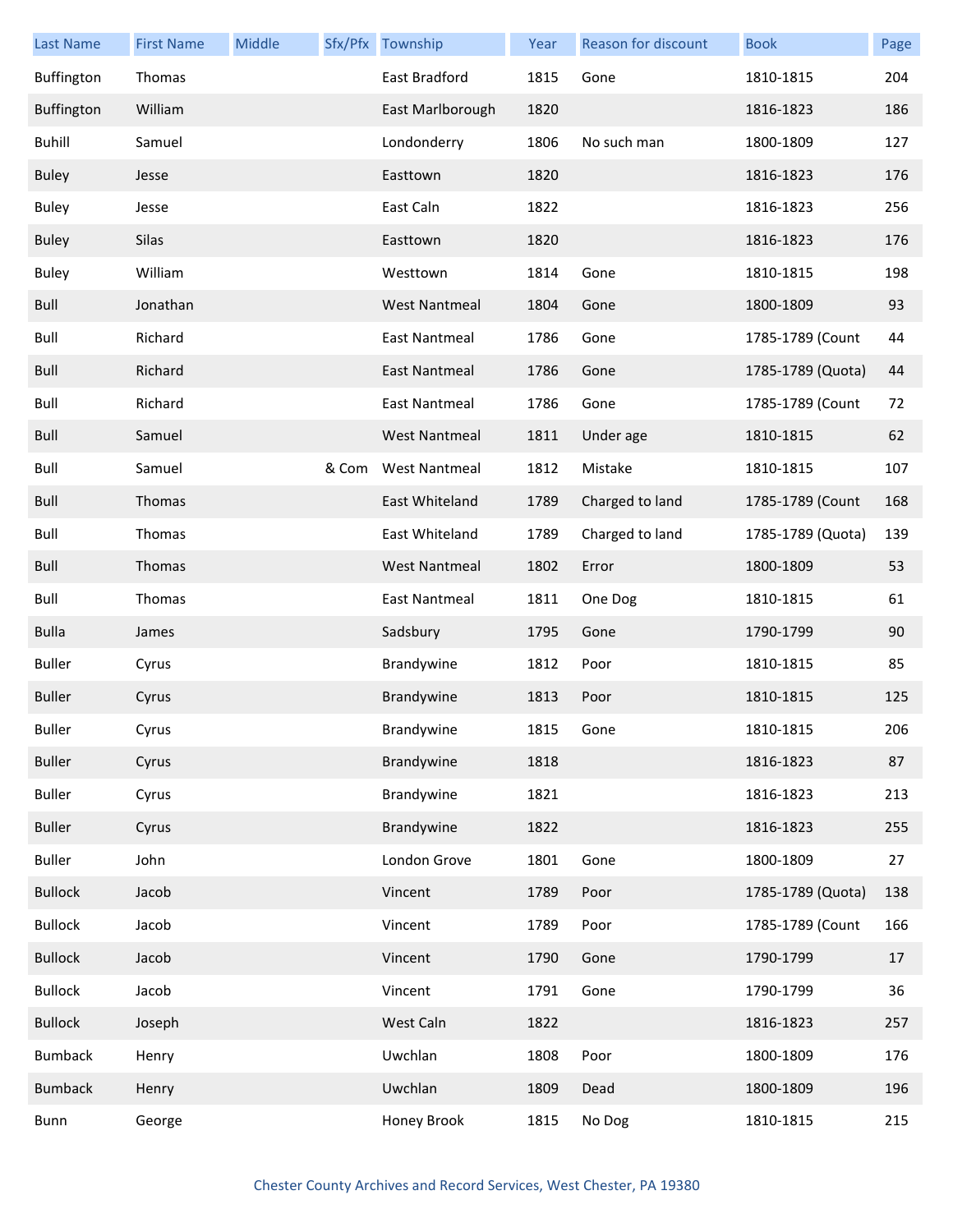| <b>Last Name</b> | <b>First Name</b> | Middle | Sfx/Pfx Township        | Year | Reason for discount     | <b>Book</b>       | Page |
|------------------|-------------------|--------|-------------------------|------|-------------------------|-------------------|------|
| <b>Bunting</b>   | Abram             |        | East Nottingham         | 1785 | Dead                    | 1785-1789 (Count  | 18   |
| <b>Bunting</b>   | David             |        | Londonderry             | 1809 | Gone                    | 1800-1809         | 187  |
| <b>Bunting</b>   | Henry             |        | Vincent                 | 1822 |                         | 1816-1823         | 288  |
| <b>Bunting</b>   | Isaac             |        | Lower Oxford            | 1816 |                         | 1816-1823         | 28   |
| <b>Bunting</b>   | Isaac             |        | Lower Oxford            | 1820 |                         | 1816-1823         | 196  |
| <b>Bunting</b>   | Isaac             |        | Lower Oxford            | 1822 |                         | 1816-1823         | 280  |
| <b>Bunting</b>   | John              |        | <b>West Fallowfield</b> | 1797 | Gone                    | 1790-1799         | 119  |
| <b>Bunting</b>   | John              |        | East Bradford           | 1811 | Gone                    | 1810-1815         | 43   |
| <b>Bunting</b>   | John              |        | Lower Oxford            | 1814 | Gone                    | 1810-1815         | 189  |
| <b>Bunting</b>   | John              |        | Lower Oxford            | 1815 | Gone                    | 1810-1815         | 230  |
| <b>Bunting</b>   | Robert            |        | Lower Oxford            | 1810 | Gone                    | 1810-1815         | 28   |
| <b>Bunting</b>   | Samuel            |        | Oxford                  | 1786 | Gone                    | 1785-1789 (Count  | 75   |
| <b>Bunting</b>   | Samuel            |        | Oxford                  | 1787 | Gone                    | 1786-1789         | 47   |
| <b>Bunting</b>   | Tilton            |        | Charlestown             | 1815 |                         | 1810-1815         | 209  |
| <b>Bunting</b>   | Tilton            |        | Charlestown             | 1818 | Gone                    | 1816-1823         | 90   |
| <b>Bunting</b>   | Walter            |        | Oxford                  | 1786 | Gone                    | 1785-1789 (Quota) | 47   |
| <b>Bunting</b>   | Walter            |        | Oxford                  | 1786 | Gone                    | 1785-1789 (Count  | 47   |
| <b>Bunting</b>   | Walter            |        | Oxford                  | 1787 | Gone                    | 1786-1789         | 19   |
| <b>Bunting</b>   | Walter            |        | Lower Oxford            | 1808 | Paid in Lancaster Count | 1800-1809         | 173  |
| <b>Bunting</b>   | William           |        | Sadsbury                | 1792 | Gone                    | 1790-1799         | 53   |
| <b>Bunting</b>   | William           |        | Sadsbury                | 1793 | Gone                    | 1790-1799         | 72   |
| <b>Bunting</b>   | William           |        | Lower Oxford            | 1805 | Gone                    | 1800-1809         | 113  |
| <b>Burchall</b>  | Jonathan          |        | West Bradford           | 1813 | Enlisted                | 1810-1815         | 124  |
| Burgandine       | Peter             |        | Londonderry             | 1785 | Poor                    | 1785-1789 (Quota) | 13   |
| <b>Burges</b>    | John              |        | West Bradford           | 1797 | Barn burnt              | 1790-1799         | 115  |
| <b>Burgess</b>   | William           |        | Charlestown             | 1786 | Insolvent               | 1786-1789         | 7    |
| <b>Burgess</b>   | William           |        | Charlestown             | 1786 | Insolvent               | 1785-1789 (Count  | 35   |
| <b>Burgess</b>   | William           |        | Charlestown             | 1786 | Poor                    | 1785-1789 (Quota) | 34   |
| <b>Burgess</b>   | William           |        | Willistown              | 1816 | One Dog                 | 1816-1823         | 36   |
| Burgh            | Philip            |        | East Marlborough        | 1785 | Poor                    | 1785-1789 (Quota) | 14   |
| <b>Burghes</b>   | William           |        | Charlestown             | 1785 | Gone                    | 1785-1789 (Quota) | 7    |
| Burgoin          | John              |        | East Bradford           | 1803 | Error                   | 1800-1809         | 61   |
| Burgoyne         | John              |        | East Marlborough        | 1786 | Gone                    | 1785-1789 (Count  | 70   |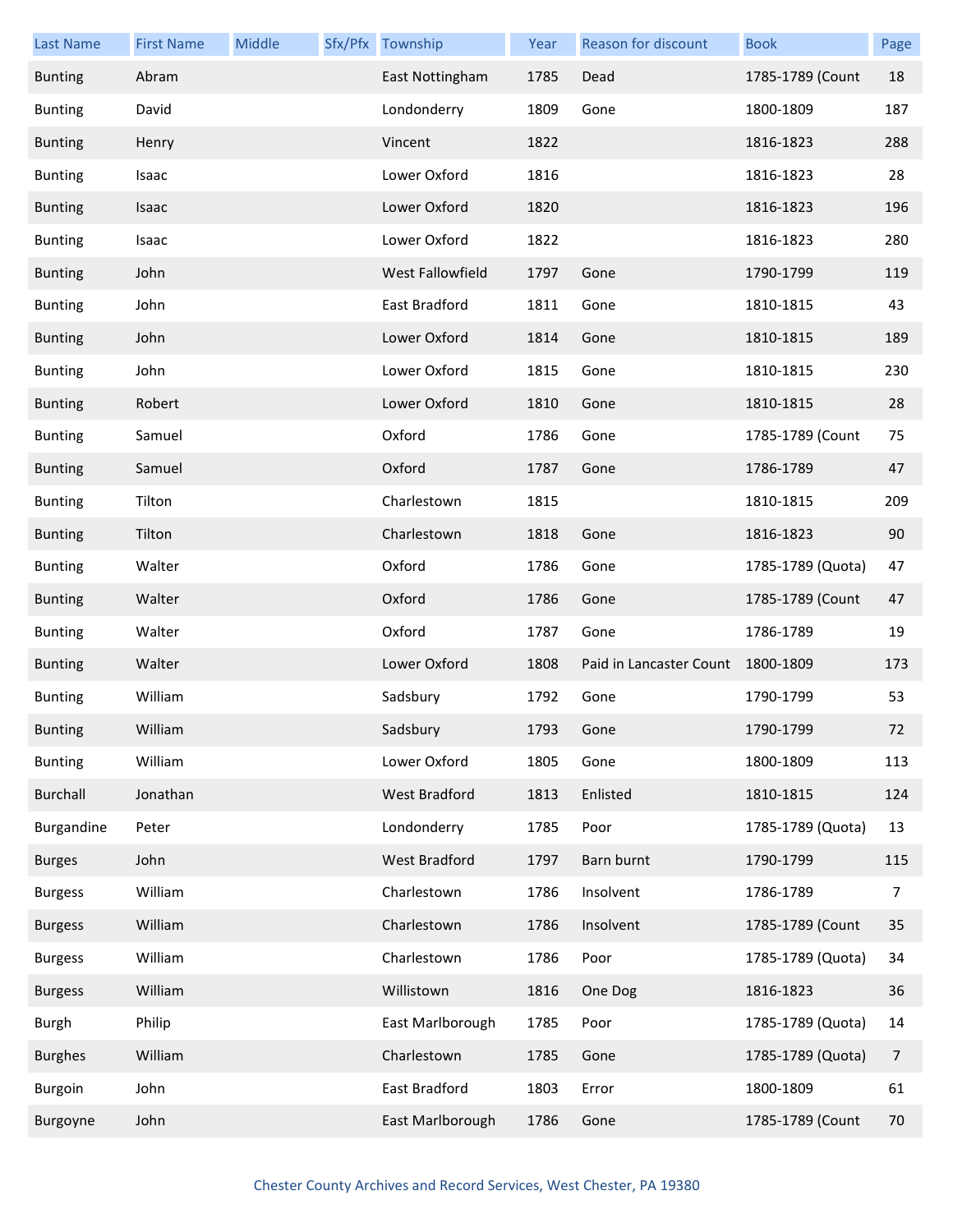| <b>Last Name</b> | <b>First Name</b> | Middle | Sfx/Pfx Township | Year | Reason for discount | <b>Book</b>       | Page |
|------------------|-------------------|--------|------------------|------|---------------------|-------------------|------|
| Burgoyne         | Richard           |        | Sadsbury         | 1814 | Under age           | 1810-1815         | 192  |
| Burgoyne         | Richard           |        | Sadsbury         | 1815 | Gone                | 1810-1815         | 232  |
| Burgume          | John              |        | East Marlborough | 1787 | Gone                | 1786-1789         | 42   |
| <b>Burhans</b>   | Hezekiah          |        | Charlestown      | 1819 |                     | 1816-1823         | 132  |
| <b>Burk</b>      | George            |        | Coventry         | 1815 | No Dog              | 1810-1815         | 210  |
| <b>Burk</b>      | James             |        | London Britain   | 1785 | Gone                | 1785-1789 (Count  | 12   |
| <b>Burk</b>      | John              |        | Pikeland         | 1819 |                     | 1816-1823         | 155  |
| <b>Burk</b>      | Moses             |        | East Fallowfield | 1819 | Gone                | 1816-1823         | 135  |
| <b>Burk</b>      | William           |        | Tredyffrin       | 1820 |                     | 1816-1823         | 201  |
| <b>Burke</b>     | John              |        | Kennett          | 1820 |                     | 1816-1823         | 182  |
| <b>Burke</b>     | John              |        | Tredyffrin       | 1820 |                     | 1816-1823         | 201  |
| <b>Burkes</b>    | Edward            |        | West Fallowfield | 1815 | Gone                | 1810-1815         | 213  |
| <b>Burks</b>     | Edward            |        | Kennett          | 1819 | Gone                | 1816-1823         | 140  |
| <b>Burn</b>      | Eleazer           |        | Tredyffrin       | 1818 |                     | 1816-1823         | 116  |
| Burn             | Richard           |        | Pikeland         | 1823 |                     | 1816-1823         | 325  |
| <b>Burn</b>      | Ridgway           |        | Tredyffrin       | 1818 |                     | 1816-1823         | 116  |
| <b>Burnes</b>    | Joseph            |        | Lower Chichester | 1789 | Gone                | 1785-1789 (Count  | 144  |
| <b>Burnes</b>    | Thomas            |        | West Marlborough | 1792 | Gone                | 1790-1799         | 48   |
| <b>Burnes</b>    | William           |        | Thornbury        | 1789 | Gone                | 1785-1789 (Quota) | 136  |
| <b>Burnet</b>    | William           |        | Concord          | 1786 | Mistake             | 1785-1789 (Count  | 60   |
| Burnet           | William           |        | Concord          | 1787 | Mistake             | 1786-1789         | 32   |
| <b>Burnett</b>   | Elias             |        | Concord          | 1788 | Gone                | 1785-1789 (Quota) | 88   |
| <b>Burnett</b>   | Elias             |        | Concord          | 1788 | Gone                | 1785-1789 (Count  | 116  |
| <b>Burnett</b>   | Henry             |        | Concord          | 1786 | Gone                | 1785-1789 (Quota) | 32   |
| <b>Burnett</b>   | John              |        | Charlestown      | 1786 | Gone                | 1785-1789 (Quota) | 34   |
| <b>Burnett</b>   | John              |        | Bethel           | 1788 | Poor                | 1785-1789 (Count  | 113  |
| <b>Burnett</b>   | John              |        | Bethel           | 1788 | Poor                | 1785-1789 (Quota) | 85   |
| <b>Burnett</b>   | Josiah            |        | West Goshen      | 1822 |                     | 1816-1823         | 264  |
| Burnett          | Lucius            |        | Pennsbury        | 1823 |                     | 1816-1823         | 324  |
| <b>Burnett</b>   | William           |        | Concord          | 1787 | Poor                | 1785-1789 (Count  | 88   |
| <b>Burnett</b>   | William           |        | Concord          | 1787 | Poor                | 1785-1789 (Quota) | 60   |
| <b>Burnett</b>   | William           |        | Concord          | 1788 | Poor                | 1785-1789 (Count  | 116  |
| <b>Burnett</b>   | William           |        | Concord          | 1788 | Poor                | 1785-1789 (Quota) | 88   |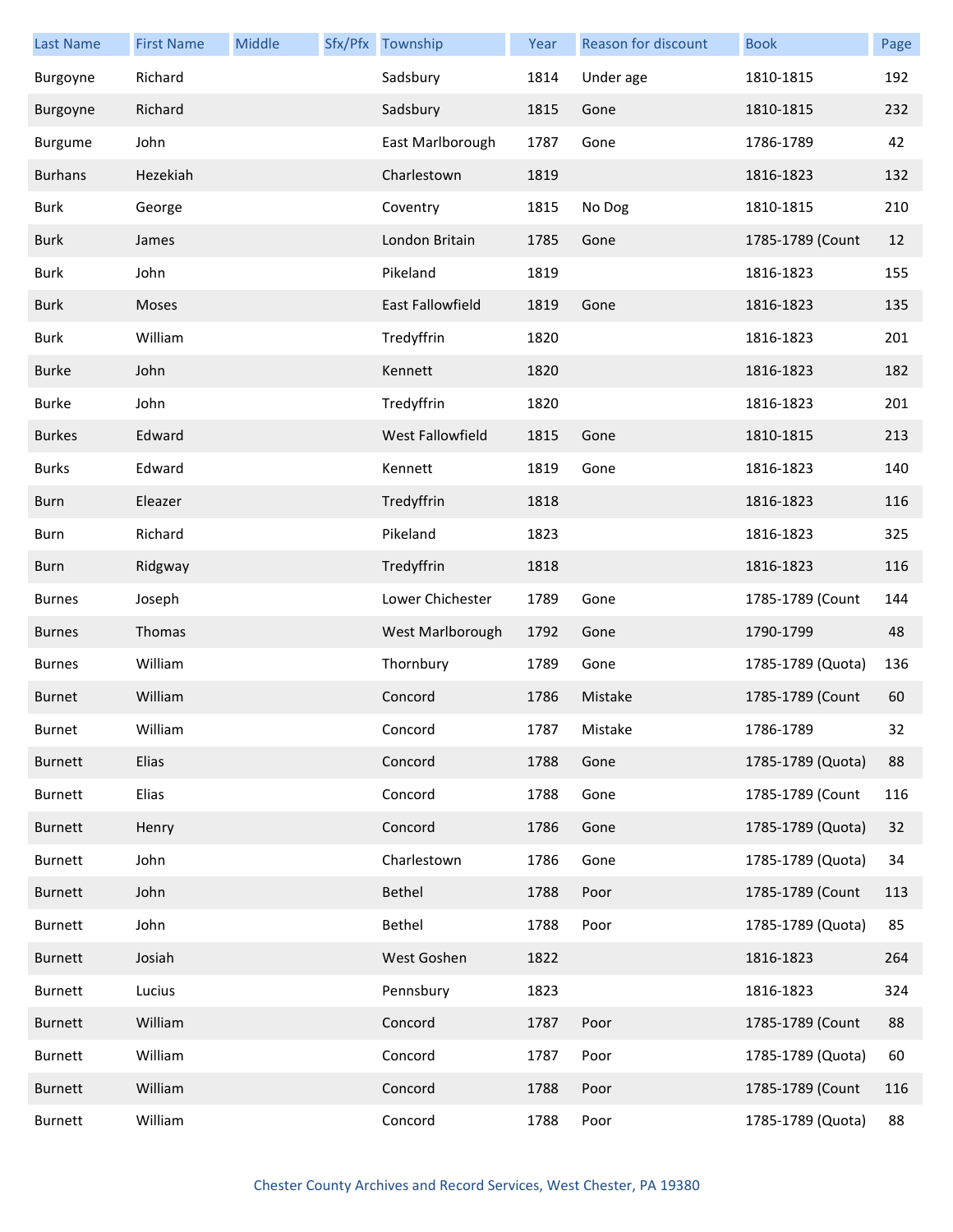| <b>Last Name</b> | <b>First Name</b> | Middle | Sfx/Pfx Township | Year | Reason for discount | <b>Book</b>       | Page           |
|------------------|-------------------|--------|------------------|------|---------------------|-------------------|----------------|
| <b>Burnett</b>   | William           |        | Concord          | 1788 | Poor                | 1786-1789         | 60             |
| <b>Burnett</b>   | William           |        | Willistown       | 1812 | Cripple             | 1810-1815         | 117            |
| <b>Burnett</b>   | William           |        | Willistown       | 1816 |                     | 1816-1823         | 36             |
| Burney           | Alexander         |        | Charlestown      | 1819 |                     | 1816-1823         | 132            |
| <b>Burney</b>    | Charles           |        | London Grove     | 1806 | Gone                | 1800-1809         | 127            |
| <b>Burns</b>     | Arthur            |        | Sadsbury         | 1813 | Gone                | 1810-1815         | 152            |
| <b>Burns</b>     | Eleazer           |        | Charlestown      | 1809 | Gone                | 1800-1809         | 183            |
| <b>Burns</b>     | Eleazer           |        | Charlestown      | 1811 | Gone                | 1810-1815         | 48             |
| <b>Burns</b>     | Eleazer           |        | Charlestown      | 1812 | Gone                | 1810-1815         | 88             |
| <b>Burns</b>     | Eleazer           |        | Tredyffrin       | 1814 | Gone                | 1810-1815         | 194            |
| <b>Burns</b>     | Eleazer           |        | Charlestown      | 1816 |                     | 1816-1823         | $\overline{7}$ |
| <b>Burns</b>     | Eleazer           |        | Charlestown      | 1823 |                     | 1816-1823         | 301            |
| <b>Burns</b>     | Garrett           |        | East Bradford    | 1808 | Gone                | 1800-1809         | 160            |
| <b>Burns</b>     | George            |        | Lower Oxford     | 1806 | Gone                | 1800-1809         | 133            |
| <b>Burns</b>     | Henry             |        | West Whiteland   | 1820 |                     | 1816-1823         | 207            |
| <b>Burns</b>     | Henry             |        | Charlestown      | 1820 |                     | 1816-1823         | 175            |
| <b>Burns</b>     | Isaac             |        | West Fallowfield | 1803 | Gone                | 1800-1809         | 65             |
| <b>Burns</b>     | Isaac             |        | Tredyffrin       | 1814 | Gone                | 1810-1815         | 194            |
| <b>Burns</b>     | Jacob             |        | Lower Chichester | 1785 | Poor                | 1785-1789 (Count  | 5              |
| <b>Burns</b>     | Jacob             |        | West Fallowfield | 1800 | Poor                | 1800-1809         | 6              |
| Burns            | James             |        | West Bradford    | 1816 |                     | 1816-1823         | 3              |
| <b>Burns</b>     | James             |        | West Bradford    | 1818 |                     | 1816-1823         | 86             |
| <b>Burns</b>     | John              |        | Honey Brook      | 1796 | Gone                | 1790-1799         | 100            |
| <b>Burns</b>     | John              |        | New London       | 1798 | Gone                | 1790-1799         | 143            |
| <b>Burns</b>     | John              |        | West Marlborough | 1804 | Gone                | 1800-1809         | 89             |
| <b>Burns</b>     | John              |        | West Fallowfield | 1817 |                     | 1816-1823         | 52             |
| <b>Burns</b>     | John              |        | East Marlborough | 1820 |                     | 1816-1823         | 186            |
| <b>Burns</b>     | John              |        | West Fallowfield | 1820 |                     | 1816-1823         | 178            |
| <b>Burns</b>     | John              |        | Westtown         | 1822 |                     | 1816-1823         | 290            |
| <b>Burns</b>     | John              |        | East Fallowfield | 1823 |                     | 1816-1823         | 304            |
| <b>Burns</b>     | Laughlen          |        | Radnor           | 1785 | Gone                | 1785-1789 (Count  | 22             |
| <b>Burns</b>     | Laurence          |        | Tinicum          | 1787 | Ran away            | 1785-1789 (Quota) | 80             |
| <b>Burns</b>     | Laurence          |        | Tinicum          | 1787 | Ran away            | 1785-1789 (Count  | 108            |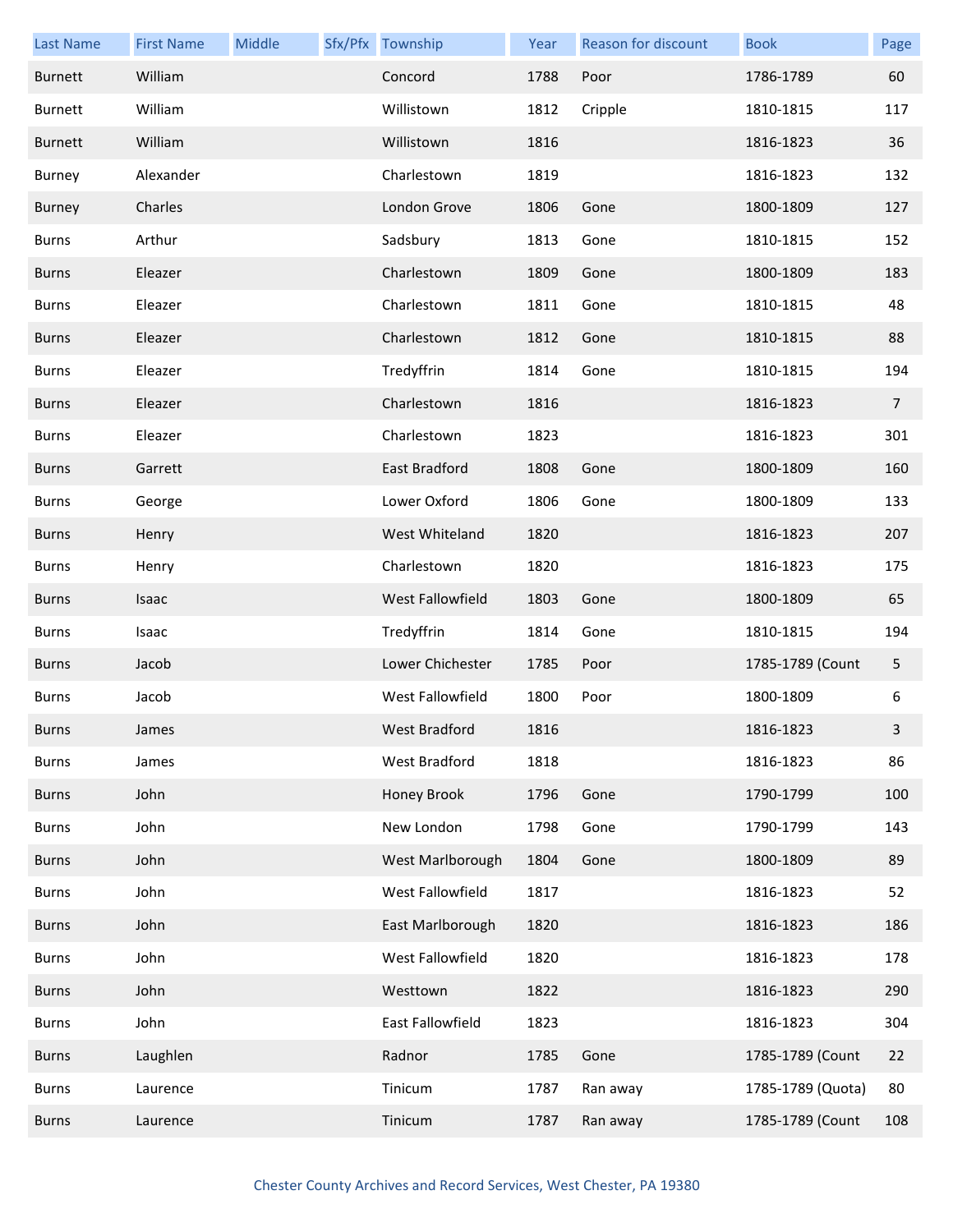| <b>Last Name</b> | <b>First Name</b> | Middle | Sfx/Pfx Township     | Year | <b>Reason for discount</b> | <b>Book</b>       | Page |
|------------------|-------------------|--------|----------------------|------|----------------------------|-------------------|------|
| <b>Burns</b>     | Michael           |        | Aston                | 1788 | Gone                       | 1785-1789 (Quota) | 85   |
| <b>Burns</b>     | Patrick           |        | New Garden           | 1787 | Gone                       | 1785-1789 (Quota) | 71   |
| <b>Burns</b>     | Patrick           |        | West Caln            | 1807 | Dead                       | 1800-1809         | 142  |
| <b>Burns</b>     | Samuel            |        | Goshen               | 1817 |                            | 1816-1823         | 53   |
| <b>Burns</b>     | Thomas            |        | <b>West Nantmeal</b> | 1787 | Gone                       | 1785-1789 (Count  | 101  |
| <b>Burns</b>     | Thomas            |        | <b>West Nantmeal</b> | 1787 | Gone                       | 1785-1789 (Quota) | 73   |
| <b>Burns</b>     | Thomas            |        | <b>West Nantmeal</b> | 1789 | Gone                       | 1785-1789 (Quota) | 130  |
| <b>Burns</b>     | Thomas            |        | <b>West Nantmeal</b> | 1789 | Gone                       | 1785-1789 (Count  | 158  |
| <b>Burns</b>     | Thomas            |        | West Fallowfield     | 1813 | Gone                       | 1810-1815         | 132  |
| <b>Burns</b>     | Thomas            |        | East Nottingham      | 1815 |                            | 1810-1815         | 225  |
| <b>Burns</b>     | Thomas            |        | East Nottingham      | 1816 |                            | 1816-1823         | 23   |
| <b>Burns</b>     | Thomas            |        | Kennett              | 1817 | Gone                       | 1816-1823         | 55   |
| <b>Burns</b>     | William           |        | Thornbury            | 1789 | Gone                       | 1785-1789 (Count  | 165  |
| <b>Burns</b>     | William           |        | West Caln            | 1821 |                            | 1816-1823         | 215  |
| <b>Burnsides</b> | John              |        | West Caln            | 1814 |                            | 1810-1815         | 167  |
| Burr             | Ridgway           |        | Tredyffrin           | 1817 |                            | 1816-1823         | 74   |
| <b>Burres</b>    | Samuel            |        | Haverford            | 1788 | Gone                       | 1785-1789 (Count  | 123  |
| <b>Burres</b>    | Samuel            |        | Haverford            | 1788 | Gone                       | 1785-1789 (Quota) | 95   |
| <b>Burris</b>    | James             |        | Londonderry          | 1809 | Gone                       | 1800-1809         | 187  |
| <b>Burris</b>    | James             |        | Goshen               | 1813 | Gone                       | 1810-1815         | 133  |
| Burris           | John              |        | Brandywine           | 1810 | No such land               | 1810-1815         | 4    |
| <b>Burroughs</b> | John              |        | New Garden           | 1811 | Gone                       | 1810-1815         | 63   |
| Burton           | James             |        | East Marlborough     | 1799 | Gone                       | 1790-1799         | 161  |
| Burton           | James             |        | East Bradford        | 1820 |                            | 1816-1823         | 169  |
| <b>Busbee</b>    | Israel            |        | Tredyffrin           | 1812 | Gone                       | 1810-1815         | 114  |
| Busby            | Enos              |        | Willistown           | 1819 |                            | 1816-1823         | 162  |
| Busby            | Israel            |        | Haverford            | 1785 | Gone                       | 1785-1789 (Count  | 11   |
| Busby            | Israel            |        | Tredyffrin           | 1815 | No Dog                     | 1810-1815         | 235  |
| Busby            | Israel            |        | Tredyffrin           | 1817 | Error                      | 1816-1823         | 74   |
| Busby            | John              |        | Tredyffrin           | 1819 | Unseated land              | 1816-1823         | 158  |
| Bush             | Casar             |        | Kennett              | 1819 | <b>Black</b>               | 1816-1823         | 140  |
| Bush             | Jacob             |        | New Garden           | 1813 | Gone                       | 1810-1815         | 143  |
| Bush             | Jacob             |        | East Marlborough     | 1821 |                            | 1816-1823         | 228  |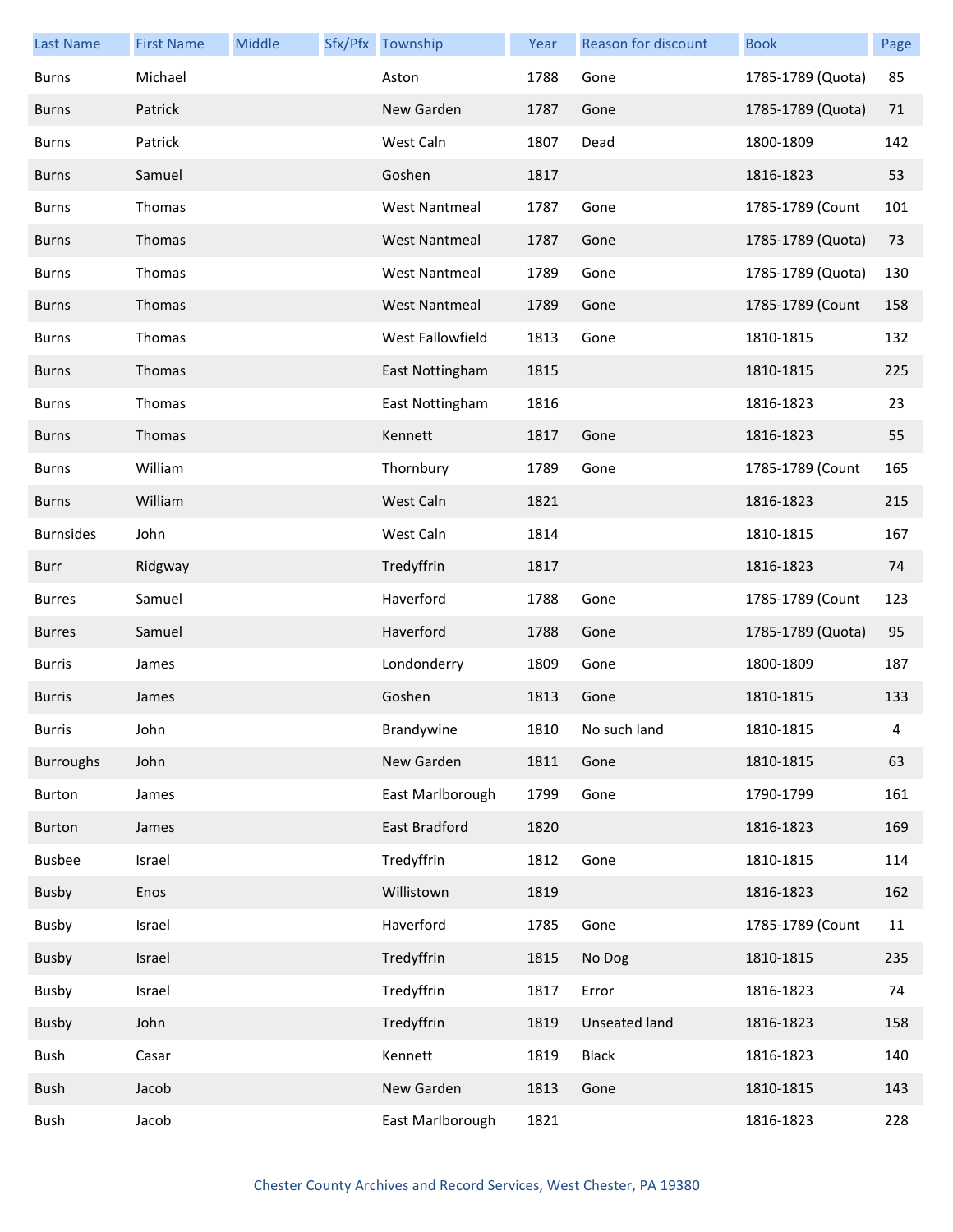| <b>Last Name</b> | <b>First Name</b> | Middle |     | Sfx/Pfx Township    | Year | Reason for discount  | <b>Book</b>       | Page           |
|------------------|-------------------|--------|-----|---------------------|------|----------------------|-------------------|----------------|
| <b>Butcher</b>   | Dawson            |        |     | West Caln           | 1789 | Charged to land      | 1785-1789 (Quota) | 118            |
| <b>Butcher</b>   | Dawson            |        |     | West Caln           | 1789 | Charged to land      | 1785-1789 (Count  | 146            |
| <b>Butcher</b>   | Dawson            |        |     | West Caln           | 1790 | Charged to land      | 1790-1799         | $\overline{3}$ |
| <b>Butcher</b>   | Dawson            |        |     | West Caln           | 1795 | Charged to land      | 1790-1799         | 79             |
| <b>Butcher</b>   | Frederick         |        |     | <b>Upper Oxford</b> | 1805 | Gone                 | 1800-1809         | 113            |
| <b>Butcher</b>   | Samuel            |        |     | East Marlborough    | 1810 | Gone                 | 1810-1815         | 18             |
| <b>Butler</b>    | Abner             |        |     | Uwchlan             | 1803 | Gone                 | 1800-1809         | 77             |
| <b>Butler</b>    | Amos              |        |     | Uwchlan             | 1798 | Pay land tax         | 1790-1799         | 149            |
| <b>Butler</b>    | Curtis            |        |     | Thornbury           | 1821 |                      | 1816-1823         | 244            |
| <b>Butler</b>    | Elisha            |        |     | Uwchlan             | 1791 | Gone                 | 1790-1799         | 36             |
| <b>Butler</b>    | George            |        |     | Lower Oxford        | 1818 | Gone & No Dog        | 1816-1823         | 111            |
| <b>Butler</b>    | Isaac             |        |     | Goshen              | 1785 | Poor                 | 1785-1789 (Quota) | 10             |
| <b>Butler</b>    | Isaac             |        |     | Goshen              | 1787 | Poor                 | 1785-1789 (Quota) | 66             |
| <b>Butler</b>    | Isaac             |        |     | Goshen              | 1787 | Poor                 | 1785-1789 (Count  | 94             |
| <b>Butler</b>    | Isaac             |        |     | Goshen              | 1787 | Poor                 | 1786-1789         | 66             |
| <b>Butler</b>    | Isaac             |        |     | Goshen              | 1789 | Dead                 | 1785-1789 (Quota) | 122            |
| <b>Butler</b>    | Isaac             |        |     | Goshen              | 1789 | Dead                 | 1785-1789 (Count  | 150            |
| <b>Butler</b>    | Isaac             |        |     | East Nottingham     | 1822 |                      | 1816-1823         | 275            |
| <b>Butler</b>    | James             |        |     | London Grove        | 1807 | Gone                 | 1800-1809         | 147            |
| <b>Butler</b>    | James             |        |     | West Marlborough    | 1808 | Gone                 | 1800-1809         | 169            |
| Butler           | James             |        |     | Brandywine          | 1810 | Poor                 | 1810-1815         | 4              |
| <b>Butler</b>    | James             |        |     | Brandywine          | 1811 | Gone                 | 1810-1815         | 45             |
| <b>Butler</b>    | John              |        |     | London Grove        | 1786 | Gone                 | 1785-1789 (Quota) | 40             |
| <b>Butler</b>    | John              |        |     | London Grove        | 1786 | Gone                 | 1785-1789 (Count  | 40             |
| <b>Butler</b>    | John              |        |     | London Grove        | 1788 | Gone                 | 1786-1789         | 12             |
| <b>Butler</b>    | John              |        | Jr. | Brandywine          | 1792 | Gone                 | 1790-1799         | 40             |
| <b>Butler</b>    | John              |        |     | Brandywine          | 1793 | Gone                 | 1790-1799         | 59             |
| <b>Butler</b>    | John              |        |     | London Grove        | 1802 | Gone                 | 1800-1809         | 47             |
| <b>Butler</b>    | John              |        |     | Uwchlan             | 1807 | In Prison            | 1800-1809         | 156            |
| <b>Butler</b>    | John              |        |     | West Caln           | 1808 |                      | 1800-1809         | 162            |
| <b>Butler</b>    | John              |        |     | West Caln           | 1809 | Unseated land        | 1800-1809         | 182            |
| <b>Butler</b>    | John              |        |     | West Caln           | 1812 | Unseated land        | 1810-1815         | 87             |
| <b>Butler</b>    | John              |        |     | West Caln           | 1813 | <b>Unseated land</b> | 1810-1815         | 127            |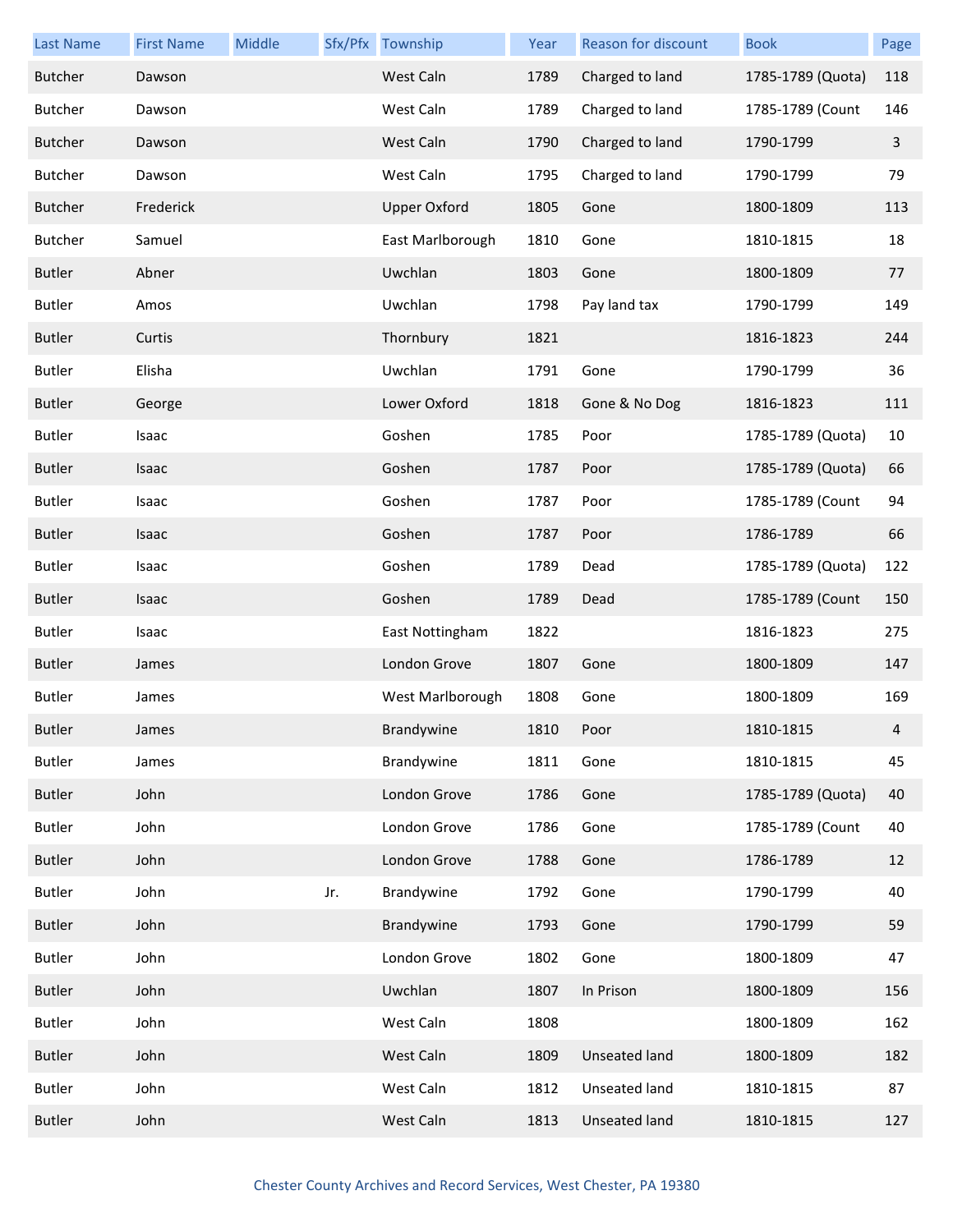| <b>Last Name</b> | <b>First Name</b> | Middle | Sfx/Pfx Township     | Year | Reason for discount  | <b>Book</b>       | Page |
|------------------|-------------------|--------|----------------------|------|----------------------|-------------------|------|
| <b>Butler</b>    | John              |        | West Caln            | 1814 |                      | 1810-1815         | 167  |
| <b>Butler</b>    | John              |        | East Nottingham      | 1817 |                      | 1816-1823         | 64   |
| <b>Butler</b>    | John              |        | West Caln            | 1818 |                      | 1816-1823         | 89   |
| <b>Butler</b>    | John              |        | West Caln            | 1819 |                      | 1816-1823         | 131  |
| <b>Butler</b>    | John              |        | West Caln            | 1820 |                      | 1816-1823         | 173  |
| <b>Butler</b>    | John              |        | West Caln            | 1821 |                      | 1816-1823         | 215  |
| <b>Butler</b>    | Jolly             |        | <b>East Nantmeal</b> | 1805 | Gone                 | 1800-1809         | 112  |
| <b>Butler</b>    | Nathan            |        | London Grove         | 1819 | No Dog               | 1816-1823         | 141  |
| <b>Butler</b>    | Richard           |        | East Nottingham      | 1823 |                      | 1816-1823         | 318  |
| <b>Butler</b>    | Samuel            |        | Londonderry          | 1813 | Gone                 | 1810-1815         | 137  |
| <b>Butler</b>    | Swain             |        | Brandywine           | 1810 |                      | 1810-1815         | 4    |
| <b>Butler</b>    | Swayne            |        | West Caln            | 1812 | <b>Unseated land</b> | 1810-1815         | 87   |
| <b>Butler</b>    | Thomas            |        | London Grove         | 1801 | Gone                 | 1800-1809         | 27   |
| <b>Butler</b>    | Thomas            |        | Brandywine           | 1820 |                      | 1816-1823         | 171  |
| <b>Butler</b>    | Thomas            |        | <b>West Nantmeal</b> | 1822 |                      | 1816-1823         | 278  |
| <b>Butler</b>    | Thomas            |        | <b>West Nantmeal</b> | 1823 |                      | 1816-1823         | 321  |
| <b>Butler</b>    | William           |        | West Whiteland       | 1789 | Gone                 | 1785-1789 (Quota) | 140  |
| <b>Butler</b>    | William           |        | Newlin               | 1789 | Overrated            | 1785-1789 (Quota) | 129  |
| <b>Butler</b>    | William           |        | West Whiteland       | 1789 | Gone                 | 1785-1789 (Count  | 168  |
| <b>Butler</b>    | William           |        | Newlin               | 1789 | Overrated            | 1785-1789 (Count  | 157  |
| Butler           | William           |        | Newlin               | 1790 | Gone                 | 1790-1799         | 10   |
| <b>Butler</b>    | William           |        | West Whiteland       | 1790 | Gone                 | 1790-1799         | 19   |
| <b>Butturf</b>   | Martin            |        | Easttown             | 1811 | Dog Dead             | 1810-1815         | 50   |
| <b>Buzard</b>    | Henry             |        | West Whiteland       | 1806 | Overcharged          | 1800-1809         | 139  |
| <b>Buzard</b>    | Jacob             |        | Charlestown          | 1789 | Poor                 | 1785-1789 (Quota) | 118  |
| <b>Buzard</b>    | John              |        | Pikeland             | 1792 | Gone                 | 1790-1799         | 52   |
| Buzby            | Thomas            |        | Willistown           | 1813 | Gone                 | 1810-1815         | 157  |
| <b>Buzzard</b>   | Frederick         |        | Charlestown          | 1786 | Gone                 | 1785-1789 (Quota) | 34   |
| <b>Buzzard</b>   | Jacob             |        | Charlestown          | 1789 | Poor                 | 1785-1789 (Count  | 146  |
| <b>Buzzard</b>   | Jacob             |        | Charlestown          | 1792 | Poor                 | 1790-1799         | 42   |
| <b>Buzzard</b>   | Jacob             |        | Charlestown          | 1793 | Poor                 | 1790-1799         | 61   |
| <b>Buzzard</b>   | Jacob             |        | Charlestown          | 1798 | Gone                 | 1790-1799         | 136  |
| Buzzard          | Jacob             |        | Charlestown          | 1804 | Poor                 | 1800-1809         | 84   |